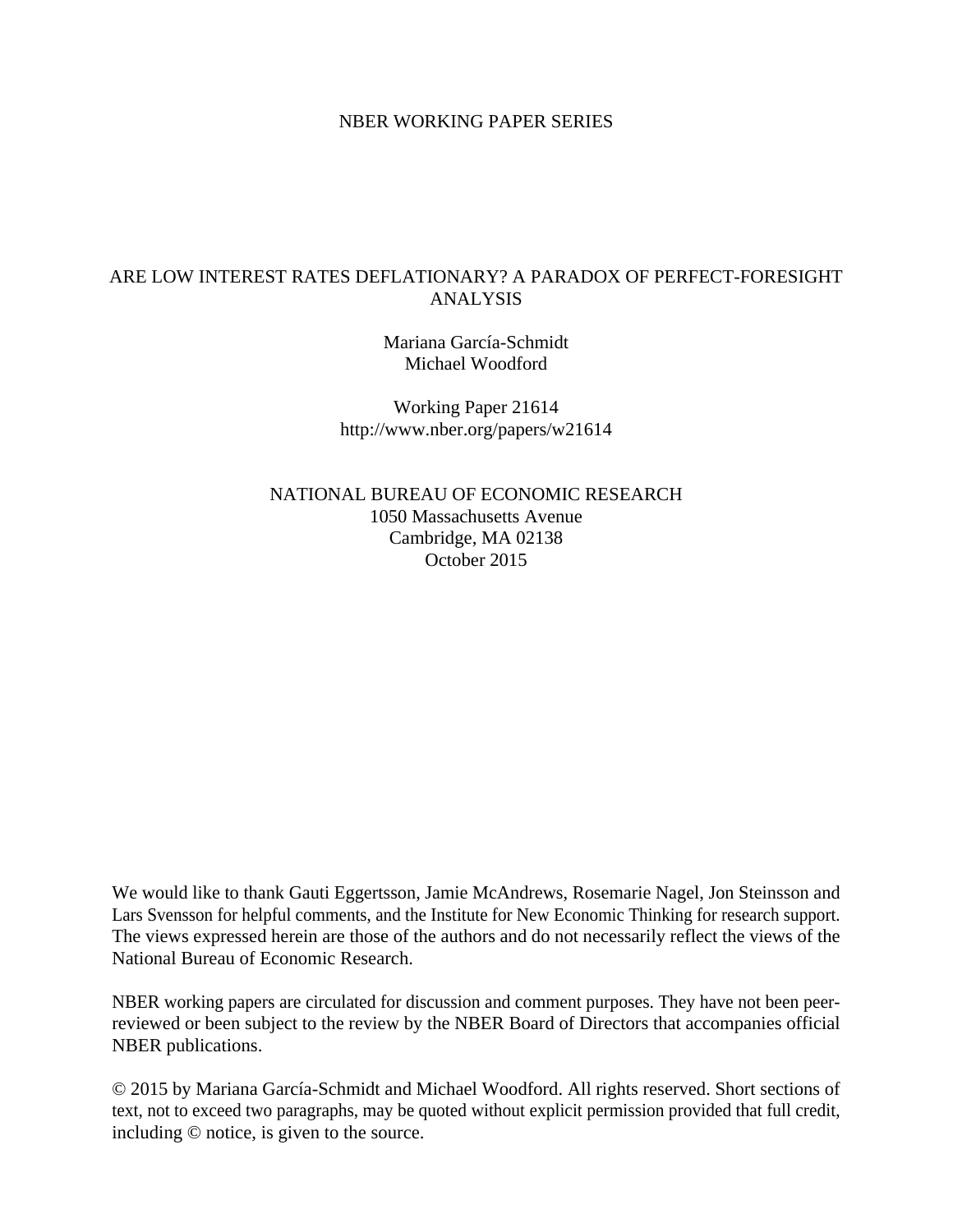Are Low Interest Rates Deflationary? A Paradox of Perfect-Foresight Analysis Mariana García-Schmidt and Michael Woodford NBER Working Paper No. 21614 October 2015 JEL No. E31,E43,E52

#### **ABSTRACT**

We illustrate a pitfall that can result from the common practice of assessing alternative monetary policies purely by considering the perfect foresight equilibria (PFE) consistent with the proposed rule. In a standard New Keynesian model, such analysis may seem to support the "Neo-Fisherian" proposition according to which low nominal interest rates can cause inflation to be lower. We propose instead an explicit cognitive process by which agents may form their expectations of future endogenous variables. Under some circumstances, a PFE can arise as a limiting case of our more general concept of reflective equilibrium, when the process of reflection is pursued sufficiently far. But we show that an announced intention to fix the nominal interest rate for a long enough period of time creates a situation in which reflective equilibrium need not resemble any PFE. In our view, this makes PFE predictions not plausible outcomes in the case of such policies. Our alternative approach implies that a commitment to keep interest rates low should raise inflation and output, though by less than some PFE analyses apply.

Mariana García-Schmidt Central Bank of Chile Agustinas 1180 Santiago, Chile m.garcia.schmidt@gmail.com

Michael Woodford Department of Economics Columbia University 420 W. 118th Street New York, NY 10027 and NBER mw2230@columbia.edu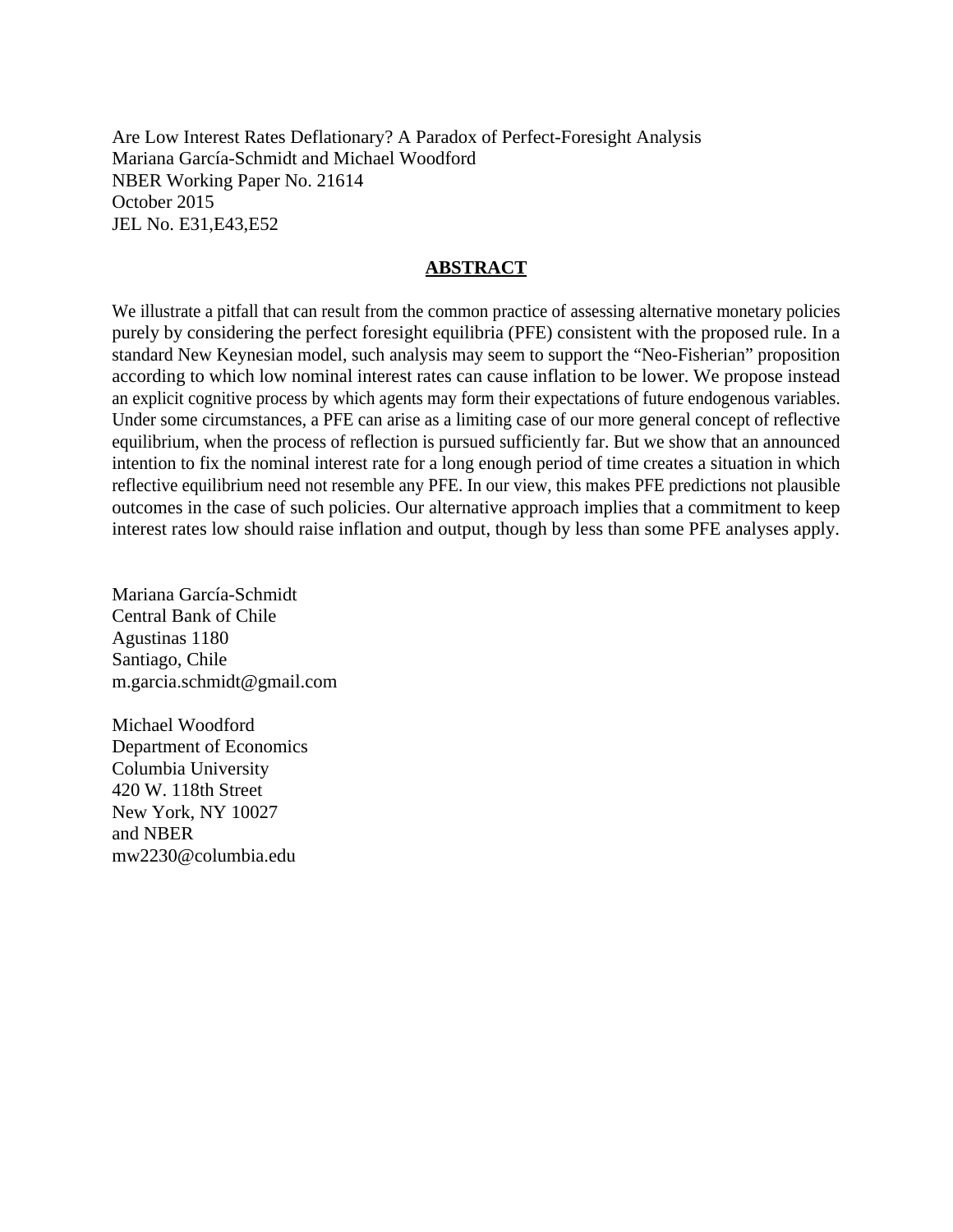1 Perfect-Foresight Analyses of the Effects of Forward Guidance: A Paradox

One of the more notable features of recent monetary experience has been the fact that first Japan, and now more recently the U.S. as well, have gone through prolonged periods of extremely low nominal interest rates (overnight interest rates reduced practically to zero and kept there for years) without this leading to the sort of inflationary spiral that one might have expected to follow from such a reckless experiment. Instead, inflation has remained low, below both countries' desired levels of inflation (and even below zero, much of the time, in Japan), while real activity has remained disappointing as well. A common reaction to these surprising developments has been to conclude that financial crises of the kind that both countries experienced can lower the equilibrium real rate of interest for a very prolonged period of time, so that real interest rates that seem very low by historical standards may nonetheless continue to be contractionary.

But some have proposed an alternative interpretation of these experiences, according to which low nominal interest rates themselves may cause inflation to be lower. In this view, the monetary policy reactions to these crises may have actually prolonged the disinflationary slumps by creating disinflationary expectations. Under such a view, actually promising to keep interest rates low for a longer period than would otherwise have been expected — as both the Fed and a number of other central banks have done in the recent period<sup>1</sup> — would be the worst possible policy for a central bank worried that inflation will continue to run below its target, and some (beginning with Bullard, 2010, and Schmitt-Grohé and Uribe, 2010) have proposed that such a central bank should actually raise interest rates in order to head off the possibility of a deflationary trap. As the period over which the U.S. has kept its federal funds rate target near zero has continued, views of this kind, that some have taken to calling "neo-Fisherian," have gained increasing currency, at least on the internet.<sup>2</sup>

Moreover, it might seem that even a standard textbook model of the effects of alternative monetary policy commitments would support the "neo-Fisherian" position. The most straightforward theoretical argument proceeds in two steps.<sup>3</sup> One

<sup>&</sup>lt;sup>1</sup>See, for example, Woodford  $(2012)$  for a discussion of these experiences.

<sup>2</sup>See, for example, Cochrane (2015b) for discussion and additional references.

<sup>3</sup>The argument is explained more formally in section 2.2 below.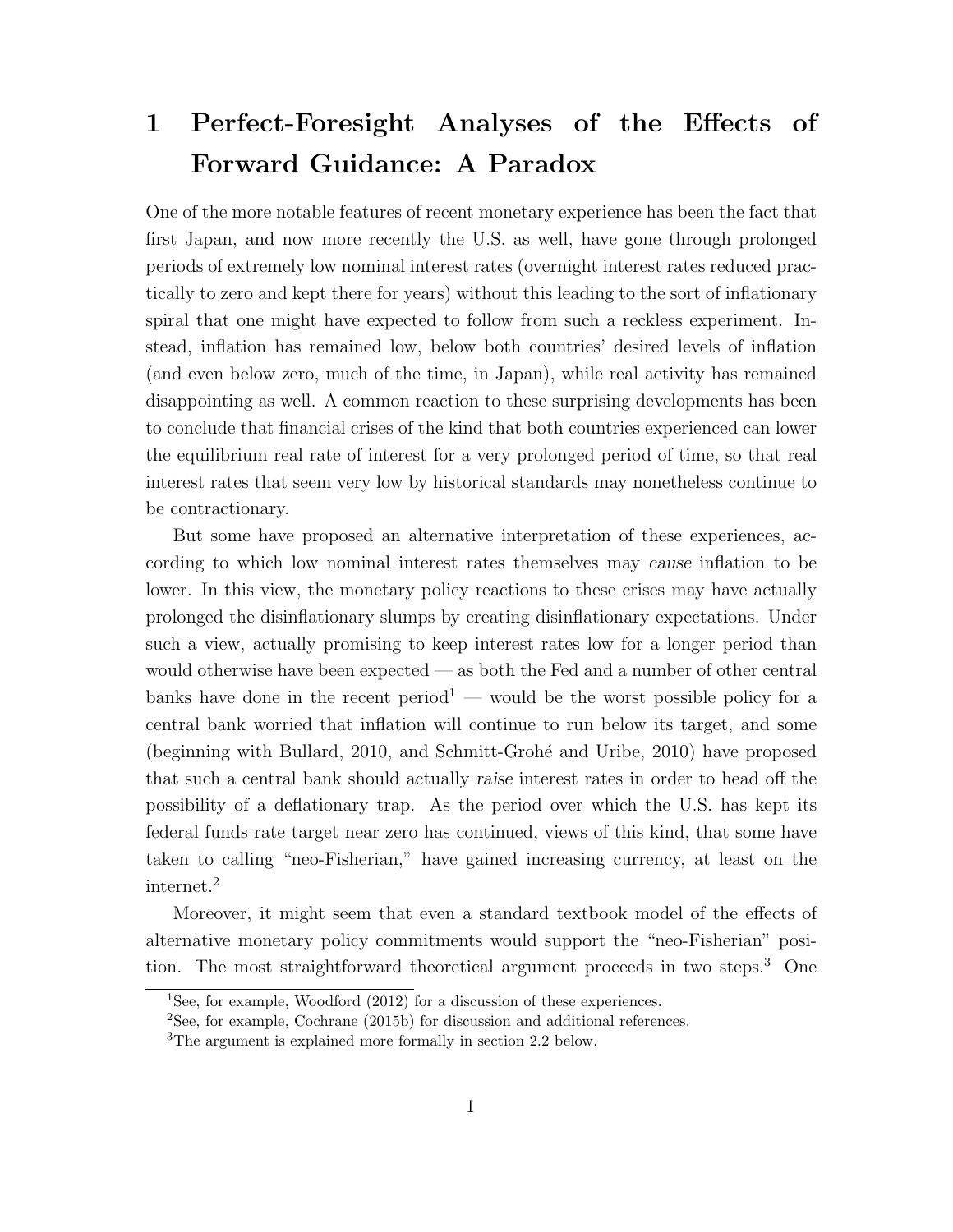first considers what should happen if a central bank were to commit to maintain the short-term nominal interest rate at an arbitrarily chosen level forever. According to a traditional view, famously articulated by Friedman (1968), this is not a possible experiment, because any such attempt would lead to explosive inflation dynamics that would require the central bank to abandon the policy in finite time. But in fact, many modern equilibrium models of inflation determination, including standard New Keynesian models, imply that there exist rational-expectations equilibria associated with such a policy in which inflation and other variables remain forever bounded so that there is no reason to deny the logical possibility of the proposed thought experiment.<sup>4</sup> In a deterministic setting, there is typically a one-dimensional continuum of perfect foresight equilibria consistent with this policy commitment, all of which converge asymptotically to a steady state in which the constant inflation rate is the one determined by the nominal interest-rate target and the Fisher equation. Thus one might conclude that such an experiment should lead to an inflation rate that converges to the one determined by the Fisher equation (and hence that is higher by one percentage point for each percentage point increase in the nominal interest-rate target), at least eventually.

The second step in the argument notes that it doesn't make sense to suppose that the outcome resulting from a given forward path for policy should be extremely sensitive to small changes in anticipated policy that relate only to the very distant future. More specifically, one might assert that an expected shift in the monetary policy rule should have an effect on outcomes now that shrinks to zero as the date of the anticipated policy shift is pushed far enough into the future.<sup>5</sup> But this means that a commitment to keep the nominal interest rate at some level up until some finite date T should not have consequences that are very different than those that would follow from keeping the interest rate at that level forever. If keeping the interest rate low forever must eventually lower the inflation rate, then there must be some finite length of time such that keeping the interest rate low for that length of time also must eventually lower the inflation rate almost as much. It is only a question of how long a period of low interest rates should be required to observe this effect.

This is a paradoxical result: it seems that the very assumptions that underly com-

<sup>4</sup>This is emphasized in expositions of the neo-Fisherian view such as that of Cochrane (2015b).

<sup>5</sup>This is the basis for the proposal in Cochrane (2015a) that a plausible analysis should select the "backward stable" perfect foresight solution consistent with a given forward path policy.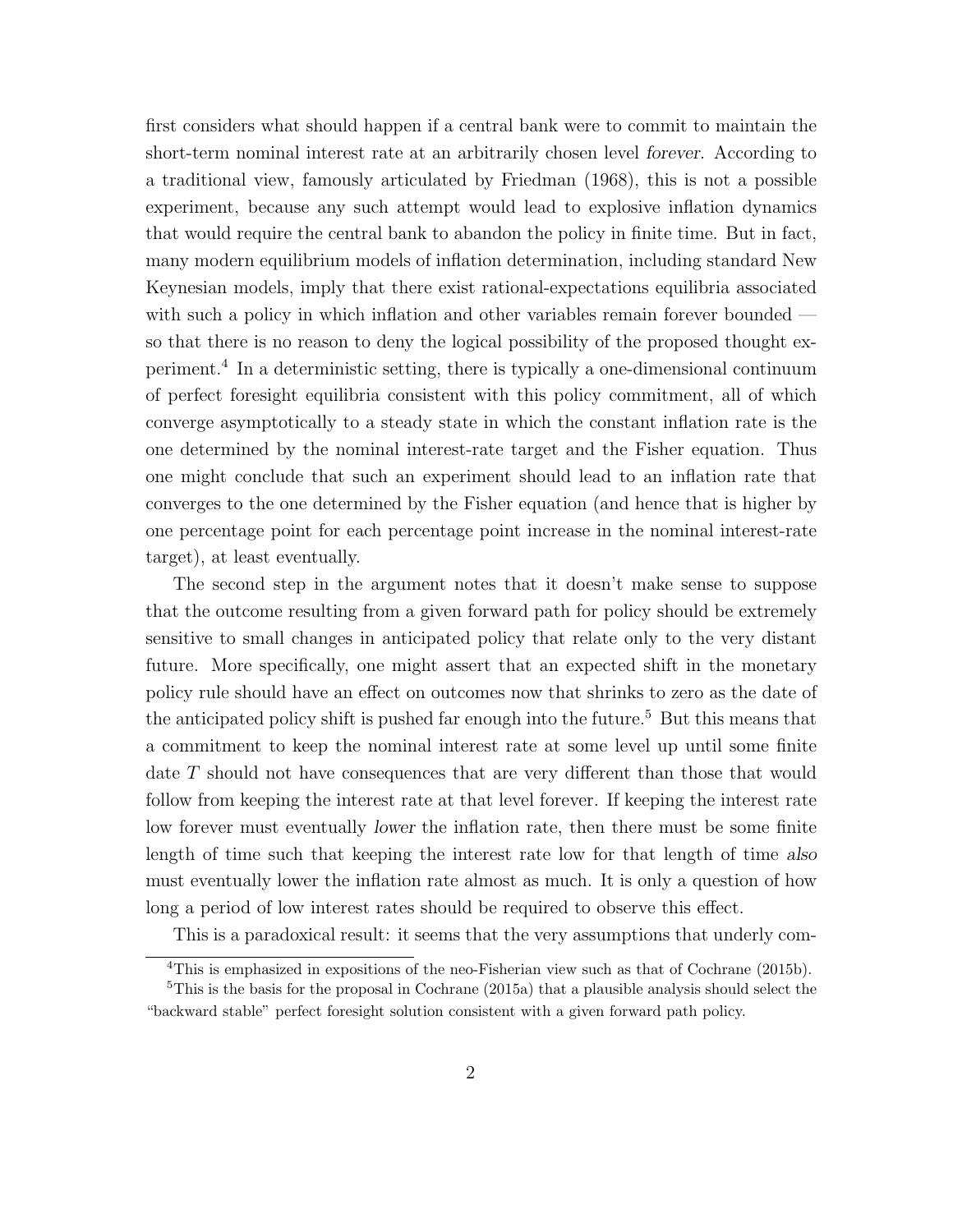mon arguments for the efficacy of forward guidance — the use of a New Keynesian model of the monetary transmission mechanism, and the assumption of perfect foresight (or rational expectations) to determine the effects of a given policy commitment — imply that a commitment to keep interest rates low for a long time should be even more disinflationary than a plan of returning sooner to a more normal policy. Yet this is not at all what standard model-based analyses of the implications of forward guidance have concluded, and it is certainly not what policymakers have assumed when recently announcing or contemplating commitments of that kind.

It might seem that an argument of the kind just sketched about the consequences of policies expected to last for unboundedly long periods of time has no consequences for anything we will ever actually observe, and therefore no bearing upon either practical policy analysis or the interpretation of historical experience. But the standard approach to analyzing the consequences of an expectation that the short-term interest rate will remain at the zero lower bound (ZLB) for several more quarters — which looks at the perfect foresight equilibrium (or the rational-expectations equilibrium, in the case of a stochastic model) consistent with the forward path of policy that converges asymptotically to the steady state in which the central bank's long-run inflation target is achieved — has the consequence, in a standard (very forwardlooking) New Keynesian model, that as the length of time that the interest rate is expected to remain at zero is made longer, the predicted positive effects on inflation and output at the time that the policy attention is announced grow explosively, as shown by Del Negro et al. (2013), Chung (2015), and McKay et al. (2015). This prediction violates the principle that anticipated policy paths that differ only in the specification of policy far in the future should have similar near-term effects; but if one thinks that the conclusion must be wrong about the effects of commitments to long spells of zero-interest-rate policy, one may suspect that it is wrong about the effects of shorter-range policy commitments as well.

And similarly, if one thinks that selecting instead the "backward stable" perfect foresight equilibrium as the relevant model prediction (as proposed by Cochrane, 2015a) makes sense in the case of commitments to a long spell of zero-interest-rate policy, one may find this a reason to regard it as the more sensible prediction in the case of shorter-range policy commitments as well. But the conventional equilibrium selection and the "backward stable" selection lead to very different predictions about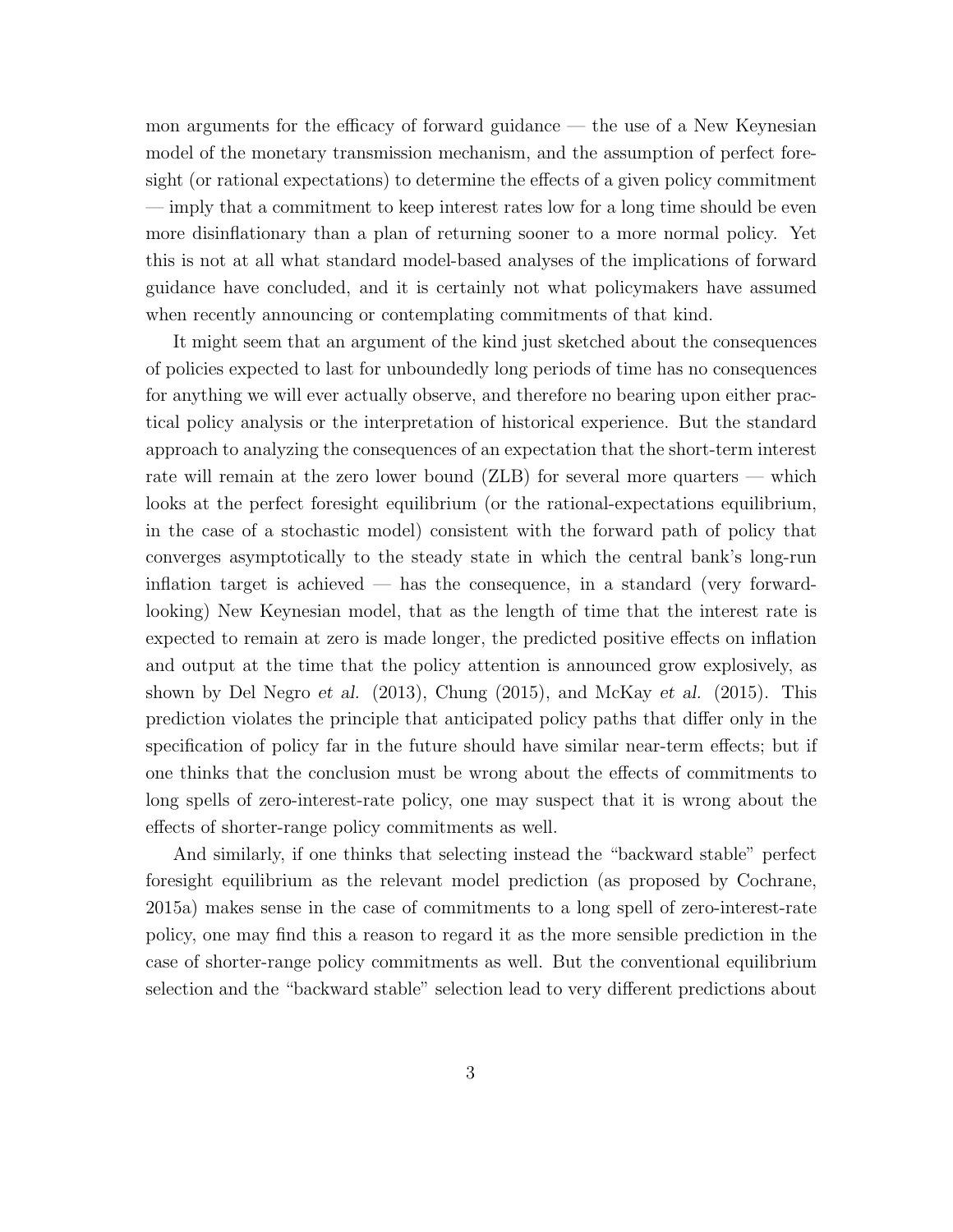the effects of even periods of modest length at the zero lower bound.<sup>6</sup>

Thus the conclusion that one reaches about the paradoxes resulting from attempts to analyze very long spells at the zero lower bound matters for the analysis that one should give of types of policy experiments that have recently been attempted or contemplated. Indeed, if one accepts the analysis proposed by Cochrane (2015a), the neo-Fisherian logic applies also to spells at the zero lower bound of only a few years. In the numerical solutions that he displays, a temporary reduction of the natural rate of interest to a level that makes the zero lower bound inconsistent with the central bank's inflation target — so that the ZLB requires an interest rate higher than the one consistent with the target inflation rate, for a time  $-$  is inflationary, rather than deflationary as in analyses like that of Eggertsson and Woodford (2003). And maintaining a higher interest rate during the period of the shock would be even more inflationary, according to the "backward stable" equilibrium selection.

In this paper we consider whether a standard New Keynesian model of the effects of monetary policy requires one to accept paradoxical conclusions of this kind.<sup>7</sup> We shall argue that it does not. Our quarrel, however, is not with the postulate that anticipated changes in policy sufficiently far in the future should have negligible effects on current economic outcomes. Rather, we deny the practical relevance of the perfect foresight solutions (or more generally, rational-expectations solutions) of the model under the thought experiment of a permanent interest-rate peg.

Moreover, our criticism of the perfect-foresight analysis of this case is not based on a wholesale denial of the plausibility of forward-looking expectations. It is well-known that Friedman's view of the consequences of an interest-rate peg can be defended if one supposes that people's expectations are purely backward-looking, as Friedman's

 ${}^{6}$ See the demonstration of this in Cochrane (2015), sec. 3.1

<sup>7</sup>Of course, we do not pretend to consider all of the logically possible models, and all of the logically possible assumptions about policy, that might be consistent with neo-Fisherian claims. For example, we do not discuss Cochrane's (2014) derivation of neo-Fisherian conclusions under the assumption of a non-Ricardian fiscal policy; here we are solely concerned with situations in which fiscal policy is expected to be Ricardian, in a sense made precise in Woodford (2013). We would dispute the argument in Cochrane (2014) that a non-Ricardian fiscal policy should be assumed because the path of the price level is otherwise indeterminate in New Keynesian models. We offer here a way of obtaining a determinate prediction despite Ricardian expectations regarding fiscal policy, and show that it leads to quite different conclusions from those that would result from the kinds of expectations about fiscal policy analyzed in Cochrane (2014), in addition to differing from the predictions obtained in Cochrane (2015a) by selecting the "backward stable" equilibrium.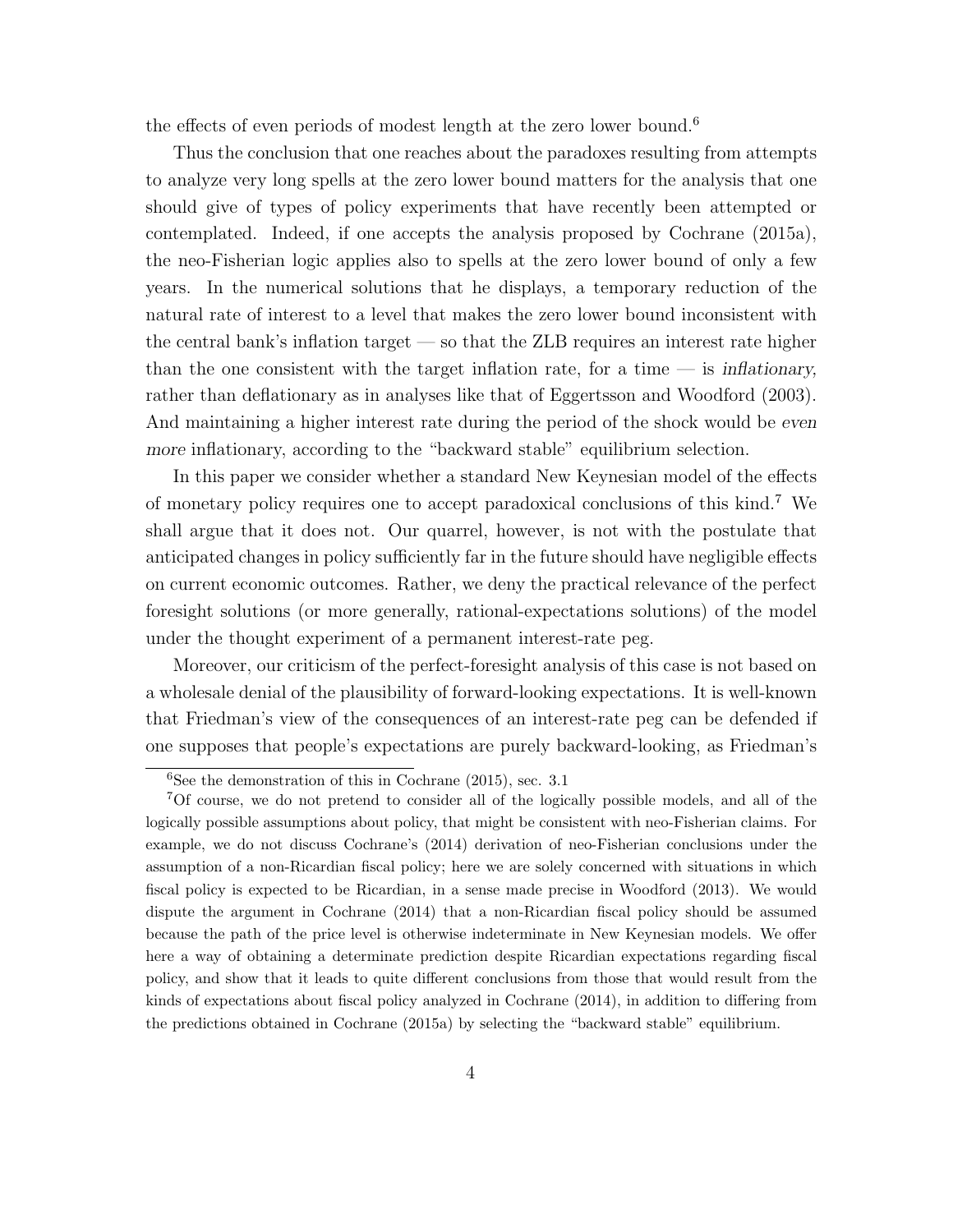informal discussion presumed.<sup>8</sup> However, this particular defense of conventional views about the effects of interest-rate policy would also imply that "forward guidance" as to a central bank's intentions regarding future policy should have no effects on equilibrium outcomes, as expectations regarding the future are assumed to follow solely from the data that have already been observed. Such a view would imply that if the zero lower bound prevents a central bank from lowering the current short-term rate enough to achieve its stabilization objectives through that channel alone, there is nothing further to be done; keeping the interest rate low even beyond the end of the period in which the bank's current targets cannot be achieved can achieve higher output and inflation in that later period, but because this will not be anticipated until it occurs, this will do nothing to improve outcomes during the constrained period (while meaning less successful stabilization later). So while it would not imply that a commitment to keep the nominal interest rate low for a long time would actually lower inflation, it would nonetheless imply that such a policy would impede macroeconomic stabilization rather than improving it.

We offer a different reason for rejecting the neo-Fisherian conclusion. We believe that people are at least somewhat forward-looking; this is why central bank commitments about the way in which monetary policy will be conducted in the future (such as explicit inflation targets) matter. Nonetheless, it may not be reasonable to expect that the outcome associated with a given policy commitment should be a perfect foresight equilibrium, even when the commitment is fully credible and people have the knowledge about how the economy works that would be required for calculation of such an equilibrium.

We argue that predicting what should happen as a result of a particular policy commitment requires that one model the cognitive process by which one imagines people to arrive at particular expectations taking that information into account. In this paper, we offer a simple example of such an explicit model of reasoning. Under our approach, a perfect foresight equilibrium (or more generally, a rational-expectations equilibrium<sup>9</sup>) can be understood as a limiting case of a more general concept of re-

<sup>8</sup>One can show formally, in a model derived from intertemporal optimization of the kind used below, that an interest-rate peg will imply explosive dynamics if expectations are based on extrapolation from past data, as under Friedman's hypothesis of "adaptive expectations" or the hypothesis of "least-squares learning" that has been popular more recently. See Woodford (2003, sec. 2.3) for discussion and references.

<sup>9</sup>We consider only deterministic environments in which, after some (possibly unexpected) change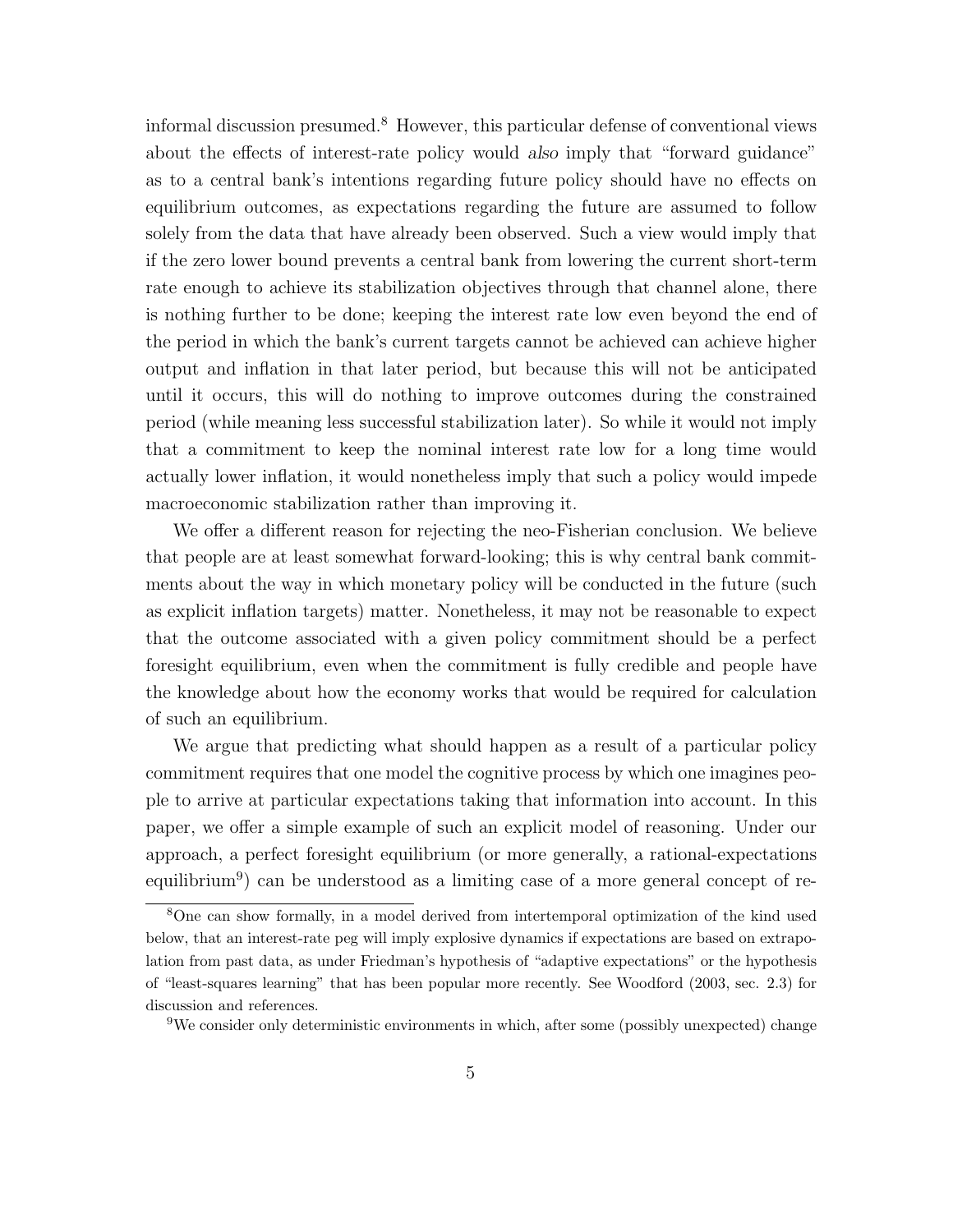flective equilibrium, which limit may be reached under some circumstances if the process of reflection about what forward paths for the economy to expect is carried far enough. Our concept of reflective equilibrium is similar to the "calculation equilibrium" proposed by Evans and Ramey (1992, 1995, 1998): we consider what economic outcomes should be if people optimize on the basis of expectations that they derive from a process of reflection about what they should expect, given both their understanding of how the economy works and (as part of that structural knowledge) their understanding of the central bank's policy intentions.

Furthermore, like Evans and Ramey, we model this process of reflection as an iterative process that adjusts the provisional forecasts that are entertained at a given stage of the process in response to the predictable discrepancy between those forecasts and what one should expect to happen if people were to behave optimally on the basis of those forecasts. Thus the process is one under which beliefs should continue to be adjusted, if the process is carried farther, unless perfect-foresight equilibrium beliefs have been reached. And like Evans and Ramey, we are interested in the theoretical question of where such a process of belief revision would end up asymptotically, if carried forward indefinitely, but we regard it as more realistic to suppose that in practice, the process of reflection will be suspended after some finite degree of reflection, and people will act upon the beliefs obtained in this way.

The most important difference between our approach and that of Evans and Ramey is that the primary goal of their analysis is to determine how far the belief revision process should be carried forward, by specifying costs of additional calculation and a criterion for judging the benefits that should be weighed against those costs; we do not propose any explicit model of such costs or the decision to terminate the process of belief revision. Our concerns are instead to determine whether the process will necessarily reach a perfect foresight equilibrium even if carried forward indefinitely; to ask which perfect foresight equilibrium is reached in the case that

in economic fundamentals and/or the announced path of monetary policy, neither fundamentals nor policy should depend on any further random events, and so we consider only the reasonableness of assuming a perfect foresight equilibrium. But the kind of reflective equilibrium that we define below could also be considered in stochastic environments, in which case we could instead consider under what conditions the process of reflection will eventually converge to a rational-expectations equilibrium; and some of the convergence results obtained below have direct extensions to stochastic environments. To economize on notation and technicality, however, we here expound the idea only in the simpler deterministic setting.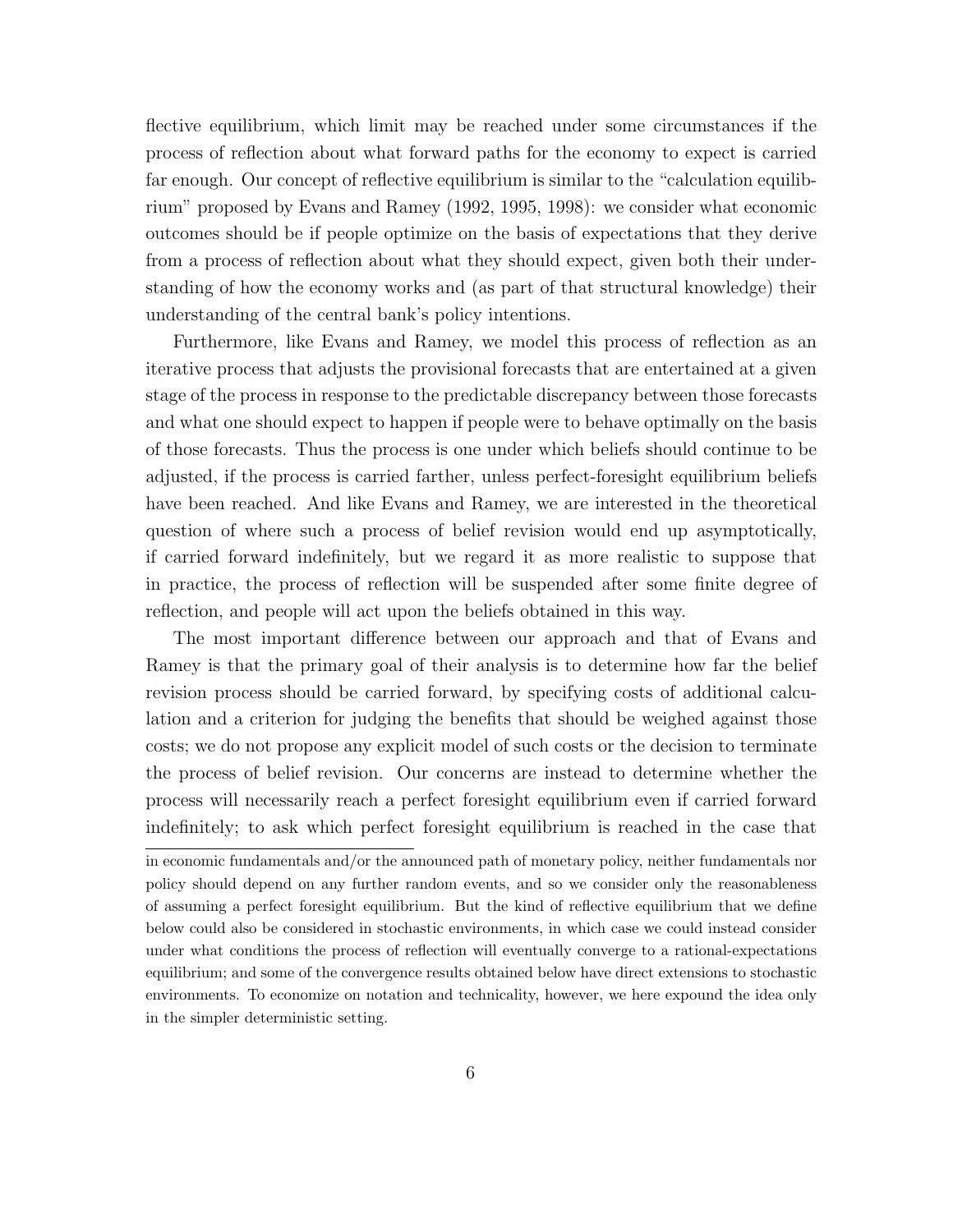the process converges; and to understand what determines the speed of convergence when it occurs.

In our view, the predictions obtained by considering the perfect foresight equilibrium (PFE) consistent with a given forward path for policy are of practical relevance only in that the belief revision process converges to those PFE beliefs, sufficiently rapidly and from a large enough range of possible beliefs that may be initially entertained. If one has fast convergence to certain PFE beliefs from many possible starting points, then the PFE predictions should be a good approximation to what one should expect to occur in a reflective equilibrium, under any of a considerable range of assumptions about where the process starts and how far it is carried forward. We show below that standard conclusions about equilibrium determination under a Taylor rule (when the zero lower bound does not constrain policy) can be justified in this way; our analysis not only provides a reason for interest in the perfect-foresight (or rational-expectations) predictions about such a policy commitment, but explains why one particular PFE solution should be regarded as the relevant prediction of the model, addressing Cochrane's (2011) critique of the standard New Keynesian literature.

If, instead, a particular perfect foresight equilibrium cannot be reached under the belief revision process, except by starting from extremely special initial beliefs, then we do not think it is plausible to expect actual outcomes to resemble those PFE outcomes.<sup>10</sup> And if the belief revision process does not converge, or if it converges only very slowly, then we do not believe there is ground to make any very specific prediction about the beliefs that people should be expected to hold in practice and hence about the economic outcomes that should be observed; and the range of outcomes that should be considered to represent reasonable possibilities need have little to do with the set of perfect foresight equilibria. We show below that in a standard New Keynesian model, the thought experiment of an interest-rate peg that is maintained forever produces a situation of this kind: while perfect foresight equilibria do indeed exist, the belief revision process that we consider does not converge to any of them, and the set of reflective equilibria resulting from different finite degrees of reflection do not resemble perfect foresight equilibria. Thus in our view, the forward guidance paradox sketched above results from reliance upon the concept of perfect foresight

<sup>10</sup>This is our view of the "backward stable" PFE solutions analyzed by Cochrane (2015a) in the case of a temporary interest-rate peg.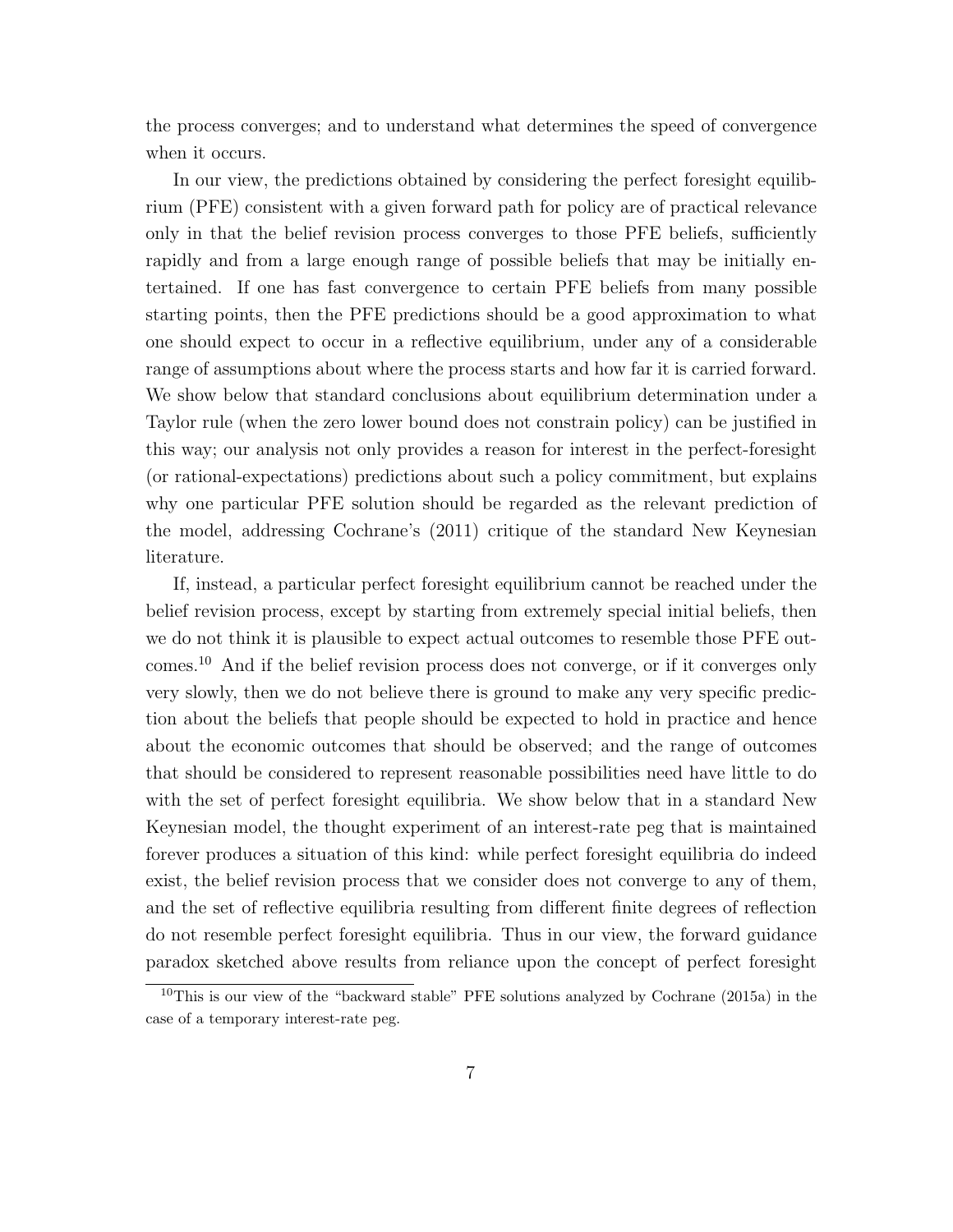equilibrium in a context in which it is especially inappropriate.

Some may protest that an equilibrium concept that allows no definite conclusion about what should occur (in the case of non-convergence or slow convergence) is of no use in informing policy design. Yet as our results below illustrate, even in such a case, it may well be possible to derive qualitative conclusions about the effects on a reflective equilibrium that should be expected from changing policy in a particular direction; and these may differ, even as to sign, from those that would be suggested by considering the set of perfect foresight equilibria.

In particular, we show that in our model, a commitment to maintain a low nominal interest rate for a longer period of time — or to maintain a lower rate, for any fixed length of time — will typically result (under any given finite degree of reflection) in increased aggregate demand, increasing both output and inflation in the near term, though the exact degree of stimulus that should result depends (considerably) on the assumed degree of reflection. This is true regardless of the length of time for which the interest-rate peg is expected to be maintained, and even in the limit of a perpetual interest-rate peg. Thus consideration of the reflective equilibrium resulting from a finite degree of reflection yields conventional conclusions about the sign of the effects of commitments to lower interest rates in the future, and does so without implying any non-negligible effects of changing the specification of policy only very far in the future.

Hence the reflective equilibrium analysis avoids both of the paradoxical conclusions that a PFE analysis requires one to choose between: affirming either that maintaining low nominal interest rates must eventually be deflationary, or that the outcome implied by a given policy commitment can depend critically on the specification of policy extremely far in the future. It implies that PFE (or rational-expectations equilibrium) analyses of the effects of committing to keep the nominal interest rate low for a longer (but still fairly short) period of time, under the conventional approach to equilibrium selection, are likely to be correct as to the signs of the predicted effects, but that the numerical magnitudes of the effects obtained from such analyses may be quite inaccurate. In particular, our numerical illustrations below suggest that the predicted effects on output and inflation from the PFE analysis are likely to be upper bounds on the effects that should occur in a reflective equilibrium with only a finite degree of reflection — and indeed, wild exaggerations in cases where the interest rate is expected to remain at the zero lower bound for many years.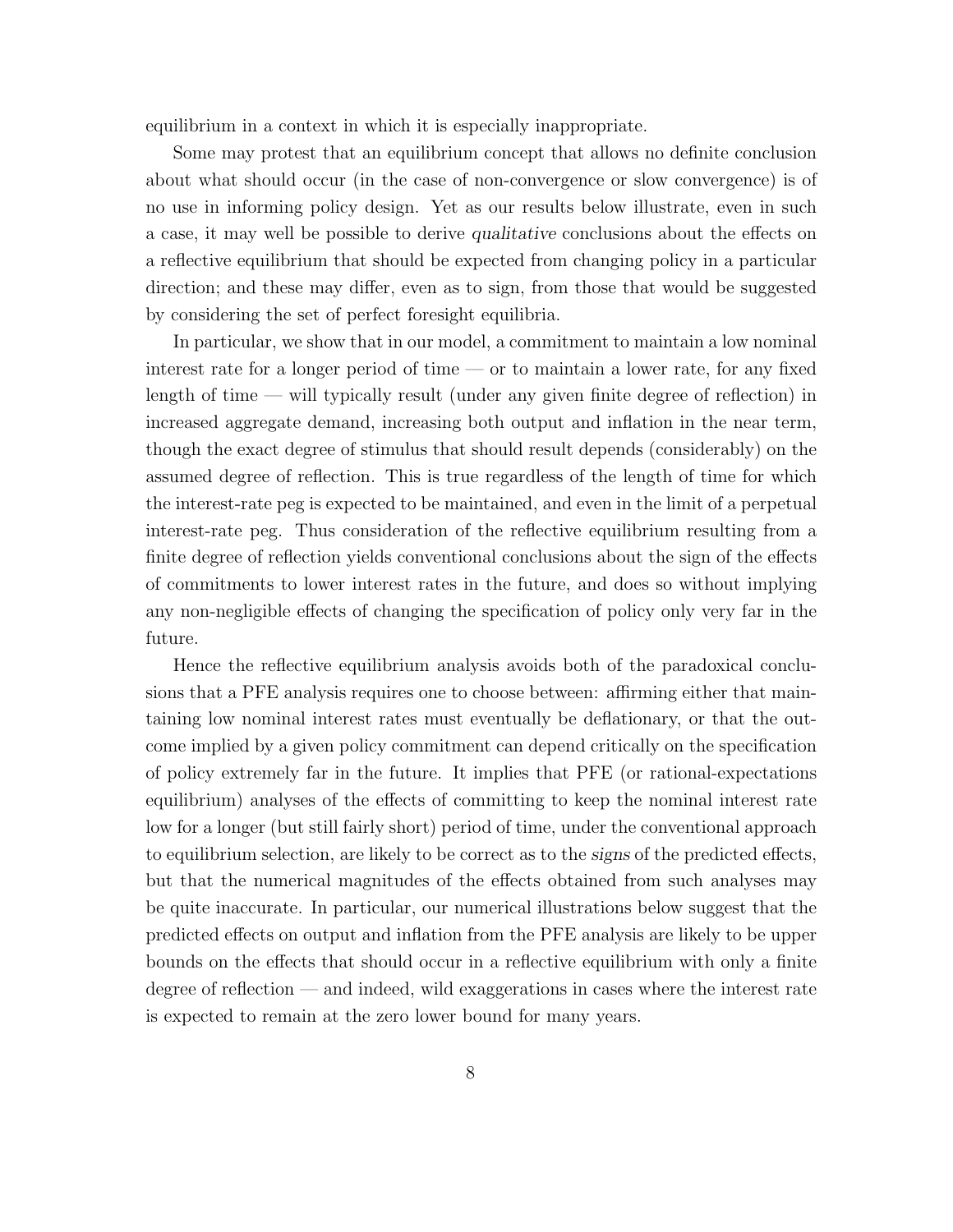We proceed as follows. Section 2 introduces our New Keynesian model of inflation and output determination under alternative monetary policies and alternative assumptions about private-sector expectations, and the belief revision process that underlies our proposed concept of reflective equilibrium. Section 3 then considers reflective equilibrium when the forward path of monetary policy is specified by a Taylor rule, and both the path of policy and the economy's exogenous fundamentals are such that the ZLB never binds in equilibrium. We allow the Taylor rule to involve a possibly time-varying intercept (or inflation target), so that we can analyze a type of forward guidance (but not one that involves commitment to a constant interest rate). By contrast, section 4 considers reflective equilibrium in the less well-behaved case of an expectation that the short-term interest rate will remain fixed until some horizon T, and then revert to a Taylor rule thereafter; and also the limiting case of a commitment to keep the interest rate fixed forever. Section 5 offers concluding reflections.

# 2 Reflective Equilibrium in a New Keynesian Model

We expound our concept of reflective equilibrium in the context of a log-linearized New Keynesian (NK) model. The model is one that has frequently been used, under the assumption of perfect foresight or rational expectations, in analyses of the potential effects of forward guidance when policy is temporarily constrained by the zero lower bound (e.g., Eggertsson and Woodford, 2003; Werning, 2012; McKay et al., 2015; Cochrane, 2015a).<sup>11</sup> As in the analyses of Evans and Ramey (1992, 1995, 1998), we must begin by specifying the temporary equilibrium relations that map arbitrary subjective expectations about future economic conditions into market outcomes; these relations play a crucial role in the process of reflection that we wish to model, in addition to being required in order to predict what should happen if people's beliefs do not converge to PFE beliefs. Because these relations are not generally discussed in a form that would be valid under arbitrary subjective expectations in expositions of the NK model that consider only its rational-expectations equilibria, it is necessary to briefly sketch the foundations of the model. The presentation here

<sup>11</sup>Werning (2012) and Cochrane (2015a) analyze a continuous-time version of the model, but the structure of the model that they consider is otherwise the same as the discrete-time model considered here.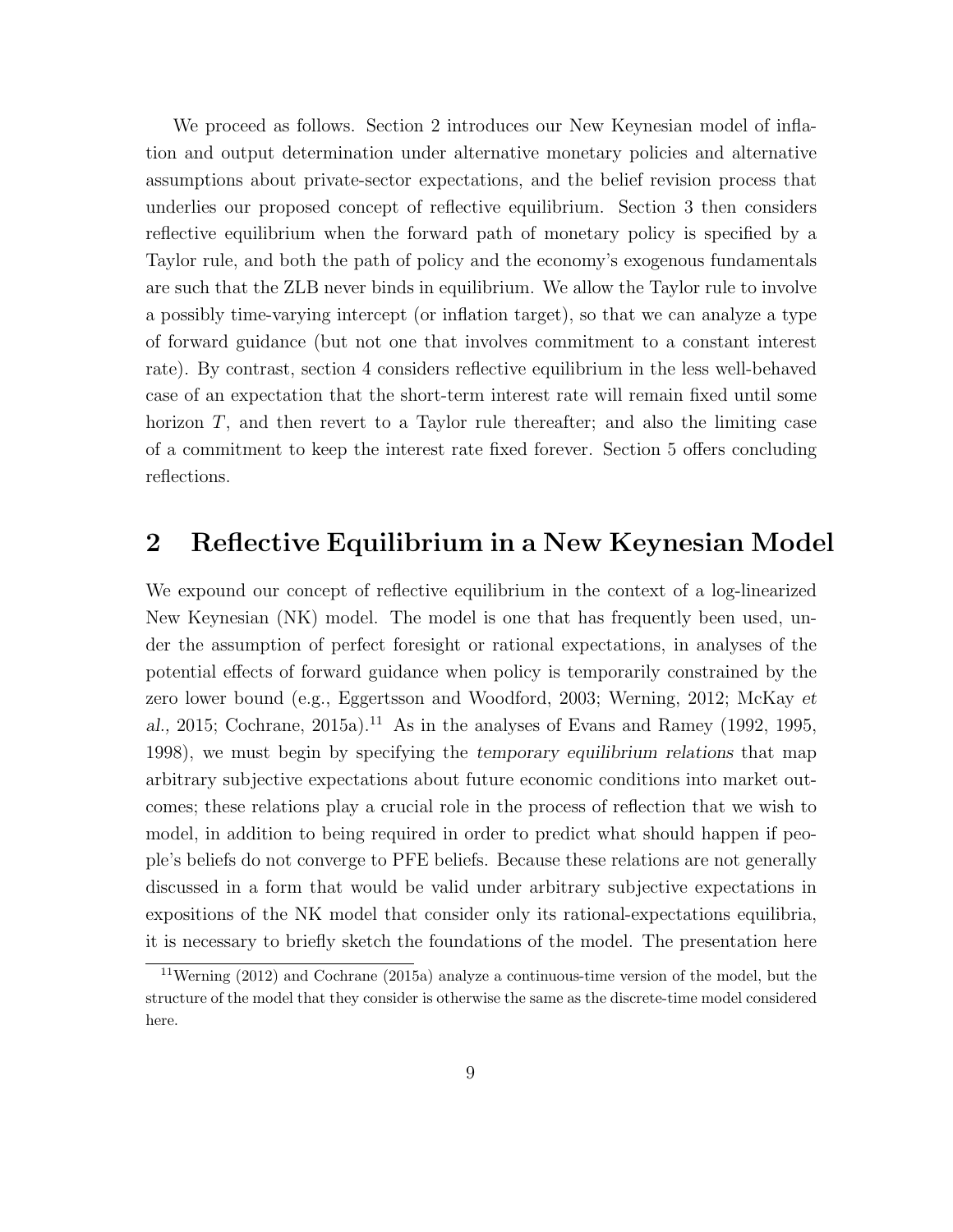largely follows Woodford (2013), where the derivations are discussed in more detail.

#### 2.1 Temporary Equilibrium Relations

In our model, both households and firms solve infinite-horizon decision problems, and hence their optimal decision rules depend on their expectations about economic conditions in a series of future periods extending indefinitely. It is important that we explicitly represent the way in which actions depend on expectations about different future dates, because of our interest in analyzing the effects of announcements about future policy that may refer to points in time at different distances from the present.

The economy is made up of identical, infinite-lived households. Each household i seeks to maximize a discounted flow of utility

$$
\hat{E}_t^i \sum_{T=t}^{\infty} e^{\sum_{s=t}^{T-1} \rho_s} [u(C_T^i) - v(H_T^i)] \tag{2.1}
$$

when planning their path of consumption, looking forward from date  $t$ . Here  $C_t^i$  is a Dixit-Stiglitz aggregate of the household's purchases of differentiated consumer goods,  $H_t^i$  is hours worked, the sub-utility functions satisfy  $u' > 0, u'' < 0, v' > 0, v'' \ge 0$ , and  $\rho_t$  is a possibly time-varying discount rate. We allow for the possibility of a nonuniform discount rate in order to introduce a reason why the ZLB may temporarily constrain monetary policy; the fact that intra-temporal preferences are uniform over time will allow the efficient level of output to be constant over time.<sup>12</sup> The operator  $\hat{E}^i_t$  indicates that this objective is evaluated using the future paths of the variables implied by the household's subjective expectations, which need neither be modelconsistent nor common across all households.

For simplicity, there is assumed to be a single traded asset each period: one-period riskless nominal debt (a market for which must exist in order for the central bank to control a short-term nominal interest rate). Each household also owns an equal share of each of the firms (discussed below), but these shares are assumed not to be tradeable. In the present exposition, we abstract from fiscal policy, by assuming that there are no government purchases, government debt, or taxes and transfers.<sup>13</sup> We can then define the set of expenditure sequences  $\{C_T\}$  for dates  $T \geq t$  that the

 $12$ In Woodford (2013), a more general version of the model is presented, in which a variety of other types of exogenous disturbances are allowed for.

<sup>&</sup>lt;sup>13</sup>Woodford (2013) shows how the temporary equilibrium framework can be extended to include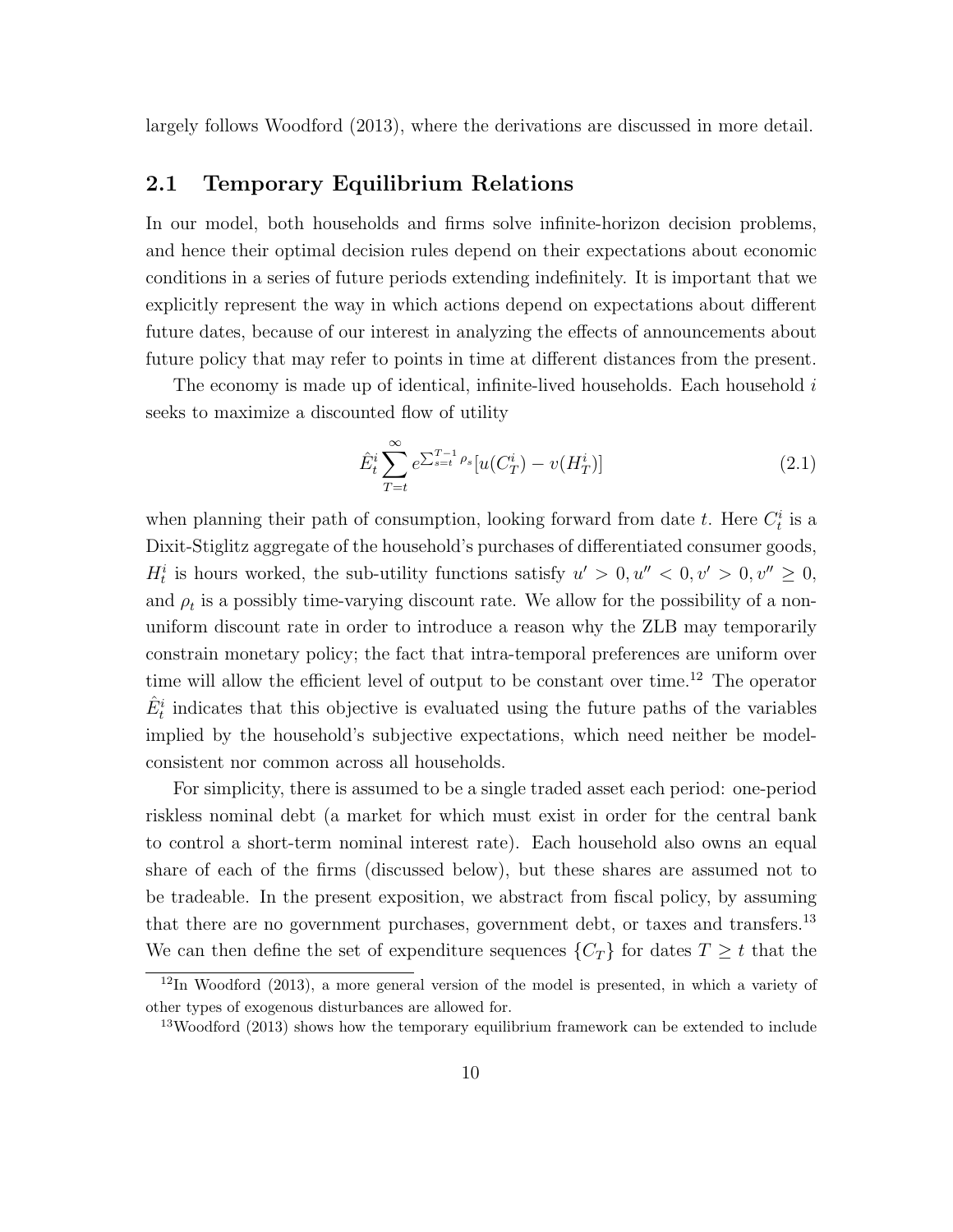household expects will be feasible as a function of the expected paths of real income, the one-period nominal interest rate, and the rate of inflation.

We can then solve for the household's optimal expenditure plan as a function of those expectations, and log-linearize the optimal decision rule around the constant plan that is optimal in the event that  $\rho_T = \overline{\rho} > 0$  for all  $T \geq t$ , the inflation rate is expected to equal the central bank's target rate  $\pi^*$  in all periods, and real income and the nominal interest rate are also expected to be constant in all periods at values that represent a PFE for a monetary policy that achieves the inflation target at all times.<sup>14</sup> We obtain

$$
c_t^i = \sum_{T=t}^{\infty} \beta^{T-t} \hat{E}_t^i \{ (1-\beta)y_T - \beta \sigma (i_T - \pi_{T+1} - \rho_T) \}
$$
(2.2)

where  $\{y_T, i_T, \pi_T\}$  are the expected paths of real income (or aggregate output, in units of the Dixit-Stiglitz aggregate), the nominal interest rate, and inflation, and all variables appearing in the equation are measured as log deviations from their steady-state values (hence the use of  $c_t^i$  rather than the  $C_t^i$  that appears in (2.1)). Here  $\beta \equiv e^{-\bar{\rho}} < 1$  is the steady-state discount factor and  $\sigma > 0$  is the intertemporal elasticity of substitution of consumer expenditure. Note that (2.2) generalizes the familiar "permanent-income hypothesis" formula (obtained by keeping only the  $y_T$ terms on the right-hand side) to allow for a non-constant desired path of spending owing either to variation in the anticipated real rate of return or transitory variation in the rate of time preference.

We assume that households can correctly forecast the variation over time (if any) in their discount rate in their intertemporal planning, so that  $\hat{E}_t^i \rho_T = \rho_T$  for all  $T \geq t^{15}$  The subjective expectations (that instead may not be model-consistent)

fiscal variables. The resulting temporary equilibrium relations are essentially of the kind derived here, as long as households have "Ricardian expectations" (defined precisely there) regarding their future net tax liabilities: that is, they expect that no matter how prices and interest rates evolve, net taxes collected by the government will have a present value exactly equal to the value of outstanding government debt. The assumption of Ricardian expectations is important for one's conclusions about the macroeconomic effects of interest-rate policy, as shown by Cochrane (2014).

<sup>&</sup>lt;sup>14</sup>We assume that  $\pi^*$  >  $-\bar{\rho}$ , so that the required nominal interest rate in this steady state is positive.

<sup>&</sup>lt;sup>15</sup>This means that expectations regarding future preference shocks are treated differently in  $(2.3)$ below than in the expression given in Woodford (2013). The definition of the composite expectational variable  $v_t^i$  is correspondingly different.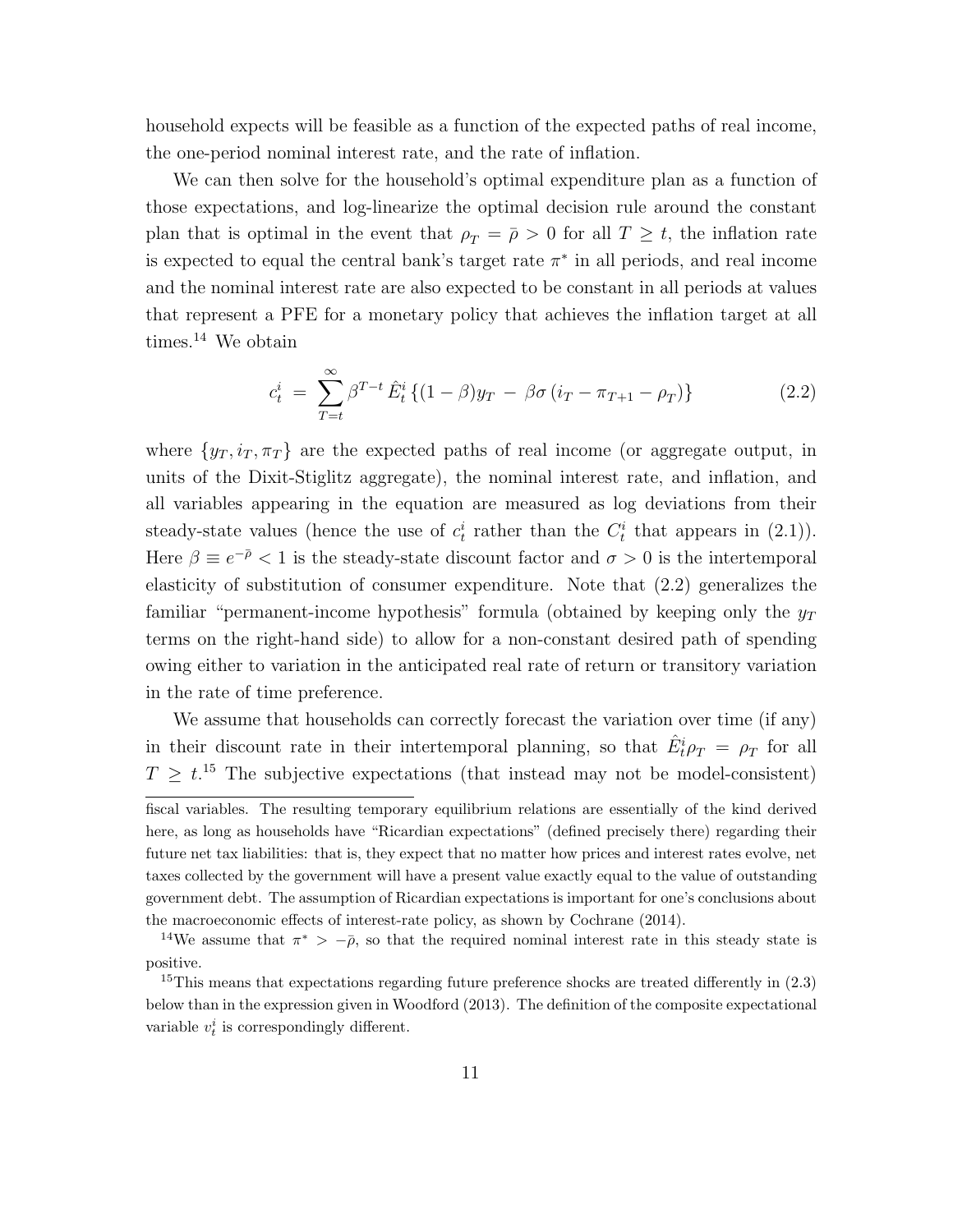regarding future conditions that matter for a household's expenditure decision can then be collected in a single expectational term, allowing us to rewrite (2.2) as

$$
c_t^i = (1 - \beta)y_t - \beta \sigma i_t + \beta g_t + \beta \hat{E}_t^i v_{t+1}^i, \tag{2.3}
$$

where

$$
g_t \equiv \sigma \sum_{T=t}^{\infty} \beta^{T-t} \rho_T
$$

measures the cumulative impact on the urgency of current expenditure of a changed path for the discount rate, and

$$
v_t^i \equiv \sum_{T=t}^{\infty} \beta^{T-t} \hat{E}_t^i \{ (1-\beta)y_T - \sigma(\beta i_T - \pi_T) \}
$$

is a household-specific subjective variable.

Then defining aggregate demand  $y_t$  (which will also be aggregate output and each household's non-financial income) as the integral of expenditure  $c_t^i$  over households  $i$ , the individual decision rules (2.3) aggregate to an aggregate demand (AD) relation

$$
y_t = g_t - \sigma i_t + e_{1t}, \qquad (2.4)
$$

where

$$
e_{1t} \equiv \int \hat{E}_t^i v_{t+1}^i \, di
$$

is a measure of average subjective expectations.

The continuum of differentiated goods are produced by Dixit-Stiglitz monopolistic competitors, who each adjust their prices only intermittently to changing market conditions; as in the Calvo-Yun model of staggered pricing, only a fraction  $1 - \alpha$  of prices are reconsidered each period, where  $0 < \alpha < 1$  measures the degree of price stickiness. Our version of this model differs from many textbook presentations (but follows the original presentation of Yun, 1996) in assuming that prices that are not reconsidered in any given period are automatically increased at the target rate  $\pi^*$ .<sup>16</sup> If a firm  $j$  reconsiders its price in period  $t$  (rather than simply increasing it at the

<sup>&</sup>lt;sup>16</sup>This allows us to assume a positive steady-state inflation rate — which is important for the quantitative realism of the numerical examples below, since the steady-state inflation rate matters for the tightness of the ZLB constraint — while at the same time retaining the convenience of a steady state in which the prices of all goods are identical, despite the assumption of staggered pricing.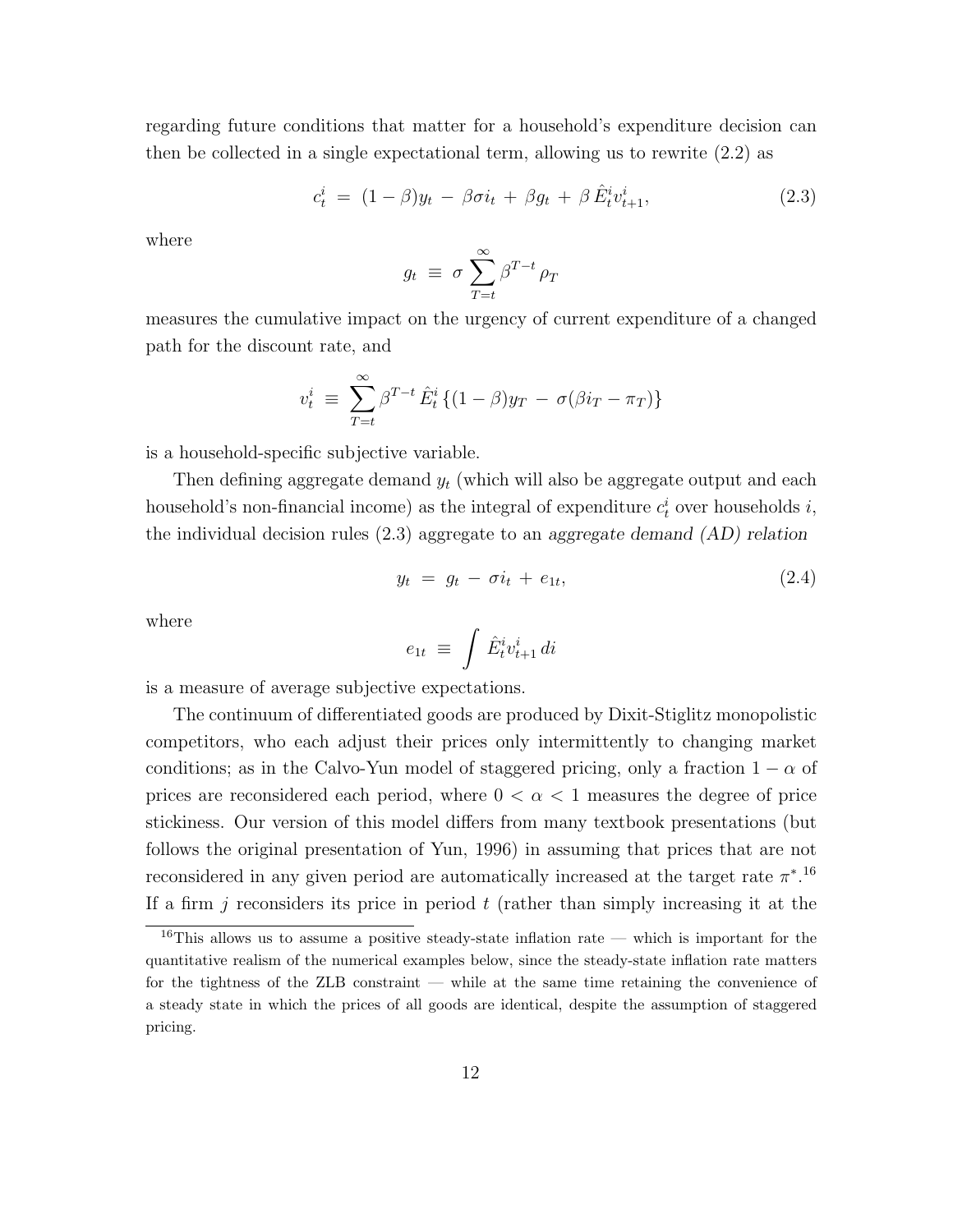rate  $\pi^*$ ), it chooses a price that it expects to maximize the present discounted value of profits in all future states prior to the next reconsideration of its price, given its subjective expectations regarding the evolution of aggregate demand  $\{y_T\}$  for the composite good and of the log Dixit-Stiglitz price index  $\{p_T\}$  for all  $T \geq t$ . A loglinear approximation to its optimal decision rule (again around the steady state with constant inflation rate  $\pi^*$ ) takes the form

$$
p_t^{*j} = (1 - \alpha \beta) \sum_{T=t}^{\infty} (\alpha \beta)^{T-t} \hat{E}_t^j [p_T + \xi y_T - \pi^* (T - t)] \tag{2.5}
$$

$$
-(p_{t-1} + \pi^*)
$$
\n(2.6)

where  $p_t^{*j}$  $t_i^{*j}$  is the amount by which  $j's$  log price exceeds the average of the prices that are not reconsidered,  $p_{t-1} + \pi^*, \xi > 0$  measures the elasticity of a firm's optimal relative price with respect to aggregate demand,<sup>17</sup> and the operator  $\hat{E}^{j}[\cdot]$  indicates that what matter are the subjective expectations of firm  $j$  regarding future market conditions.

Again, the terms on the right-hand side of (2.6) involving subjective expectations of conditions at various future horizons can be collected in a single composite term,  $\alpha\beta \hat{E}^j_t p^{*j}_{t+1}$ . Aggregating across the prices chosen in period t by the continuum of firms, we obtain an implied aggregate supply (AS) relation

$$
\pi_t = \kappa y_t + (1 - \alpha)\beta \, e_{2t} \tag{2.7}
$$

where  $\pi_t \equiv p_t - p_{t-1} - \pi^*$  is inflation in excess of the target rate,

$$
\kappa \equiv \frac{(1-\alpha)(1-\alpha\beta)\xi}{\alpha} > 0,
$$

and

$$
e_{2t} \equiv \int \hat{E}_t^j p_{t+1}^{*j} \, dj
$$

measures average expectations of the composite variable.

We can close the system by assuming a reaction function for the central bank of the Taylor (1993) form

$$
i_t = \bar{i}_t + \phi_\pi \pi_t + \phi_y y_t \tag{2.8}
$$

<sup>&</sup>lt;sup>17</sup>The parameter  $\xi$  is thus a measure of the degree of "real rigidities." See Woodford (2003, chap. 3) for a detailed discussion of its dependence on underlying parameters relating to preferences, technology and market structure.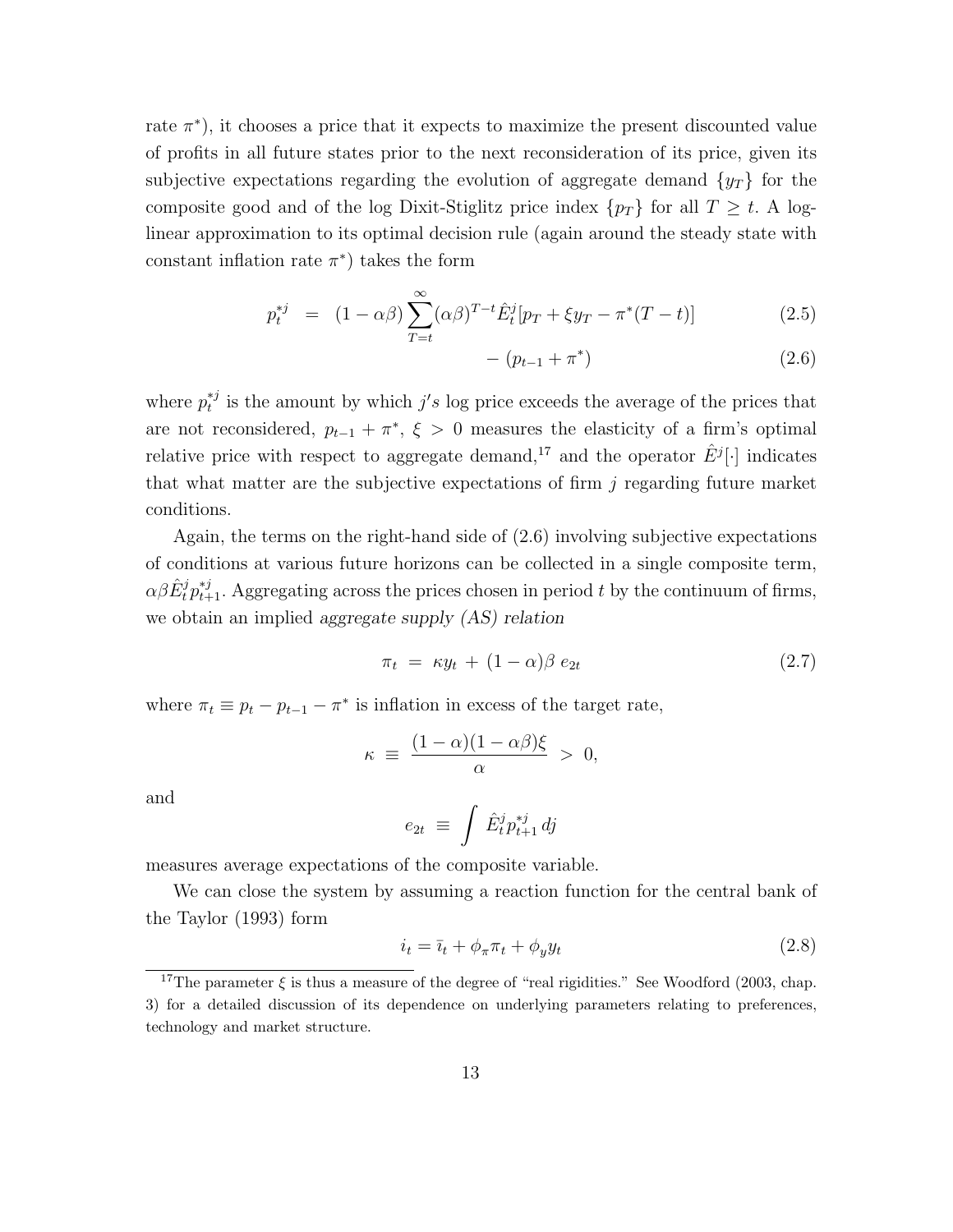where the response coefficients satisfy  $\phi_{\pi}$ ,  $\phi_{y} \ge 0$ . We allow for a possibly time-varying intercept in order to consider the effects of announcing a transitory departure from the central bank's normal reaction function. (More generally, we consider below the possibility of situations in which the response coefficients are assumed to be different at different times, though they are assumed time-invariant in  $(2.8)$ .) Equations  $(2.4)$ , (2.7) and (2.8) then comprise a three-equation system, that determines the temporary equilibrium (TE) values of  $y_t, \pi_t$ , and  $i_t$  in a given period, as functions of the exogenous disturbances  $(g_t, \bar{u}_t)$  and subjective expectations  $(e_{1t}, e_{2t})$ . Under our sign assumptions, it is easily shown that the TE values are uniquely determined, linear functions of the vector of disturbances and the vector of subjective expectations (see the Appendix for details).

As preparation for our discussion of the process of expectation revision, it is useful to note the relationship between subjective expectations and the actual values of the variables that people seek to forecast. The two sufficient statistics for subjective expectations  $e_{it}$  are each the average forecast of a certain average of the future values of a certain composite variable  $a_{iT}$  at different horizons  $T > t$ , where  $a_{iT}$  is a variable that is determined purely by disturbances and subjective expectations in period T. For  $i = 1, 2$ , we can write

$$
e_{it} = (1 - \delta_i) \sum_{j=0}^{\infty} \delta_i^j \bar{E}_t a_{i, t+j+1},
$$
\n(2.9)

where

$$
\delta_1 = \beta, \qquad \delta_2 = \alpha \beta
$$

(so that  $0 < \delta_i < 1$  for both variables),

$$
a_{1t} \equiv y_t - \frac{\sigma}{1-\beta} (\beta i_t - \pi_t),
$$
  

$$
a_{2t} \equiv \frac{1}{1-\alpha\beta} \pi_t + \xi y_t,
$$

and the operator  $\bar{E}_t[\cdot]$  indicates the average of the population's forecasts at date  $t.^{18}$ .

<sup>&</sup>lt;sup>18</sup>While we still allow for the possibility of heterogeneous forecasts, from here on we assume that the distribution of forecasts across the continuum of households is the same as the distribution across the continuum of firms, and so refer simply to the distribution of forecasts.  $\bar{E}_t[\cdot]$  refers to the mean of this distribution of forecasts at some date t.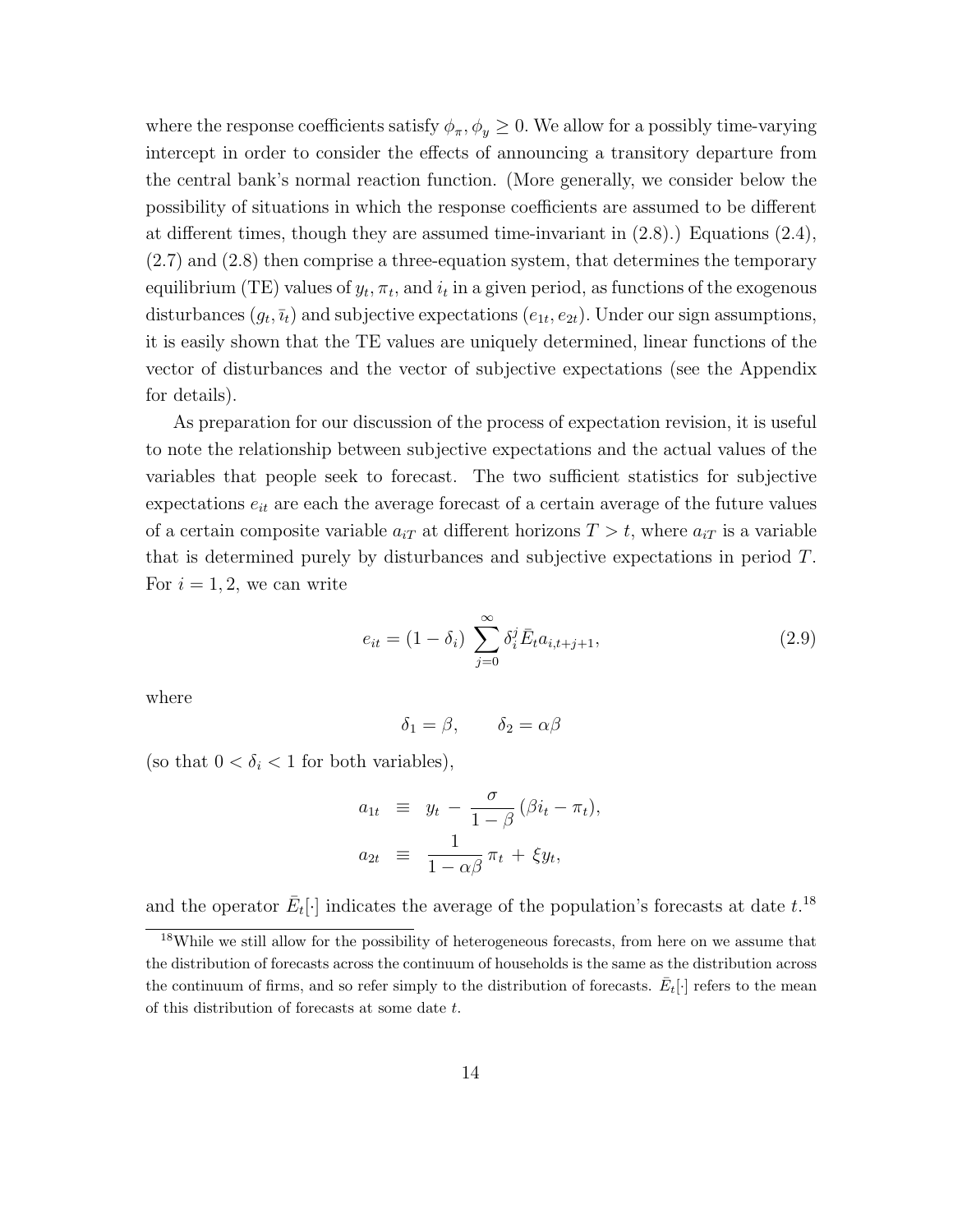We can then use the TE relations to solve for the equilibrium values of the variables  $a_{it}$  that people seek to forecast as linear functions of the current vector of disturbances and current average expectations. This solution can be written in the form

$$
a_t = M e_t + m \omega_t, \qquad (2.10)
$$

where  $a_t$  is the vector consisting of  $(a_{1t}, a_{2t}), e_t$  is the vector consisting of  $(e_{1t}, e_{2t}),$  $\omega_t$  is the vector consisting of  $(g_t, \bar{\iota}_t)$ , and the matrices of coefficients are given in the Appendix. The system (2.10) shows how expectations determine the endogenous variables that are themselves being forecasted in those expectations, as indicated by  $(2.9).$ 

#### 2.2 Perfect Foresight Equilibrium

The assumption of perfect foresight equilibrium adds to the above model the further assumption that the expected paths for output, inflation and the interest rate (and hence the expected paths for the variables  $\{a_t\}$  are precisely the paths for those variables implied by the TE relations under those expectations. Thus a PFE corresponds to sequences  $\{a_t, e_t\}$  that both satisfy  $(2.10)$  each period and satisfy  $(2.9)$ when the equilibrium paths  ${a_t}$  are substituted for the average expectations in those equations.

It can be shown (see Woodford, 2013) that under the PFE assumption, the TE relations (2.4) and (2.7) imply that the paths of output, inflation and the interest rate must satisfy difference equations of the form

$$
y_t = y_{t+1} - \sigma(i_t - \pi_{t+1} - \rho_t)
$$
\n(2.11)

$$
\pi_t = \kappa y_t + \beta \pi_{t+1} \tag{2.12}
$$

which are simply perfect-foresight versions of the usual "New Keynesian IS curve" and "New Keynesian Phillips curve" respectively. Using the policy specification (2.8) to eliminate  $i_t$ , one obtains a pair of difference equations that can be written in the form

$$
x_t = B x_{t+1} + b (\rho_t - \bar{u}_t) \tag{2.13}
$$

where  $x_t$  is the vector consisting of  $(y_t, \pi_t)$ , and the matrix B and vector b are defined in the Appendix.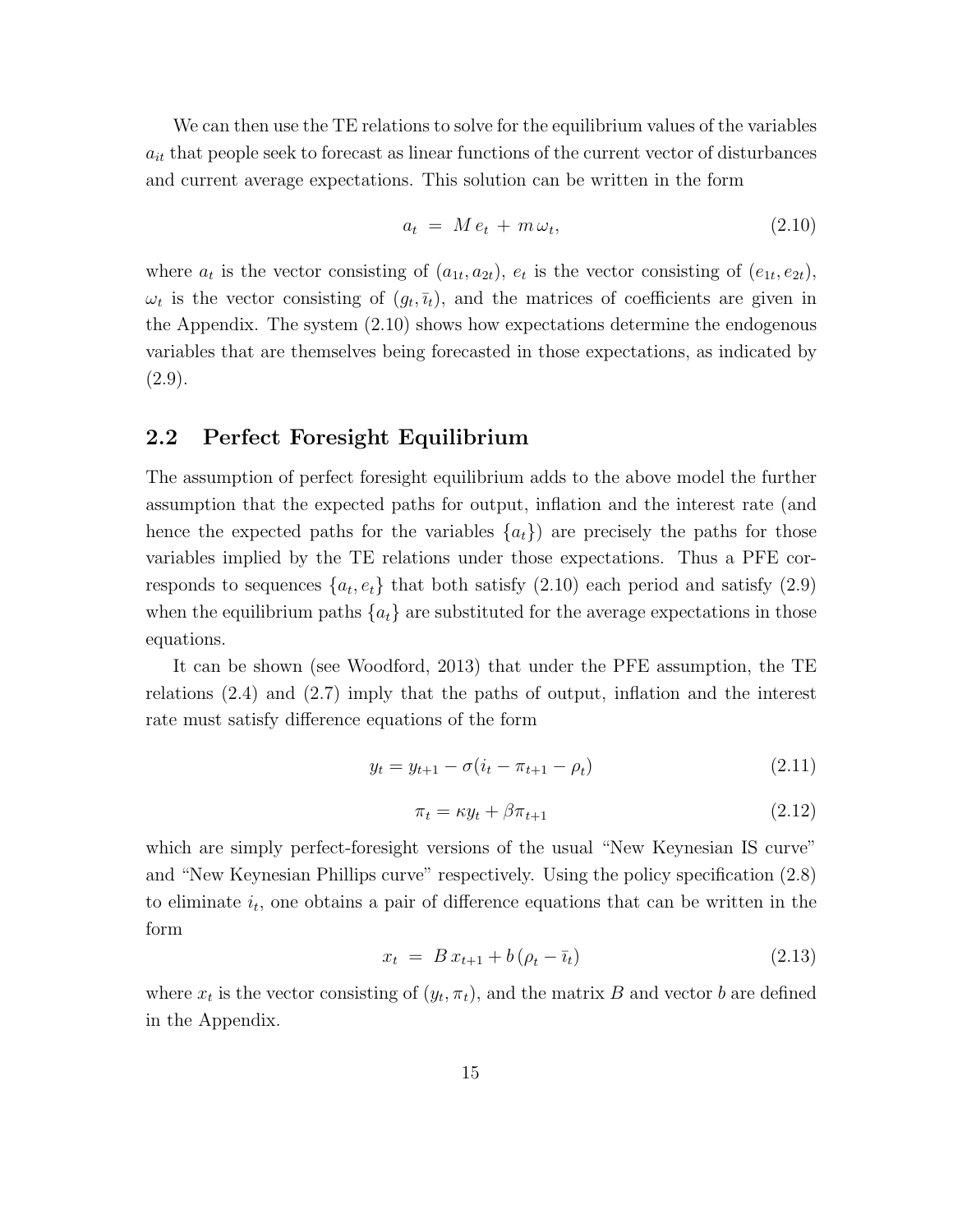Under our sign assumptions for the model coefficients, the matrix  $B$  is invertible, and the system (2.13) can be uniquely solved for  $x_{t+1}$  as a function of  $x_t$  and the period t disturbances. One then obtains a two-parameter family of possible PFE solutions consistent with any given forward paths for the disturbances, corresponding to the set of possible choices for the elements of  $x_0$ . The asymptotic behavior of these solutions as t is made large depends as usual on the eigenvalues of the matrix  $B$ .

As shown in the Appendix, the matrix B has both eigenvalues inside the unit circle if and only if

$$
\phi_{\pi} + \frac{1 - \beta}{\kappa} \phi_y > 1 \tag{2.14}
$$

so that the "Taylor Principle" is satisfied. In this case, there is a unique bounded PFE solution for the sequences  $\{x_t\}$  corresponding to any bounded sequences  $\{\rho_t, \bar{\iota}_t\},$ obtained by "solving forward" the system (2.13) to obtain

$$
x_t = \sum_{j=0}^{\infty} B^j b \left( \rho_{t+j} - \bar{\imath}_{t+j} \right).
$$
 (2.15)

When this is uniquely defined, we shall call this the "forward stable" PFE (FS-PFE). It is common to regard this as the relevant prediction of the model in such a case;<sup>19</sup> below we shall provide a justification for this in terms of our concept of reflective equilibrium.

This solution implies that in the case of a sufficiently transitory change in policy, a reduction of  $\bar{i}_t$  (for a given path of the real disturbance) must be both expansionary and inflationary (must raise both  $y_t$  and  $\pi_t$ ), while the nominal interest rate is temporarily reduced (though by less than the reduction in  $\bar{i}_t$ ). In the case of a sufficiently persistent shift in  $\bar{i}_t$ , output, inflation and the nominal interest rate are all predicted to increase, because of the endogenous effect of the output and inflation increases on the central bank's interest-rate target;<sup>20</sup> but even in this case, a downward shift in the reaction function (reducing the interest-rate target implied by any given current levels of inflation and output) is inflationary rather than deflationary.

<sup>19</sup>See however Cochrane (2011) for objections to this interpretation.

 $^{20}$ In a more realistic model than the simple NK model used in this paper, there will be delays in the effect of the policy change on output and inflation. It is then possible to have an initial decline in the nominal interest rate in the case of an expansionary monetary policy shock, even in the case of a relatively persistent shift in the central-bank reaction function, as shown in Woodford (2003, secs. 5.1-5.2).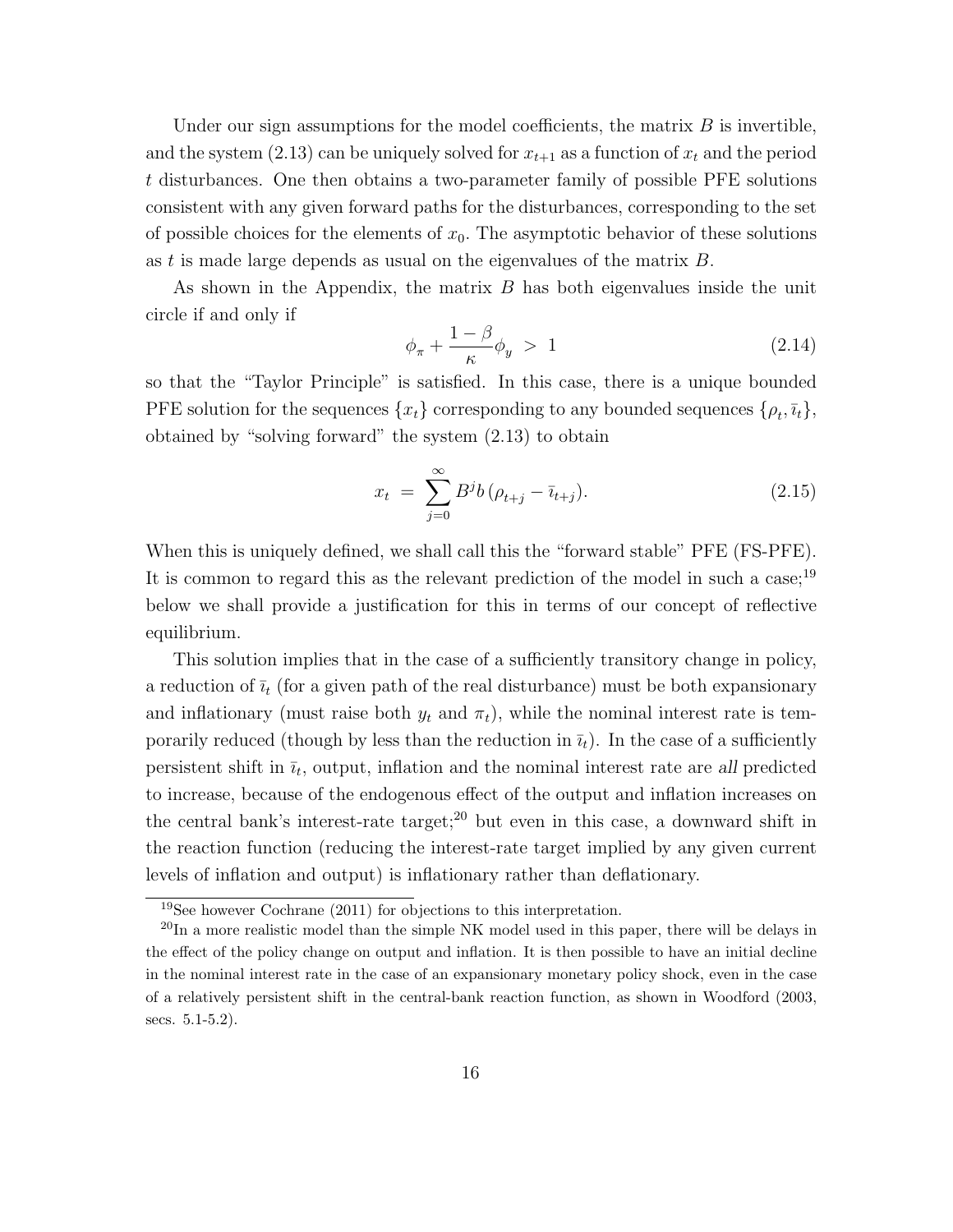If the inequality in  $(2.14)$  is reversed, the matrix B instead has two real eigenvalues satisfying

$$
0 < \mu_1 < 1 < \mu_2,
$$

so that the larger is outside the unit circle. In particular, this is true if the central bank fixes the forward path for the nominal interest rate (the case  $\phi_{\pi} = \phi_y = 0$ ), regardless of whether this path is constant. In this case, there is no longer a unique bounded solution; instead, assuming again that the sequences  $\{\rho_t, \bar{\iota}_t\}$  are bounded, there is a bounded PFE solution

$$
x_{t} = v_{1}(e_{1}'b) \sum_{j=0}^{\infty} \mu_{1}^{j} (\rho_{t+j} - \bar{\imath}_{t+j}) - v_{2}(e_{2}'b) \sum_{j=1}^{t} \mu_{2}^{-j} (\rho_{t-j} - \bar{\imath}_{t-j}) + \chi v_{2} \mu_{2}^{-t} \quad (2.16)
$$

in the case of any real number  $\chi$ . (In this expression,  $v_i$  is the right eigenvector corresponding to eigenvalue  $\mu_i$ ,  $e'_i$  is the left eigenvector corresponding to that same eigenvalue, and we normalize the eigenvectors so that  $e'_i v_i = 1$  for each *i*.) Since such solutions necessarily exist, the PFE analysis gives us no reason to suppose that there is anything problematic about a commitment to fix a path for the nominal interest rate, including a commitment to fix it at a constant rate forever.

Now suppose that not only are the exogenous disturbance sequences bounded, but that after some finite date T, they are expected to be constant:  $\rho_t = \rho_{LR}$  and  $\bar{u}_t = \bar{u}_{LR}$  for all  $t \geq T$ , where the long-run values need not equal zero. We show in the Appendix that in any of the continuum of bounded PFE solutions, the elements of  $x_t$  converge asymptotically to long-run values

$$
\pi_{LR} = \overline{i}_{LR} - \rho_{LR}, \qquad y_{LR} = \frac{1 - \beta}{\kappa} (\overline{i}_{LR} - \rho_{LR}). \tag{2.17}
$$

One observes that the long-run inflation rate increases one-for-one with increases in the long-run interest-rate target. Hence if we suppose that the economy must follow one or another of the PFE associated with the central bank's policy commitment, we would conclude that a lower path for the nominal interest rate must at least eventually result in a lower rate of inflation; and similarly, a higher nominal interest rate must eventually make inflation higher.

One might obtain even stronger conclusions under further assumptions about how to select a particular solution from among the set of PFE. Consider the simple case of a policy commitment under which the interest rate will be fixed at one level  $\bar{i}_{SR}$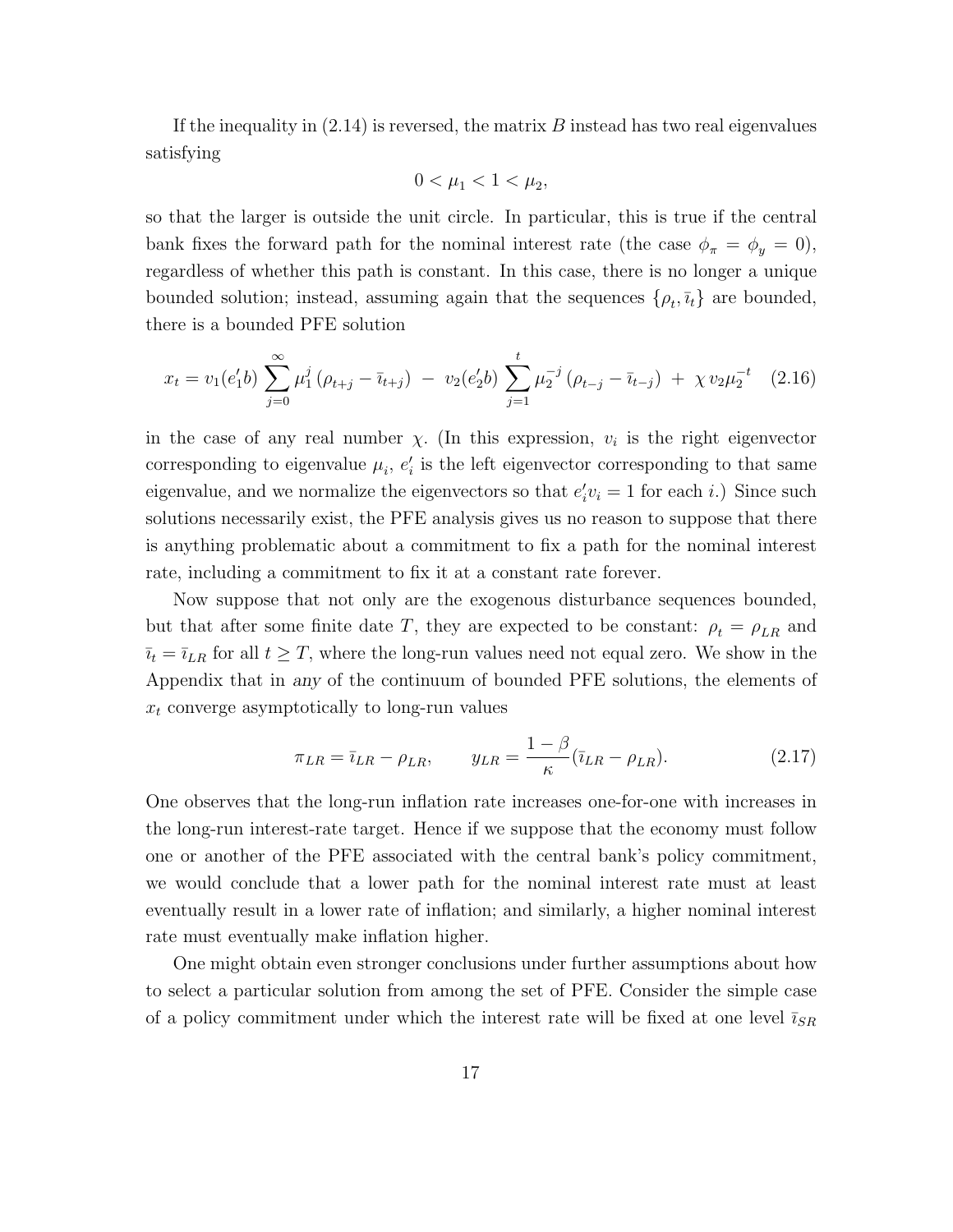for all  $0 \leq t < T$ , and another (possibly different) level  $\overline{i}_{LR}$  for all  $t \geq T$ , and let us suppose for simplicity that  $\rho_t = 0$  for all  $t^{21}$ . In this case, the complete set of PFE solutions (2.16) are of the form

$$
x_{t} = -v_{1}(e_{1}'b) \left[ \frac{1 - \mu_{1}^{T-t}}{1 - \mu_{1}} \bar{\imath}_{SR} + \frac{\mu_{1}^{T-t}}{1 - \mu_{1}} \bar{\imath}_{LR} \right] + v_{2}(e_{2}'b) \left[ \frac{\mu_{2}^{-1}}{1 - \mu_{2}^{-1}} \bar{\imath}_{SR} \right] + \chi v_{2} \mu_{2}^{-t} \qquad (2.18)
$$

for all  $0 \le t \le T$ , and

$$
x_t = -v_1(e'_1b) \left[ \frac{1}{1 - \mu_1} \bar{\imath}_{\infty} \right] + v_2(e'_2b) \left[ \frac{\mu_2^{T-t-1}}{1 - \mu_2^{-1}} \bar{\imath}_{SR} + \frac{\mu_2^{T-t-1}}{1 - \mu_2^{-1}} \bar{\imath}_{LR} \right] + \chi v_2 \mu_2^{-t} \quad (2.19)
$$

for all  $t \geq T$ .

Now suppose that we believe that there should be a unique prediction regarding the equilibrium outcomes under such a policy; then equilibrium output and inflation in period t should be given by a single-valued outcome function  $x(t, T; \bar{\imath}_{SR}, \bar{\imath}_{LR})$ . And suppose further that we demand that the equilibrium outcomes from any period  $k > 0$ onward should also be given by the same outcome function, if period  $k$  is re-numbered as period 0, and all periods  $t > k$  are re-numbered as  $t - k$ , given that the structural equations that define  $PFE$  from period k onward are of exactly the same form as those that define PFE from period 0 onward, with this re-numbering of the periods.<sup>22</sup> This means that the outcome function can depend only on  $t-T$ , rather than on the absolute magnitudes of either t or T. But the only one of the PFE given by  $(2.18)$ (2.19) with this property is the solution with  $\chi = 0$ . Under this criterion, there is a

 $21$  Given the linearity of the model's structural equations, it is reasonable to suppose that the prediction in the case of any disturbance sequences  $\{\rho_t, \bar{\imath}_t\}$  can be expressed as the sum of a predicted effect of the real disturbance  $\{\rho_t\}$  (under the assumption that  $\bar{i}_t = 0$  for all t) and a predicted effect of the monetary policy disturbance  $\{\bar{i}_t\}$  (under the assumption that  $\rho_t = 0$  for all t). The discussion in the text concerns the latter half of this problem; but similar considerations can be offered to select a particular prediction regarding the effects of alternative sequences  $\{\rho_t\}$ .

 $^{22}$ This assumption about the form of the correct prediction is in the spirit of McCallum's (1983, 1999) "minimal-state-variable criterion." It requires that the predicted outcome in any period not depend on the number of the period, but only on its distance from the period  $T$  in which the interest rate changes, since the equilibrium conditions do not involve the former state variable.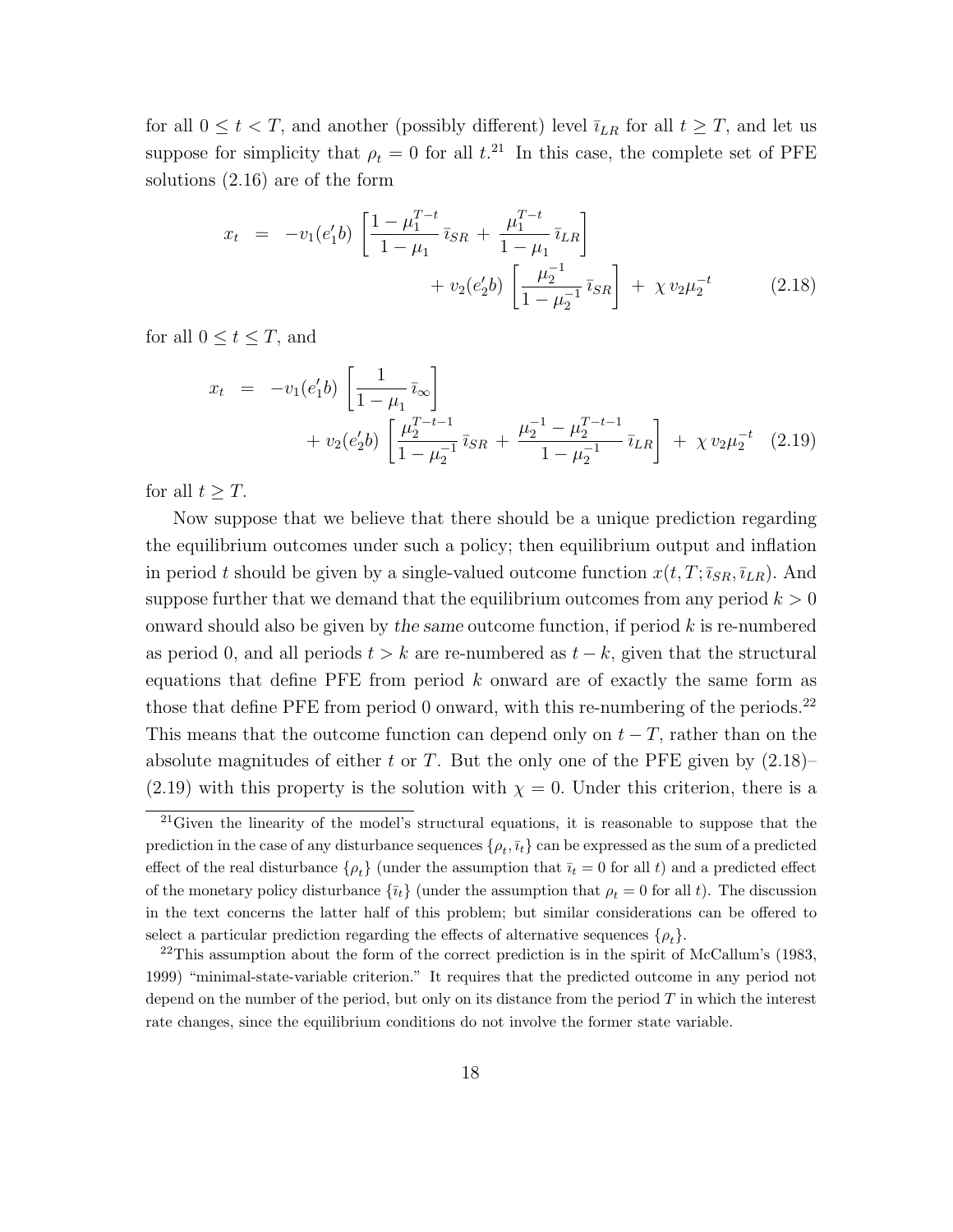unique PFE prediction, obtained by substituting  $\chi = 0$  into equations (2.18)–(2.19). This is also the unique PFE solution selected by the "backward stability" criterion proposed by Cochrane (2015a).

Under this equilibrium selection, the perfect foresight analysis yields a "neo-Fisherian" conclusion about the effects of interest-rate policy in the short run, and not just in the long run. When we set  $\chi$  to zero, the solution  $(2.18)$ – $(2.19)$  implies that the inflation rate will equal

$$
\pi_t = \lambda(t - T)\overline{\imath}_{SR} + (1 - \lambda(t - T))\overline{\imath}_{LR},
$$

where the sequence of weights  $\{\lambda(t-T)\}\$  depend only on the distance in time from the date of the policy shift. Increasing both  $\bar{i}_{SR}$  and  $\bar{i}_{LR}$  by the same number of percentage points is predicted to increase the inflation rate in all periods by exactly that same number of percentage points. Increasing only one of the interest rates is also predicted to increase the inflation rate both initially and later, and an increase in  $\bar{\imath}_{SR}$  should immediately increase inflation by nearly as much as the increase in the interest rate, even though the increase is not expected to be permanent, if  $T$  is far enough in the future.

The conclusions that one obtains about the sign of the effects of a shift in the anticipated path of  $\{\bar{i}_t\}$  on inflation seem then to depend crucially on the magnitude of the reaction coefficients  $(\phi_{\pi}, \phi_y)$ , if one believes the results of the perfect foresight analysis. We shall argue however, that the conclusions of PFE analysis are misleading in the case just discussed, in which the "Taylor principle" is violated. This requires that we consider whether the PFE paths just discussed are ones that can be justified as resulting from beliefs that people would arrive at under a process of reflection, that involves a comparison between their beliefs and the outcomes that should be expected to result from such beliefs.

#### 2.3 Reflective Equilibrium

Why should people have the particular expectations about the future that are assumed in a perfect foresight equilibrium? One answer could be that, if they expected a future path for the economy of any other type, action on the basis of their expectations would produce outcomes that disconfirm those expectations. One might suppose, then, that experience should sooner or later disabuse people of any expectations that are not consistent with a PFE. And if one supposes that people have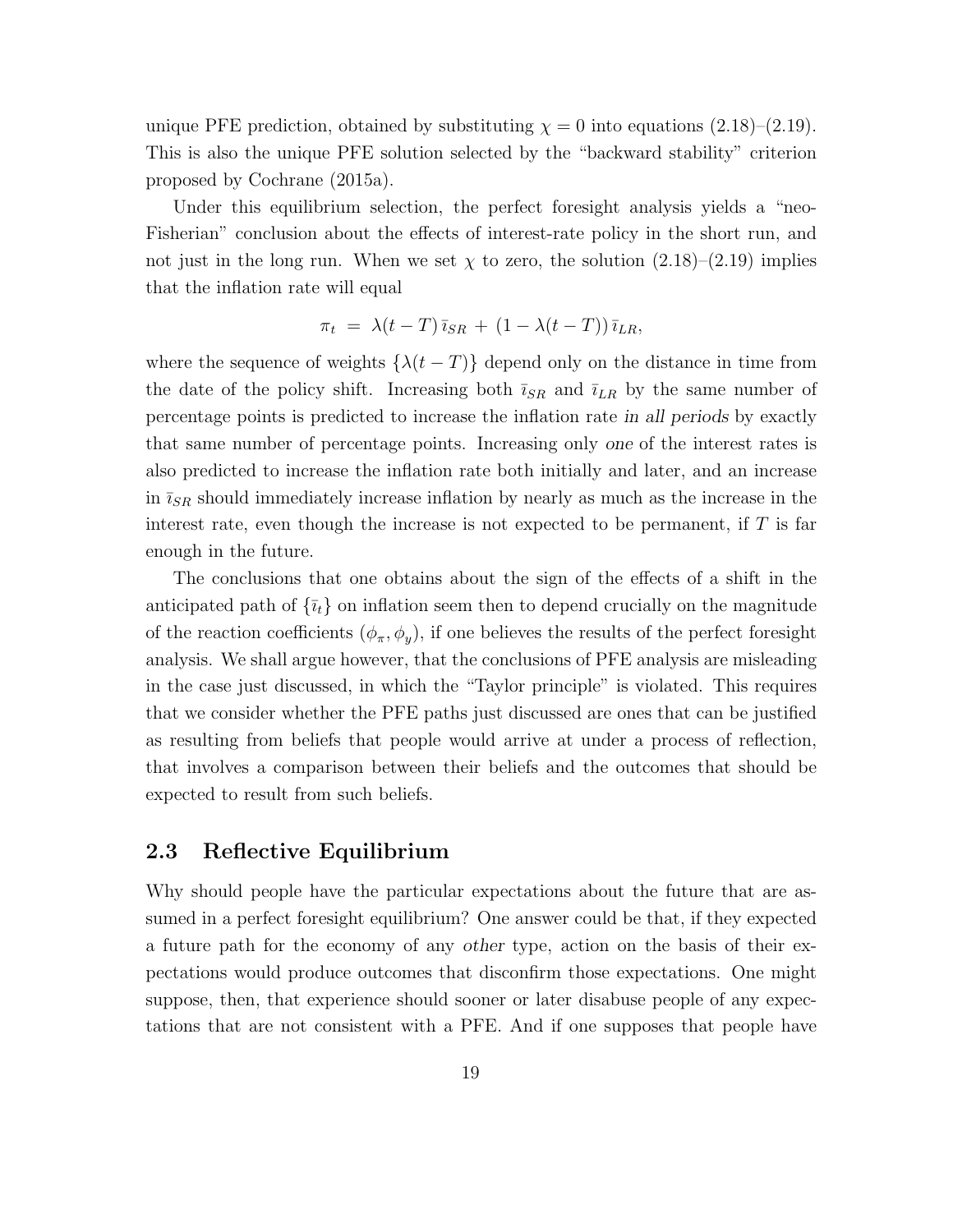sufficient structural knowledge (including understanding of the central bank's intentions regarding future policy), one might even think that they should be able to recognize the inconsistency between their expectations and what they should expect to happen if others were also to think that way — allowing them to refine their beliefs on the basis of their understanding of how the economy works, even prior to any experience with the current economic disturbance or policy regime. Here we explore the conditions under which a PFE might arise (or under which outcomes would at least approximate a PFE) as a result of reflection of the latter sort.

Presumably the structural knowledge required for such reasoning would have to reflect previous observation of the economy; but it might reflect only experience with the effects of shocks and/or policy changes of different magnitudes and different degrees of persistence than the ones currently faced. If it were possible to acquire such knowledge of how the economy responds to shocks and to monetary policy from past experience, and then also to have reason to expect time paths for the current shock and current policy regime that are different from any prior experience, a process of reflection of the kind proposed here would make more sense than simply forecasting by extrapolating the past evolution of the variables that are forecasted. This kind of reasoning is particularly relevant when considering how one should expect people to respond to an announcement about future policy intentions that are historically unprecedented, as with recent experiments in "forward guidance."

We model a process of reflection by a decisionmaker (DM) who understands how the economy works — that is, who knows the correct quantitative specification of the TE relations  $(2.4)$  and  $(2.7)$  — and who also understands the policy intentions of the central bank, in the sense of knowing the policy rule (2.8) that will determine policy in all future periods. However, while the DM understands (and fully believes) the announcement of what the central bank will do, she does not know, without further reflection, what this implies about the future evolution of national income, inflation, or the resulting level of interest rates (unless the policy rule specifies a fixed interest rate).

The assumed structural knowledge can however be used to refine her expectations about the evolution of those variables. Suppose that the DM starts with some conjecture about the future evolution of the economy, which we can summarize by paths for the variables  $\{e_t\}$  for each of the dates  $t \geq 0$ , where  $t = 0$  means the date at which the economy's future evolution is being contemplated. She can then ask: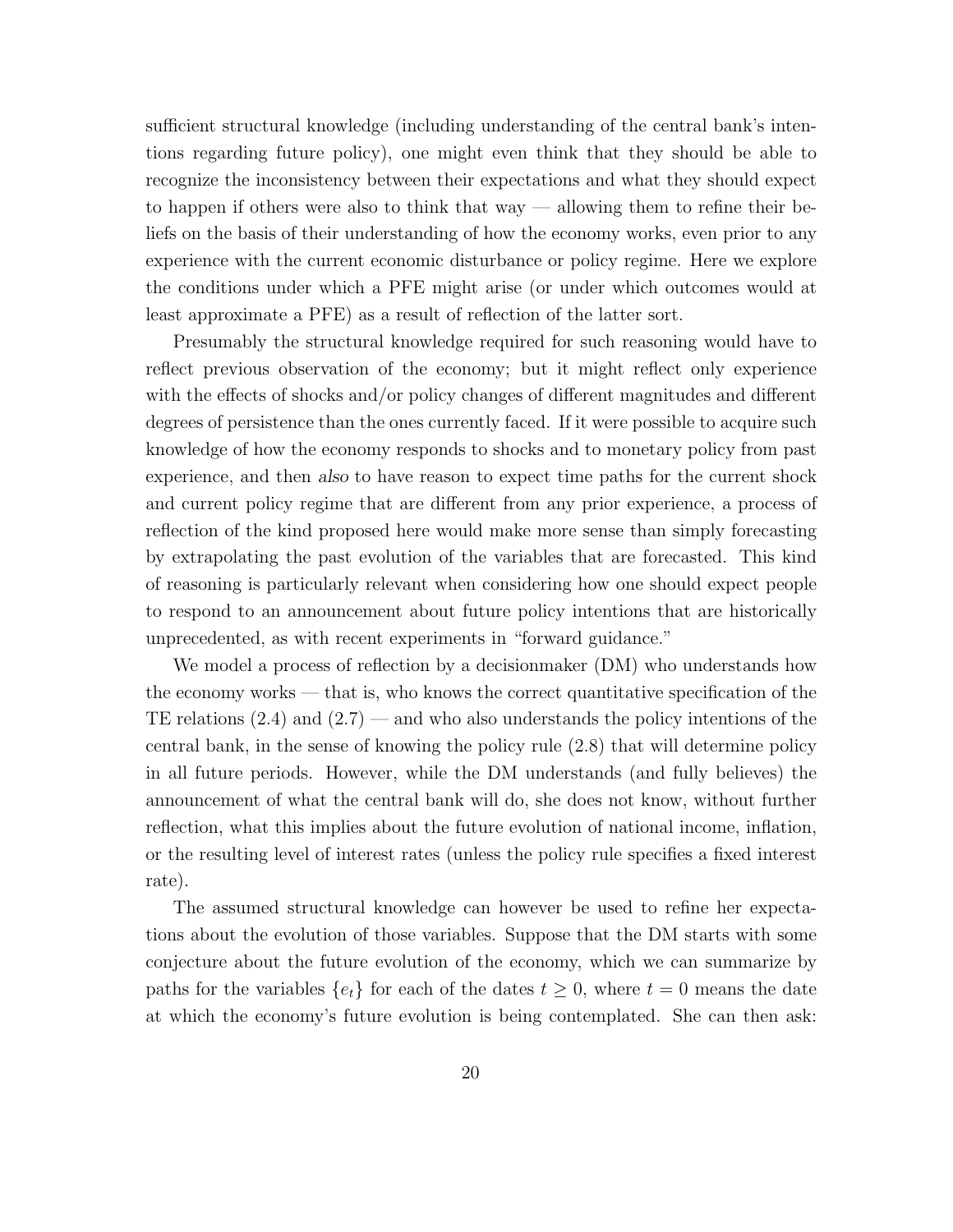suppose that others were sophisticated enough to have exactly these expectations (on average), both now and at all of the future dates under consideration. What path for the economy should she expect, given her structural knowledge, under this conjecture about others' average expectations? (Note that specification of the conjecture in terms of the implied sequences  ${e_t}$  for  $t \geq 0$  gives exactly the information that is needed to answer this question, using the TE relations and the assumed path for the central-bank reaction function.)

Under such a conjecture  $\{e_t\}$ , the TE relations imply unique paths for the variables  ${a_t}$ , where in each period the implied  $a_t$  is given by (2.10). From these predictions the DM can infer implied paths  ${e_t^*}$  for all  $t \geq 0$ , where for each date t,  $e_t^*$  are the forecasts that would be correct at that date if the economy evolves in the way implied by the TE relations, in the case of the average expectations  $\{e_t\}$ . This deduction yields an affine operator<sup>23</sup>

$$
e^* = \Psi e
$$

mapping sequences  ${e_t}$  of conjectured expectations into sequences  ${e_t}$  of correct forecasts of the same variables.<sup>24</sup> Note that the operator  $\Psi$  is purely forward-looking; in fact, we can write

$$
e_t^* = \sum_{j=1}^{\infty} \psi_j e_{t+j} + \sum_{j=1}^{\infty} \varphi_j \omega_{t+j}
$$
 (2.20)

for all  $t \geq 0$ , where the sequences of matrices  $\{\psi_i\}$  and  $\{\varphi_i\}$  are given by

$$
\psi_j \equiv (I - \Lambda)\Lambda^{j-1}M, \qquad \varphi_j \equiv (I - \Lambda)\Lambda^{j-1}m, \qquad \Lambda \equiv \begin{pmatrix} \delta_1 & 0 \\ 0 & \delta_2 \end{pmatrix}
$$

for all  $j \geq 1$ .

We suppose (following the logic sketched above) that an awareness that the implied correct sequences  $e^*$  differ from the conjectured sequences  $e$  should constitute a

<sup>&</sup>lt;sup>23</sup>Note that the definition of the operator  $\Psi$  depends on the sequences of fundamental perturbations  $\{\omega_t\}$ . To simplify notation, we suppress these additional arguments. We shall be interested in the application of this operator to different possible conjectured beliefs  $\{e_t\}$ , holding fixed the fundamentals.

<sup>&</sup>lt;sup>24</sup>Note that the definition of the operator  $\Psi$  depends on the sequences of fundamental perturbations  $\{\omega_t\}$ . To simplify notation, we suppress these additional arguments. We shall be interested in the application of this operator to different possible conjectured beliefs  $\{e_t\}$ , holding fixed the fundamentals.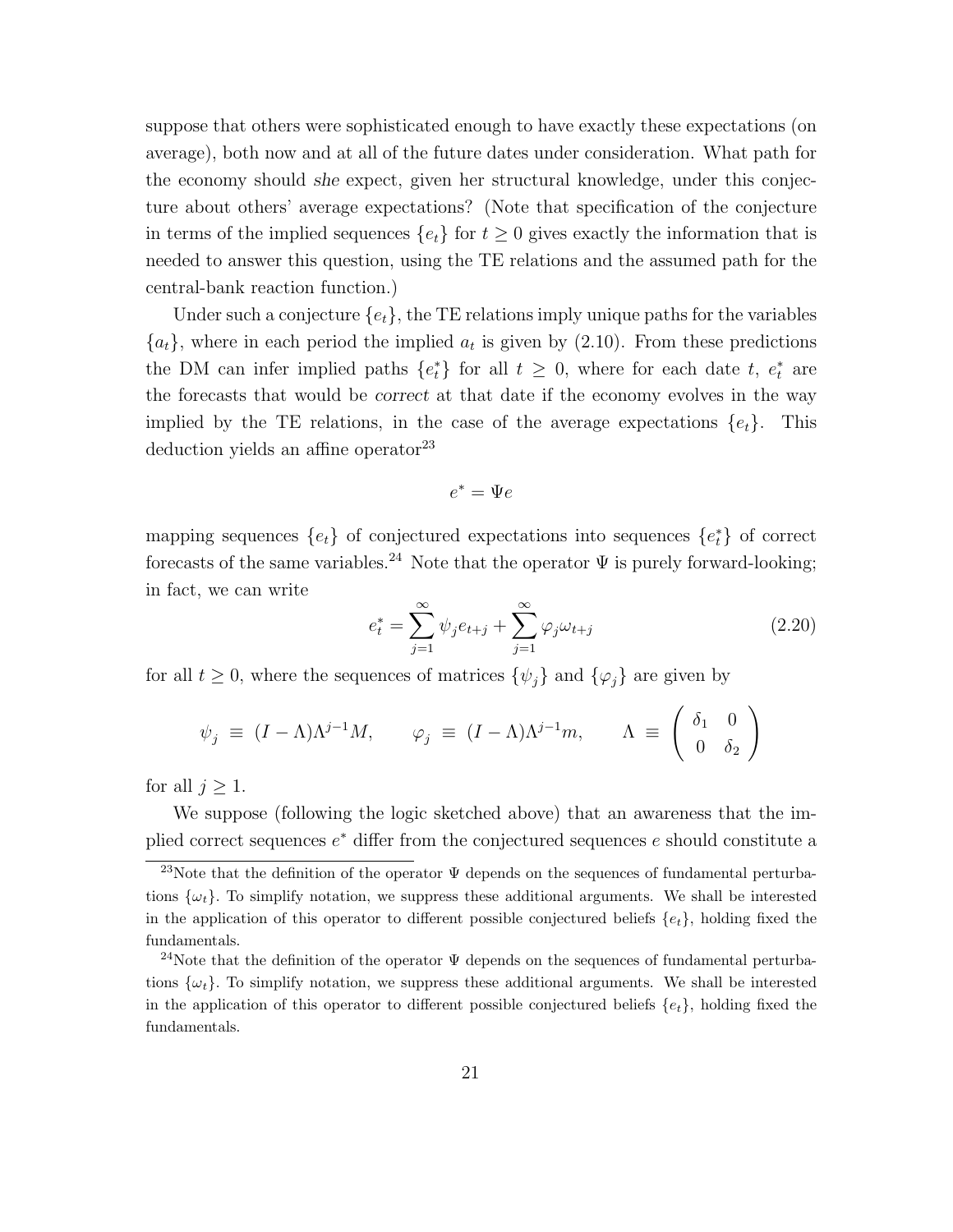reason to doubt the reasonableness of expecting people to hold the conjectured beliefs. But what should one expect instead? We propose that the conjectured beliefs should be adjusted in the direction of the discrepancy between the model prediction on the basis of the conjectured beliefs and the conjectured beliefs themselves. Specifically, we consider a process of belief revision described by a differential equation

$$
\dot{e}_t(n) = e_t^*(n) - e_t(n), \qquad (2.21)
$$

where the continuous variable  $n \geq 0$  indexes how far the process of reflection has been carried forward,  $e_t(n)$  is the conjecture regarding average beliefs in period t at stage n of the process,  $e_t^*(n)$  is the implied correct forecast in period t if average expectations are given by the stage n conjectures, and  $\dot{e}_t(n)$  is the derivative of  $e_t(n)$  with respect to n.

One possible interpretation of the law of motion (2.21) for the belief-revision process would be as follows.<sup>25</sup> At each stage n of the process, one conjectures a particular sequence of average forecasts  ${e_t(n)}$ . But one supposes that people ought to further revise their beliefs, and considers the consequences of their revising their beliefs each time an event occurs that arrives as an independent Poisson process for each member of the population, with some fixed rate. If one supposes that each time someone revises their own expectations, they switch from whatever expectations they had held until that point, to the expectations that would be correct given the distribution of beliefs held by others at that state of the process of belief revision, then the rate of change of average beliefs will be given by (2.21); for the average of the previous period- $t$  expectations of those revising their beliefs in any small time window will be  $e_t(n)$ , while the expectations that they adopt after reconsidering reconsidering their beliefs will be  $e_t^*(n)$ .

We suppose that the process of reflection starts from some initial "naive" conjecture about average expectations  $e_t(0)$ , and that the differential equations (2.21) are then integrated forward from those initial conditions. This initial conjecture might be based on the forecasts that would have been correct, but for the occurrence of the unusual shock and/or the change in policy that are the occasion for the process

<sup>25</sup>Note that this is not the only possible interpretation of the equation, as it specifies only a dynamic process for average beliefs, and not the heterogeneity in beliefs that may exist at each stage of the process. An alternative interpretation, in which  $n$  indexes the Poisson distribution of discrete "levels of thinking" in the population, is discussed below in section 2.4.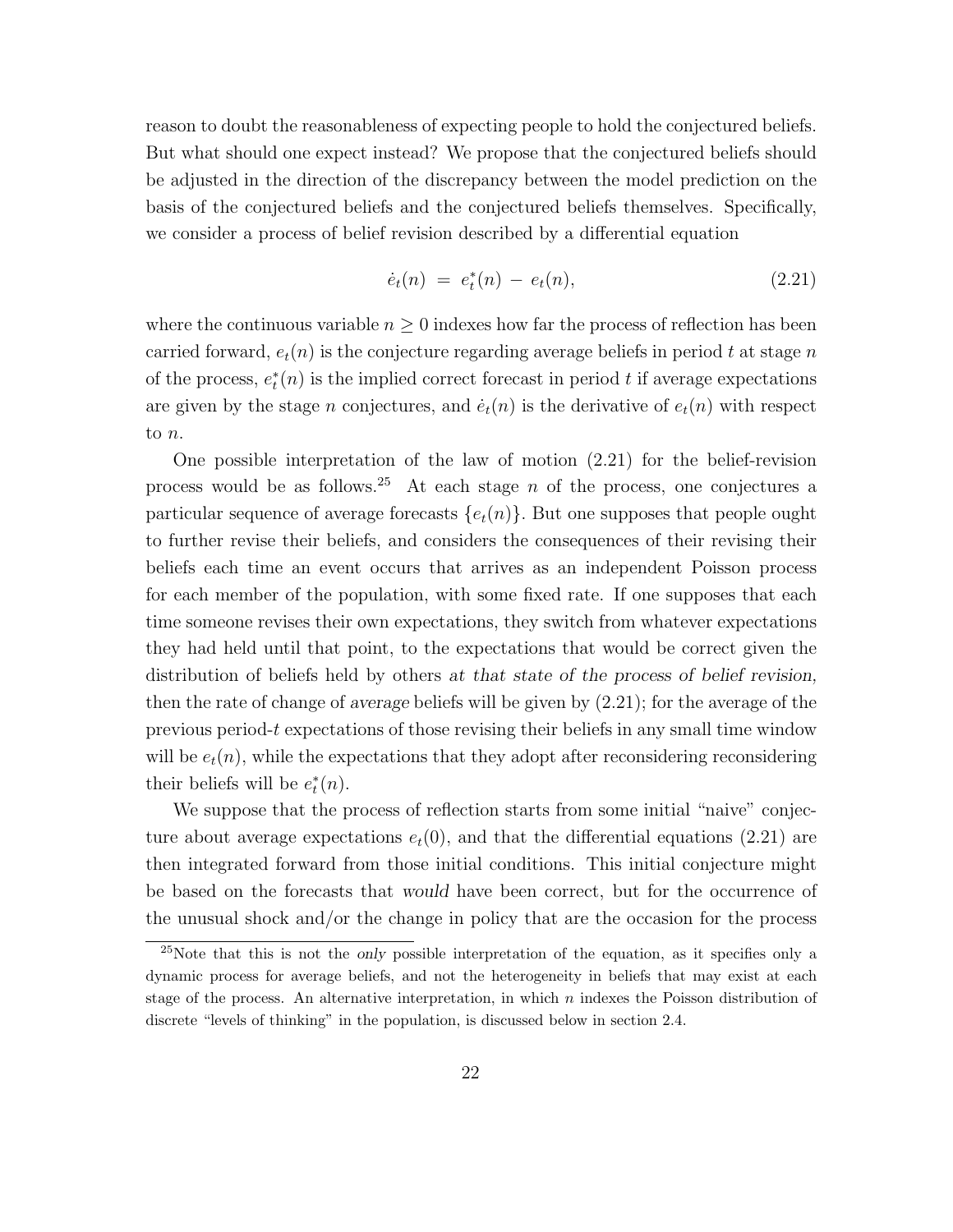of reflection about what to expect in light of new circumstances. (One might suppose that but for these changes, the situation would have been a sufficiently routine one for people to have learned how to accurately forecast the economy's evolution.) The process of belief revision might be integrated forward to an arbitrary extent, but like Evans and Ramey (1992, 1995, 1998), we suppose that it would typically be terminated at some finite stage n, even if the sequences  $\{e_t^*(n)\}$  still differ from  ${e_t(n)}$ .

By a reflective equilibrium<sup>26</sup> we mean a situation in which output, inflation and the nominal interest rate at some date (here numbered date 0) are determined by the TE relations, using the average subjective expectations  $e_0(n)$  at the stage n at which the belief revision process is terminated.<sup>27</sup> We may also refer to the entire sequence of outcomes in periods  $t > 0$  implied by the TE relations if average subjective expectations in each period are given by  $e_t(n)$  as representing a reflective equilibrium of degree n. One should however only expect this entire sequence of outcomes to be realized on the assumption that the *same process of reflection* would determine beliefs and hence actions in each of the subsequent periods; this would make sense only if one supposes that the assumptions used as inputs to the process of reflection do not change in later periods in the light of additional observations, or that the process of reflection is only undertaken once. More generally, one might suppose that at each date the outcomes result from a process of reflection of the above type undertaken at that date, starting from an initial conjecture that may have been modified relative to the one used in previous periods; but here we consider only the beliefs resulting from a one-time process of reflection, and how similar or not these should be to PFE

 $^{26}$ It may be objected that we should not speak of "equilibrium" if there remains a discrepancy between  ${e_t^*(n)}$  and  ${e_t(n)}$ ; but we use the term in the same way that Hicks and Grandmont refer to a "temporary equilibrium" (even though the assumed expectations need not be model-consistent). A reflective equilibrium is a temporary equilibrium in which the subjective expectations from which decision rules are derived are not arbitrarily specified, but instead result from the process of reflection just described.

<sup>&</sup>lt;sup>27</sup>We could generalize the concept to consider possible TE outcomes resulting from distributions of subjective expectations in which different members of the population have carried forward the belief revision process to different degrees, so that there would more generally be a distribution of values of  $n$ , rather than a single value as assumed in the discussion here. Note however that, as discussed in section 2.4, the reflective equilibrium of degree  $n$  defined here can already be viewed as one in which there is a distribution of different levels of reflection across the population, with  $n$ indicating the mean level of reflection rather than a level common to all individuals.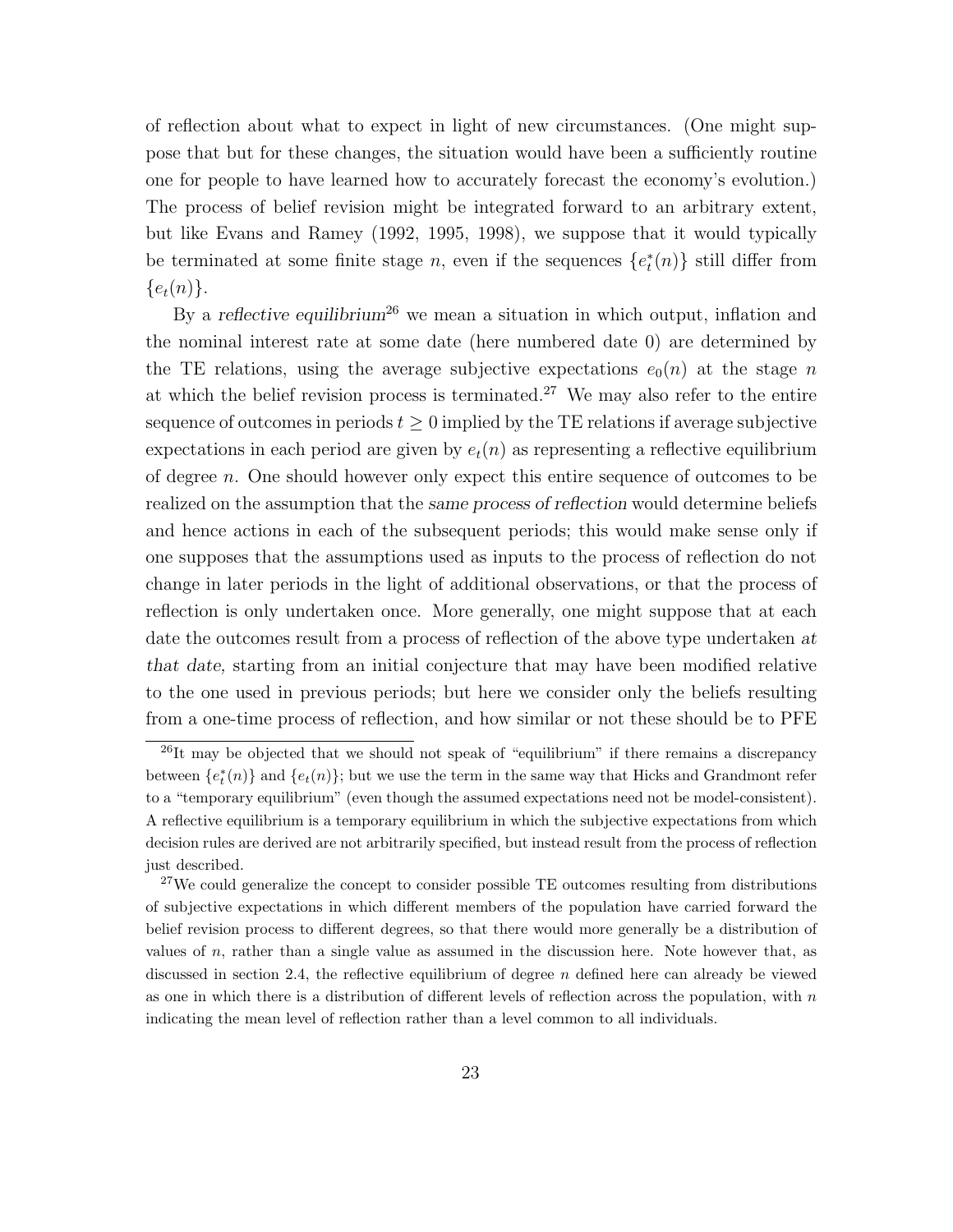beliefs.

A reflective equilibrium of the kind defined here might alternatively be supposed to arise from prior experience with similar shock/policy scenarios. One might suppose that the first time such a scenario occurred, people had (on average) the "naive" expectations specified by the sequence  $e(0)$ , and that as a result the outcome was the one implied by the TE relations (2.10) given these beliefs. The next time that people realize that a similar shock and policy response are occurring, one might suppose that (in light of the previous experience) average expectations  $e(1)^{28}$  would instead be some convex combination of the previous expectations  $e(0)$  and what turned out to be correct that time, the sequence  $e^* = \Psi(e(0))$ . Hence the change in expectations between the first occurrence of the scenario and the second,  $e(1) - e(0)$ , will be proportional to the discrepancy  $\Psi(e(0)) - e(0)$  Similarly, if on the third occasion that the same scenario is expected to occur, average expectations  $e(2)$  are a convex combination of average expectations  $e(1)$  on the second occasion and what turned out to be correct that time, then the change  $e(2) - e(1)$  will be proportional to  $\Psi(e(1)) - e(1).$ 

One obtains in this way an adjustment process for expectations that is essentially a discrete version of the continuous process specified in (2.21). We could on this ground be interested in whether the process (2.21), or a discretization of it, will converge eventually to a perfect foresight equilibrium, even if we do not believe that many people possess the structural knowledge reflected in the  $\Psi$  mapping. (In the adaptive learning dynamics just described, it is the working of the economy that computes  $\Psi(e)$  if average expectations are  $e$ ; no one in the economy need have been able to anticipate this through mental calculation.) However, our primary interest in this paper is in the question of what should happen when an unusual, perhaps wholly unprecedented, policy commitment is announced; and in such a case, our concept of a reflective equilibrium is relevant only on the assumption that at least part of the population can (at least approximately) calculate  $\Psi(e)$  on the basis of their understanding of the economy. But even so, it is important to remember that (2.21) simply indicates the rate of adjustment of average expectations; a reflective equilibrium of degree  $n > 0$  is still consistent with part of the population maintaining the "naive" expectations that they held without any consideration of what the TE

<sup>&</sup>lt;sup>28</sup>Here we use  $e(n)$  to mean average expectations when there have been n previous occurrences of the scenario.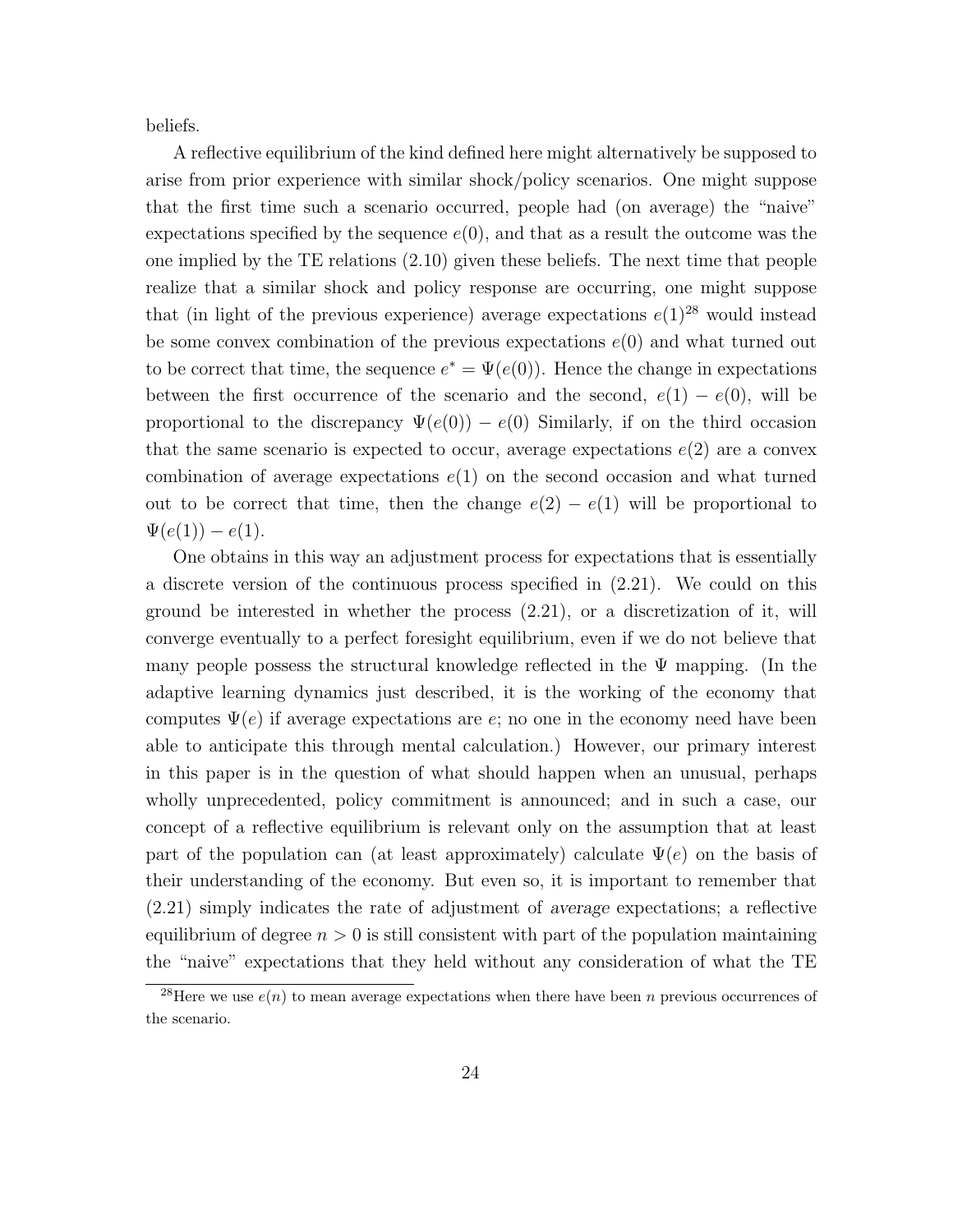relations should imply.

It should be evident that the proposed concept of reflective equilibrium will not generally lead to a unique prediction as to how the economy should evolve as a result of a specific policy commitment; the reflective equilibrium outcome will depend both on the initial expectations  $e(0)$  from which the process of reflection is assumed to start, and on the stage n at which the process of reflection is assumed to terminate. Nonetheless, if the dynamics (2.21) converge globally (or at least for a large enough set of possible initial conditions) to a particular PFE, and furthermore converge rapidly enough, then a quite specific prediction will be possible under fairly robust assumptions. This is the case in which it would be justifiable to use the PFE (the specific PFE that represents this limit of the process of belief revision) as a prediction for what should happen under the policy commitment in question; for in this case, a reflective equilibrium will be quite similar to this PFE under a wide range of assumptions (both a wide range of assumptions about the initial beliefs  $e(0)$  and a wide range of assumptions about the degree  $n$  at which the process of reflection terminates).

We show below that there exist circumstances under which PFE analysis can indeed be given a justification of this kind; in particular, we show in section 3 that when policy is expected to conform to a Taylor rule, the belief revision dynamics converge to a PFE, and more specifically to the FS-PFE defined in (2.15). This provides not only a justification for the concept of a PFE, but a definite answer to the question of which of the two-dimensional continuum of PFE solutions to (2.13) should be viewed as the model's prediction. However, in cases where the belief revision dynamics do not converge, or converge only very slowly, we argue that there is little reason to expect the outcome of a policy to be similar to the prediction of a PFE analysis.

To be sure, in such cases, the concept of reflective equilibrium will not provide a precise quantitative prediction, but only indicate a range of possibilities. But this does not mean that the predictions of a PFE analysis should be considered "as likely as anything else" to be correct. For even when the analysis of reflective equilibrium suggests only a range of possibilities, they may all be quite different from the conclusions that would be obtained from considering the PFE consistent with the policy in question. We show below that this is true in the case of a commitment to a fixed interest rate for a long period of time.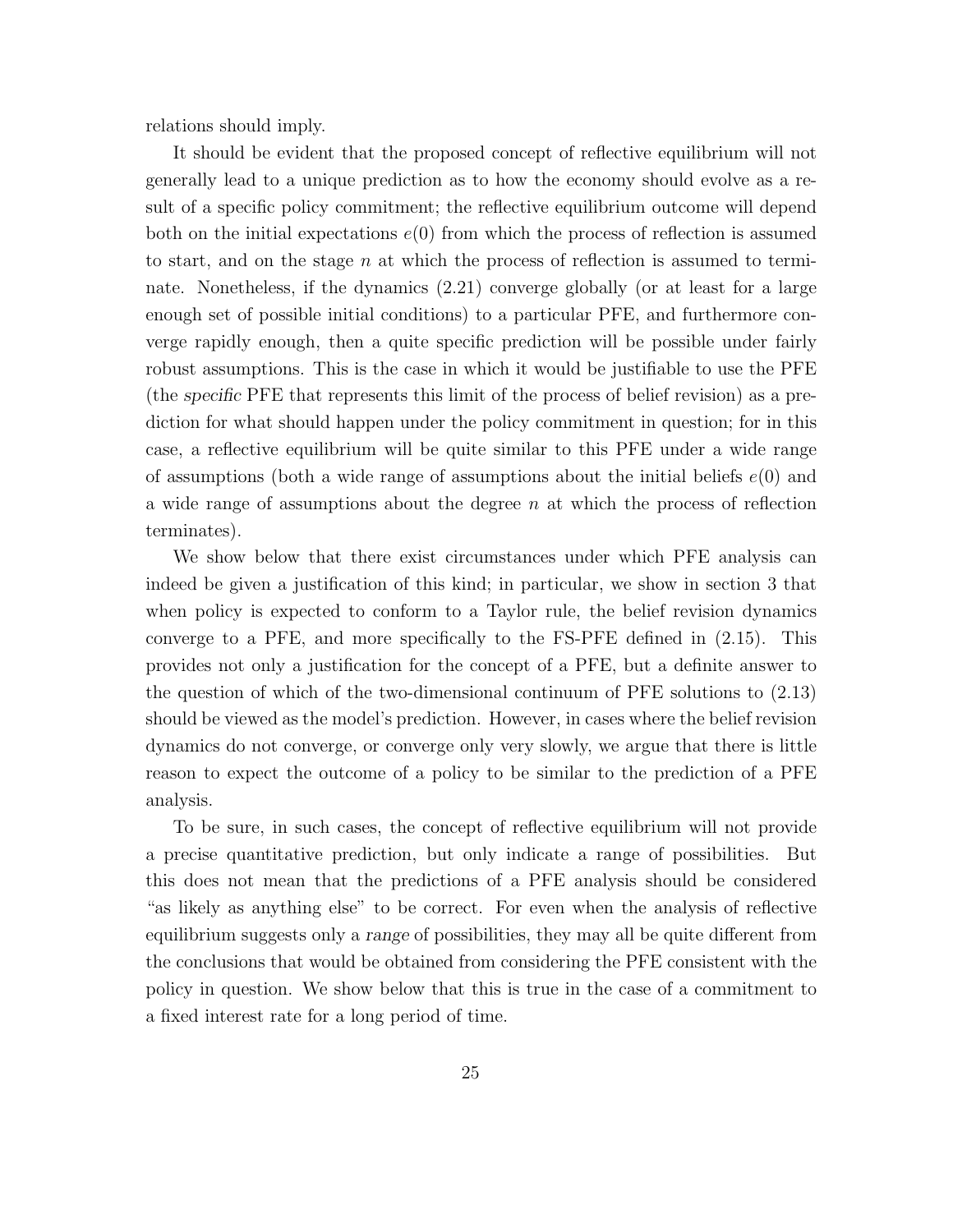#### 2.4 Related Proposals

The idea that a perfect foresight equilibrium can be obtained as the limit of an iterative process with a logic of the kind proposed above is the basis for an algorithm proposed by Fair and Taylor (1983) for numerical solution for the rational-expectations equilibrium (REE) of dynamic economic models. Essentially, their method begins with an initial conjectured sequence  $e(0)$  of expectations, and computes an updated sequence of expectations  $e(1) = \Psi(e(0))$  by solving the model under the conjectured expectations. This process can be repeated, resulting in a further updated sequence  $e(2) = \Psi(e(1))$ , and so on; the process is continued until one finds that one has a sequence of conjectured expectations that is close enough to being a fixed point of the mapping.<sup>29</sup> This is essentially a discrete version of the belief-revision dynamics (2.21). An important difference, of course, is that for Fair and Taylor these dynamics are simply a way for an econometrician to deduce the predictions of a model that he wishes to estimate; a failure of the dynamics to converge,  $30$  or to converge quickly enough, may pose a problem for the econometrician's ability to draw conclusions, but is not viewed as affecting the validity of the assumption that the data are generated in accordance with the REE of an appropriately parameterized model.

An algorithm of this kind is instead proposed as a representation of how equilibrium is actually determined in the economy, as a consequence of the calculations upon which people base their decisions, in the "calculation equilibrium" of Evans and Ramey (1992, 1995, 1998), already mentioned in section 1. Like us, Evans and

 $30F<sub>air</sub>$  and Taylor recognize that their algorithm need not converge. They offer a conjecture that it "will converge in the class of [RE] models for which the uniqueness conditions hold" (p. 1179) — that is, when the model has a unique forward-stable solution. In fact, that is just what we find in the case of the NK model considered here; but this determinacy condition fails in the case of an exogenous fixed path for the interest rate, as discussed in section 2.2 above.

 $29$ The Fair-Taylor algorithm is actually more complex than this. Because they are interested in performing actual computations (with only a finite number of operations), they approximate the forward path of the economy by a sequence that extends only to some finite horizon T. But this raises the problem that it is only possible to solve a forward-looking model for endogenous variables out to date  $T$  using conjectured expectations that extend farther into the future than date  $T$ , and one cannot get such expectations by numerical solution of the model (under some previous conjecture about expectations) if one only solves the model out to date T. Their "extended path" method proposes a way to get around this problem; this complication is not needed in our exposition here, as we define our updating operation on infinite sequences, even if actual mental operations would have at best to approximate this.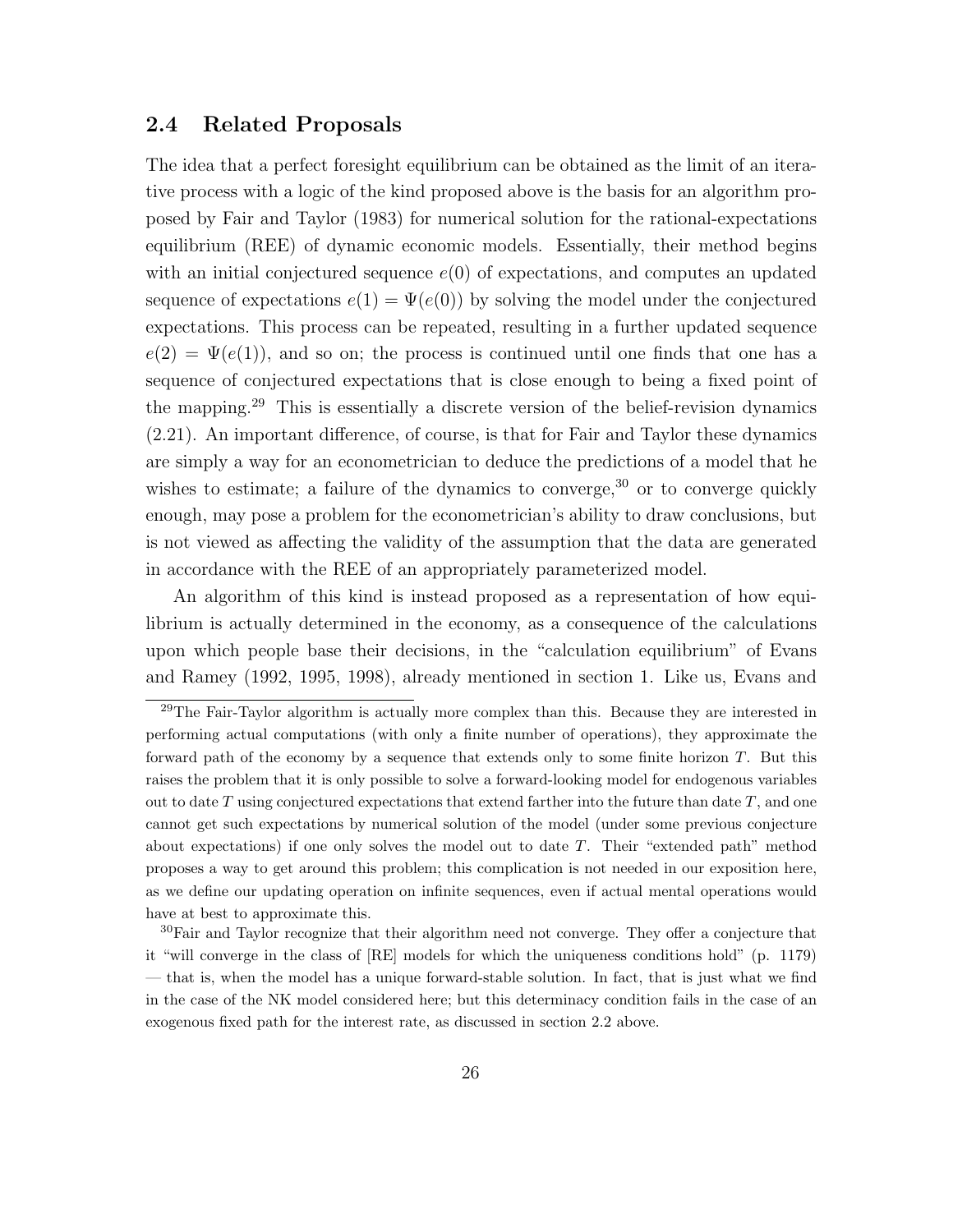Ramey are interested not simply in whether this process would eventually converge to a PFE, but in how quickly it converges, as they posit that the process should be terminated after only a few steps owing to "calculation costs" (that they explicitly model, unlike us). In addition to seeking to endogenize the finite degree of reflection, their approach differs from ours in considering discrete iterations of the  $\Phi$  mapping, rather than a continuous belief revision process (2.21).

A related idea has also been proposed as an explanation of observed behavior in laboratory experiments with games of full information, under the name of "level- $k$ thinking" (Stahl and Wilson, 1994, 1995; Nagel, 1995; Crawford et al., 2013). This model begins by positing a "naive" form of behavior, requiring no strategic reasoning on the basis of information supplied about others' payoffs, which is taken to be the behavior of "level-0" players. "Level-1" players instead use their understanding of the game to calculate their best action on the assumption that the other players in the game think like "level-0" players; "level-2" players calculate their best action on the assumption that the other players think like "level-1" players, and so on.

Under a suitable assumption about the play of "level-0" players, the observed play of many experimental subjects in multi-player games — when the subjects are confronting a new situation (they have no experience playing the game) but have had the rules explained to them (so that they possess the structural knowledge to calculate the best response to a conjecture about others' expectations) — is found to correspond to one or another of these levels of reasoning (most commonly, levels  $0, 1, 2$  or  $3$ ).<sup>31</sup> The empirical support for this type of reasoning suggests that one should only expect an outcome similar to the Nash equilibrium prediction in cases where iteration of the best-response mapping (the analog of our  $\Psi$  mapping above) converges relatively quickly to the Nash equilibrium. (In fact, the concept has primarily been of interest

<sup>31</sup>Keynes (1936) famously asserted (with regard to the role of higher-order expectations in investment decisions) that few investors reason beyond "the third degree, where we devote our intelligences to anticipating what average opinion expects the average opinion to be," though "there are some, I believe, who practice the fourth, fifth and higher degrees" [p. 156]. Arad and Rubinstein (2012) report that even in the case of a fairly sophisticated population of experimental subjects, and a game which makes iterated best-response reasoning relatively natural, few if any subjects exhibit a level higher than 3. (In their preferred model of their experimental data, level-3 thinkers make up 43 percent of the sample, while the mean level of thinking is 2.2.) See Camerer et al. (2004) and Crawford et al. (2013) for reviews of other empirical evidence as to the levels of thinking observed in experimental games.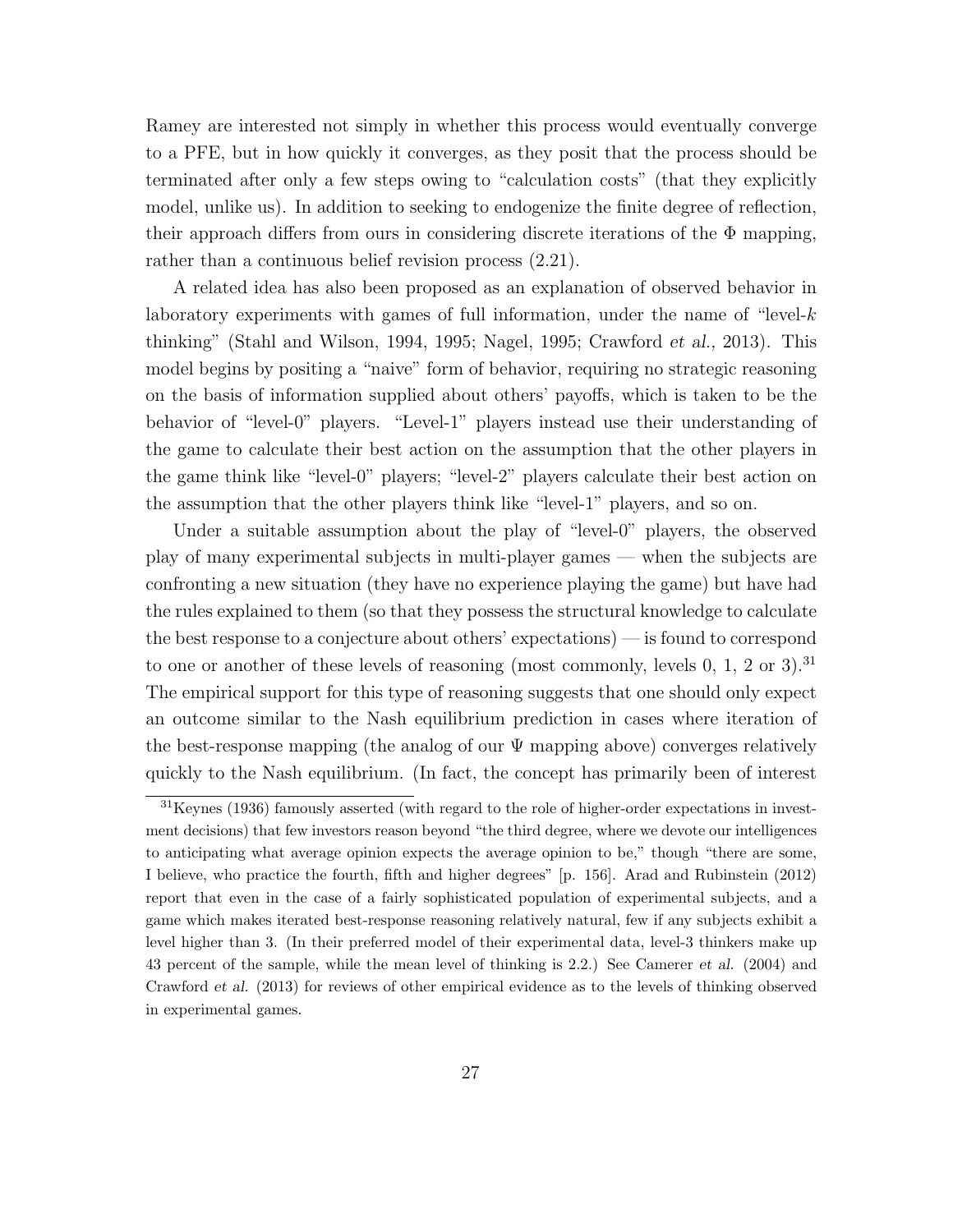because of cases in which level-k thinking allows outcomes that remain quite different from Nash equilibrium play, for low values of  $k$ .)

Given the empirical support for level-k thinking in the experimental game theory literature, as well as the way that belief revision is modeled by Evans and Ramey, it may be wondered why we do not consider a discrete a sequence of belief revisions,

$$
e_t(k) = \Psi^k(e(0))
$$
\n
$$
(2.22)
$$

for integral levels of reasoning  $k \geq 0$ , instead of the continuous process (2.21). While this would lead to conclusions somewhat like those that we obtain, we prefer the continuous model of belief revision for several reasons. One is that we are concerned with average beliefs about average beliefs about ..., in an economy made up of very many individuals reflecting individually about what to do. Even if we suppose that each individual is a level-k thinker for some integral value of  $k$ , there is no reason to assume that everyone in the economy should carry the process forward for exactly the same number of stages. And a reflective equilibrium of degree  $n$ , as we have defined it, is observationally equivalent to an economy made up of level-k thinkers, under a particular population distribution of the levels of thinking.

The linear system (2.21) can be integrated forward from the given initial condition  $e(0)$  to obtain

$$
e(n) = \exp[n(\Psi - I)] e(0)
$$
 (2.23)

where I is the identity operator (mapping an infinite sequence  $e$  into itself) and the exponential of a linear operator A is defined as  $32$ 

$$
\exp[A] \equiv \sum_{k=0}^{\infty} \frac{A^k}{k!}.
$$
\n(2.24)

It follows that we can write

$$
e(n) = \sum_{k=0}^{\infty} s_k(n) e(k)
$$

where

$$
s_k(n) \equiv e^{-n} \frac{n^k}{k!}
$$

<sup>32</sup>See, for example, Hirsch and Smale (1974), pp. 82-87.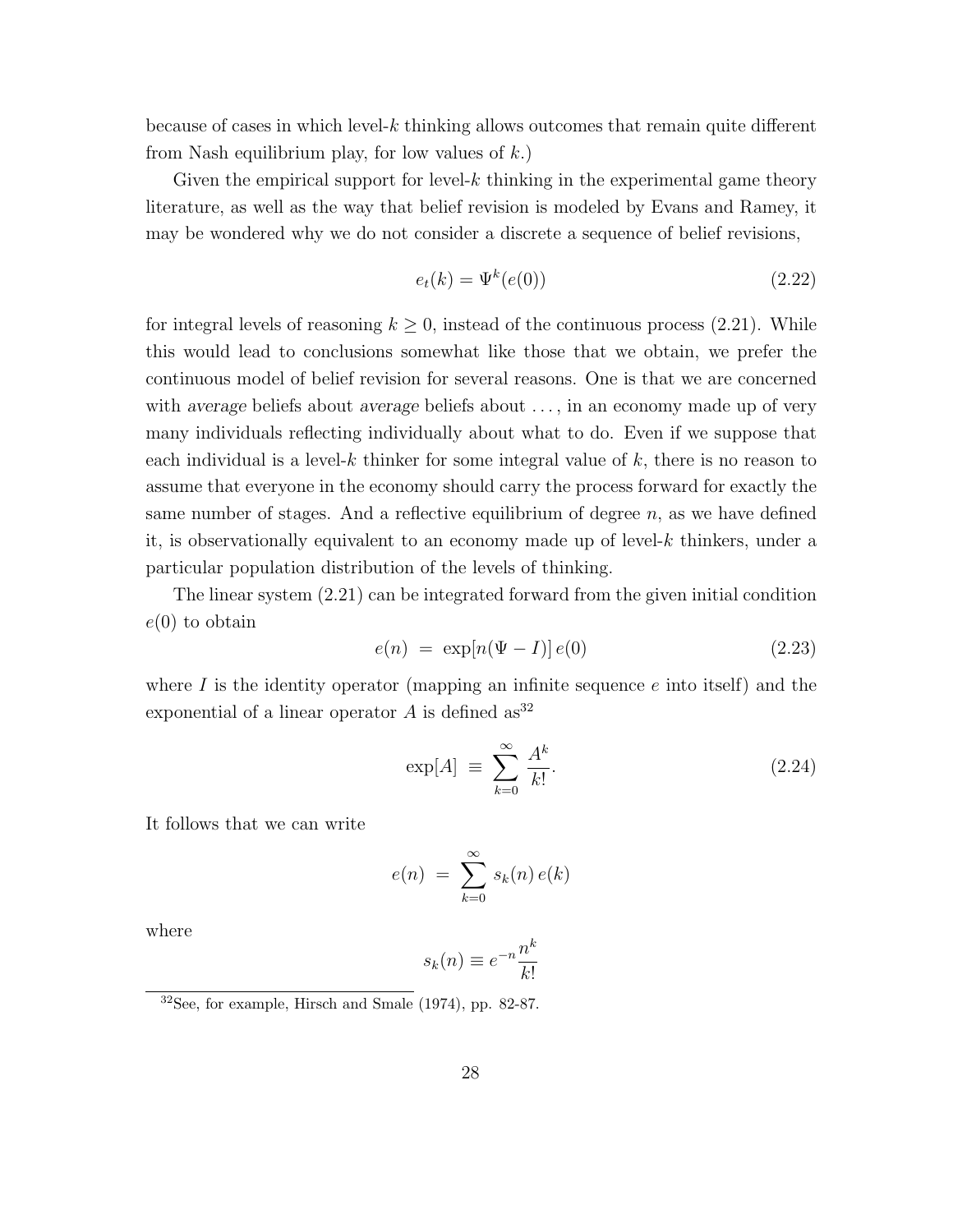for each integer  $k \geq 0$ , and  $e(k)$  refers to the "level-k" expectations defined in (2.22). Moreover, for any n, the  $\{s_k(n)\}\$ are a sequence of positive weights that sum to 1, corresponding to a Poisson distribution with parameter  $n$ .

Hence a reflective equilibrium of degree  $n$  involves the same average expectations, and hence the same temporary equilibrium outcomes for output, inflation and interest rates, as a model in which fraction  $s_k(n)$  of the population is made up of level-k thinkers, for each  $k \geq 0$ . In this interpretation, the degree of reflection *n* indexes a one-parameter family of possible distributions of "levels of thinking" in the sense proposed in the "level- $k$ " literature, and the continuous variable *n* indicates the mean "level of thinking" in the population.<sup>33</sup> However, our model does not require that we assume that all (or any) members of the population have beliefs corresponding exactly to one of those in the sequence (2.22); for example, we might suppose that most (or all) people conjecture that the rest of the economy is made up of a nondegenerate distribution of different levels of thinking, as proposed by Camerer et al.  $(2004).^{34}$ 

Consideration of the continuous process (2.21) rather than a discrete sequence of progressively higher levels of thinking defined by (2.22) also avoids a technical problem with the latter progression as a way of modeling convergence to PFE. It is possible for the mapping  $\Psi$  to be such that the sequence of progressively revised beliefs  $\{e(k)\}\$  defined by (2.22) will fail to converge as k is made large, owing to the existence of a negative eigenvalue of absolute value greater than one, resulting in explosive oscillations.<sup>35</sup> Expectations of high inflation at one level of thinking result in expectations of low inflation at the next level, which result in expectations of still higher inflation at the following level, which result in expectations of still lower

 $33$ The use of a Poisson distribution to characterize the distribution of "levels of thinking" by a single parameter has been proposed in the experimental game theory literature by Camerer et al. (2004), though they also define the discrete "levels of thinking" in a different way than is standard in the "level- $k$ " literature.

<sup>&</sup>lt;sup>34</sup>Note that the interpretation of  $(2.21)$  suggested above, in the text immediately following the equation, is one in which at each stage  $n$  of the belief-revision process, not only is there a nondegenerate distribution of degrees of reflection across the population, but most members of the population have expectations that reflect an assumption that the beliefs of others involve a nondegenerate distribution of degrees of reflection. We do not present a formal analysis of this "cognitive hierarchy," as we are here concerned solely with the aggregate dynamics predicted by our model.

<sup>&</sup>lt;sup>35</sup>We discuss in the Appendix how this problem can arise, for certain numerical parameter values, in the context of the model treated in this paper.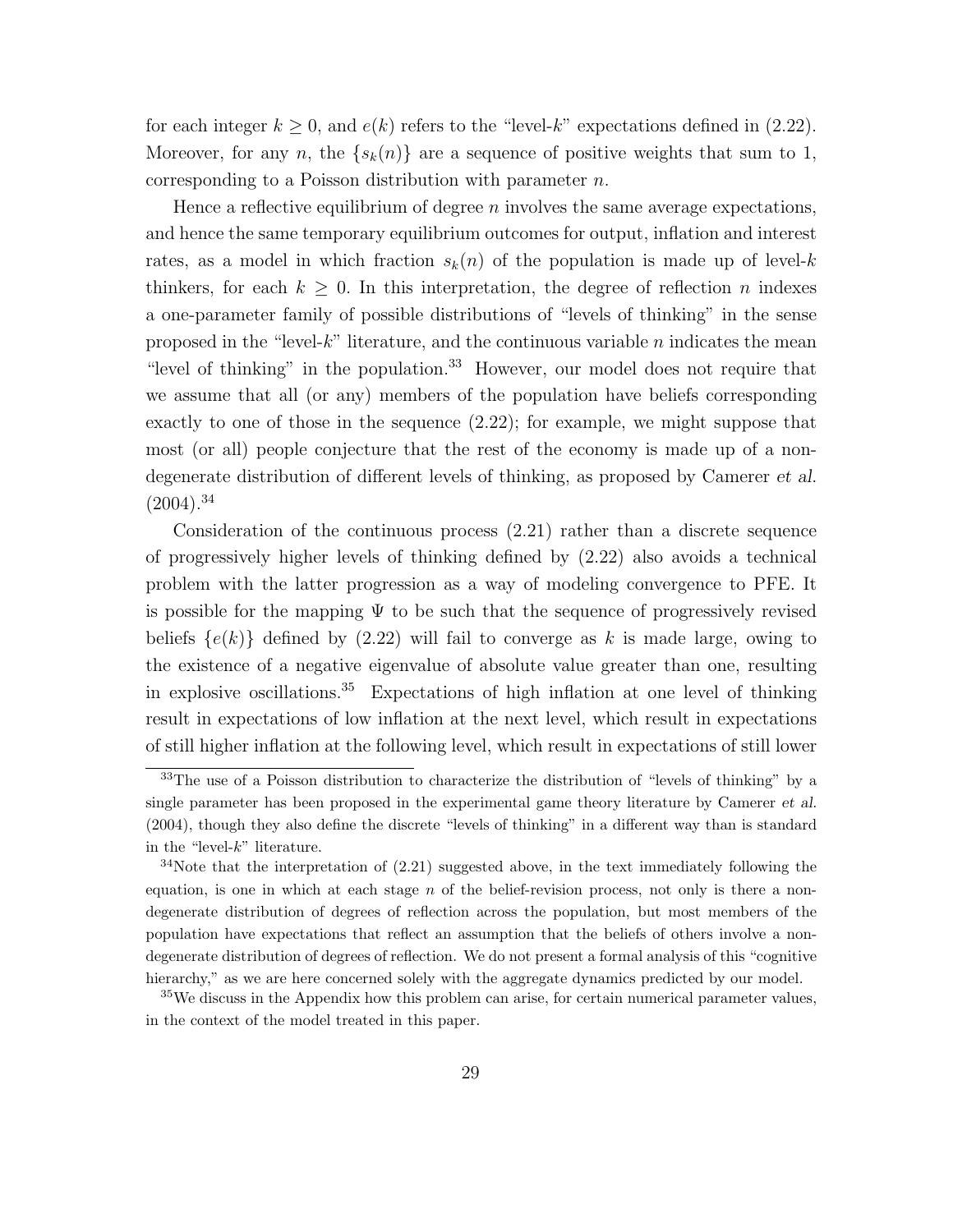inflation at the level after that ....

In our view, the possibility of oscillations of this kind should not constitute a reason to find it unlikely that people would arrive at PFE beliefs even if able to carry out a very long chain of reasoning about others' likely beliefs. For the instability indicated by the explosive sequence requires a very rigid and implausible kind of reasoning: one must first entertain the belief that everyone else is exactly a level-9 thinker, and then pass from this to the conclusion that really everyone else should be exactly a level-10 thinker, and so on, even though the extreme conjecture at each stage of the reasoning has implications quite different from the one before. Assuming instead a continuous revision of average beliefs (which may be interpreted as a continuous shift in the population fractions that stop at different levels of thinking) avoids this possibility — though as we shall see, it still allows for belief revision dynamics that may fail to converge (for reasons that are less fragile).

Our continuous process of belief revision (2.21) is also closely related to the concept of expectational stability (or "E-stability") analyzed by Evans and Honkapohja (2001). Evans and Honkapohja classify rational-expectations equilibria as E-stable or not through an analysis of the properties of a mapping that associates with each of a class of a possible "perceived laws of motion" (on the part of the decisionmakers in some economic model) the "actual law of motion" for endogenous variables that will result from the expectations implied by that perceived law of motion. The key to their analysis is thus a mapping from a parametric specification of subjective beliefs to the corresponding specification of beliefs that would be correct if people generally act on the basis of the subjective beliefs, like our  $\Psi$  mapping. They then posit a differential equation for the adjustment of subjective beliefs (specifically, of the parameters of the "perceived law of motion") similar to (2.21), and say that an REE (a fixed point of the  $\Psi$  mapping) is "E-stable" if and only if the posited dynamics converge to it starting from arbitrary initial beliefs. The analysis of E-stability is proposed as a criterion to distinguish REE that could arise as the outcome of a learning process from ones that one should not expect to arise.

Our approach differs somewhat from theirs in that we prefer to map subjective expectations into the expectations that would be correct if people acted upon the subjective expectations, rather than mapping a subjective description of the process generating the data into the description that would be correct if people's forecasts were based on the subjective description; but while we think that our approach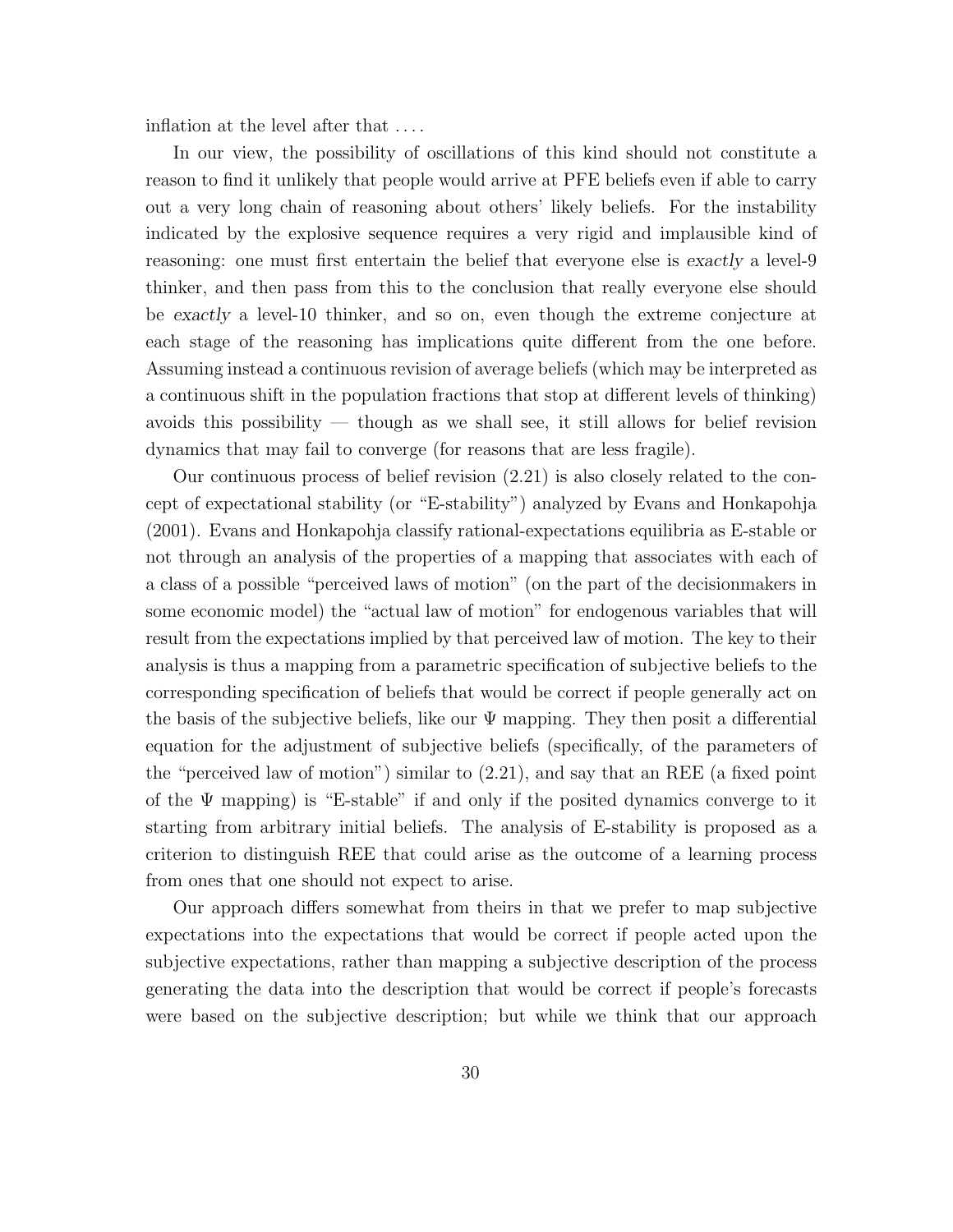has advantages,  $36$  it makes little difference for the conclusions obtained. The more important difference is that we parameterize beliefs in terms of sequences that describe people's beliefs about different horizons, instead of assuming that the dynamics can be described by a Markov process with only a finite number of parameters. This in turn means that our process is more easily interpreted as a process of prospective calculation by decisionmakers before they observe what actually happens, rather than a process of learning from experience. Except for this, our analysis of the convergence of reflective equilibrium to a PFE poses essentially the same question as Evans and Honkapohja consider when they determine whether such an equilibrium is E-stable.

Our convergence analysis is even more closely related to Guesnerie's (1992, 2008) consideration of the "eductive stability" of REE. Instead of assuming that only the REE of a given model (including the specification of policy) is a relevant prediction of the model, Guesnerie proposes that one should consider the entire set of outcomes that are rationalizable, in the sense that the outcome could result from optimizing behavior under some specification of expectations regarding the economy's evolution, which expectations are for outcomes that could result from optimizing behavior under still other specifications of expectations, which other expectations are for outcomes that could result from optimizing behavior, and so on.<sup>37</sup> The question whether a given outcome can be rationalized by progressively higher-order specifications of beliefs belonging to some admissible set  $\mathcal M$  is essentially a question whether the outcome can be generated by beliefs that remain within the image of  $\mathcal M$  under progressively higher-order iterations of the mapping  $\Psi$ ; hence the question of "eductive stability" is essentially a question about whether the sequence defined by (2.22) converges to a given PFE for all initial beliefs  $e(0)$  drawn from an admissible set. This in turn is closely related to (though not identical to) the question of convergence of the continuous process (2.21).

Like ours, Guesnerie's analysis considers whether an REE should be the outcome of a process of reflection based on knowledge of the model of the economy (including a rule that specifies policy). The most important difference from our analysis is his

<sup>36</sup>We need only describe subjective beliefs in terms of the evolution of two variables per period, the two summary measures of expectations that matter, rather than having to describe the evolution of the three variables per period that matter for people's decision problems.

 $37$ This line of analysis was originated by Phelps (1983). See Woodford (2013) for further discussion of the proposal, and its application to an NK model of the kind assumed in this paper.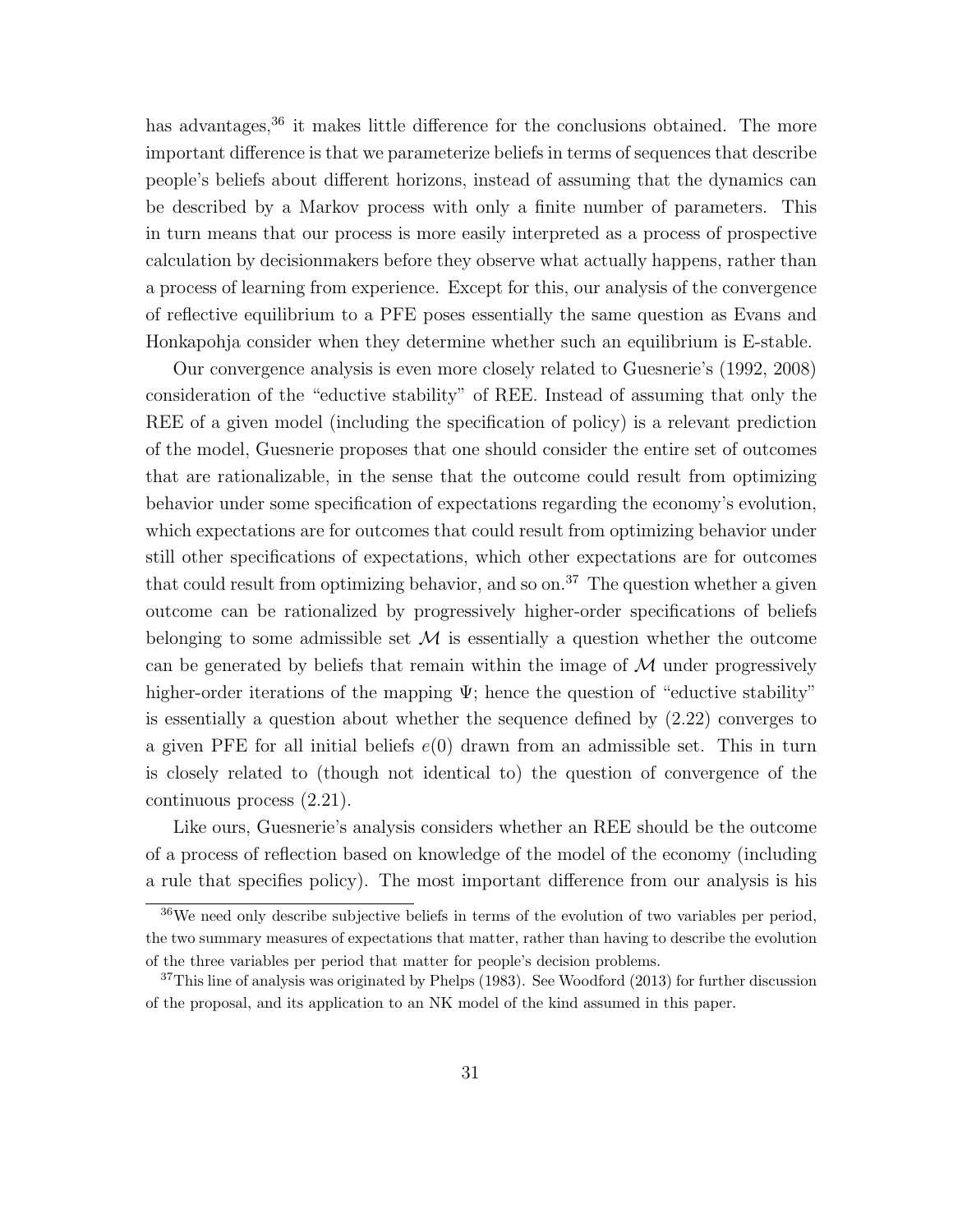consideration of belief specifications that result from repeated application of the Ψ mapping, rather than from integration of the continuous process (2.21). As discussed above, this discrete form of the belief revision process converges for a smaller range of parameter values, making "eductive stability" more elusive. But we believe that Guesnerie's criterion admits too large a set of rationalizable outcomes: it does not seem likely that people capable of a high level of reflection should expect a higher rate of inflation than the PFE rate, if this is rationalizable only by a conjecture that most other people are expecting a lower rate of inflation than PFE rate, which would in turn be consistent with their rationality on the supposition that most of them expect most other people to expect a higher rate than the PFE rate, and so on, with the bias changing sign in a precisely choreographed way at each higher stage.<sup>38</sup> Our own proposed criterion implies in such a case that if the average level of reflection is high enough, the economy's evolution should not be too different from the FS-PFE prediction.

# 3 Convergence of Reflective Equilibrium to Perfect Foresight: The Case of a Taylor Rule

Here we show that under some circumstances, the PFE analysis (with a correct equilibrium selection) can be justified as an approximation to a reflective equilibrium, and that (for some parameter values) the degree of reflection required to approach the PFE outcome need not even be too large. The case that we consider is that in which monetary policy is expected to be specified by a Taylor-type rule of the form (2.8), where the response coefficients  $\phi_{\pi}, \phi_{y}$  are assumed to be constant over time, though we allow a time-varying path for the intercept  $\{\bar{\imath}_t\}$ . The allowance for timevariation in the intercept allows us to analyze policy experiments in which there may be a commitment to conduct a "looser" policy for a specified period of time, before returning to the central bank's normal reaction function; but here the temporary loosening of policy is understood as a temporary reduction of the intercept (or a temporary increase in the implicit inflation target), while the endogenous responses

<sup>&</sup>lt;sup>38</sup>Guesnerie's (2008) conclusion that the PFE is not eductively stable in the case of monetary policy specified by a Taylor rule, except for a narrow range of possible parameter values, depends on oscillating constructions of this kind.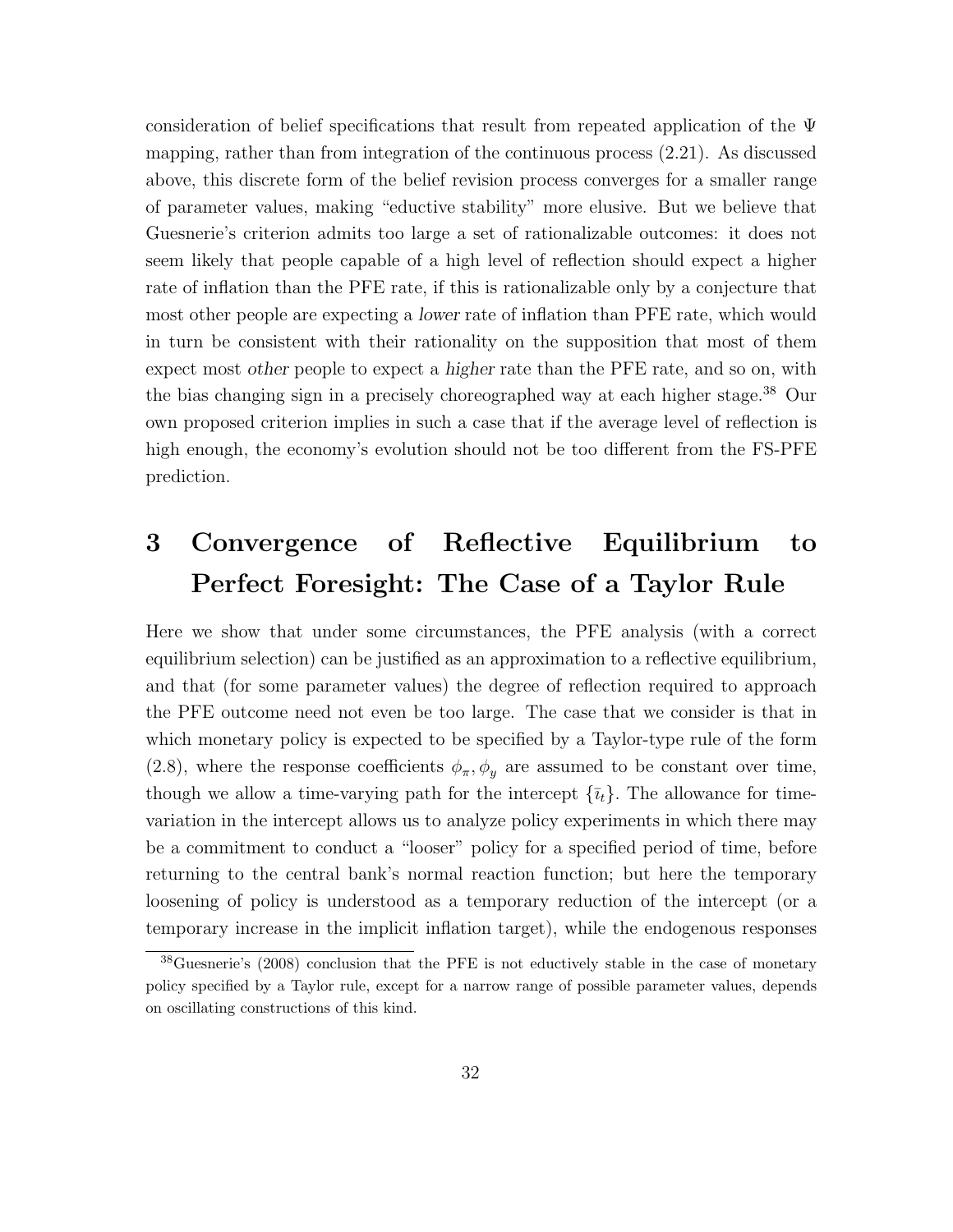to variations in inflation in output remain the same. We further assume that these endogenous responses satisfy (2.14), so that there is a unique bounded PFE solution in the case of any bounded sequences  $\{g_t, \bar{\imath}_t\}$ , given by  $(2.15).^{39}$ 

We assume in this section that under the reflective equilibrium dynamics, the zero lower bound never binds, so that it is in fact feasible for the central bank's interest-rate target to satisfy (2.8) at all times. This is not an "equilibrium selection" assumption, since for each value of  $n$ , reflective equilibrium is uniquely defined. It is, however, an assumption that both the disturbances to fundamentals  $\{\omega_t\}$  and subjective beliefs  ${e_t(n)}$  involve small enough departures from the long-run steady state (the values of the state variables around which we have log-linearized our model) for the interest rate implied by the TE relations (including the policy specification (2.8)) to always be non-negative.

This will be unproblematic in the case of small enough disturbances, and small enough differences between initial expectations and those consistent with the long-run steady state, if the belief-revision dynamics (2.21) remain forever bounded. (Since the system is linear, the bound on the distance between beliefs and steady-state beliefs will be proportional to the magnitude of the perturbations of fundamentals and of initial beliefs, so that one can ensure any desired bound — in particular, one that implies that the ZLB is never violated — by choosing a small enough bound on those perturbations.) We show below that for the kind of policy considered in this section, the belief-revision dynamics are indeed bounded for all  $n$ . Hence the analysis in this section applies as long as the shock to the economy, the policy response to it, and any associated shift in the initially conjectured expectations are all small enough departures from the long-run steady state. We defer until the next section consideration of the case in which a large shock causes the ZLB to constrain policy for some period of time.

## 3.1 Exponentially Convergent Belief Sequences

Our results on the convergence of reflective equilibrium as the degree of reflection increases depend on starting from an initial ("naive") conjecture that is sufficiently well-behaved as forecasts far into the future are considered. We shall say that a

<sup>&</sup>lt;sup>39</sup>Note that any bounded sequence  ${g_t}$  uniquely determines a bounded sequence  ${\rho_t}$ , given by  $\rho_t = \sigma^{-1}[g_t - \beta g_{t+1}].$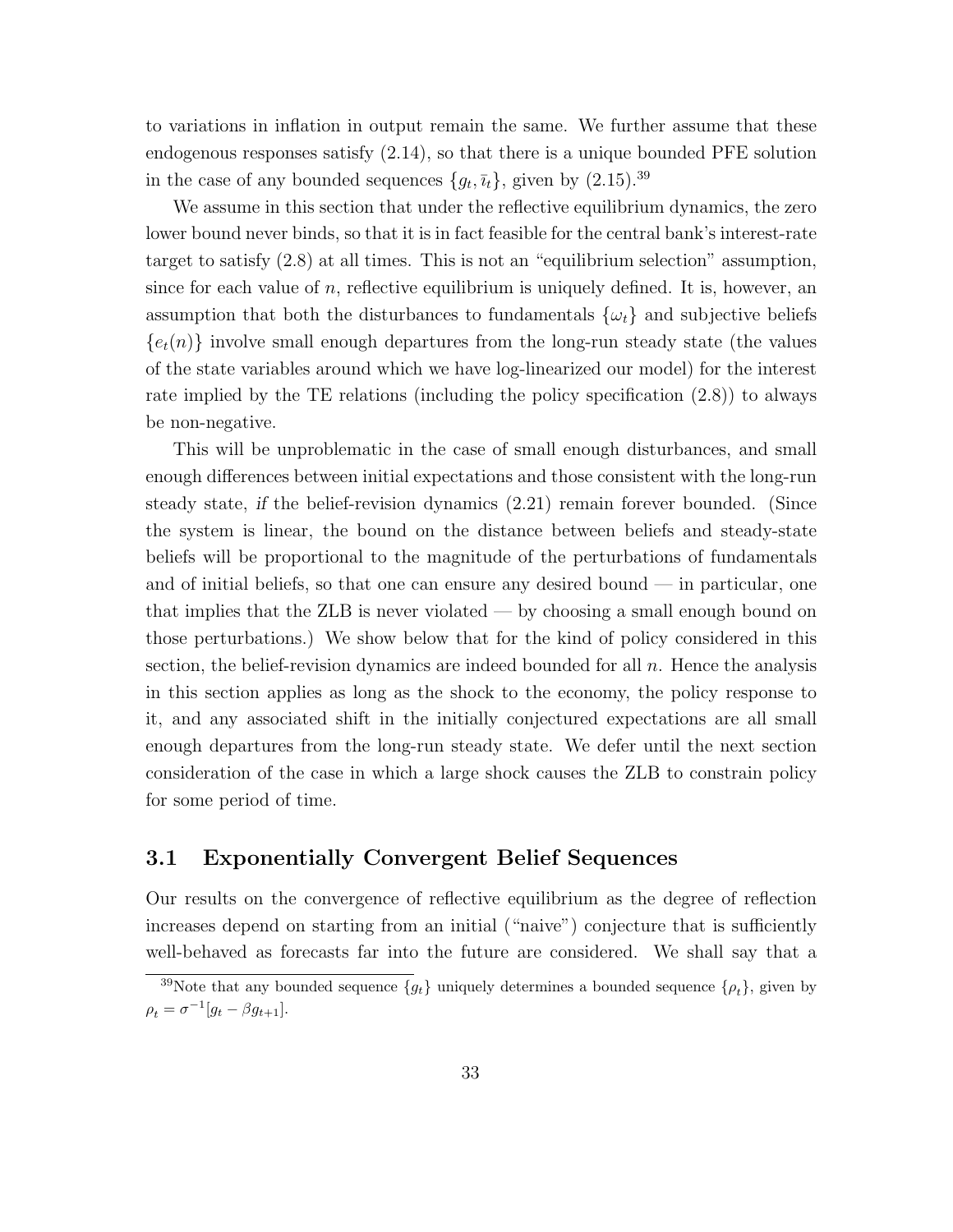sequence  $\{x_t\}$  defined for all  $t \geq 0$  "converges exponentially" if there exists a finite date  $\overline{T}$  (possibly far in the future) such that for all  $t \geq \overline{T}$ , the sequence is of the form

$$
x_t = x_{\infty} + \sum_{k=1}^{K} a_k \lambda_k^{t - \bar{T}}, \tag{3.1}
$$

where  $x_{\infty}$  and the  $\{a_k\}$  are a finite collection of real coefficients, and the  $\{\lambda_k\}$  are real numbers satisfying  $|\lambda_k| < 1$ . This places no restrictions on the behavior of the sequence over any finite time horizon, only that it converges to its long-run value in a sufficiently regular way. We shall similarly say that a vector sequence such as  $\{e_t\}$ converges exponentially if this is true of each of the individual sequences (elements of the vector).

We shall consider only the case in which the initial belief sequence  ${e_t(0)}$  converges exponentially. This amounts to an assumption that these "naive" beliefs are of a sufficiently simple form, as respects what is anticipated about the very distant future. Note that the TE relations  $(2.9)$ – $(2.10)$  imply that if the sequence of fundamentals  $\{\omega_t\}$  converges exponentially, and a conjecture  $\{e_t\}$  regarding average subjective expectations converges exponentially as well, then the correct expectations  $\{e_t^*\}$  implied by this conjecture also converge exponentially. Thus if people start from an initial conjecture about others' average expectations that converges exponentially, they should be led by reflection to beliefs that also have this property. Thus the operator Ψ maps exponentially convergent belief sequences into exponentially converging belief sequences, and any finite number of iterations will similarly lead to exponentially convergent beliefs.<sup>40</sup> Hence our assumption of an initial conjecture that converges exponentially does not preclude an initial conjecture that may reflect some degree of sophistication; it might, for example, be based on the paths that endogenous variables were observed to take on some previous occasion when there was a shift in fundamentals described by series that converged exponentially.

<sup>&</sup>lt;sup>40</sup>The conclusion requires that the sequence of fundamentals also converges exponentially, but this is a relatively innocuous assumption. It will be satisfied, for example, if the shock (and associated policy change) that create the situation that we wish to analyze have implications after some finite horizon (possibly far in the future) that converge to long-run values with dynamics that can be described by a stable autoregressive process with real roots.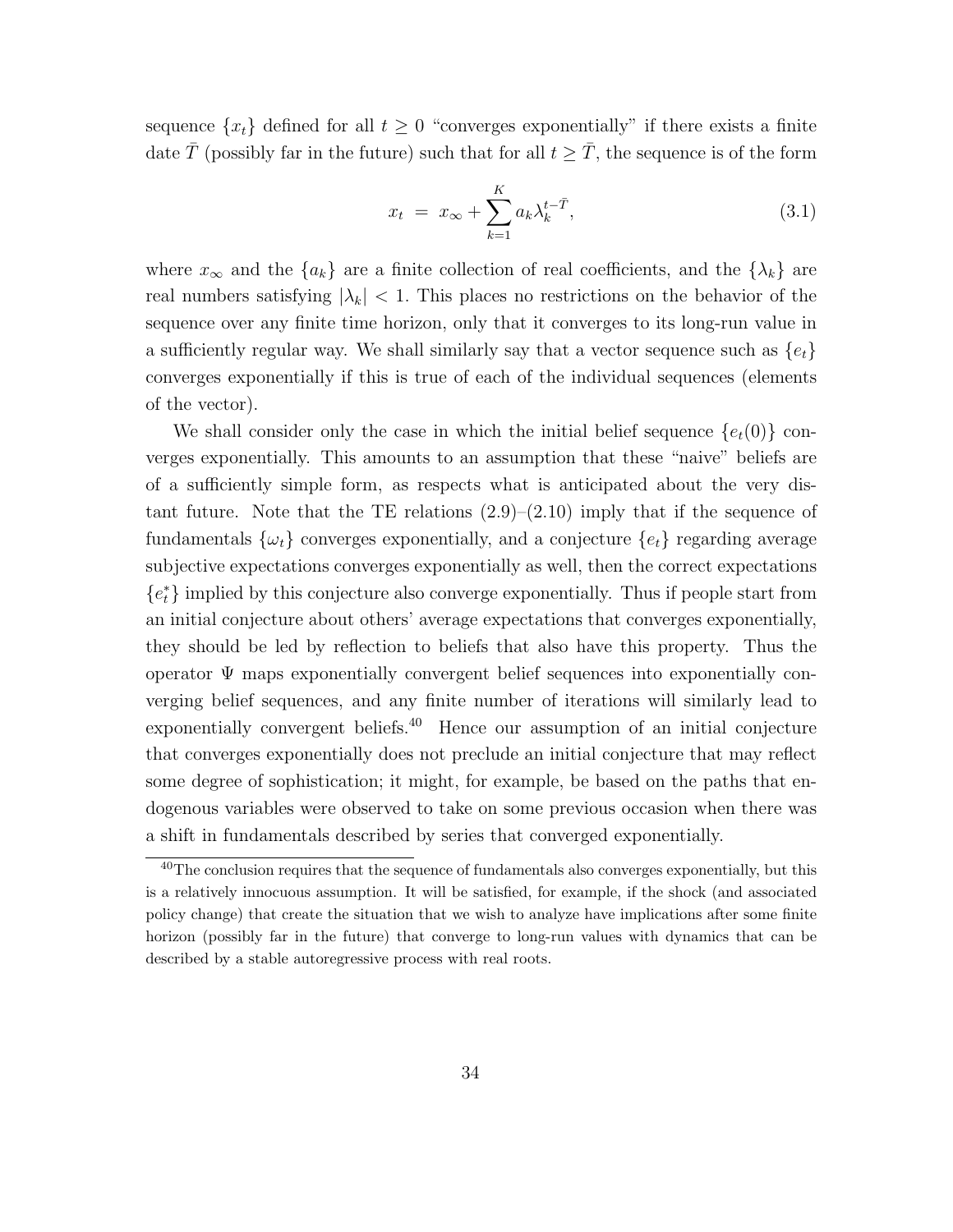#### 3.2 Reflection Dynamics

We now consider the adjustment of the sequence  $\{e_t(n)\}\$  describing subjective beliefs as the process of reflection specified by  $(2.21)$  proceeds (that is, as *n* increases), assuming that fundamentals  $\{\omega_t\}$  converge exponentially and that the initial "naive" conjecture  $\{e_t(0)\}$  converges exponentially as well. Then there exists a finite date T after which all four sequences (both elements of  $\{\omega_t\}$  and both elements of  $\{e_t(0)\}\$ ) have the form (3.1). There is furthermore a finite set of growth factors  $\{\lambda_k\}$  such that all four sequences can be written in the form  $(3.1)$  using the same values  $\{\lambda_k\}$ for each of the series.

Thus all four sequences must belong to the linear space  $L$ , consisting of all sequences that take the form (3.1) for all  $t \geq \overline{T}$ , where the value of  $\overline{T}$ , the value of K, and the values  $\{\lambda_k\}$  are part of the definition of L. Note that L is a finite-dimensional linear space (specifically, one of dimension  $\bar{T}+K+1$ ), the elements of which can be parameterized by specifying  $\{x_t\}$  for  $0 \le t \le \overline{T} - 1$ ,  $\{a_k\}$  for  $1 \le k \le K$ , and  $x_\infty$ . We shall similarly let  $L^2 \equiv L \times L$  denote the linear space of vector sequences  $\{e_t\}$  such that both elements are sequences in L.

The TE relations (2.9)–(2.10) imply that if both fundamentals  $\{\omega_t\}$  and a conjecture  $\{e_t\}$  about average beliefs belong to  $L^2$ , then the implied correct expectations  ${e_t^*}$  belong to  $L^2$  as well. The dynamics (2.21) then remain forever within the finitedimensional linear space  $L^2$  if one starts from an initial conjecture  $\{e_t(0)\}\$ in  $L^2$ . Our study of the dynamics implied by (2.21) then reduces to the study of a linear differential equation system on a finite-dimensional vector space, that we can write in the form

$$
\dot{\mathbf{e}}(n) = V \mathbf{e}(n) + W \boldsymbol{\omega}.
$$
 (3.2)

Here  $e(n)$  and  $\omega$  are vectors of length  $2(\bar{T} + K + 1)$ , that parameterize elements of  $L^2$  (i.e., that specify the weights on  $2(\bar{T} + K + 1)$  basis vectors for that space), and V and W are square matrices of that same dimension.

We show in the Appendix that if the central bank's reaction function satisfies the Taylor Principle (2.14), each of the  $2(\bar{T}+K+1)$  eigenvalues of the matrix V has a negative real part. This implies that  $V$  must be non-singular, and the system  $(3.2)$ has a unique fixed point, given by

$$
\mathbf{e}^{PF} \equiv -V^{-1}W\,\boldsymbol{\omega}.\tag{3.3}
$$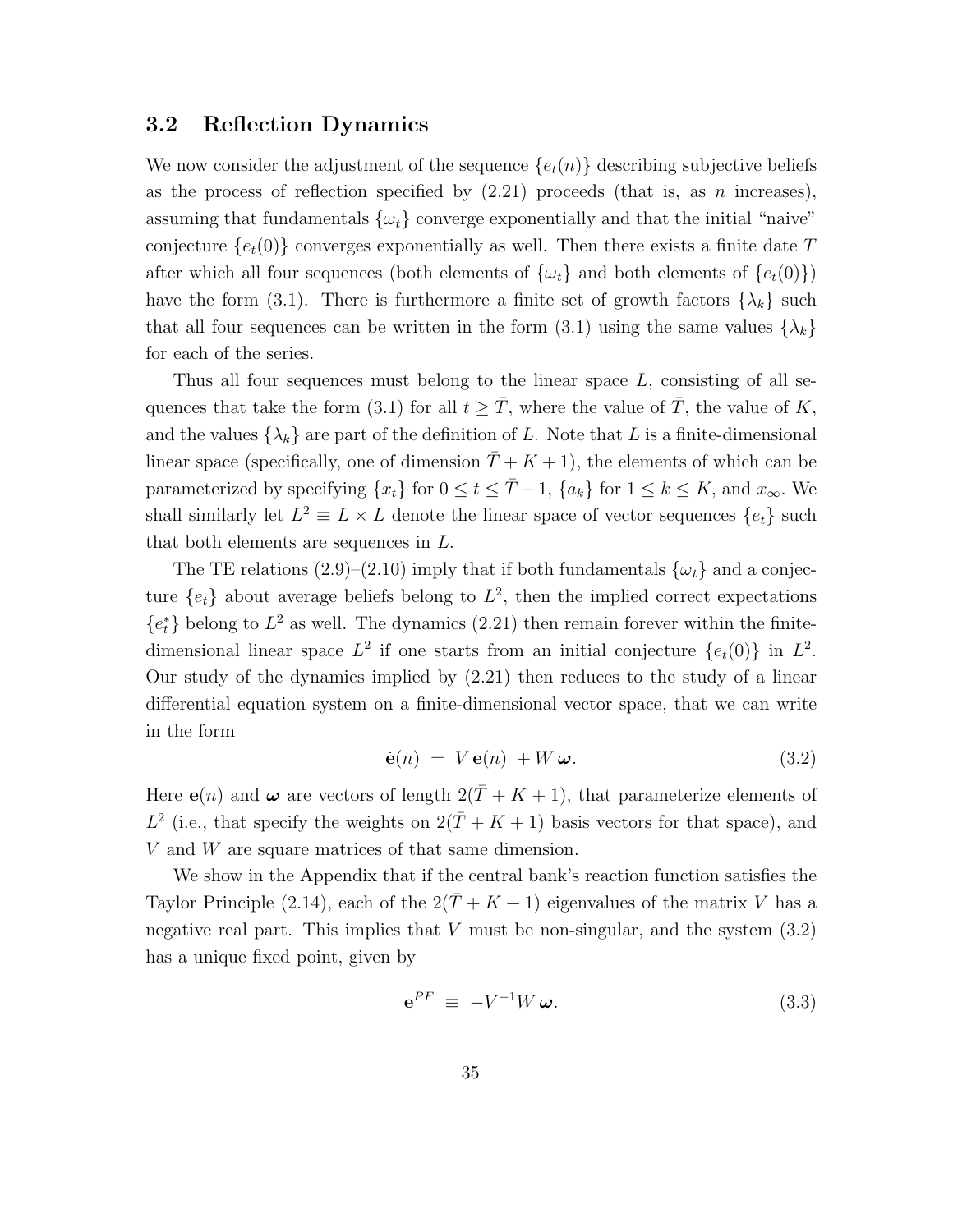Any such fixed point must correspond to a PFE solution of the model, as defined in section 2.2 above, though the converse is not true: only PFE solutions that belong to the finite-dimensional space  $L^2$  will be fixed points of the reduced-dimension system (2.21). The unique PFE of this kind corresponds to the FS-PFE defined by (2.15).

The general solution of the linear system of differential equations (3.2) can then be written in the form

$$
\mathbf{e}(n) = \mathbf{e}^{PF} + \exp(nV) [\mathbf{e}(0) - \mathbf{e}^{PF}] \tag{3.4}
$$

for all  $n \geq 0$ .<sup>41</sup> Furthermore, the fact that each of the eigenvalues of V has a negative real part implies that

$$
\lim_{n \to \infty} \exp(nV) = 0,
$$

a matrix that is zero in all its elements. This yields the following important conclusion.

**Proposition 1** Consider the case of a shock sequence  $\{g_t\}$  that converges exponentially, and let the forward path of policy be specified by a sequence of reaction functions (2.8), where the coefficients  $(\phi_{\pi}, \phi_x)$  are constant over time and satisfy (2.14), and the sequence of perturbations  $\{\bar{\imath}_t\}$  converges exponentially. Then in the case of any initial conjecture  ${e_t(0)}$  regarding average expectations that converges exponentially, the belief revision dynamics (2.21) converge as n grows without bound to the belief sequence  $\{e_t^{PF}\}$  associated with the FS-PFE.

The implied reflective equilibrium paths for output, inflation and the nominal interest rate similarly converge to the FS-PFE paths for these variables. This means that for any  $\epsilon > 0$ , there exists a finite  $n(\epsilon)$  such that for any degree of reflection  $n > n(\epsilon)$ , the reflective equilibrium value will be within a distance  $\epsilon$  of the FS-PFE prediction for each of the three variables and at all horizons  $t \geq 0$ .

Further details of the proof are given in the Appendix.

This result has several implications. First, it shows how a PFE can arise through a process of reflection of the kind proposed in section 2.3 above. But further, it indicates that only one of the two-dimensional continuum of solutions to the difference equations (2.13) represents a PFE that can be reached in this way, at least if we accept the reasonableness of starting from an initial conjecture that is well-behaved in the

<sup>41</sup>See, for example, Hirsch and Smale (1974), pp. 89-97.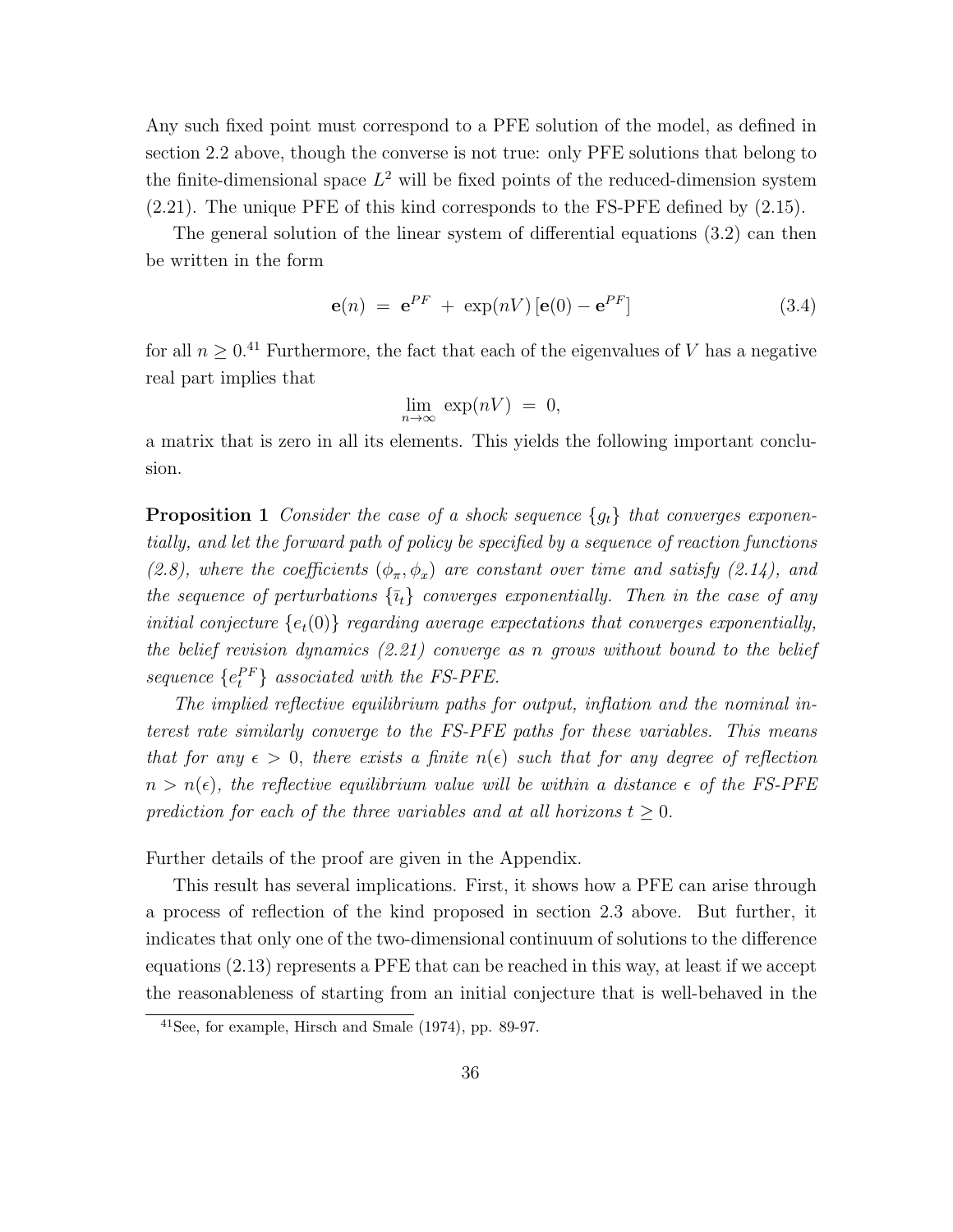sense assumed in the proposition.<sup>42</sup> Thus it provides a justification for selecting the FS-PFE as the relevant perfect-foresight prediction of the model, if by such an exercise we understand the "perfect foresight" prediction to actually mean the limiting case of a reflective equilibrium, in which the degree of reflection is unboundedly large.

Proposition 1 also shows that the proposal to use reflective equilibrium, as defined above, as one's prediction of what should happen under a given policy need not mean that one cannot obtain predictions of any precision. In the case considered here, the reflective equilibrium predictions are quite similar, for all sufficiently large values of  $n$ , rather than depending on the precise value of  $n$  that is assumed. They are also similar (in the case of a large enough degree of reflection) regardless of the initial conjecture that is assumed, as long as the initial conjecture is not extremely distant from the beliefs associated with the long-run steady state, and the initial conjecture regarding beliefs about the distant future is well-behaved in the specified sense. Finally, in this case where the concept of a reflective equilibrium with a relatively high degree of reflection leads to a sharply-defined prediction, we see that the FS-PFE provides a useful approximation to that prediction; the accuracy of this approximation should be greater the greater the degree of reflection that one assumes.

These conclusions refer to the predictions obtained from the theory of reflective equilibrium in the case that n is "large enough"; an obvious question is how large n must be for reflective equilibrium to resemble the FS-PFE. The answer to this will depend on parameter values; but at least in some cases, the required degree of reflection may not be implausibly large. We illustrate this by considering a numerical example.

Figure 1 considers an experiment in which the intercept  $\bar{i}_t$  is lowered for 8 quarters (periods  $t = 0$  through 7 of the quarterly model), but is expected to return to its normal level from quarter 8 onward. The policy to which the central bank returns in the long run is specified in accordance with Taylor (1993): the implicit inflation target  $\pi^*$  is 2 percent per annum, and the reaction coefficients are  $\phi_{\pi} = 1.5, \phi_y = 0.5/4$ .<sup>43</sup> The model's other structural parameters are those used by Denes et al. (2013),

<sup>&</sup>lt;sup>42</sup>This includes, for example, the "naive" hypothesis that people's expectations should be unaffected by either the shock that has occurred or the resulting change in policy. This is the specific initial hypothesis assumed in the numerical illustrations below.

<sup>&</sup>lt;sup>43</sup>The division of  $\phi_y$  by 4, relative to the value quoted by Taylor (1993), reflects the fact that periods in our model are quarters, so that  $i_t$  and  $\pi_t$  in (2.8) are quarterly rates rather than the annual rates used in Taylor's formula.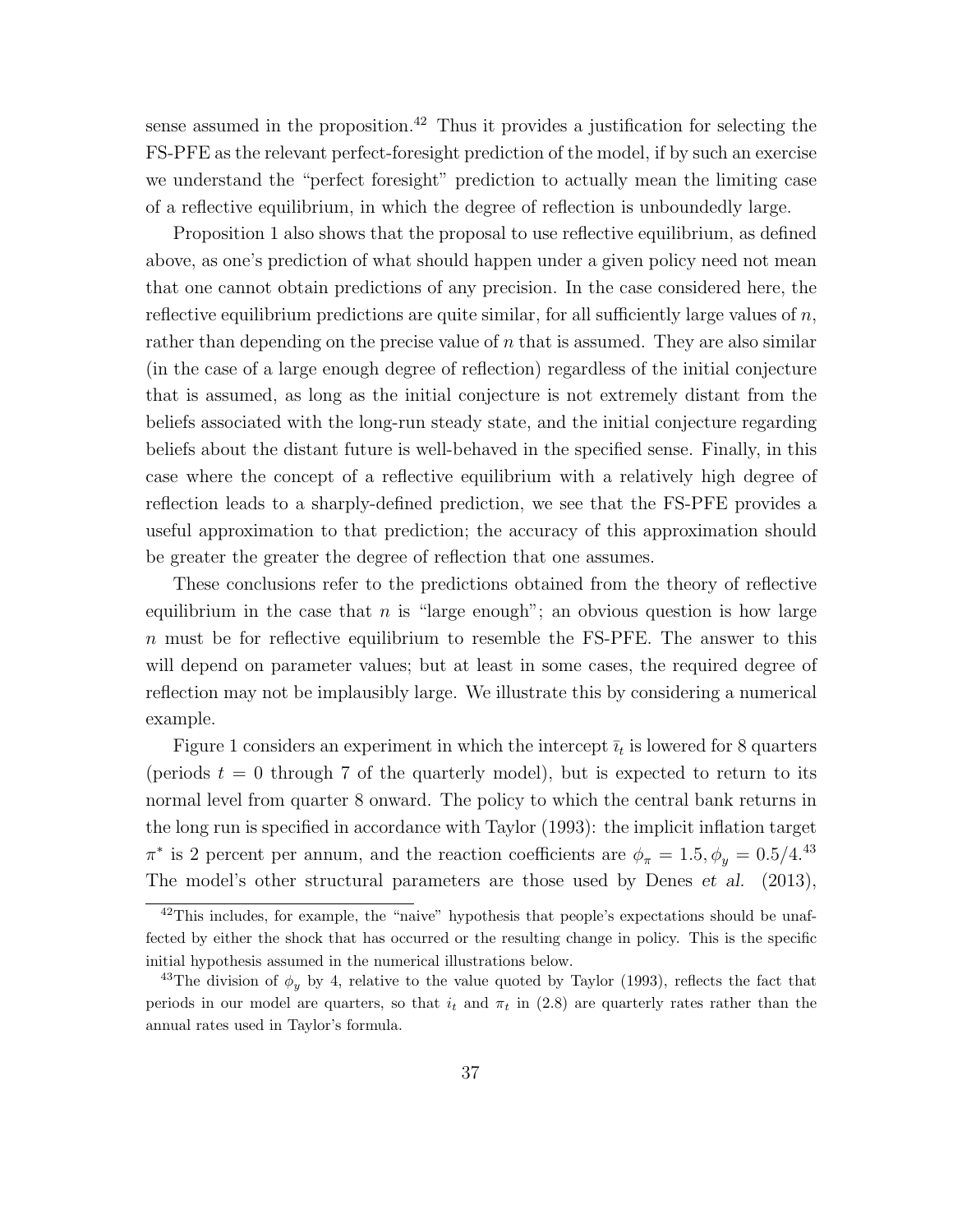to show that the ZLB can produce a contraction similar in magnitude to the U.S. "Great Recession," in the case of a shock to the path of  $\{g_t\}$  of suitable magnitude and persistence:  $\alpha = 0.784$ ,  $\beta = 0.997$ ,  $\sigma^{-1} = 1.22$ , and  $\xi = 0.125$ .<sup>44</sup> Among other things, these imply a long-run steady-state value for the nominal interest rate of 3.23 percent per annum.<sup>45</sup>

We assume that  $\bar{i}_t$  is reduced by 0.008 (in quarterly units) for the first 8 quarters; this is the maximum size of policy shift (given the above parameters) for which the ZLB does not bind in the reflective equilibria associated with any degree of reflection  $n \geq 0.46$  In computing the reflective equilibria shown in Figure 1, we assume an initial "naive" conjecture under which expectations continue to be those that are correct in the steady state with 2 percent inflation. Finally, for simplicity we consider only a pure temporary loosening of monetary policy, not motivated by any real disturbance (so that  $g_t = 0$  for all t). Because our model is linear, we can separately compute the perturbations of the steady-state paths of all variables implied by a pure monetary policy shift (assuming no real disturbance and no change in the initial conjecture), the perturbations implied by a real disturbance (assuming no change in monetary policy and no change in the initial conjecture), and the perturbations implied by a change in the initial conjecture (assuming no real disturbance or change in monetary policy), and sum these to obtain the predicted effects of a scenario under which a real disturbance provokes both a change in monetary policy and a shift in the initial conjecture.<sup>47</sup> In the figure, we isolate the pure effect of an announced loosening of

<sup>&</sup>lt;sup>44</sup>We do not pretend to offer a quantitatively realistic analysis of alternative policies that should have been available during the Great Recession; our goal in this paper is purely to explicate the conditions under which perfect foresight analysis of monetary policy commitments makes a greater or lesser amount of sense. The parameter values proposed by Denes et al. are of interest as a case in which an expectation of remaining at the ZLB for several quarters has very substantial effects — and in which, more generally, monetary policy anticipations have large effects — under a rational-expectations analysis. It is in this sort of case that it matters most exactly how one models expectation determination.

<sup>&</sup>lt;sup>45</sup>This means that the intercept of the central-bank reaction function assumed in the long run is smaller here than in Taylor (1993); we assume the value that (in our model) is consistent with achievement of the 2 percent inflation target in the long-run steady state.

<sup>&</sup>lt;sup>46</sup>As shown in Figure 1, the shock results in a zero nominal interest rate in each of the first 8 quarters, when  $n = 0$ . In quarter 7, the nominal interest rate is also zero for all  $n \geq 0$  (and also in the FS-PFE), since the belief-revision dynamics do not change expectations regarding any of the periods from  $t = 8$  onward.

<sup>&</sup>lt;sup>47</sup>Of course, in order for the ZLB not to bind in the reflective equilibria, one must bound the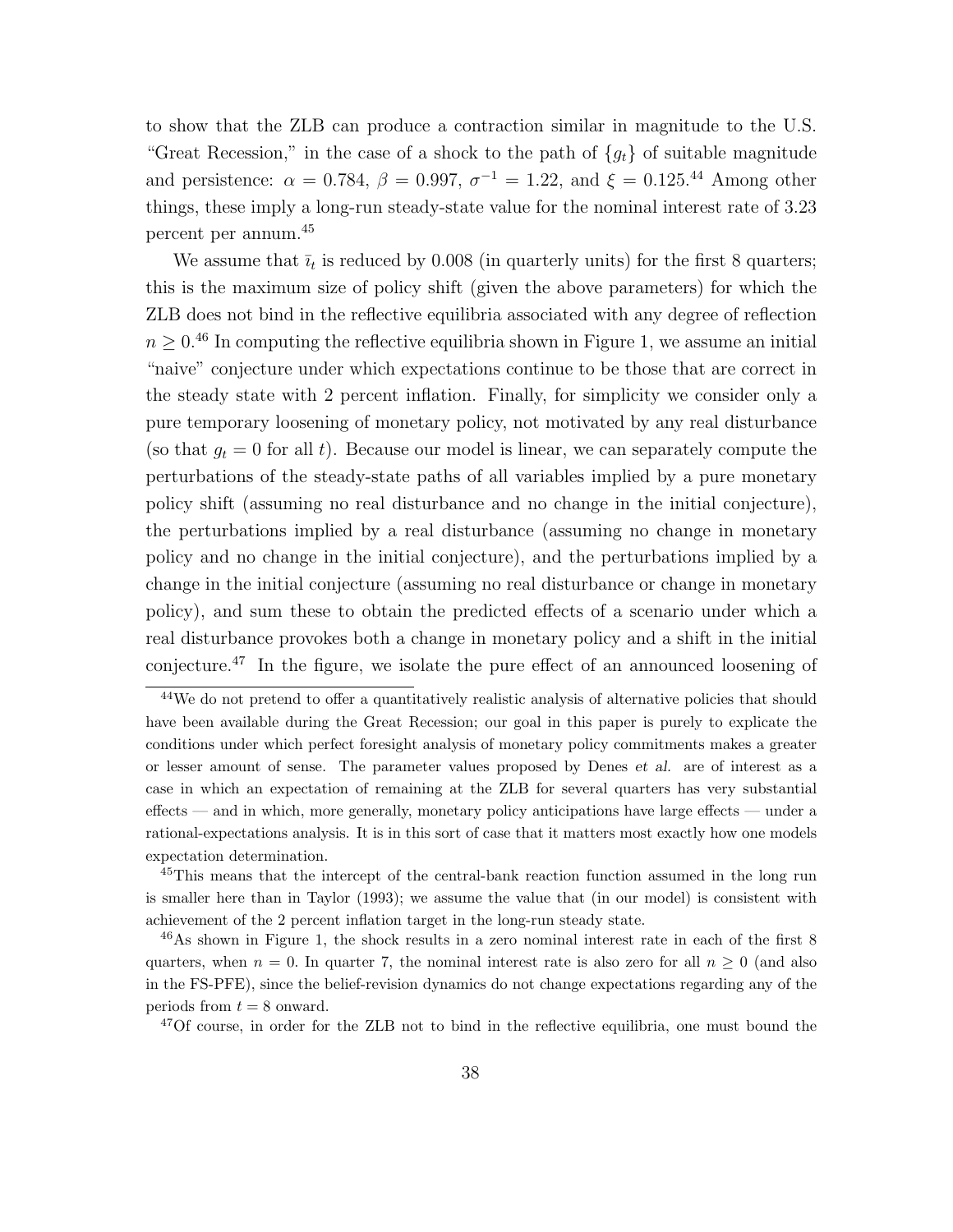

Figure 1: Reflective equilibrium outcomes for  $n = 0$  through 4 (progressively darker lines) compared with the FS-PFE solution (dash-dotted line), when the Taylor-rule intercept is reduced for 8 quarters.

monetary policy, to last for a known length of time.

The three panels of the figure show the TE paths of output, inflation and the nominal interest rate,<sup>48</sup> in reflective equilibria corresponding to successively higher

to make implementation of the reaction function  $(2.8)$  infeasible. cumulative impact of each of these three perturbations. For example, it will not be possible to loosen policy (reduce the intercept of the policy reaction function) by as much as is assumed in Figure 1 if a shock has occurred that also lowers  $q_t$ . Indeed, a sufficiently sharp temporary reduction in  $q_t$  may require the intercept of the monetary policy reaction function to be raised in order for the ZLB not

<sup>&</sup>lt;sup>48</sup>Here  $y_t$  is measured in percentage points of deviation from the steady-state level of output: for example, "2" means 2 percent higher than the steady-state level. The variables  $\pi_t$  and  $i_t$  are reported as annualized rates, and the units are again percentage points; thus "2" means two percent per annum. Note that in this and all later figures,  $y_t$  is reported as a log deviation from steady-state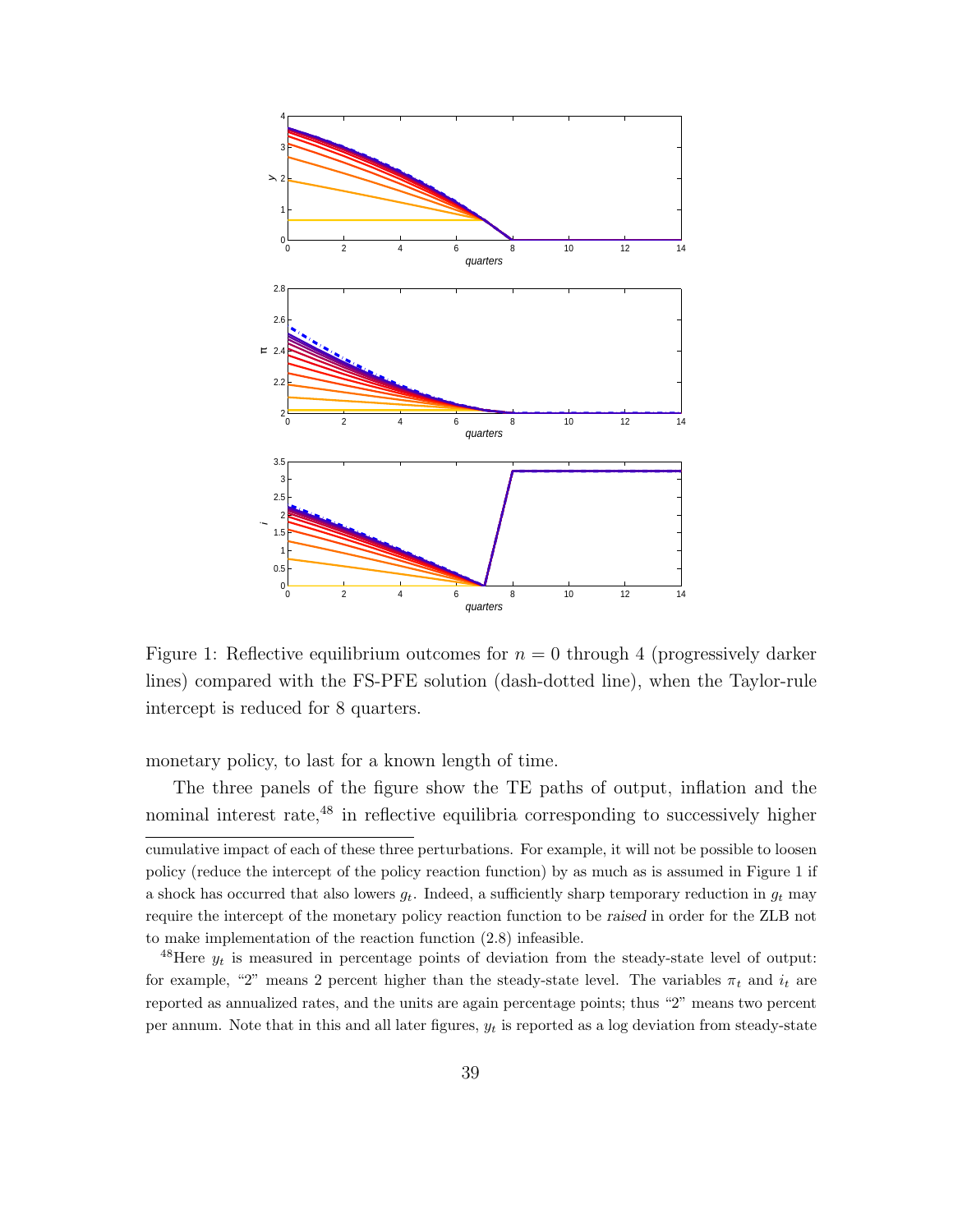degrees of reflection. The lightest of the solid lines (most yellow, if viewed in color) corresponds to  $n = 0$ ; these are the outcomes that are expected to occur under the "naive" conjecture about average expectations (namely, that these do not take account of the policy shift at all), but taking account of the announced change in the central bank's behavior in the TE analysis under those expectations. (Thus the  $n = 0$  paths do not represent the naive beliefs, but rather the paths that it would be correct to expect, if people on average hold the naive beliefs.) The relatively aggressive reduction in the interest rate has some stimulative effect on output even in the absence of any change in expectations, but this effect is the same in each of the first 8 quarters; the effect of the loosening of policy is the same, regardless of the number of additional quarters for which the loose policy will continue.

As n increases, the effects on output and inflation become greater in quarters zero through 6; and the extent to which this is so is greater, the larger the number of quarters for which the looser policy is expected to continue. There are no changes in the expected paths from quarter 8 onward, as  $n$  increases; this is because we have assumed reversion to the long-run steady-state policy in quarter 8, and the initial "naive" conjecture already corresponds to a PFE from quarter 8 onward, so that beliefs do not change as n increases.<sup>49</sup> There are similarly no changes in the expected outcomes in quarter 7, because quarter 7 expectations about later quarters do not change, in the absence of any outcomes different from those expected in any of those later quarters. However, the fact that outcomes are different in quarter 7 and earlier than those anticipated under the "naive" expectations causes beliefs to be revised in quarters 6 and earlier. As expectations shift toward expecting higher output and inflation in one or more later periods, the TE levels of output and inflation in the earlier quarters increase (and the nominal interest rate increases as well, through an endogenous policy reaction). This effect is greater the larger the number of future quarters about which expectations of output and inflation are revised upward.

The progressively darker solid lines in the figure plot the reflective equilibrium outcomes for degrees of reflection  $n = 0, 0.4, 0.8$ , and so on up to  $n = 4.0$ . The FS-PFE paths are also shown by dark dash-dotted lines. One sees from the figure that

output, as in the model equations, but  $\pi_t$  and  $i_t$  in the figures are shown in absolute terms, not as deviations from the steady-state values of these variables.

<sup>&</sup>lt;sup>49</sup>Because the model is purely forward-looking, revisions of expectations about earlier periods have no effects on equilibrium determination from period 8 onward.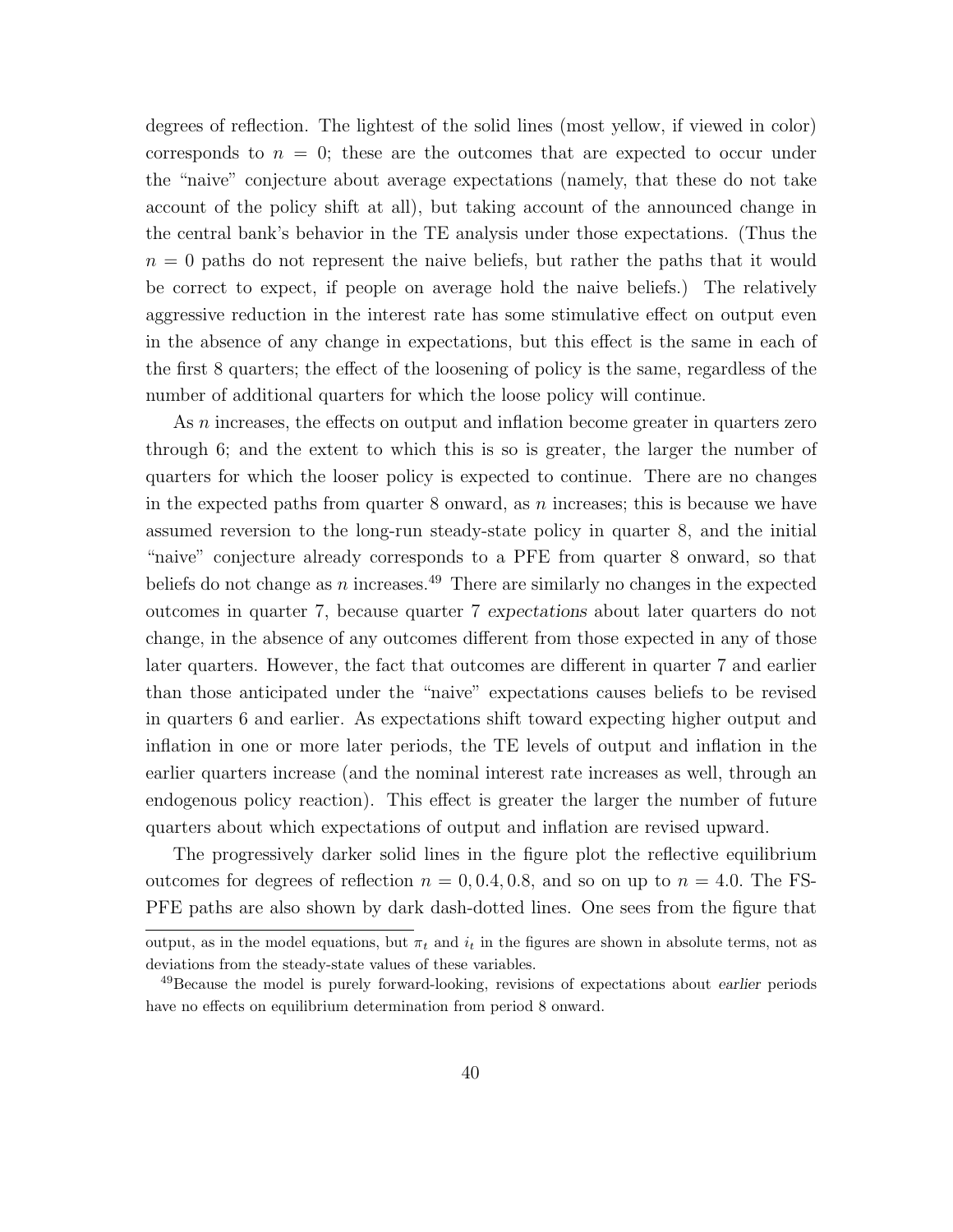the reflective equilibrium paths converge to the  $FS-PFE$  solution as n increases, in accordance with Proposition 1. Moreover, the convergence is relatively fast, for this kind of policy experiment. Already when  $n = 2$ , the predicted reflective equilibrium responses for both output and inflation differ from the PFE responses by less than 10 percent (in fact, by less than 7.5 percent) in any quarter. This means that if the average member of the population is expected to be capable of iterating the Ψ mapping at least twice,<sup>50</sup> one should predict outcomes approximately the size of the PFE outcomes. When  $n = 4$ , the reflective equilibrium output responses differ from the PFE outcomes by only 1 percent or less, and except in quarter zero (when the discrepancy is closer to 2 percent), the same is true of the inflation responses.

Higher degrees of reflection would only make the FS-PFE prediction even more accurate. This provides a good example of the kind of situation in which, in our view, a perfect foresight equilibrium analysis of the effects of a monetary policy commitment can make sense. Note that is specifically the FS-PFE, rather than any other solution to the difference equations (2.13), that provides a good approximation to a reflective equilibrium (as long as  $n$  is not extremely low). This provides an answer to the question raised by Cochrane (2011) about the justification of appealing to the FS-PFE in monetary policy analysis.

### 3.3 Effects of a Policy Change Far in the Future

The paradox posed in section 1 involves arguments about the effects of an expectation that policy will be changed permanently, rather than for only a few quarters as in Figure 1, and questions about how much it can matter what is assumed about policy extremely far in the future. Here we consider these issues in the case of the class of policies discussed above, where (temporary or permanent) policy changes are understood simply to involve changes in the intercept of the monetary policy reaction

<sup>&</sup>lt;sup>50</sup>Here it is worth recalling that Arad and Rubinstein (2012) find that their subjects have a mean "level of thinking" of 2.2. Camerer et al. (2004), however, conclude that "an average of 1.5 steps [of iterated best response] fits data from many games" [p. 861]. It should be noted that these experimental results relate to subjects' play in one-shot games, where the strategic considerations have been explained to the players, but they have no experience on the basis of which to calculate their best action. One might expect that the realistic mean (effective) degree of reflection  $n$  will be higher in cases where people have some degree of prior experience with the policy regime in question, as discussed further in section 3.4.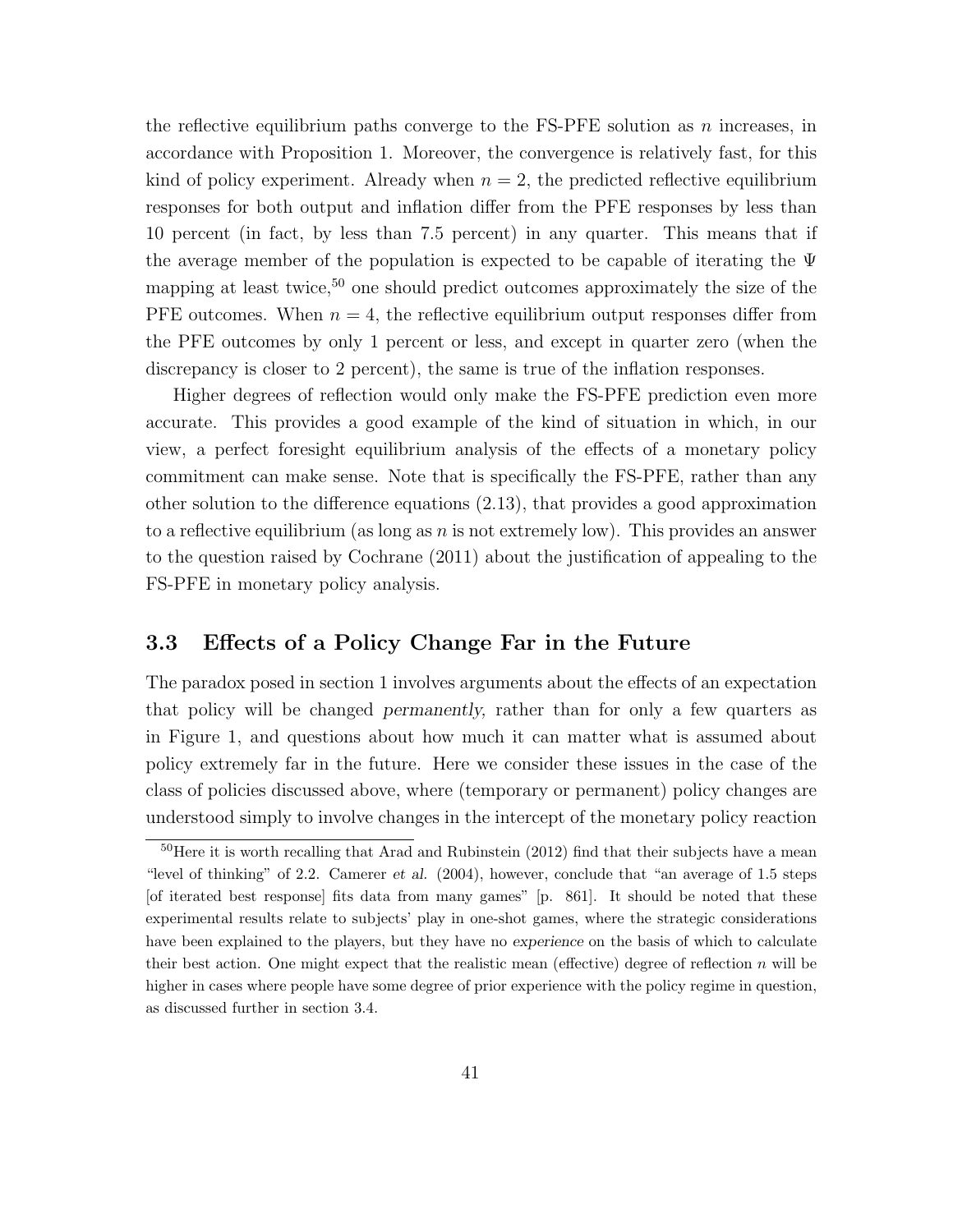function.

For the sake of specificity, we consider the following special class of policy experiments. Suppose that  $\bar{\imath}_t$  is expected to take one value  $(\bar{\imath}_{SR})$  for all  $t < T$ , and another value  $(\bar{\iota}_{LR})$  for all  $t \geq T$ . (The policy experiment considered in Figure 1 is one example of a policy in this class, with  $\bar{i}_{SR} < 0$ ,  $\bar{i}_{LR} = 0$ , and  $T = 8$ . In this more general discussion, we again assume that both  $\bar{i}_{SR}$  and  $\bar{i}_{LR}$  are high enough that the ZLB never binds.) How does the effect of such a policy commitment vary depending on the choice of the horizon  $T$ ? In particular, should the effect be similar for all large enough values of T?

As in the case considered in Figure 1, we consider the effects of a pure policy change, assuming  $g_t = 0$  for all t and an initial "naive" conjecture in which average expectations are consistent with the steady state in which the inflation target  $\pi^*$  is achieved at all times.<sup>51</sup> Because our model is purely forward-looking, and  $\bar{i}_t, g_t$ , and  $e_t(0)$  are each the same for all  $t \geq T$ , it is easy to see that the belief-revision dynamics (2.21) result in  $e_t(n)$  having the same value for all  $t \geq T$ . Let this value be denoted  $e_{LR}(n)$ . We see that it must evolve according to

$$
\dot{e}_{LR} = [M - I] e_{LR} + m_2 \bar{v}_{LR} \tag{3.5}
$$

starting from the initial condition  $e_{LR}(0) = 0$ , where  $m_2$  is the second column of the matrix m in  $(2.10)$ .

Let us suppose that the quantity on the left-hand side of  $(2.14)$  is not exactly equal to 1;<sup>52</sup> in this case we can show (see the Appendix) that  $M - I$  is non-singular. The solution to  $(3.5)$  is then easily seen to be<sup>53</sup>

$$
e_{LR}(n) = [I - \exp[n(M - I)]] \bar{e}_{LR}^{PF}
$$
\n(3.6)

for all  $n \geq 0$ , where

$$
\bar{e}_{LR}^{PF} \equiv \left[ I - M \right]^{-1} m_2 \bar{\imath}_{LR} \tag{3.7}
$$

 $51\text{As}$  in the case discussed above, we can determine the effect of varying the length T of the policy commitment in the case of a given real disturbance (represented by a sequence  $\{g_t\}$ ) by summing the effect of the pure policy change (computed here as a function of  $T$ ) and the effect of the real disturbance in the absence of any policy change (which will be independent of  $T$ ).

 $52\text{Note that this condition is satisfied by generic reaction functions of the form (2.8) whether the$ Taylor Principle is satisfied or not. Hence we do not discuss the knife-edge case in which  $M - I$  is singular, though our methods can easily be applied to that case as well.

<sup>53</sup>See, for example, Hirsch and Smale (1974), p. 90.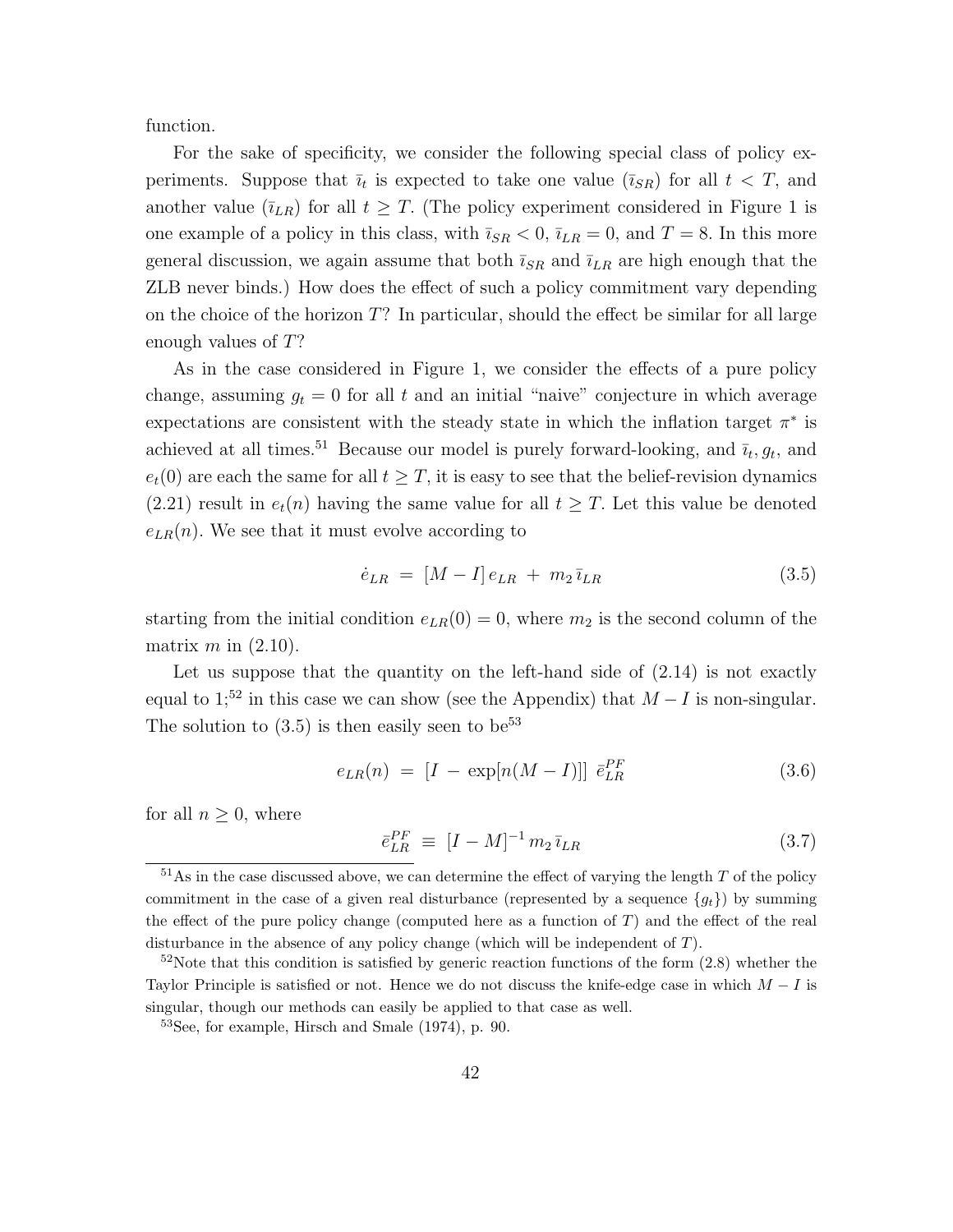is the unique rest point of the dynamics (3.5).

Note that  $\bar{e}_{LR}^{PF}$  is also the stationary vector of average expectations associated with the unique PFE steady state, in the case that the policy  $\bar{\iota}_t = \bar{\iota}_{LR}$  is expected to be maintained forever. If the reaction coefficients  $(\phi_{\pi}, \phi_y)$  satisfy the Taylor Principle  $(2.14)$ , then (as shown in the Appendix) both eigenvalues of  $M-I$  have negative real part, and

$$
\lim_{n \to \infty} \exp[n(M - I)] = 0. \tag{3.8}
$$

It then follows from (3.6) that

$$
\lim_{n \to \infty} e_{LR}(n) = \bar{e}_{LR}^{PF},
$$

so that the reflective equilibrium in any period  $t \geq T$  converges to the PFE steady state associated with the long-run policy (which is also the FS-PFE solution for this policy). This is of course as we should expect from Proposition 1.

We turn now to the characterization of reflective equilibrium in periods  $t < T$ . The forward-looking structure of the model similarly implies that the solution for  $e_t(n)$ depends only on how many periods prior to period  $T$  the period  $t$  is, and not on the dates of either t or T. If we adopt the alternative numbering scheme  $\tau \equiv T - t$  (i.e., we number periods according to the number remaining until the shift to the long-run policy), then the solution for  $e_{\tau}(n)$  for any  $\tau \geq 1$  will be independent of T. Moreover, in terms of this notation, the belief-revision dynamics (2.21) can be written in the form

$$
\dot{e}_{\tau}(n) = -e_{\tau}(n) + \sum_{j=1}^{\tau-1} [\psi_j e_{\tau-j}(n) + \varphi_{j2} \bar{\imath}_{SR}] + \sum_{j=\tau}^{\infty} [\psi_j e_{LR}(n) + \varphi_{j2} \bar{\imath}_{LR}]
$$

for each  $\tau \geq 1$ , where  $\varphi_{j2}$  is the second column of the matrix  $\varphi_j$ . These dynamics can equivalently be written in the form

$$
\dot{e}_{\tau}(n) = -e_{\tau}(n) + (I - \Lambda) \sum_{j=1}^{\tau-1} \Lambda^{j-1} \left[ Me_{\tau-j}(n) + m_2 \bar{\imath}_{SR} \right] \n+ \Lambda^{\tau-1} \left[ Me_{LR}(n) + m_2 \bar{\imath}_{LR} \right],
$$
\n(3.9)

and integrated forward from the initial conditions  $e_{\tau}(0) = 0$  for all  $\tau \geq 1$ , using solution (3.6) for  $e_{LR}(n)$ .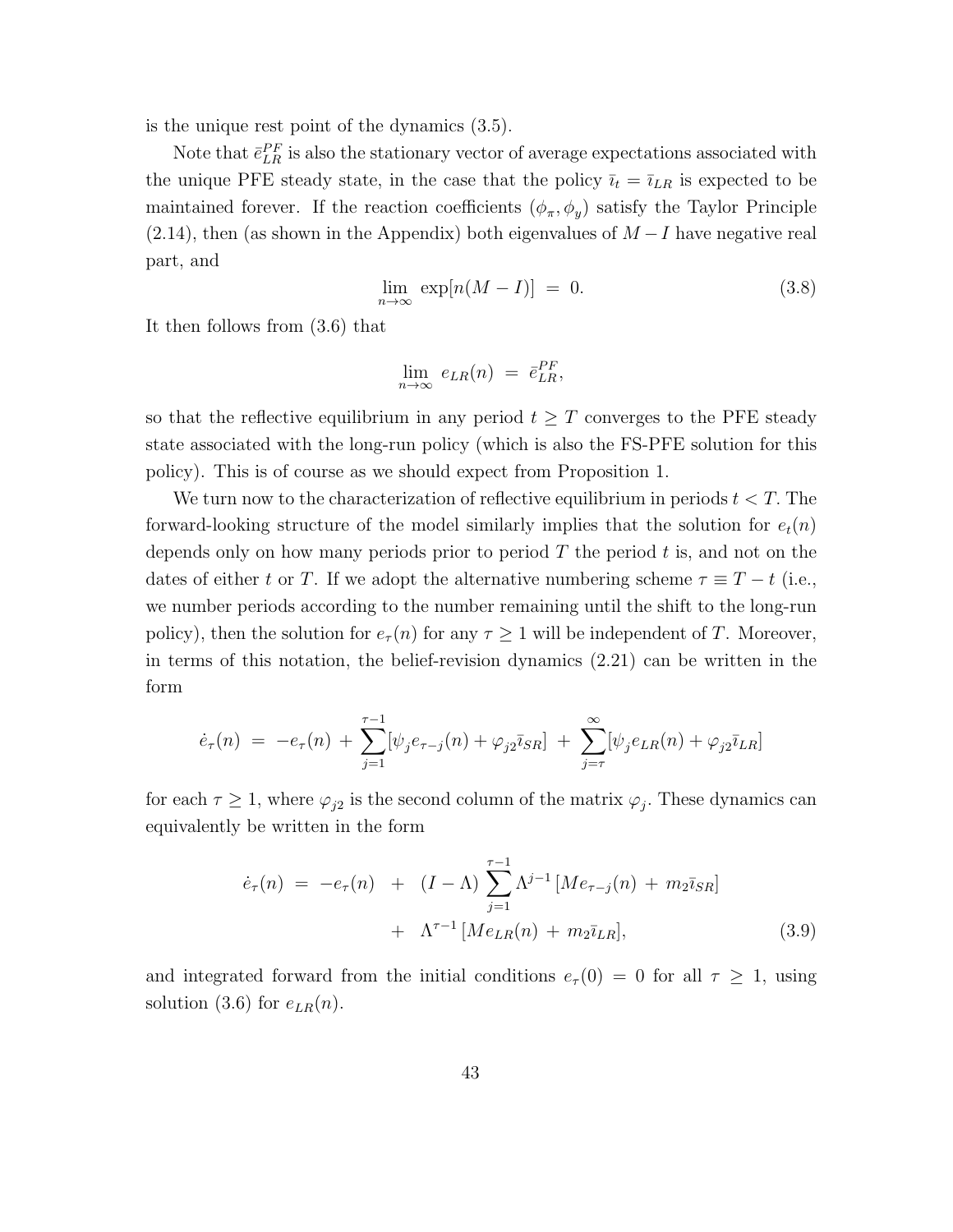We observe that for  $\tau = 1$ , the linear differential equation (3.9) can be solved uniquely for the function  $e_1(n)$ , given that  $e_{LR}(n)$  is already known. Then the equation for  $\tau = 2$  can be solved uniquely for the function  $e_2(n)$ , given that  $e_1(n)$  and  $e_{LR}(n)$  are already known; and proceeding recursively in this way, one can solve uniquely for the  $\{e_{\tau}(n)\}\$ for all values of  $\tau$  up to any given bound T (corresponding to the initial period  $t = 0$ . In this way, we obtain a unique solution for  $e_t(n)$  for all  $t \geq 0$ .

Note further that considering how  $e_t(n)$  changes (for any fixed t) as T is increased is equivalent to considering how the solution to the system of differential equations (3.9) changes for progressively larger values of  $\tau$ . In particular, the behavior of  $e_t(n)$ as T is made unboundedly large can be determined by calculating the behavior of the solution to the system (3.9) as  $\tau \to \infty$ . This yields the following simple result.

**Proposition 2** Consider the case in which  $g_t = 0$  for all t, and let the forward path of policy be specified by a sequence of reaction functions  $(2.8)$ , where the coefficients  $(\phi_{\pi}, \phi_x)$  are constant over time and such that the left-hand side of  $(2.14)$  is non-zero, and suppose that  $\bar{\tau}_t = \bar{\tau}_{SR}$  for all  $t < T$  while  $\bar{\tau}_t = \bar{\tau}_{LR}$  for all  $t \geq T$ . Then if the initial conjecture is given by  $e_t(0) = 0$  for all t, the reflective equilibrium beliefs  $\{e_t(n)\}\$  for any degree of reflection n converge to a well-defined limiting value

$$
e_{SR}(n) \equiv \lim_{T \to \infty} e_t(n)
$$

that is independent of t, and this limit is given by

$$
e_{SR}(n) = [I - \exp[n(M - I)]] \bar{e}_{SR}^{PF}, \qquad (3.10)
$$

where

$$
\bar{e}_{SR}^{PF} \equiv [I - M]^{-1} m_2 \bar{\imath}_{SR}.
$$
\n(3.11)

The reflective equilibrium outcomes for output, inflation and the nominal interest rate then converge as well as  $T$  is made large, to the values obtained by substituting the beliefs  $e_{SR}(n)$  into the TE relations (2.10) and the reaction function (2.8).

The proof is given in the Appendix. This result implies that our concept of reflective equilibrium, for any given degree of reflection  $n$ , has the intuitively appealing property that a commitment to follow a given policy (a given intercept for the reaction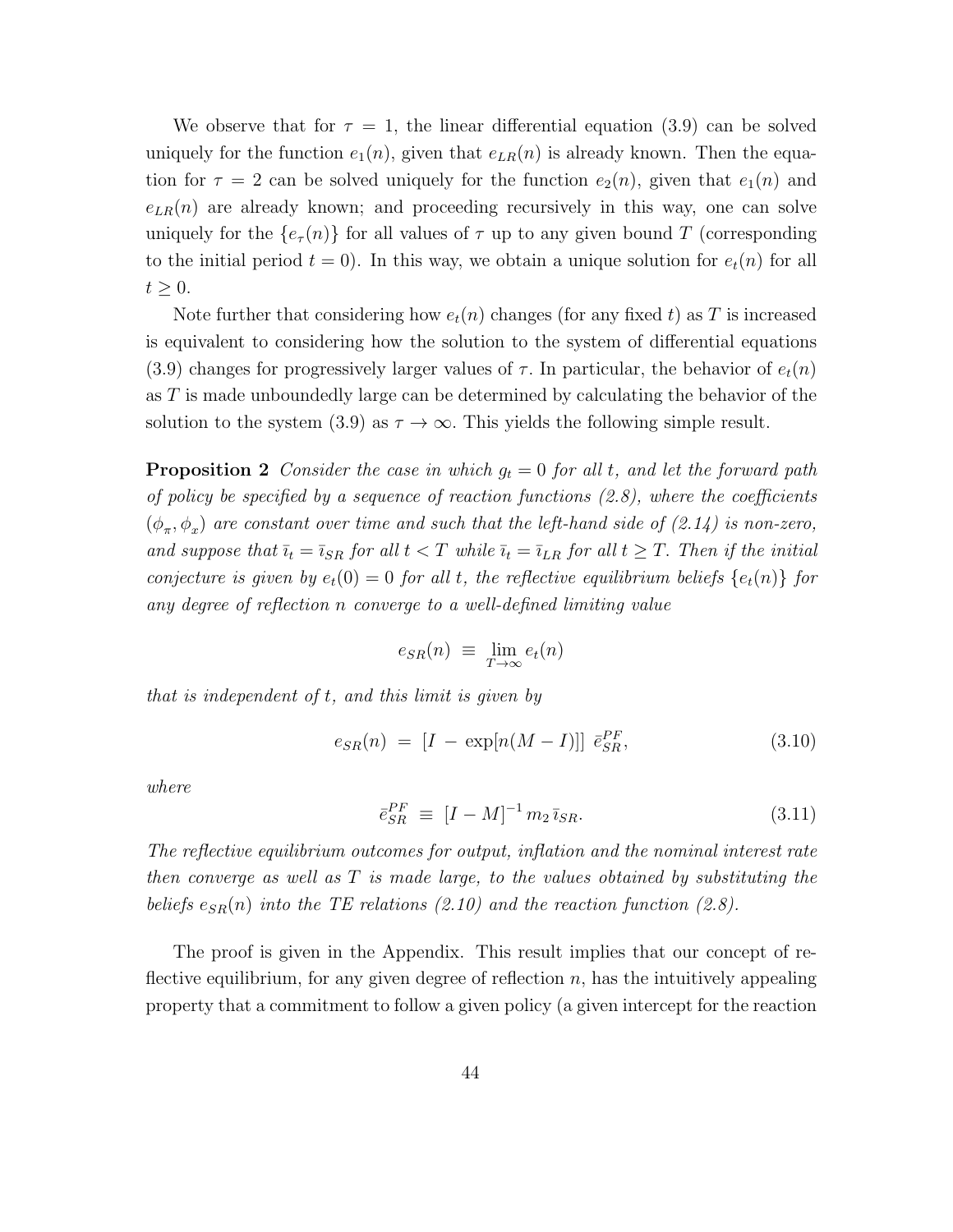function, or a given implicit inflation target) for a time horizon  $T$  has similar consequences for all large enough values of  $T$ ; moreover, for any large enough value of  $T$ , the policy that is expected to be followed after date  $T$  has little effect on equilibrium outcomes. Comparison of expressions  $(3.10)$ – $(3.11)$  with  $(3.6)$ – $(3.7)$  also shows that the predicted outcomes in the case of any long enough horizon  $T$  for maintenance of the "temporary" policy are close to the predicted outcomes (under a reflective equilibrium with the same degree of reflection  $n)$  in the case that the policy is expected to be permanent. In the case of policies in the class considered here, there is no relevant difference between a commitment to a given reaction function for a long but finite time and a commitment to follow the rule forever.

Next, we consider how the reflective equilibrium prediction in the case of a long horizon T changes as the degree of reflection n increases. If the coefficients  $(\phi_{\pi}, \phi_y)$ satisfy the Taylor Principle  $(2.14)$ , then  $(3.8)$  implies that as n is made large,

$$
\lim_{n \to \infty} e_{SR}(n) = \bar{e}_{SR}^{PF}.
$$

Moreover, the beliefs  $\bar{e}_{SR}^{PF}$  defined in (3.11) are simply the steady-state PFE beliefs (or FS-PFE beliefs) in the case of a permanent commitment to the reaction function  $(2.8)$  with  $\bar{\iota}_t = \bar{\iota}_{SR}$ . Thus we obtain the following result.

**Proposition 3** Suppose that in addition to the hypotheses of Proposition 2, the coefficients  $(\phi_{\pi}, \phi_y)$  satisfy the Taylor Principle (2.14). Then the limits

$$
\lim_{n \to \infty} \lim_{T \to \infty} e_t(n) = \lim_{n \to \infty} e_{SR}(n) = \bar{e}_{SR}^{PF}
$$

and

$$
\lim_{T \to \infty} \lim_{n \to \infty} e_t(n) = \lim_{T \to \infty} e_t^{PF} = \bar{e}_{SR}^{PF}
$$

are well-defined and equal to one another. Moreover, both are independent of t, and equal to the FS-PFE expectations in the case of a permanent commitment to the reaction function (2.8) with  $\bar{\iota}_t = \bar{\iota}_{SR}$ .

Proposition 3 identifies a case in which the thought experiment of considering the PFE consistent with a permanent commitment to a given policy rule does not lead to paradoxical conclusions. Not only does the question have a unique, well-behaved answer (if one selects the FS-PFE solution, as is conventional in the NK literature), but this answer provides a good approximation to the reflective equilibrium outcome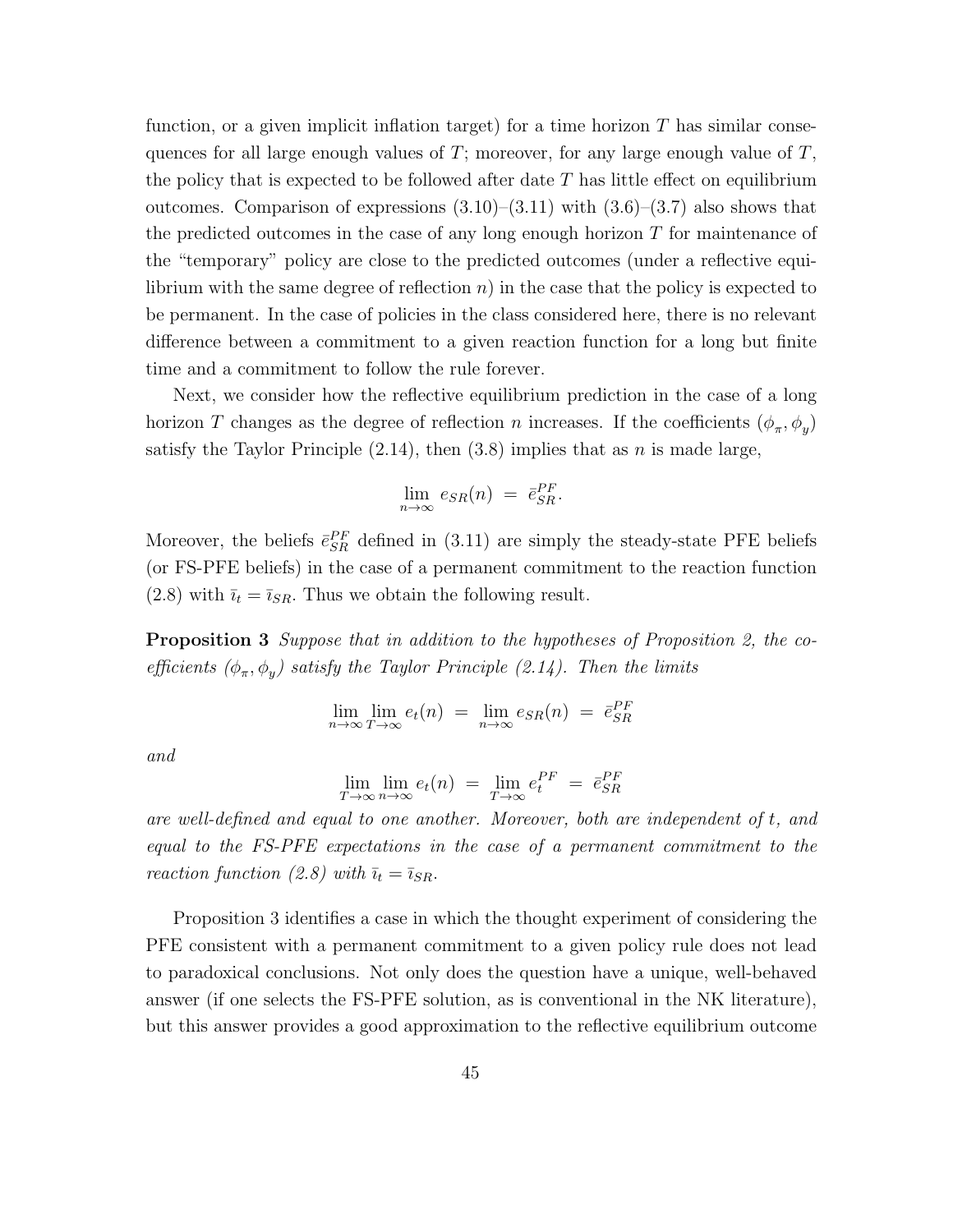

Reflective equilibrium outcomes for  $n = 0$  through 20 (progressing Figure 2: Reflective equilibrium outcomes for  $n = 0$  through 20 (progressively darker lines) compared with the FS-PFE solution (dash-dotted line), when the Taylor-rule intercept is reduced for 200 quarters.

in the case of any large enough degree of reflection  $n$  and any long enough horizon  $T$ for maintenance of the policy.

4 predicted outcomes over the first decade or two of the commitment to looser policy; Figure 2 provides a numerical illustration of these results. The policy experiment is the same as in Figure 1, as are the assumed numerical parameter values, except that in Figure 2 the commitment to the intercept  $\bar{i}$  < 0 is expected to last for 50 years. (This is not forever, but it should already be evident from the figure that further increases in the length of the commitment will make little difference in the consideration of a finite value of  $T$  makes it still possible to show how the reflective equilibrium outcomes change for smaller values of  $\tau$ , so that the results for all values of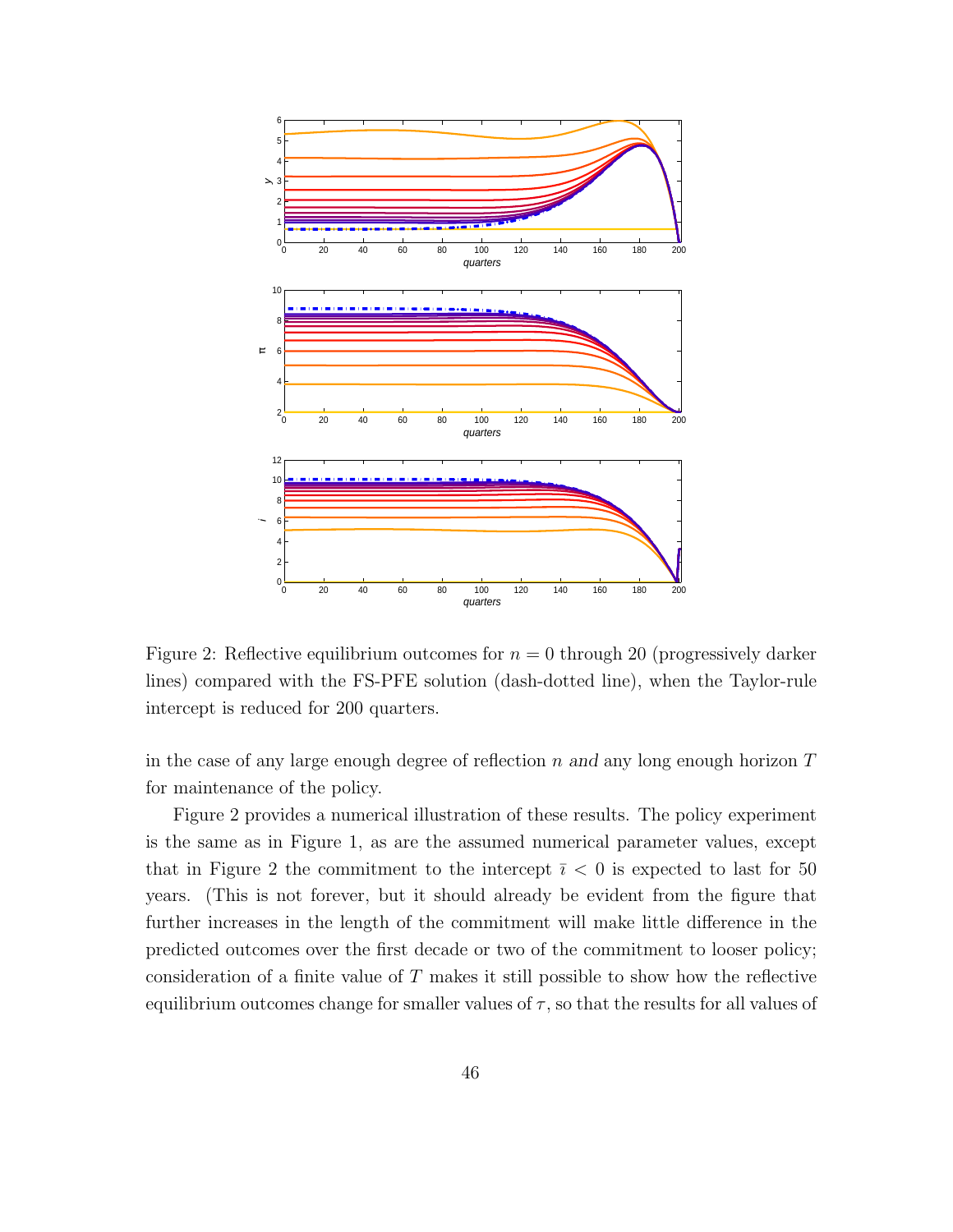T of 50 years or less can be shown in a single figure.) Again the reflective equilibrium paths are shown for progressively higher values of  $n<sup>54</sup>$ . The figure shows not only the convergence of the reflective equilibrium outcomes for all three variables as  $T$  is made large, for each of the possible values of  $n$ , but also the convergence of reflective equilibrium to the FS-PFE predictions, for each of the possible values of  $\tau$  (and hence for each possible value of T). Not only is  $e_{\tau}(n)$  close to  $e_{\tau}^{PF}$  for all large enough n in the case of any single value of  $\tau$ , but there exists a value of n for which  $e_{\tau}(n)$  is close to  $e_{\tau}^{PF}$  for all  $\tau$  (and hence for all possible commitment lengths T).

While a calculation of the FS-PFE implied by a permanent commitment to a Taylor rule clearly represents a meaningful limiting case, one can not necessarily conclude that it should provide a good quantitative prediction about the effects of a policy change that is expected to be long-lasting. Figure 2 shows that (for the parameter values assumed) the FS-PFE provides a good approximation to the reflective equilibrium outcome if the degree of reflection is on the order of  $n = 20$  (or even higher values that are not shown); but this would involve a degree of reflection that seems fairly unrealistic, if it is taken to represent a purely prospective calculation on the part of people who have learned about an announced policy change, but not yet had occasion to observe what actually happens under the new regime. If the degree of reflection equals only  $n = 2$ <sup>55</sup> for example, then if the commitment is to change policy for only two years (as in Figure 1), the reflective equilibrium outcomes are not too different from the FS-PFE predictions; but when the new policy is expected to last for decades (as in Figure 2), the predicted outcomes are quite different, even if the responses to the policy change under reflective equilibrium have the same sign as the FS-PFE predictions. (The output increase predicted by the reflective equilibrium is many times larger than the FS-PFE prediction, while the inflation increase is only a fraction of the FS-PFE prediction.)

This illustrates a general point: in judging the practical relevance of the PFE prediction, it matters not only whether reflective equilibrium should converge to the PFE as *n* is made large enough, but also how quickly such convergence should occur. The speed of convergence is not too great an issue in the case of a commitment to a

 $\frac{54}{4}$ Again, the movement from lighter to darker lines corresponds to increasing n. The lines shown in the figure correspond to the values  $n = 0, 2, 4$ , and so on up to  $n = 20$ .

<sup>55</sup>In the figure, this is the line for which the output response is largest, while the inflation and interest-rate responses are the second-lowest.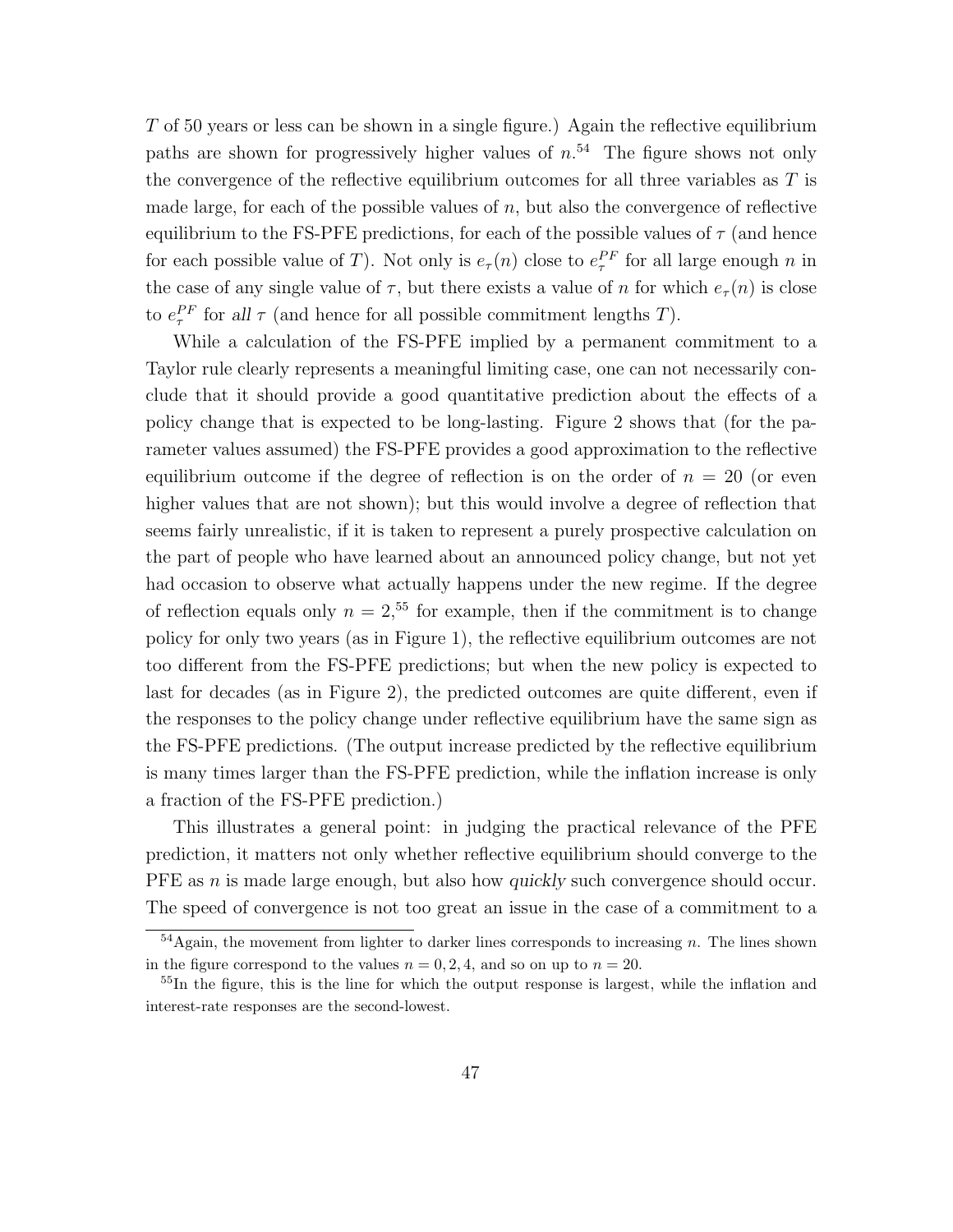new policy to be maintained for only a few quarters, when the new policy is a Taylor rule, and when the temporary policy is to be followed by a reversion to a policy regime that the public already understands well on the basis of past experience (the experiment considered in Figure 1). It is a bigger issue, however, in the case of a commitment to a new permanent (or at any rate long-lasting) regime that differs non-trivially from past policy (for example, adoption of a new inflation target that is announced as a permanent change), even when both the old and the new policies conform to the Taylor principle. And, as we show in the next section, it is a still larger issue in the case of a temporary regime under which the Taylor principle is not expected to be satisfied, as in the case of a commitment to a fixed interest rate for a significant period of time.

#### 3.4 The Fisher Equation and Long-Lasting Shifts in Policy

We can now address a question posed in the title of our paper: what should happen if people come to expect (whether as a result of a central-bank announcement, or on the basis of experience) that a "loose" monetary policy will be maintained for several more years? Should such a shift in understanding of the outlook for future policy be inflationary, or can it be deflationary? If policy is expected to follow a Taylor rule, and "looser policy" means a lower intercept in that rule (and thus a lower nominal interest rate for any given outcomes for inflation and output, but not necessarily a lower nominal interest given the endogenous effects on inflation and output), then we can answer the question using the results above.

Our results show that in our model, an expectation that the reaction-function intercept will be kept lower than usual for the next several years should lead to higher inflation and output, regardless of the degree of reflection, and regardless of the length of time for which the looser policy is expected to be maintained. (In this respect, the FS-PFE solution gives the correct answer, at least as regards the sign of the effects.) If the loosening of policy is expected to be sufficiently transitory (though it may last for some years), as in Figure 1, then the policy change will be associated with a temporarily lower nominal interest rate, regardless of the degree of reflection. But if the shift in the policy rule is expected to last for a sufficiently long (though possibly finite) period of time, the higher inflation rate and output will be associated with a higher nominal interest rate, despite the reduction in the intercept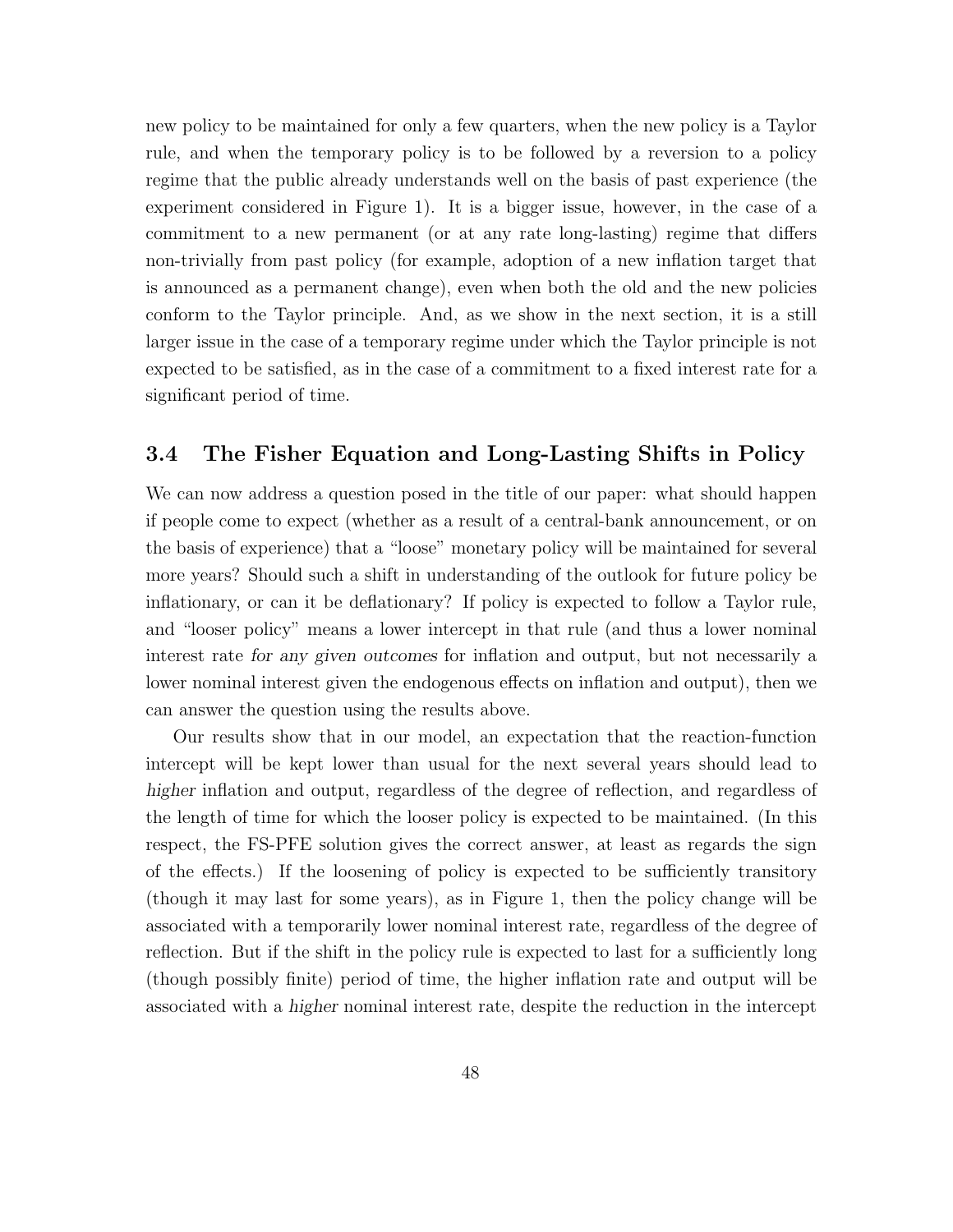of the central bank's reaction function, except in the case of a degree of reflection that is very low. (Figure 2 shows that when  $n = 2$  or greater, even a commitment to maintain looser policy for five years results in a higher nominal interest rate than the steady-state level that would represent the reflective equilibrium in the absence of a policy change.<sup>56</sup> Longer commitments would result in even greater increases in the nominal interest rate.)

In the case of a permanent increase in the inflation target, the FS-PFE prediction is that the nominal interest rate should increase one-for-one with the increase in inflation (which increases by exactly the increase in the target); the relationship between the permanent change in the inflation rate and the permanent change in the level of nominal interest rates satisfies the Fisher equation. In the case of a reflective equilibrium with only a finite degree of reflection  $n$ , the Fisher equation need not be satisfied (it depends on expectations being correct, at least on average), though it will hold approximately, if  $n$  is large. But even for modest values of  $n$ , a permanent increase in the inflation target, which permanently raises inflation, is likely to be associated with an increase, rather than a decrease, in nominal interest rates.

These results do not involve any discontinuity in the predicted effects of a policy change as one passes from the case of a long-lasting (but still temporary) change to the case of a permanent change in policy; Figure 2 shows how the predicted effects on output, inflation and the nominal interest rate all vary continuously as  $\tau$  increases (and hence as  $T$  increases, for a fixed value of  $t$ ). Nor do they involve any failure of the conventional expectation that reducing the intercept of the interest-rate reaction function represents a more expansionary (and more inflationary) policy, regardless of the length of time that the policy shift is expected to last. They do, however, indicate that the change in the nominal interest rate is not necessarily a good measure of the degree to which policy is loosened, as a shift down in the reaction function may be associated with an increase in the nominal interest rate. Indeed, this is almost certainly what should be observed, in the case of a sufficiently long-lasting change in policy.

Rather than supposing that the degree of reflection  $n$  is fixed, as in our formal analysis above, it is plausible to suppose that in the case of a long-lasting shift in policy, average expectations at the time of the initial announcement of the novel

<sup>&</sup>lt;sup>56</sup>The effect of a commitment that lasts for  $T = 20$  quarters can be read off from the figure by observing the predictions for quarter 180, which corresponds to  $\tau = 20$ .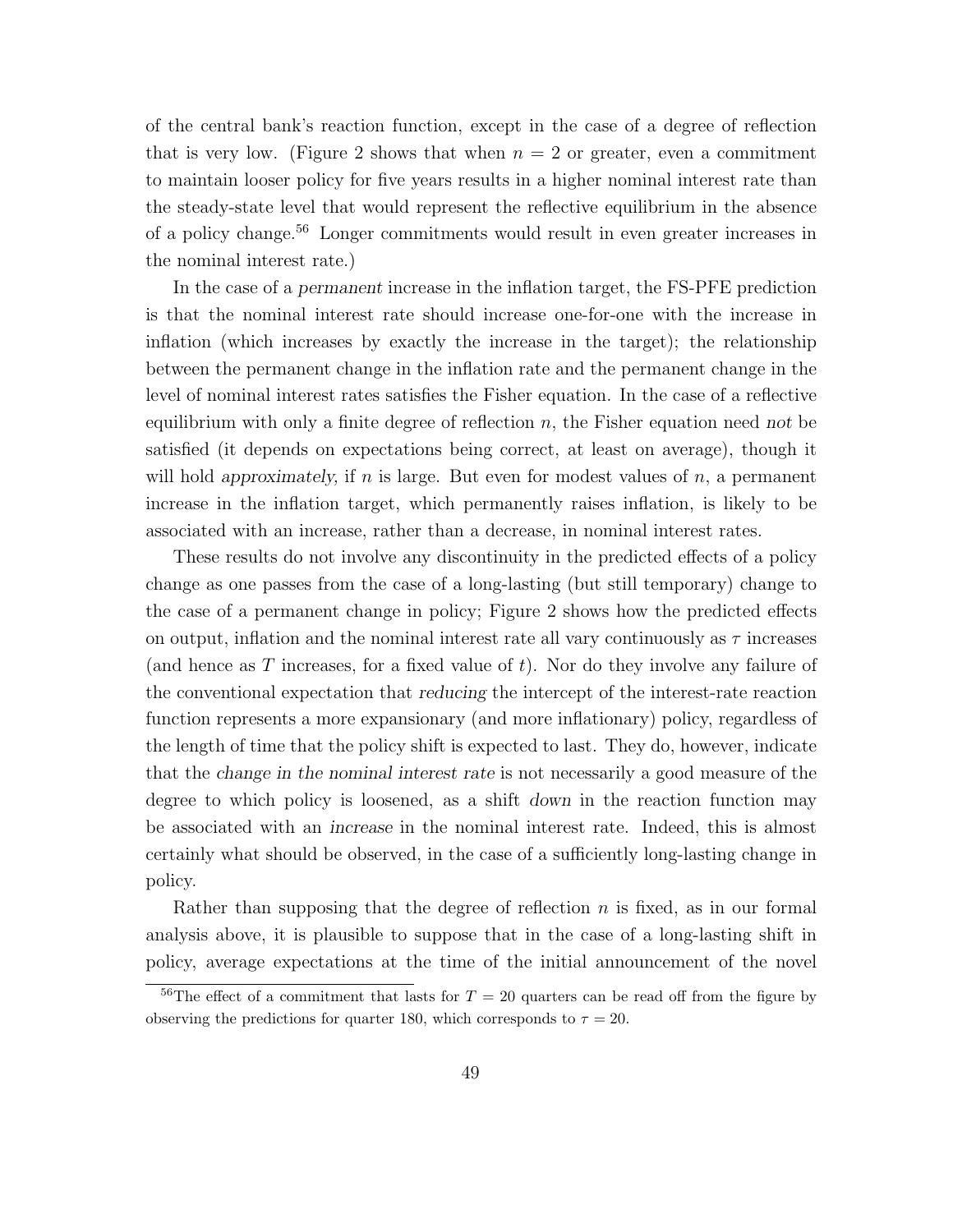policy will correspond to a relatively low value of  $n$ , but that over time the value of n should increase. The reason is not simply that people would have more time to think through the implications of the new policy regime, but (more importantly) that observation of economic outcomes under the new regime should lead people to adjust their expectations in the same direction as is implied by an increase in  $n<sup>.57</sup>$ 

Consider, for simplicity, the case of a permanent shift in the intercept  $\bar{\imath}_{LR}$ , and suppose that the initial conjecture  $e(0)$  is that expectations do not change at all  $(e_t(0) = 0$  for all t). The reflective equilibrium for some low value of n involves  $e_t(n) = e_{LR}(n)$  for all t, where  $e_{LR}(n)$  is defined in (3.6). This will imply constant levels of output, inflation and the nominal interest rate corresponding to that value of n (the values that can be read off from the extreme left points of the responses shown in Figure 2). But, given these constant levels of output, inflation and interest rates, the correct expectations  $e_t^*(n)$  will also be the same for all t, but different from average expectations  $e_{LR}(n)$ . And observing actual output, inflation and interest rates for even a few periods should indicate the direction in which outcomes under the new regime are different from those that have been expected on average.

If we suppose that as a result, people's expectations (at least on average) should shift in the direction of the discrepancy — specifically, that  $e_t$  continues to be the same for all future dates t, but that the constant value changes in proportion to the constant difference

$$
e^*(n) - e_{LR}(n) = [M - I] e_{LR} + m_2 \bar{\imath}_{LR}
$$

— then the new time-invariant value for  $e_t$  should correspond to  $e_{LR}(n)$  for a somewhat higher value of n, given that the evolution of  $e_{LR}(n)$  in response to increases in  $n$  is given by  $(3.5)$ . But in subsequent periods, observation of the outcomes resulting from expectations  $e_{LR}(n)$  with this higher value of n should lead expectations to be

<sup>&</sup>lt;sup>57</sup>In the experimental game theory literature, it is often observed that when subjects get to play a given game repeatedly, observed play deviates much less from the Nash equilibrium prediction after a few repetitions (see, e.g., Nagel, 1995). In the games in question, this is what the theory of reflective equilibrium would predict, with a fixed initial conjecture, if the average level of reflection  $n$  were to increase on each repetition. However, it could also occur without any increase in the average level of reflection, if one supposes that the initial conjecture changes on each repetition, being determined by average behavior on the previous instance; this is essentially the interpretation of her data proposed by Nagel. Stahl (1996) interprets the same data in terms of an alternative learning model, in which there is an increase over time in players' "level of thinking."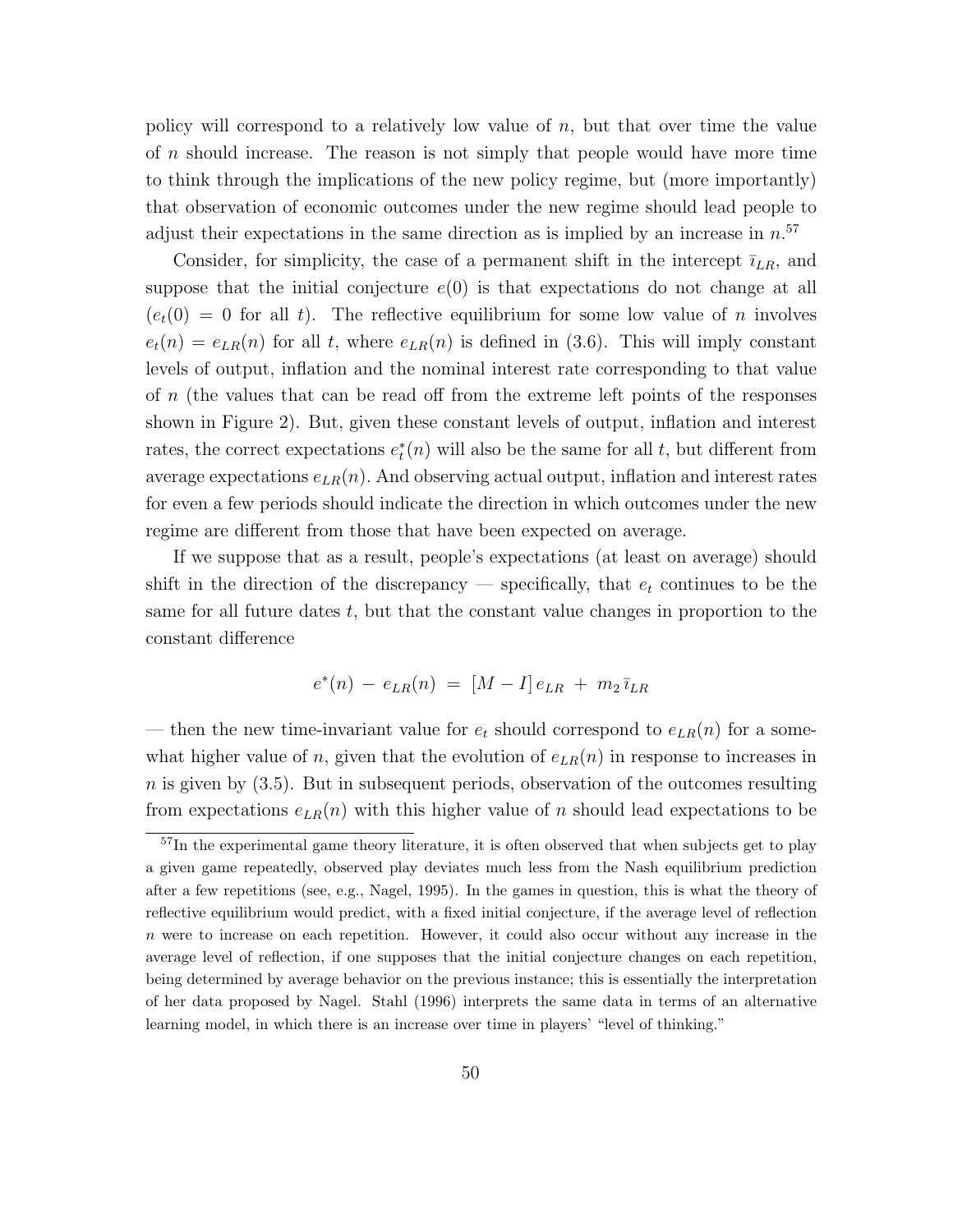revised in a way that corresponds to a still higher value of  $n$ , and so on indefinitely if the new regime continues without further changes.

In this way, one might expect to observe over time, not the reflective equilibrium (as defined above) corresponding to a single value of  $n$ , but rather a progression from lower to steadily higher values of n. If the initial level of reflection when the policy shift is announced is quite low, then even a permanent reduction in the reactionfunction intercept might initially be associated with a decrease, rather than an increase, in the nominal interest rate (as shown, for example, in Figure 2 for the case  $n = 0$ ). However, observation of the outcomes produced by the new policy (which differ from average expectations) should cause  $n$  to increase; and at first, this should result in increases in output, inflation and the nominal interest rate required by the new reaction function (as shown in Figure 2 by the difference between the responses for  $n = 2$  compared to those for  $n = 0$ ).

As *n* increases still further (as it should with sufficient experience of the new policy), the output effect of the policy change should decrease, while inflation and the nominal interest rate continue to increase (as shown in Figure 2 by the movement from  $n = 2$  to the cases  $n = 4, n = 6$ , and so on). Hence such a permanent shift in policy could be associated with an initial decrease in the nominal interest rate, though the nominal interest rate should eventually (and permanently) be increased. The policy shift should increase both output and inflation, but if the effective degree of reflection increases with experience, one would observe a much stronger output effect in the beginning, while the eventual effect would be a permanent increase in inflation and the nominal interest rate while most of the output effect would prove temporary.<sup>58</sup>

Thus a permanent (or long-lasting) "loosening" of policy, in the sense of a reduction of the reaction-function intercept, need not mean permanently lower nominal interest rates. (Indeed, if the change in policy is immediately understood to be permanent, and a sufficiently large part of the population engages in a sufficient degree of reflection, the period for which the nominal interest rate is reduced might not be very long.) But this doesn't mean that a central bank couldn't decide to maintain

<sup>&</sup>lt;sup>58</sup>If one further supposes that the automatic rate of price increase  $\pi^*$  between occasions on which prices are re-optimized would eventually increase in the case of a permanently higher inflation rate, then the output effect would eventually disappear altogether. This is not seen in Figure 2 even as  $T \to \infty$  and  $n \to \infty$ , because of the assumption of indexation at the fixed rate  $\pi^*$ .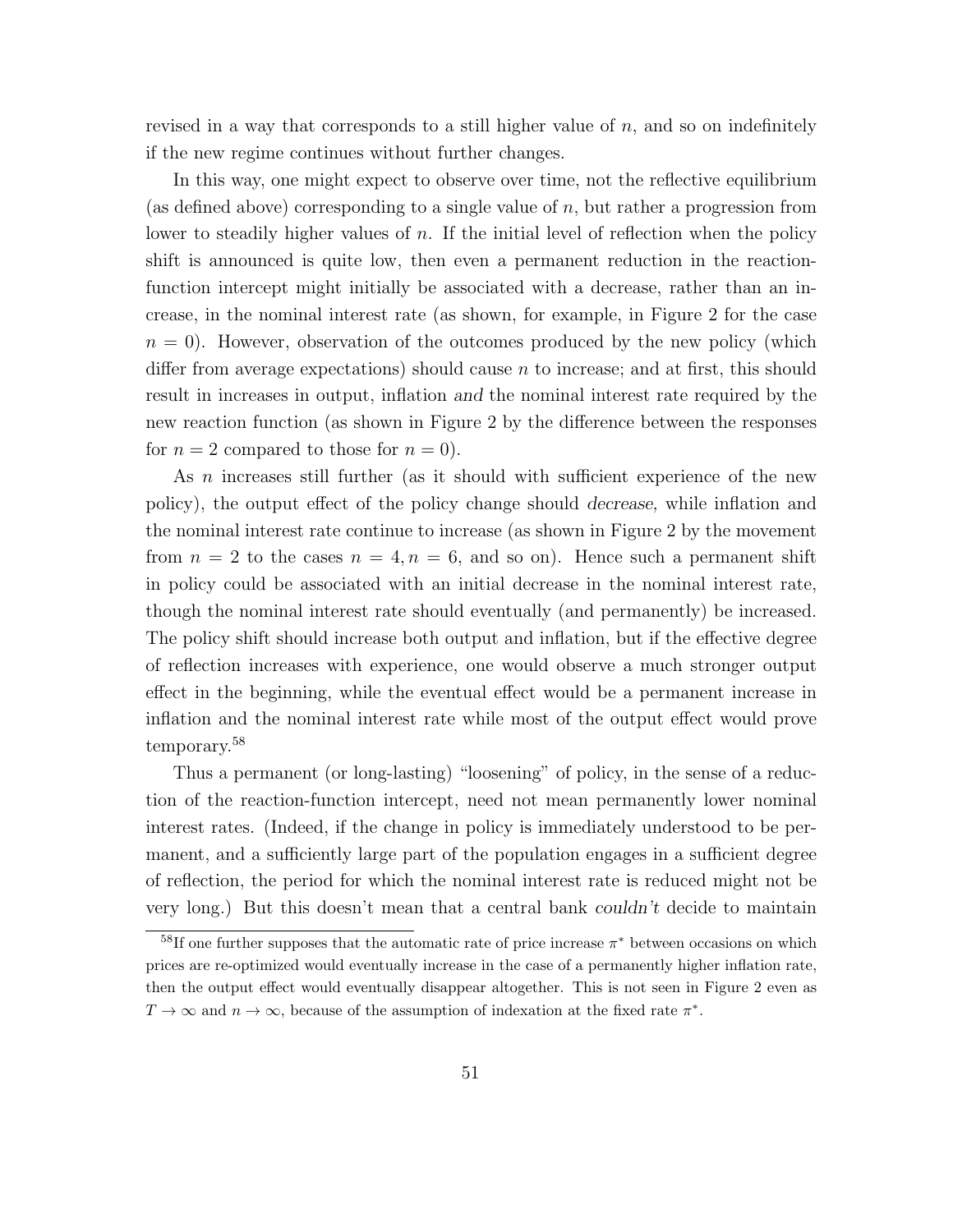a lower nominal interest-rate target for many years, and that it could not credibly announce an intention to do so. However, such a policy (or such an understanding of policy) is not equivalent to any particular degree of adjustment of the intercept of a Taylor-type rule, and our results above need not apply. We turn next to an analysis of reflective equilibrium in this alternative case.

# 4 Consequences of a Temporarily Fixed Nominal Interest Rate

We now consider the case in which it comes to be understood (either as a result of a shock, or a policy announcement) that the nominal interest rate will be fixed at some level  $\bar{\imath}_{SR}$  up to some date T, while it will again be determined by the "normal" central bank reaction function from date T onward. (The latter policy is assumed to be a rule of the form (2.8), in which the response coefficients satisfy the Taylor Principle (2.14), and the intercept is consistent with the inflation target  $\pi^*$ .) There are various reasons for interest in this case. First, a real disturbance may create a situation in which the interest rate prescribed by the Taylor rule violates the ZLB for some time; in such a case, it may be reasonable to suppose that the central bank will set the nominal interest rate at the lowest possible rate, regardless of the exact outcomes for output and inflation, as long as the situation persists, but return to implementation of its normal reaction function once this is feasible. And second, a central bank may commit itself to maintain the nominal interest rate at its lower bound for a specific period of time, even if this is lower than the rate that the Taylor rule would prescribe. The "date-based forward guidance" provided by several central banks in the aftermath of the global financial crisis arguably involved commitments of this kind; and while no explicit promises were made about how policy would be conducted beyond the horizons in question, one might suppose that people would expect the central bank to revert to its usual approach to policy once there ceased to be any explicit commitment to behave otherwise. We are interested in the extent to which such a temporary change in policy should have effects similar or different from the effects of a temporary shift in the intercept of the monetary policy reaction function, analyzed above.

We are interested in two kinds of questions about the effects of such policies. One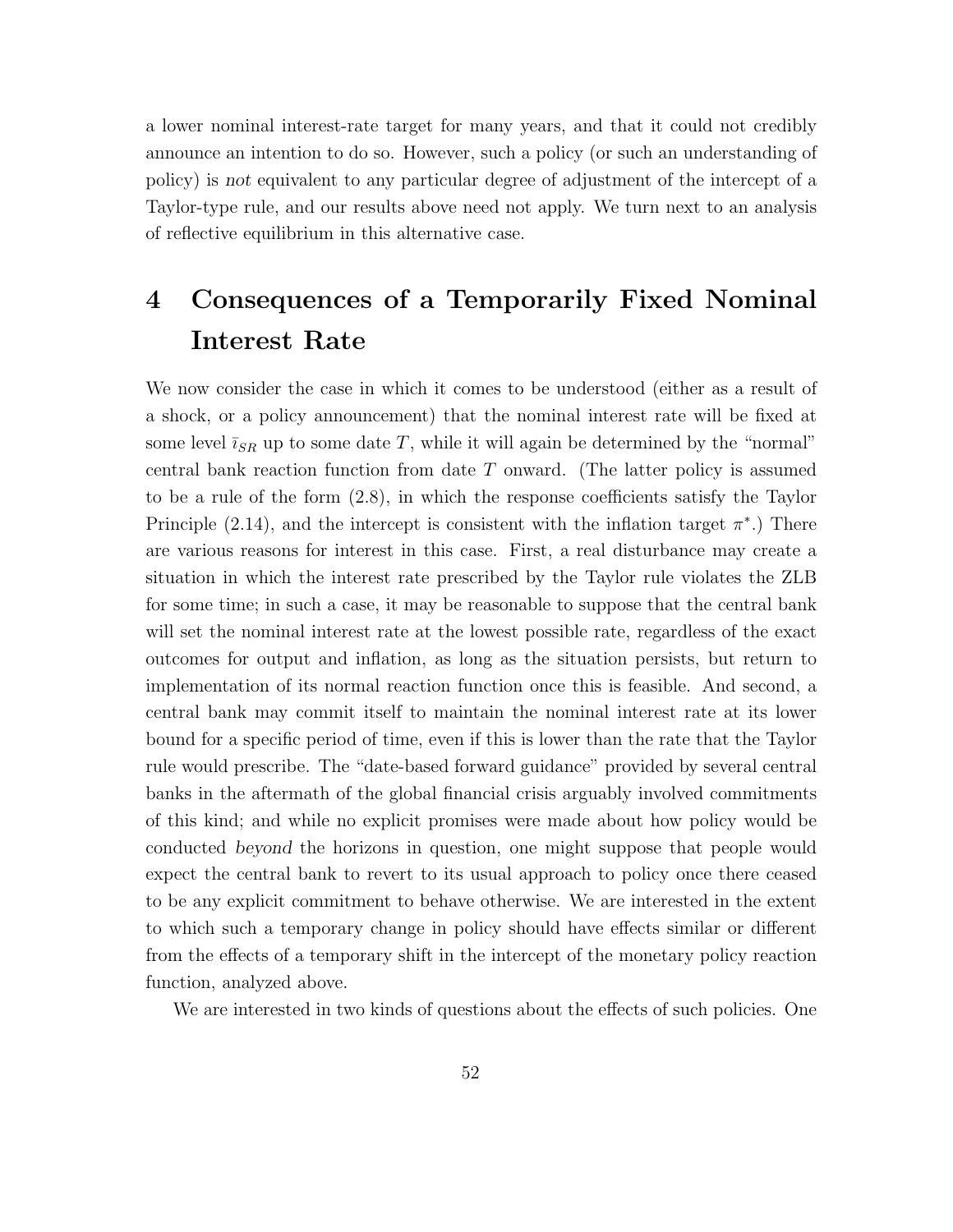is what the effect should be of changing  $\bar{\imath}_{SR}$ , taking the horizon T as given (perhaps by the expected persistence of an exogenous real disturbance). While there might seem to be no room to vary the short-run level of the interest rate, if we imagine a case in which it is already at the ZLB, it would even in that case always be possible to commit to a higher (though still fixed) interest-rate target, and some have suggested that (at least when the situation of being constrained by the ZLB persists for a long enough time) it might actually be expansionary to do so. A second question is the effect of changing  $T$ , the length of time that the interest rate is held fixed, taking as given the time path of the real disturbance. To what extent can a commitment to keep the interest rate low for a longer time substitute for an ability to cut rates more sharply right away (which may be infeasible due to the ZLB)?

#### 4.1 Convergence to Perfect-Foresight Equilibrium

We first consider whether reflective equilibrium converges to a PFE again in this case, as n grows, and if so to which of the possible PFE paths. The question of equilibrium selection is of particular interest in this policy experiment, since here, unlike the case considered in section 3, the "backward stability" selection criterion proposed by Cochrane (2015a) would imply a different solution than the conventional "forward stability" (or local determinacy) criterion.<sup>59</sup>

Because of the forward-looking character of our model, the determination of reflective equilibrium from period  $T$  onward depends only on the specification of policy from period T onward. Since we again assume a reaction function that satisfies the Taylor Principle over this period, the results of section 3 continue to apply; specifically, Proposition 1 implies that in the case of any initial conjecture that converges exponentially, reflective equilibrium outcomes will converge to the unique FS-PFE outcomes as *n* increases. If we suppose that  $g_t = 0$  for all  $t \geq T$ , this means that the reflective equilibrium outcomes for all  $t \geq T$  will converge to the steady state consistent with the inflation target  $\pi^*$ . Note that this simple result already tells us that reflective equilibrium cannot generally converge to the "backward stable" solution proposed by Cochrane (2015a), as this does not generally imply that the long-run steady state is reached from date T onward. Instead, if reflective equilibrium converges to any PFE, it can only converge to the FS-PFE, which does imply steady-state

 $59$ See the discussion of this point by Cochrane  $(2015a)$ , sec. 4.1.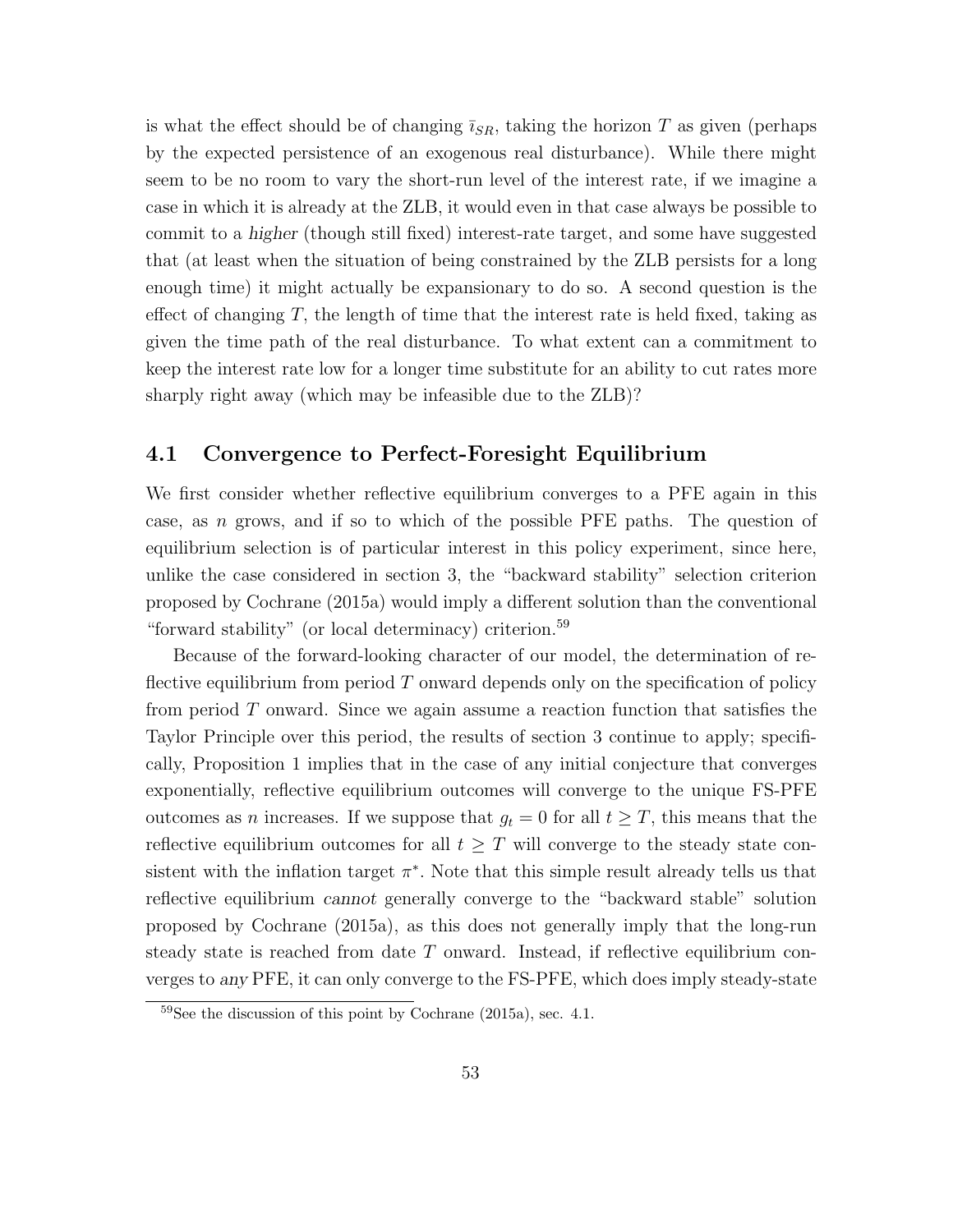outcomes from date T onward in the case just discussed.

The analysis of convergence prior to date  $T$  requires an extension of our previous result, because now we assume that the response coefficients  $(\phi_{\pi}, \phi_y)$  differ before and after date T. Nonetheless, as shown in the Appendix, the methods used to prove Proposition 1 can be extended to establish convergence in this case as well.

**Proposition 4** Consider the case of a shock sequence  $\{g_t\}$  that converges exponentially, and let the forward path of policy be specified by a fixed interest rate  $\bar{\iota}_{SR}$  for all  $0 \leq t < T$ , but by a reaction function of the form (2.8) for all  $t \geq T$ , where the coefficients  $(\phi_{\pi}, \phi_{x})$  of the latter function satisfy (2.14), and the intercept is consistent with the inflation target  $\pi^*$ . Then in the case of any initial conjecture  $\{e_t(0)\}$  regarding average expectations that converges exponentially, the belief revision dynamics (2.21) converge as n grows without bound to the belief sequence  $\{e_t^{PF}\}$  associated with the FS-PFE.

The implied reflective equilibrium paths for output, inflation and the nominal interest rate similarly converge to the FS-PFE paths for these variables. This means that for any  $\epsilon > 0$ , there exists a finite  $n(\epsilon)$  such that for any degree of reflection  $n > n(\epsilon)$ , the reflective equilibrium value will be within a distance  $\epsilon$  of the FS-PFE prediction for each of the three variables and at all horizons  $t \geq 0$ .

Figure 3 provides a numerical illustration of this result. The model parameters are as in the previous numerical examples, and for simplicity we again show the effects of a pure shift in monetary policy, assuming  $g_t = 0$  for all t and an initial conjecture under which  $e_t(0) = 0$  for all t. As in Figure 1, it is again assumed that monetary policy is expected to depart from the "normal" Taylor rule for 8 quarters, and then to revert to the "normal" reaction function thereafter. The only difference is that in Figure 3 it is assumed that the nominal interest rate is fixed at zero for the first 8 quarters.

For the case  $n = 0$  (the lightest of the lines in the figure), the responses are identical to those in Figure 1: the two shifts in monetary policy have been chosen to lower the nominal interest rate to the same extent (i.e., to zero), in the absence of any change in average expectations. For higher values of  $n$ , the effects of the policy change are qualitatively similar to those in Figure 1, but not exactly the same: the output and inflation increases are somewhat larger when the interest rate is expected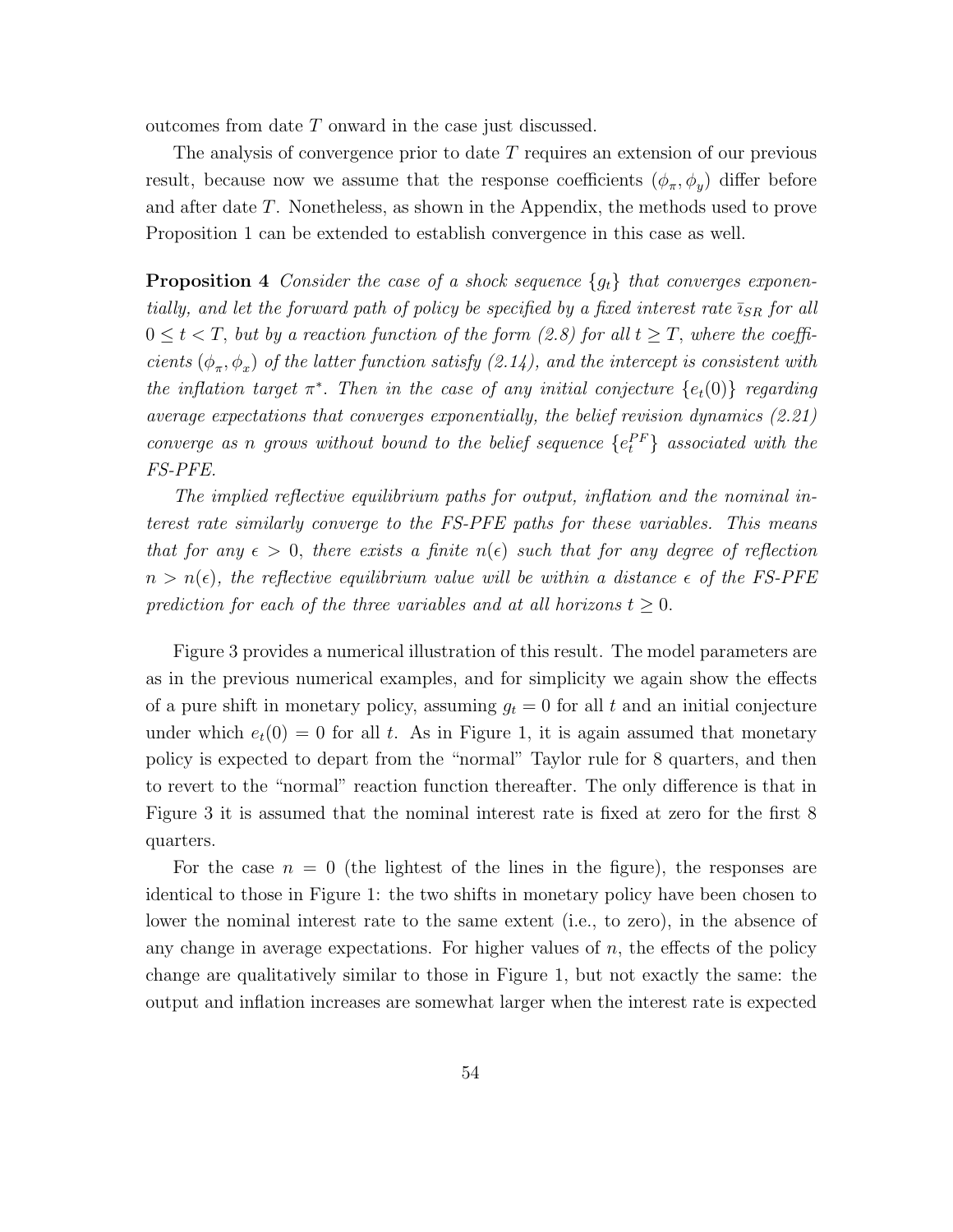

Figure 3: Reflective equilibrium outcomes for  $n = 0$  through 4 compared with the FS-PFE solution, when the nominal interest rate is fixed for 8 quarters.

to remain fixed, because now there is no expectation of endogenous interest-rate increases in subsequent periods in response to the increases in output and inflation.

given finite degree of reflection is greater than that obtained in the case of a temporary Because these stronger effects depend on reflection about what should happen in the future, given what is understood about future monetary policy, they are larger the greater the degree of reflection, and strongest under the assumption of perfect foresight. (They are also larger the longer the time for which the interest rate is expected to remain fixed, as this increases the degree to which reflection about the effects of future policy matters.) This means that in the case of a temporarily fixed interest rate, the difference between the PFE predictions and those obtained from a shift in the Taylor-rule intercept.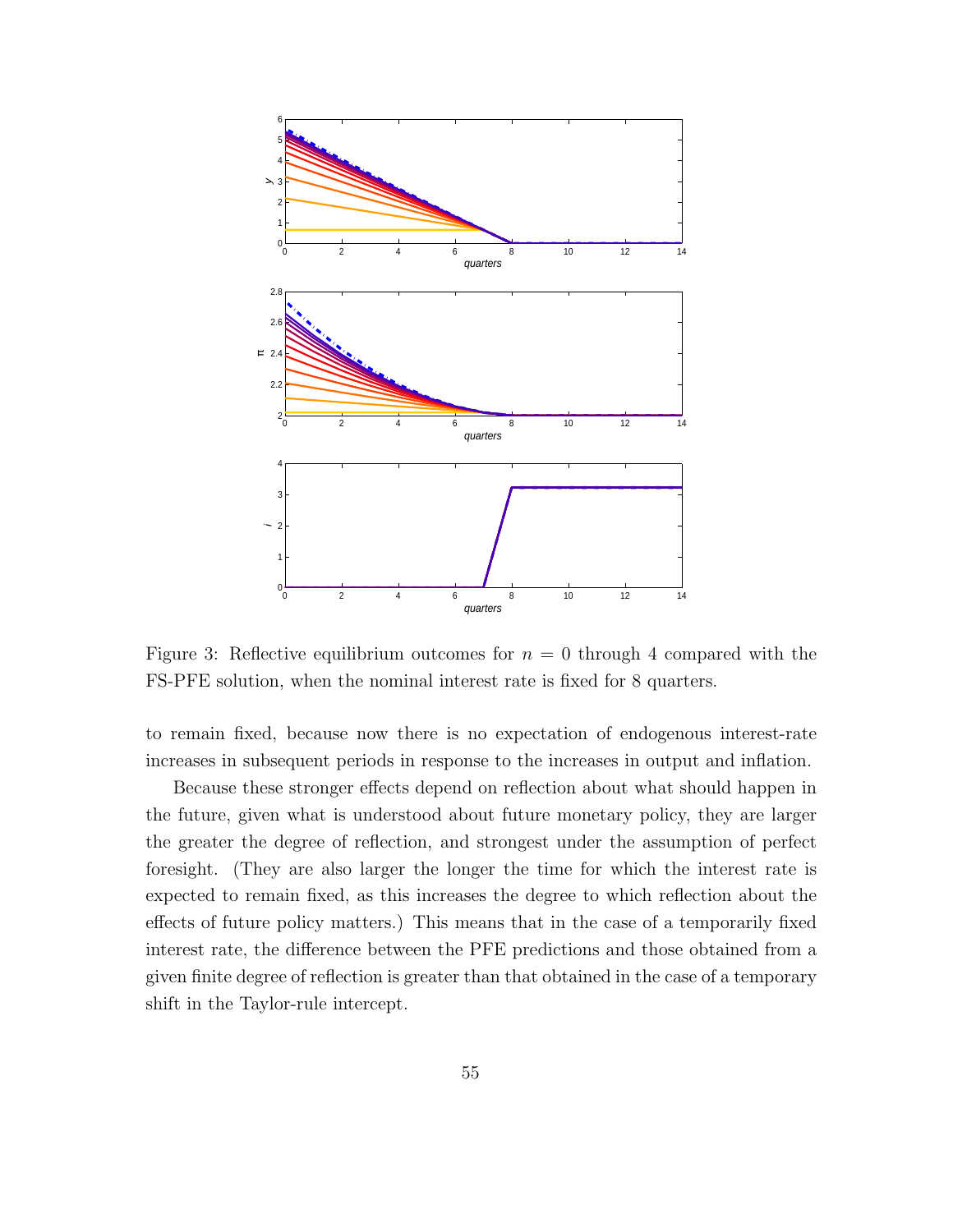In Figure 3, as in Figure 1, an average degree of reflection of  $n = 4$  results in TE outcomes that are similar to the PFE predictions. But the reflective equilibrium outcomes when  $n = 2$  are not as close to the PFE outcomes as they are in Figure 1, especially in the first quarters (when the anomalous policy is still expected to last for more than a year). In quarter zero, the output response when  $n = 2$  is 14 percent smaller than the PFE prediction, and the inflation response is 10 percent smaller; and even when  $n = 4$ , the output and inflation responses are both about 3 percent smaller than the PFE predictions (whereas output differs by less than 1 percent in Figure 1, and inflation by less than 2 percent). Moreover, these discrepancies rapidly become much larger if the interest rate is expected to be fixed for an even longer period of time.

#### 4.2 Very Long Periods with a Fixed Nominal Interest Rate

Much recent criticism of the implications of standard New Keynesian models regarding the effects of "forward guidance" have focused on the implications of such models (when solved under the assumption of perfect foresight or rational expectations) if one assumes that the nominal interest rate would be fixed for several years.<sup>60</sup> It should be noted that no central banks have actually experimented with date-based forward guidance that referred to dates more than about two years in the future; and while the period in which the U.S. federal funds rate target has remained at its lower bound has (as of the time of writing) lasted for more than six years, there was little reason for anyone to expect it to remain at this level for so long when the lower bound was reached at the end of 2008. Nonetheless, as discussed in section 1, thought experiments involving long-lasting periods at the ZLB remain useful for clarifying the theoretical coherence of proposed solution concepts.

If one assumes a date T many years in the future, the FS-PFE predicted effects on both output and inflation rapidly become extremely large. However, the effects predicted by reflective equilibrium with some modest (though positive) degree of reflection  $n$  do not grow in the same way, so that the PFE prediction rapidly becomes a worse and worse approximation to what one should expect in a reflective equilibrium with a modest level of n, if the horizon  $T$  is very long. Figure 4 illustrates this, in

 $60$ See, for example, Del Negro et al. (2013), Chung (2015), McKay et al. (2015), and Cochrane (2015a).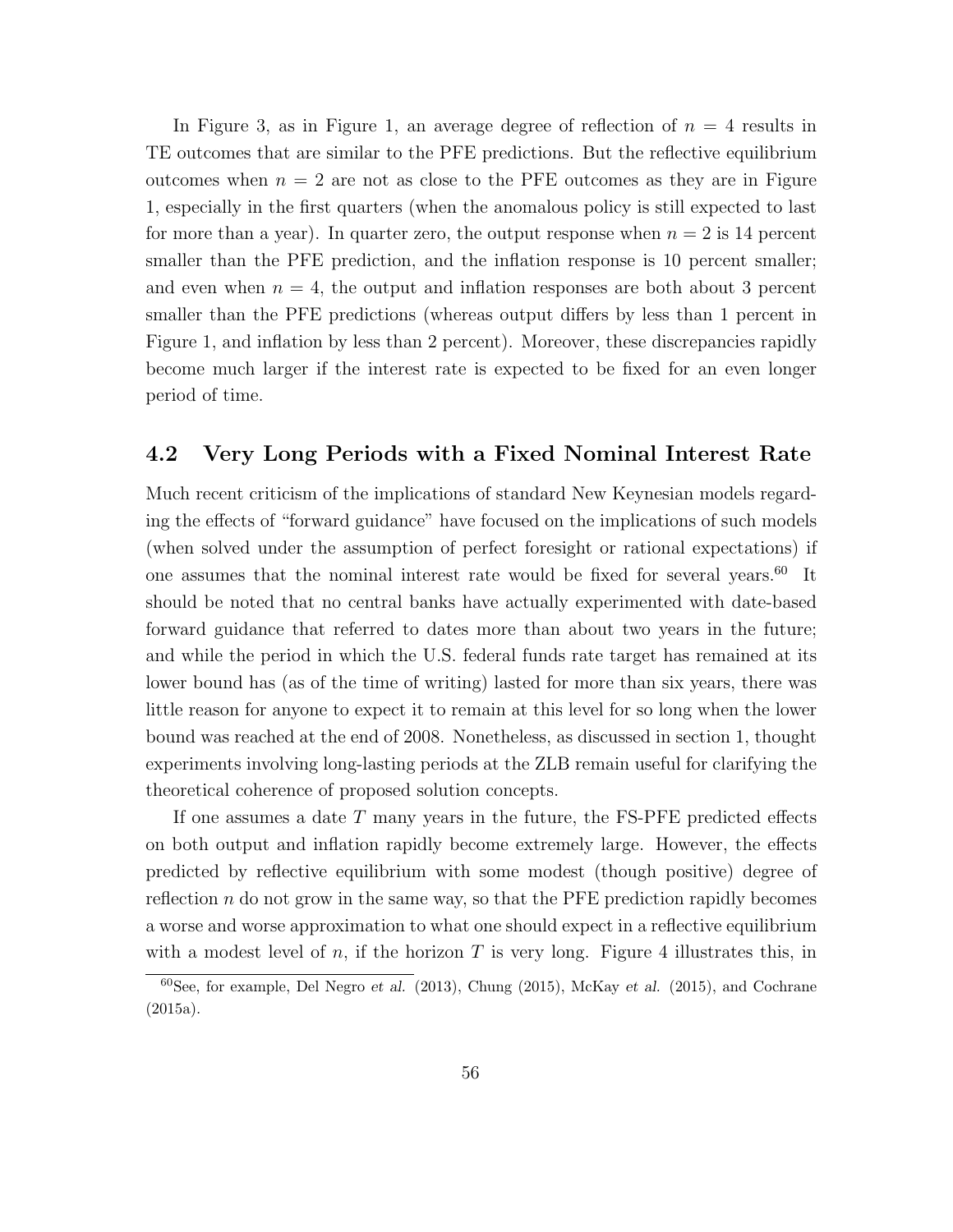

Figure 4: Reflective equilibrium outcomes for  $n = 0$  through 4 compared with the FS-PFE solution, when the nominal interest rate is fixed for 15 years.

the case of the same model calibration as used in previous figures, by considering a (certainly unrealistic) situation in which the nominal interest rate is expected to be fixed for  $15$  years.<sup>61</sup>

According to the log-linearized model, an expectation of remaining at the ZLB for such a long time would, under the FS-PFE analysis, imply extremely large effects in the initial quarter: log output higher than its steady-state level by 4.36 (output 78 times its steady-state level), and an inflation rate of  $442$  percent.<sup>62</sup> Of course, such extreme predictions make it foolish to believe the assumptions made in this calculation (even given the assumption about policy): log-linearization of the model cannot be expected to yield even a roughly accurate result in the case of such a

 $\overline{61}$ The third panel of the figure is omitted, since the expected path of the nominal interest rate is independent of the degree of reflection, as in Figure 3. Note also that now only the degrees of reflection  $n = 0, 1, 2, 3, 4$  are shown in the figure, in order to allow the successive lines to be clearly distinguished from one another.

<sup>&</sup>lt;sup>62</sup>Note that here, as in previous figures,  $\pi_t$  is reported as a conventional annualized rate, so that " $\pi_t = 100$ " means that the price level will be twice as high (100 percent greater) after a year, while " $y_t = 100$ " means that the log of output exceeds its steady-state value by 1.00, so that output is 2.72 times its steady-state level.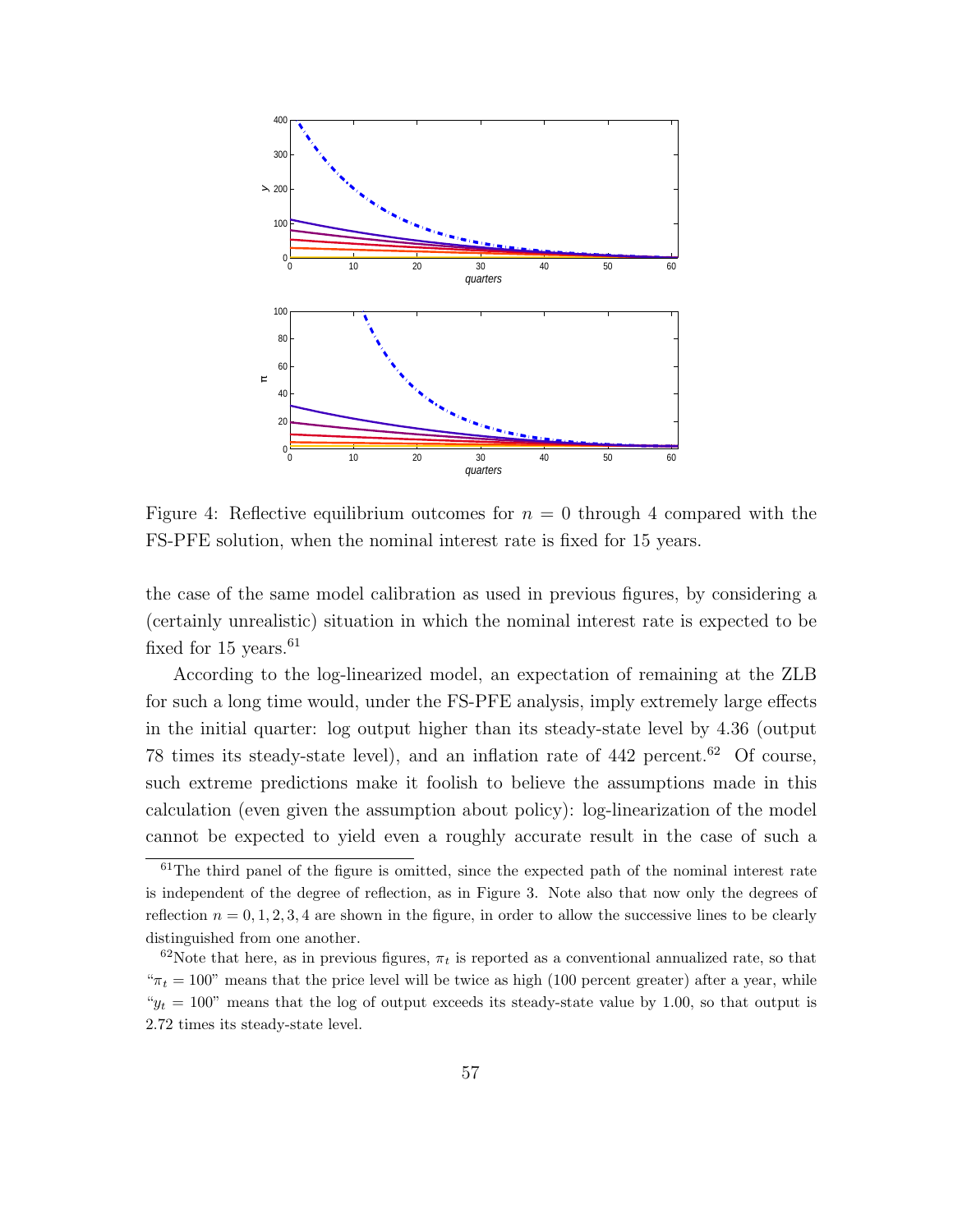massive departure from steady-state conditions, nor do even the assumptions of the exact NK model — such as the assumption that the fraction  $1 - \alpha$  of firms that do not reconsider their prices during the quarter simply supply whatever demand they receive at those prices — make sense under such extreme circumstances. We mention them only to point out that even granting the validity of our log-linearized model for purposes of such an exercise, the FS-PFE predictions are not at all a close approximation to the reflective equilibrium predictions.

Even if we assume  $n = 4$  (a rather high average degree of reflection), the predicted increase in log output in quarter zero is instead only 1.11 (output 3 times its steadystate level), while the inflation rate is predicted to increase only to 31.5 percent per annum. If we assume a more modest degree of reflection,  $n = 2$ , the predicted increase in log output is only 0.53 (output 1.7 times its steady-state level), and inflation is predicted to increase only to 10.6 percent. This is still quite a large increase in output (large enough to make one doubt the realism of using the model for such an analysis), but these results are not close to the shocking predictions of the FS-PFE analysis.

The FS-PFE predictions of the log-linearized model become even more extreme if a longer period at the ZLB is contemplated: both the predicted effects on output and inflation grow without bound (and quite rapidly) as  $T$  is increased. For the kind of situation described in Proposition 4, but with  $g_t = 0$  for all t, the FS-PFE paths for inflation and output are found by solving  $(2.13)$  for all  $t < T$ , working backward from the terminal condition  $x_T = 0$  (which represents the unique FS-PFE given the specification for policy from date  $T$  onward). One obtains

$$
x_{\tau} = -\sum_{j=0}^{\tau-1} B^j b \bar{\imath}_{SR} \tag{4.1}
$$

for all  $\tau \geq 1$ , where  $\tau \equiv T - t$  is again the number of periods remaining until policy is expected to revert to the Taylor rule, and the matrix  $B$  and vector  $b$  are the ones corresponding to policy response coefficients  $\phi_{\pi} = \phi_y = 0$ . We show in the Appendix that in this case the matrix B has an eigenvalue  $\mu_2 > 1$ , and that the left eigenvector  $e'_2$  associated with this eigenvalue satisfies  $e'_2b \neq 0$ . It follows that the solution (4.1) contains a component that grows as  $\mu_2^{\tau}$  as  $\tau$  is made larger (which is to say, as T is made larger, for any value of t). Thus both elements of  $x_t$  grow exponentially as T is increased.<sup>63</sup>

<sup>&</sup>lt;sup>63</sup>Note further that the elements of  $x_t$  are the logarithm of output and the continuously com-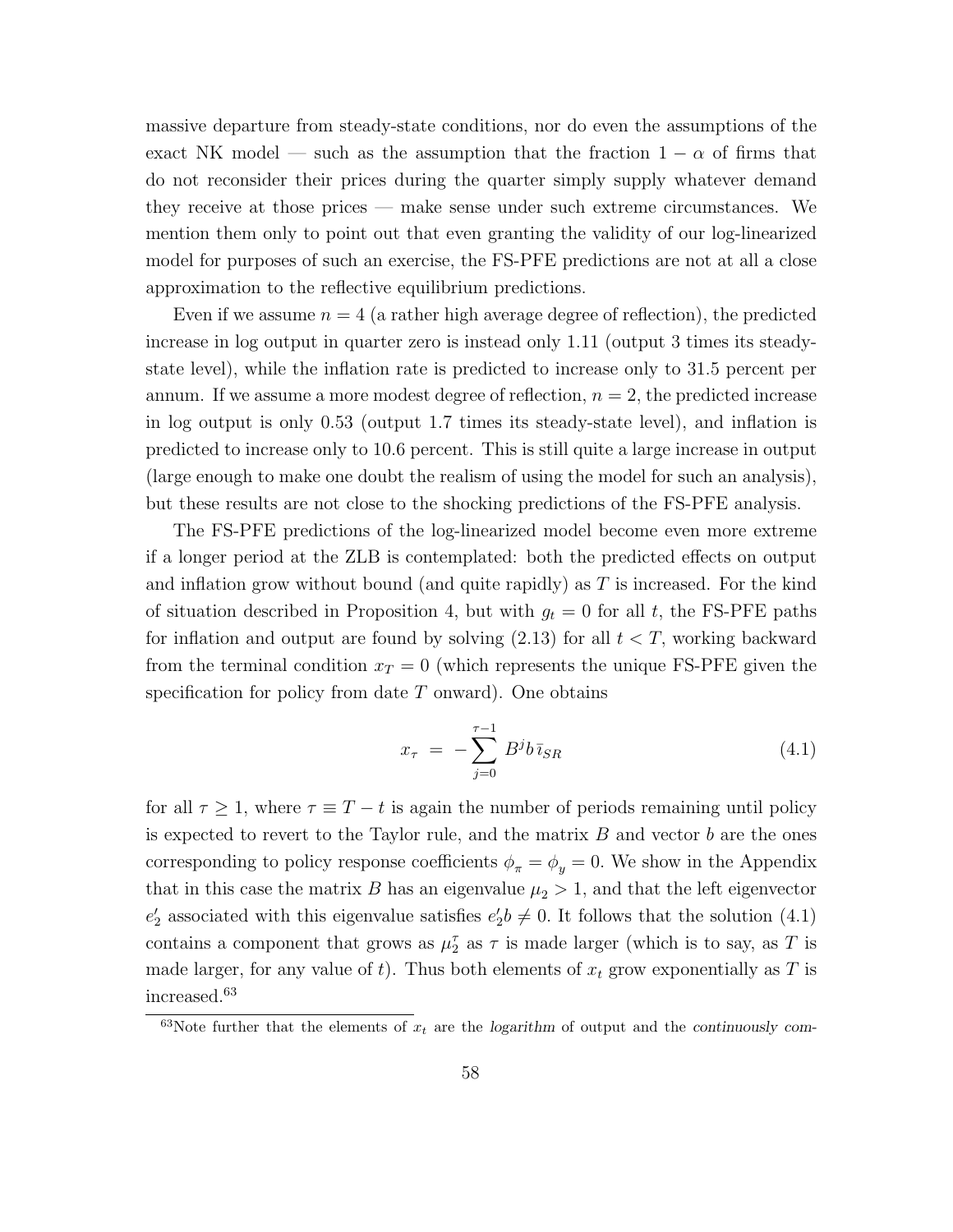Cochrane (2015a) objects to the FS-PFE as a solution concept on this ground, noting that it is implausible to suppose that changes in the specification of policy only very far in the future (say, a commitment to maintain the low interest rate for 1001 quarters instead of for only 1000 quarters) should have any significant effect on current economic outcomes. But this unpalatable feature of the FS-PFE is not a property of our concept of reflective equilibrium, assuming a fixed degree of reflection  $n$  as the length of the policy commitment is increased. Methods similar to those used to establish Proposition 2 also allow us to show the following.

**Proposition 5** Consider the case in which  $g_t = 0$  for all t, and let the forward path of policy be specified as in Proposition 4.Then if the initial conjecture is given by  $e_t(0) = 0$  for all t, the reflective equilibrium beliefs  $\{e_t(n)\}\$  for any degree of reflection n converge to a well-defined limiting value

$$
e_{SR}(n) \equiv \lim_{T \to \infty} e_t(n)
$$

that is independent of n, and this limit is again given by  $(3.10)$ , where  $\bar{e}^{PF}_{SR}$  is again defined in (3.11). The reflective equilibrium outcomes for output, inflation and the nominal interest rate then converge as well as T is made large, to the values obtained by substituting the beliefs  $e_{SR}(n)$  into the TE relations (2.10) and the reaction function (2.8).

The proof is given in the Appendix. The result is similar to the one stated in Proposition  $2^{64}$  There is one important difference, however: in the present case, the stationary expectations  $\bar{e}_{SR}^{PF}$  no longer correspond to a unique FS-PFE associated with permanent maintenance of the interest rate  $i_t = \bar{i}_{SR}$ . (There is no unique FS-PFE under such a policy; instead, as discussed in section 2.2, there is a continuum of PFE that all converge asymptotically to the steady state in which expectations are given by  $\bar{e}_{SR}^{PF}$ .)

pounded rate of inflation; these quantities must both be exponentiated to obtain the level of output and the factor by which prices increase relative to the previous year's prices. Thus even if the elements of  $x_t$  only grew linearly with T, output and the conventional measure of inflation would both grow exponentially. Instead, here the latter quantities grow as the exponential of an exponential.

 $64$ Note that Proposition 2, as stated earlier, did not require that the reaction function coefficients satisfy (2.14); it would apply, in particular, to the case  $\phi_{\pi} = \phi_y = 0$ , corresponding to fixed interest rates before and after date T. The only difference here is that Proposition 5 establishes a similar result even when the response coefficients prior to date T differ from those from date T onward.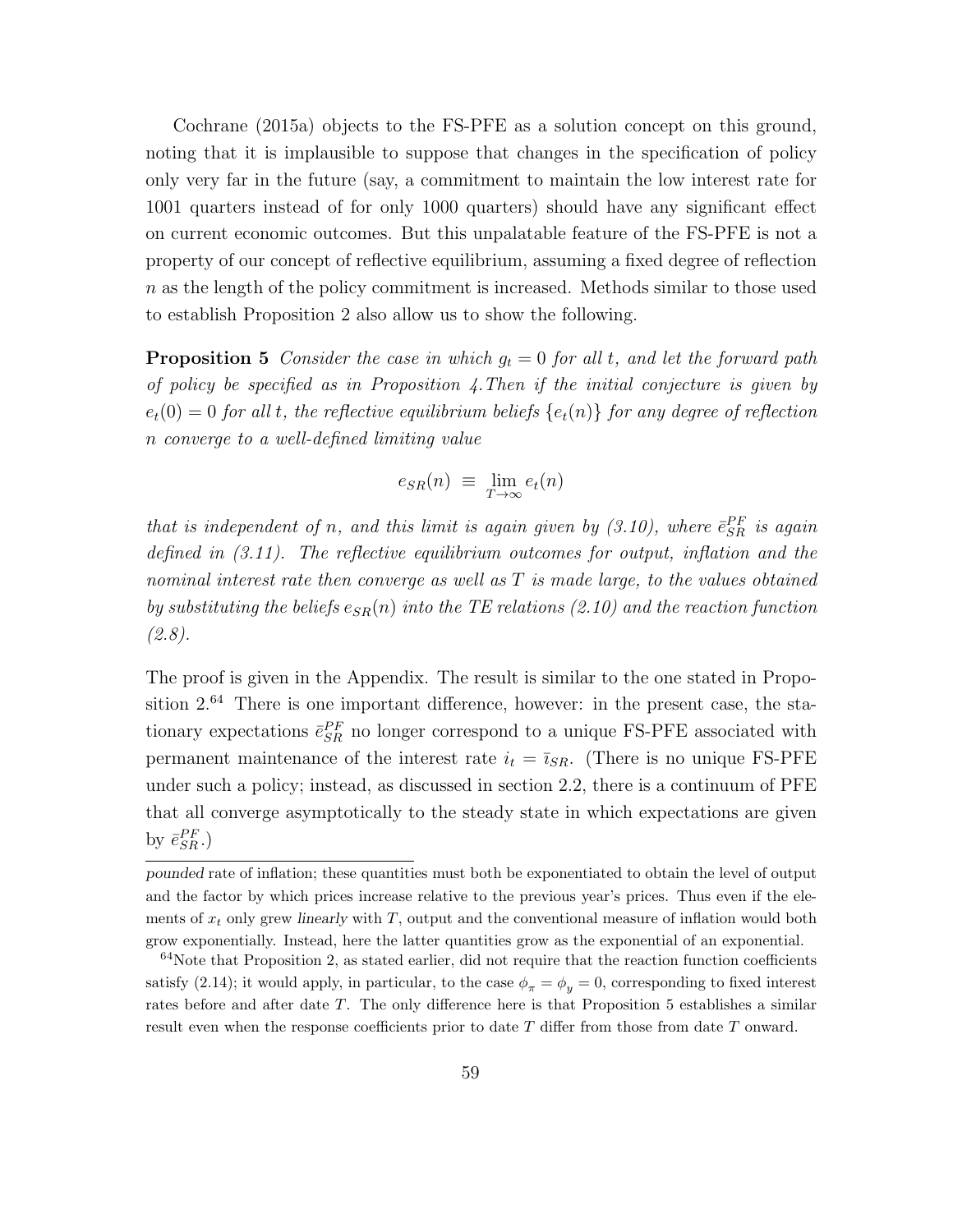Thus if we consider the reflective equilibrium associated with any given finite degree of reflection  $n$ , we find that equilibrium outcomes are essentially the same for any long enough horizon  $T$ . Moreover, for any long enough  $T$ , reflective equilibrium outcomes are nearly constant over time, and close to the constant outcomes that occur under a reflective equilibrium of the same degree in the case of a permanent commitment to the fixed interest rate  $i_t = \bar{i}_{SR}$ . (This last observation follows from a comparison of  $(3.10)$ – $(3.11)$  with  $(3.6)$ – $(3.7)$ , where the latter equations define the reflective equilibrium of degree  $n$  in the case of a permanent commitment to a given reaction function.) Thus there is no material difference, as far as reflective equilibrium is concerned, between commitment to a fixed interest rate for a long but finite time and a commitment to fix the interest rate permanently.

This attractive feature of reflective equilibrium does not, however, mean that it leads to predictions similar to those of Cochrane's (2015a) "backward stable" PFE solution. In those cases where the degree of reflection  $n$  is large enough for the reflective equilibrium to correspond nearly to a PFE (as, for example, in the case that  $n = 4$  or larger, for the parameter values and policy experiment considered in Figure 3), the PFE that it approximates is the FS-PFE (uniquely defined in the case of a finite-length interest-rate peg), and not the backward-stable PFE. These solutions are in fact quite different — not only in the case of large values of  $T$ , but even when  $T$  is very short.<sup>65</sup> It is thus important to note that one need not accept Cochrane's solution concept as a sensible one, in order to avoid the unpalatable prediction of explosive behavior as  $T$  is made large.

 $65$ They imply quite different equilibrium responses even when T is arbitrarily short: in a continuous-time version of the model, they would imply different responses even in the limit as the continuous length of time  $T$  is made infinitesimally small (which is possible because under the "backward stable" solution, outcomes after date  $T$  depend on the policy pursued before that date). This is one of the especially unattractive features of the "backward stable solution" as a solution concept: it implies that pegging the interest rate at different levels should lead to different equilibrium outcomes over a period of years, even when the pegs in question are to last for only one second! The concept of a reflective equilibrium for some given degree of reflection  $n$  avoids this undesirable prediction, while also yielding predictions that converge as  $T$  is made unboundedly large.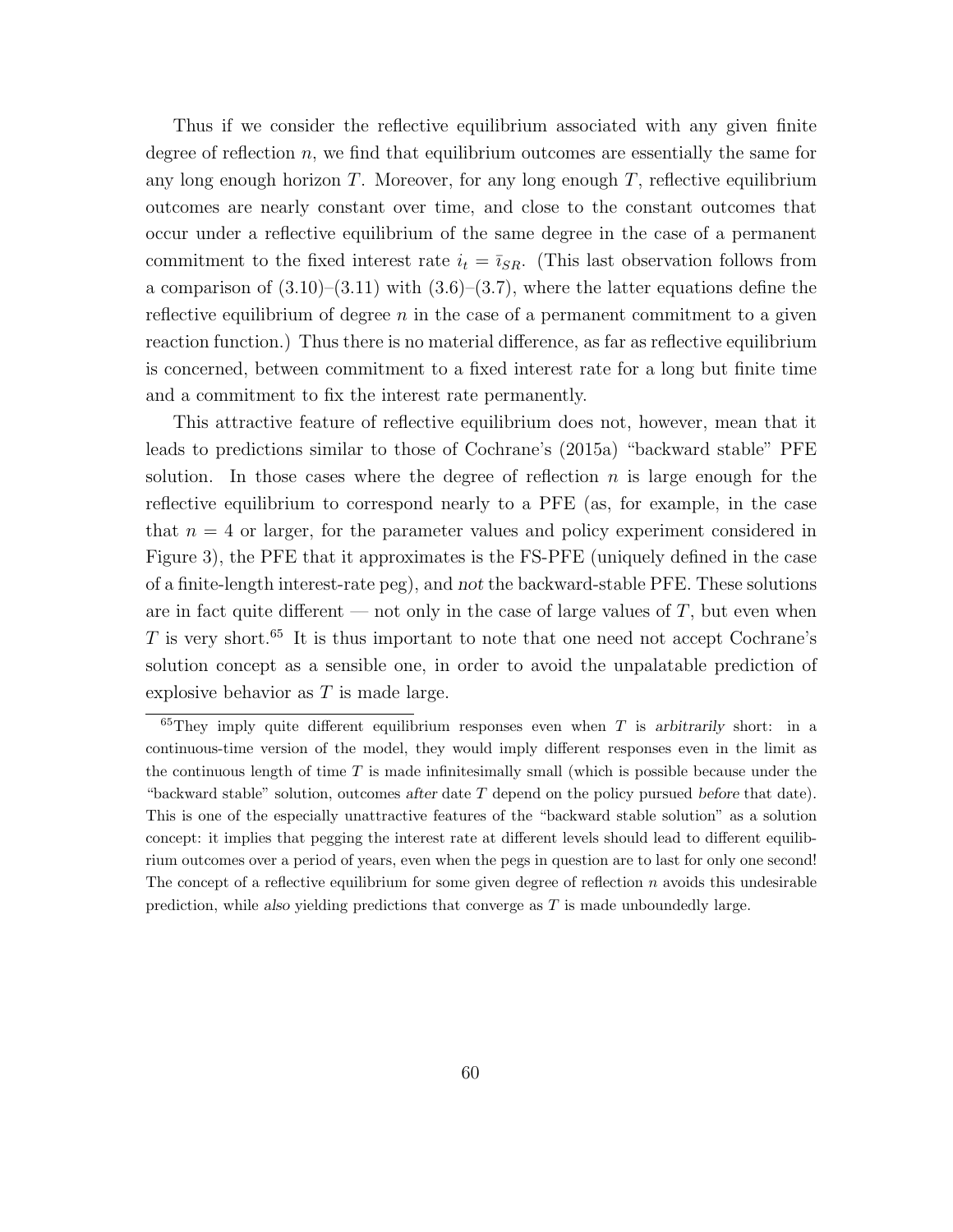#### 4.3 The Paradox Explained

We can now explain the error in the reasoning sketched in the introduction. It is true that under the assumption of a permanent interest-rate peg, the only forward-stable PFE are ones that converge asymptotically to an inflation rate determined by the Fisher equation and the interest-rate target (and thus, lower by one percentage point for every one percent reduction in the interest rate). But for most possible initial conjectures (as starting points for the process of belief revision proposed above), none of these perfect foresight equilibria correspond, even approximately, to reflective equilibria — even to reflective equilibria for some very high degree of reflection n. Nor is this because in such cases high-n reflective equilibria correspond to some other kind of PFE; instead, one generally finds that the belief-revision dynamics fail to converge to any PFE as  $n$  increases, in the case of a permanent interest-rate peg.

This failure of convergence can be illustrated using results already presented above. In the case of a policy under which  $i_t = \bar{i}_{LR}$  forever, if we further assume that  $g_t = 0$  for all t and start from an initial conjecture under which  $e_t = 0$  for all t, then the belief-revision dynamics are given by  $(3.5)$  for all t, where M in this equation is now the matrix corresponding to response coefficients  $\phi_{\pi} = \phi_{y} = 0$ , and we now have  $e_t(n) = e_{LR}(n)$  for all  $t^{66}$ . The solution for general n is again given by (3.6), where  $\bar{e}_{LR}^{PF}$  is again defined by (3.7). However, whereas in the Taylor-rule case considered in section 3, this solution implied that  $e_{LR}(n) \to \bar{e}_{LR}^{PF}$  as  $n \to \infty$ , this is no longer true in the case of an interest-rate peg. When  $\phi_{\pi} = \phi_y = 0$ , we show in the Appendix that the matrix  $M - I$  has a positive real eigenvalue. This in turn means that the elements of the matrix  $\exp[n(M - I)]$  grow explosively as n is made large, and  $e_{LR}(n)$  diverges from  $\bar{e}_{LR}^{PF}$ , rather than converging to it. Nor does  $e_{LR}(n)$ approach any PFE: the distance between  $e_{LR}(n)$  and  $e_{LR}^*(n)$  also grows explosively as *n* increases.

It similarly follows (using Proposition 5) that the nearly-stationary outcomes obtained in the case of any long enough finite-length interest-rate peg under a fixed degree of reflection n do not converge to any limit as n is made large. Thus neither of the double limits

$$
\lim_{n \to \infty} \lim_{T \to \infty} e_t(n) = \lim_{n \to \infty} e_{SR}(n)
$$

 $66$ The case considered now is of the same kind as was considered in deriving  $(3.5)$ , except that we now set  $T=0$ , and assume  $\phi_{\pi}=\phi_y=0$ .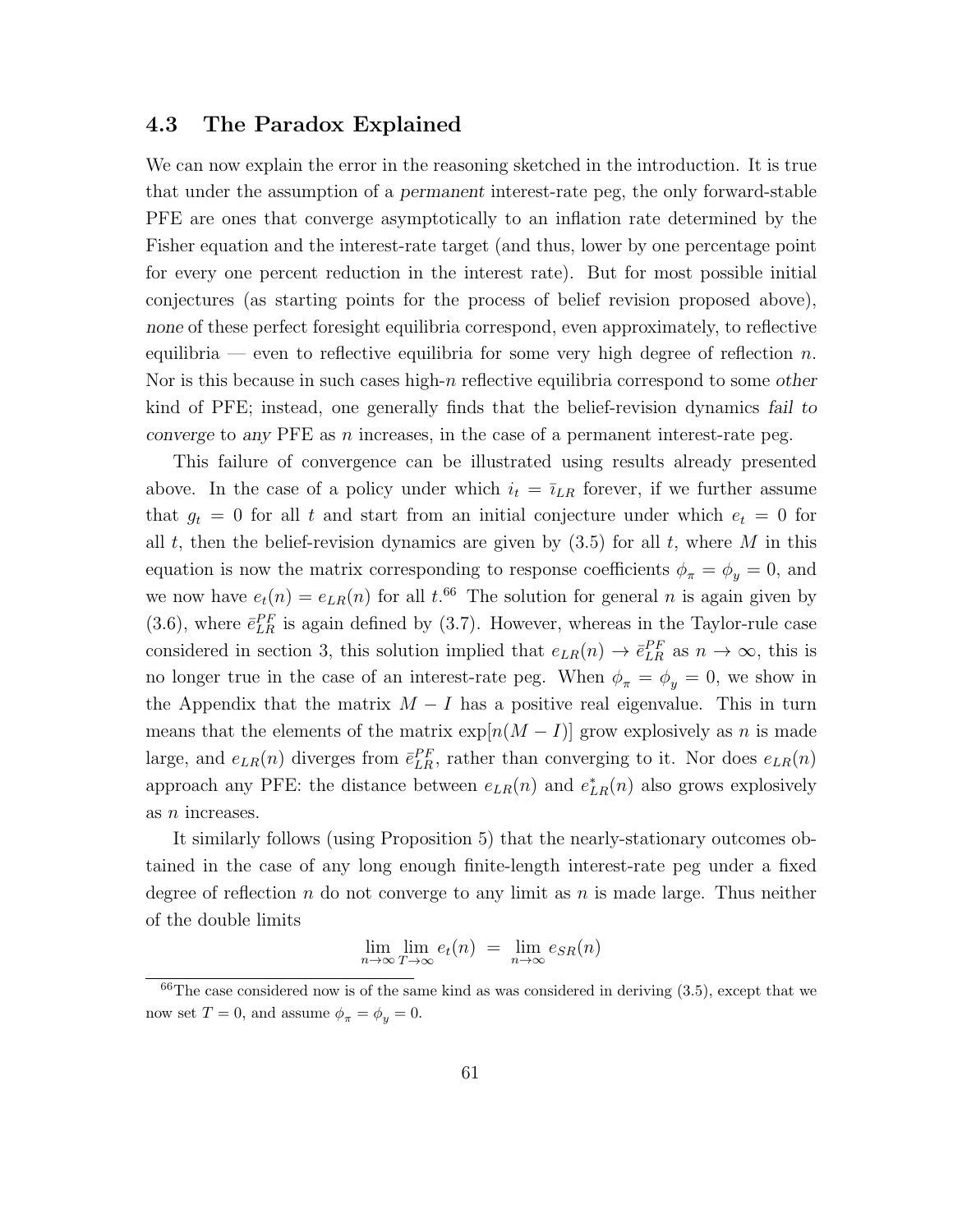$$
\lim_{T \to \infty} \lim_{n \to \infty} e_t(n) = \lim_{T \to \infty} e_t^{PF}
$$

is well-defined in the case of a temporary interest-rate peg.<sup>67</sup> It is true (for any finite length of peg) that a high enough degree of reflection leads to an outcome indistinguishable from a forward-stable PFE; and it is also true (for any finite degree of reflection) that a long enough finite-length peg leads to reflective equilibrium outcomes that are indistinguishable from those under a permanent peg. But it does not follow from these observations that a long enough peg together with a high enough degree of reflection must lead to anything similar to a forward-stable PFE associated with a permanent interest-rate peg. It is the failure to recognize this that leads to paradoxical conclusions in the argument sketched in the introduction.

## 4.4 Consequences of Maintaining a Low Interest Rate for Longer

Consideration of the possible PFE in the case of a permanently fixed interest rate thus need not provides a correct conclusion as to the likely effects of a commitment to maintain the nominal interest rate at a low level for a longer time than that for which the zero lower bound prevents a central bank from implementing its normal reaction function. In fact, one can easily show that for any given degree of reflection, commitment to keep the nominal interest rate at a low level for a longer period of time is necessarily both expansionary and inflationary, at least in the case where (at the future horizon at which one is lengthening the commitment to fixed-interest-rate policy) neither exogenous disturbances nor the assumed initial conjecture are sources of deflationary pressures.

**Proposition 6** For a given shock sequence  $\{g_t\}$  and a given initial conjecture  $\{e_t(0)\}\$ , consider monetary policies of the kind described in Proposition 4, with  $\bar{i}_{SR} < 0$  (that is, an initial fixed interest rate at a level lower than the steady-state nominal interest rate associated with the long-run inflation target  $\pi^*$ ). Suppose also that  $g_t = 0$  and

or

<sup>&</sup>lt;sup>67</sup>Note that  $\bar{e}_{SR}^{PF}$ , the common limit given in Proposition 3, is still well-defined in this case. But  $e_{SR}(n)$  no longer converges to it as n is made large, nor does  $e_t^{PF}$  converge to it as T is made large. Failure of the "Taylor Principle" invalidates both of those convergence results, relied upon in Proposition 3.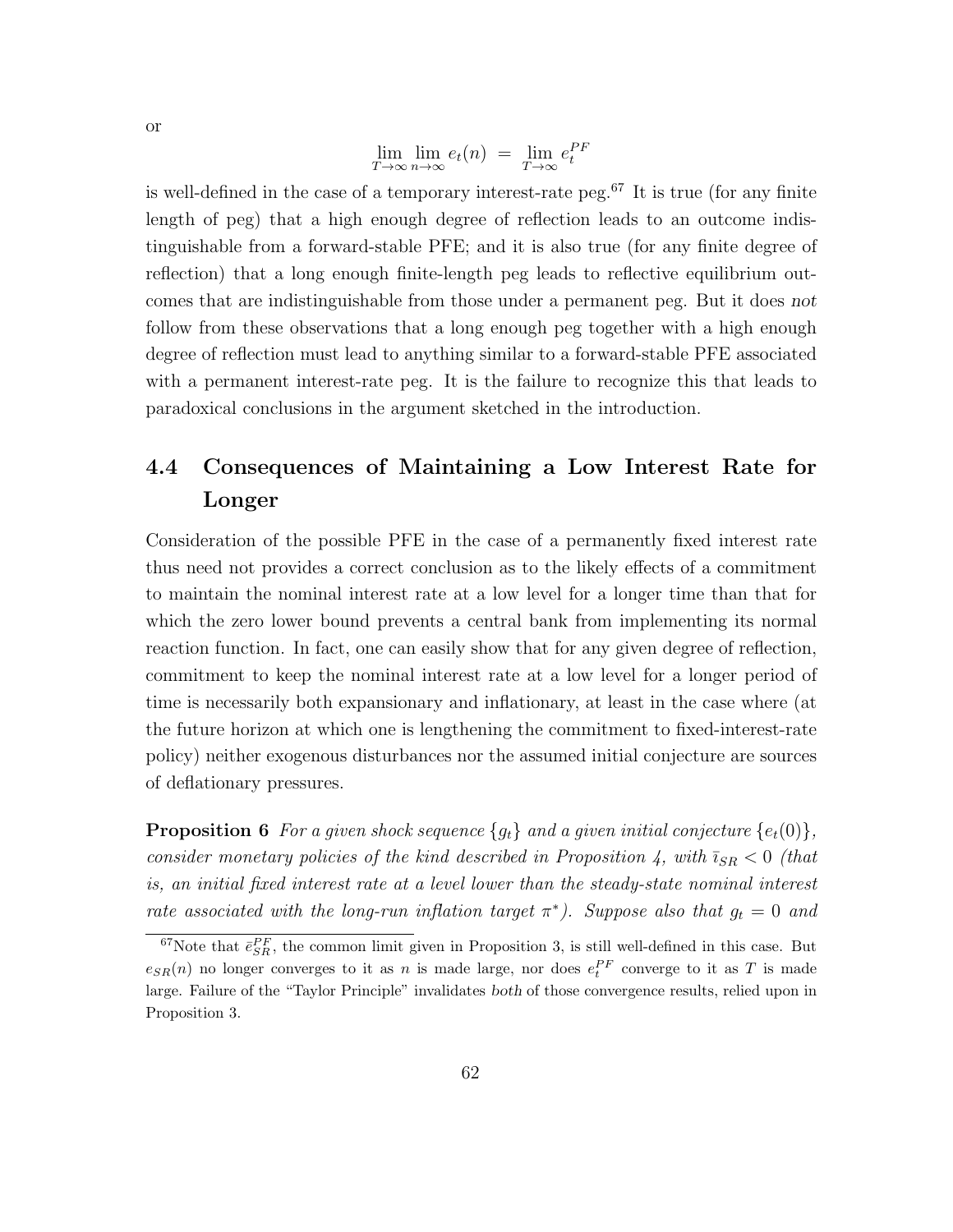

Figure 5: Output responses if the interest rate is fixed at zero for  $T$  quarters, where  $T$ takes values between 8 and 14. Panel (a): PFE; panel (b):  $n = 4$ ; panel (c):  $n = 0.5$ .

 $e_t(0) = 0$  for all  $t \geq T$ .<sup>68</sup> Then for any fixed  $\bar{\iota}_{SR}$  and fixed level of reflection  $n > 0$ , increasing the length of the commitment from T to  $T' > T$  increases both inflation and output in the reflective equilibrium, in all periods  $0 \le t < T'$ , while it has no  $effect$  on either variable from date  $T'$  onward.

The proof is given in the Appendix.

Figure 5 illustrates the effect indicated in Proposition 6, for the case of a pure shift in monetary policy (that is, one in which  $g_t = 0$  and  $e_t(0) = 0$  for all t).

and  $e_t(0) \ge 0$  for all  $t \ge T$ . What matters for the proof is that there not be factors tending to reduce <sup>68</sup>In fact, it should be evident from the proof given in the Appendix that it suffices that  $g_t \ge 0$ output or inflation, apart from the effects of monetary policy, that are anticipated to affect periods beyond date T.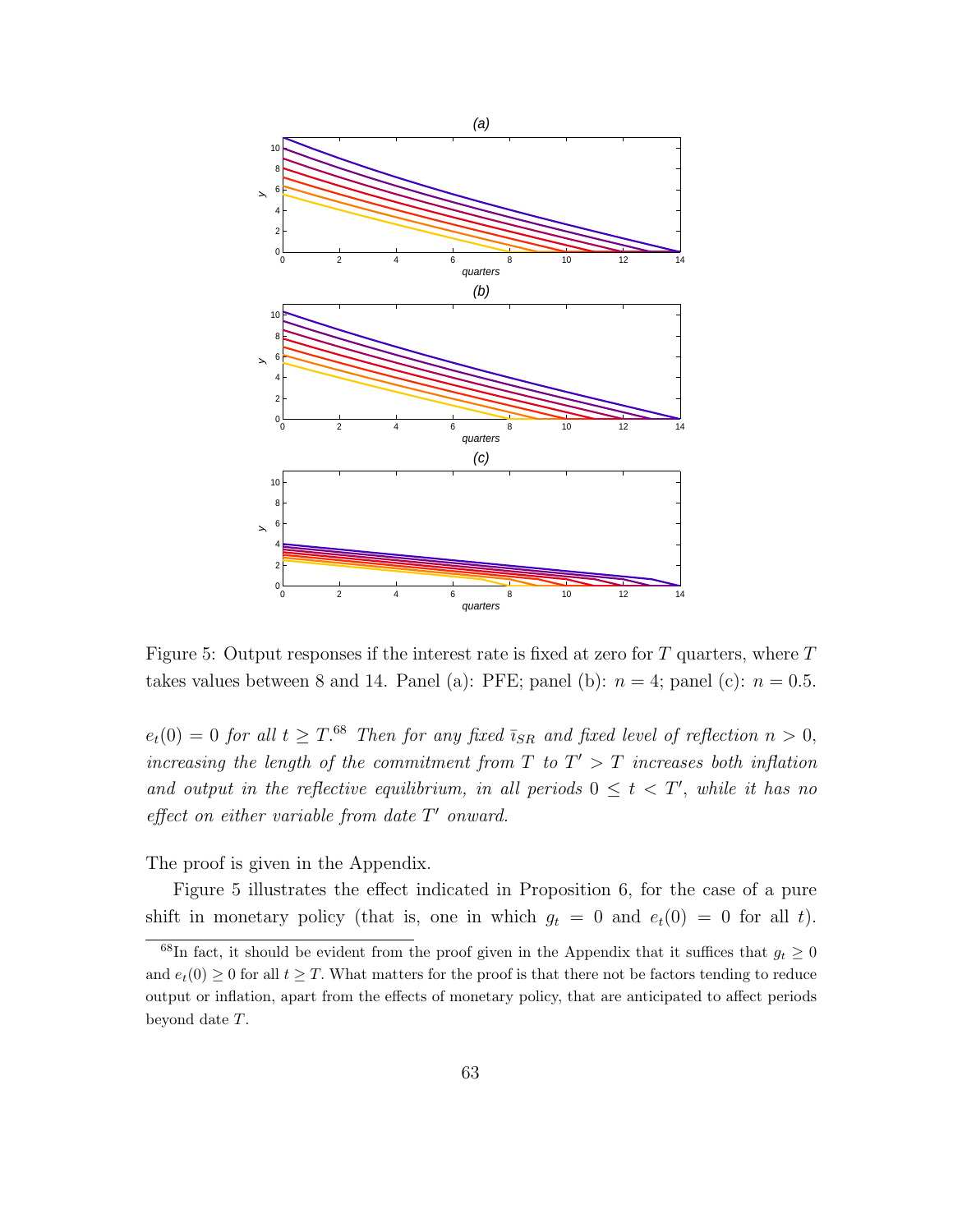Model parameters are as in the earlier numerical examples, and as in Figures 3 and 4,  $\bar{\imath}_{SR}$  is set at the lowest rate allowed by the zero lower bound. In each panel, the equilibrium paths for output are compared in the case of alternative values of T, ranging from 8 quarters up to 14 quarters. The successive panels indicate the outcomes under different degrees of reflection: in panel (a), the FS-PFE outcomes are shown (corresponding to the limit as  $n \to \infty$ , given Proposition 4); in panel (b), the reflective equilibrium outcomes for the case  $n = 4$ ; and in panel (c), the corresponding outcomes if instead  $n = 0.5$ .

One sees that with each successive increase in the length of time for which the low interest rate is to be maintained, output is increased, in each of the periods in which the interest rate is fixed; this is true regardless of the assumed value of  $n^{.69}$ (Inflation is similarly increased, though we do not show the corresponding responses for inflation.) In the case of a high enough degree of reflection (such as the case  $n = 4$ , shown in the figure), the reflective equilibrium outcomes are similar to the FS-PFE outcomes. But even when the degree of reflection is much lower, the outcomes qualitatively resemble those predicted by the FS-PFE analysis, even if the quantitative magnitude of the effects is quite different.

The quantitative effects can, however, be quite different from those implied by the FS-PFE analysis; they are particularly different in the case of long periods with a fixed interest rate. Indeed, while the FS-PFE analysis implies that the effects of any contractionary shock, no matter how severe, can necessarily be completely counteracted by a sufficiently long-lasting commitment to a low interest rate (albeit one that remains non-negative) — and in fact, that a sufficiently long-lasting commitment can produce an inflationary boom of arbitrary size — it is possible, under the reflective equilibrium analysis, to find (if the degree of reflection is small enough) that even a promise to keep the interest rate permanently at zero would be insufficient to prevent output and inflation from both falling below their target values. Proposition 5 implies that there will be only a finite amount of stimulus provided even by a permanent interest-rate peg, and this need not be enough to prevent output and inflation from falling in response to a disturbance.

<sup>&</sup>lt;sup>69</sup>Except, of course, in the limiting case  $n = 0$ . When  $n = 0$ , as illustrated in Figure 3, the effects on output and inflation are independent of the number of remaining periods for which the interest rate is expected to be fixed, as expectations regarding future policy have no influence.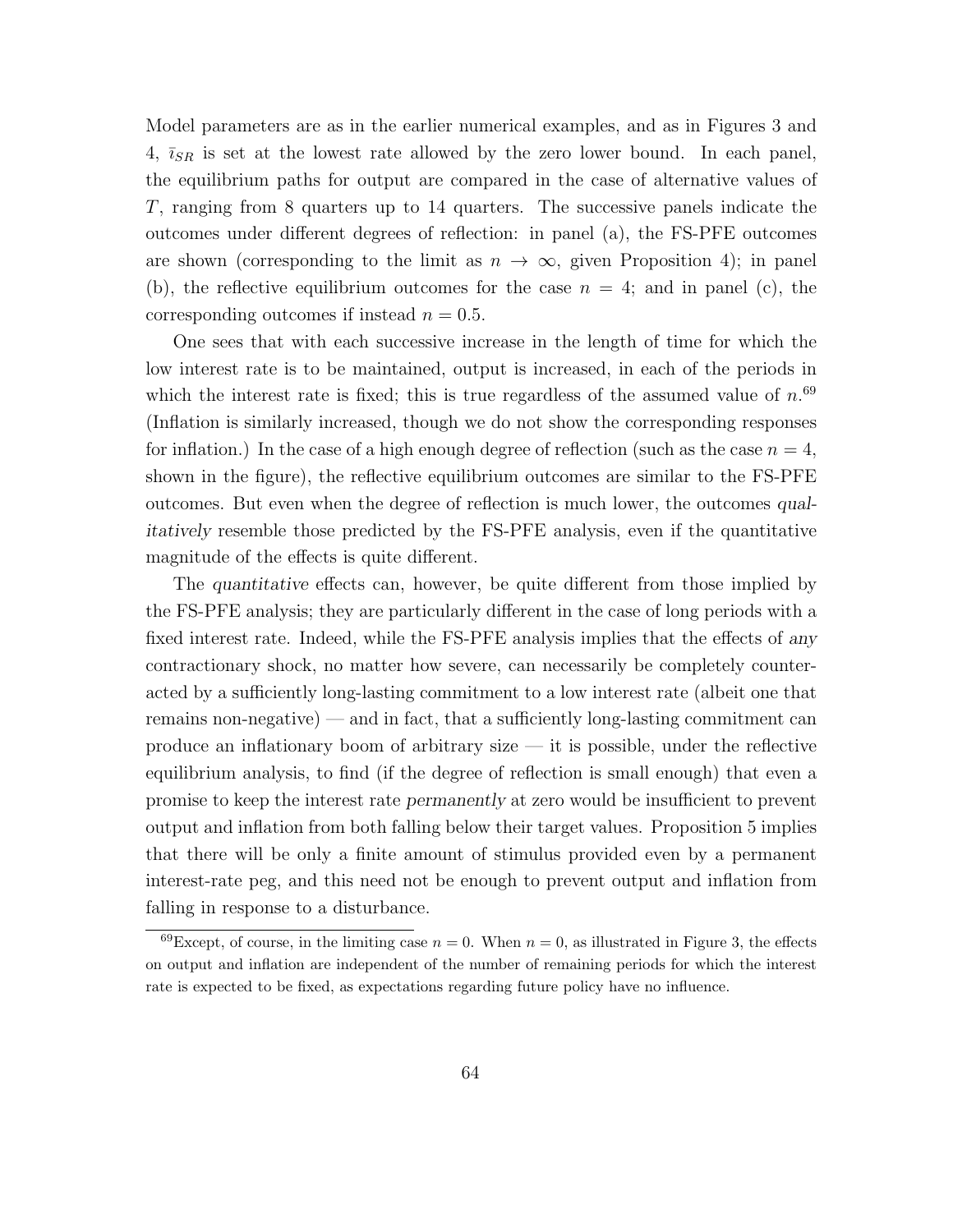

Figure 6: Output and inflation responses in a reflective equilibrium with  $n = 0.1$ , when  $\rho_t$  is reduced for 8 quarters, and the interest rate is kept at zero for a period of length  $T$ . Darker lines indicate progressively longer periods  $T$  (to infinity).

Figure 6 illustrates this possibility. The model parameters are the same as in the previous numerical illustrations, but we now consider a real disturbance that lowers the discount rate  $\rho_t$  by 5 percentage points per quarter, and that lasts for 8 quarters. (The discount rate returns to its low normal value again in quarter 8.) This is a "Great Depression" magnitude of disturbance: as shown in the figure, in the absence of any commitment to depart from the normal reaction function after quarter 8 (the time at which it becomes possible again to implement a standard Taylor rule), this disturbance causes output to contract by more than 30 percent. The figure shows the responses of output and inflation to this shock, under a variety of assumptions about the length of time  $T$  for which it is announced that the nominal interest rate will be held at its lower bound, after which the central bank will revert to its normal (Taylor-rule) reaction function. In each case, the outcomes shown are for a reflective equilibrium in which the degree of reflection is only  $n = 0.1$ .<sup>70</sup>

<sup>70</sup>This is quite a low level of reflection, but is chosen to illustrate our point.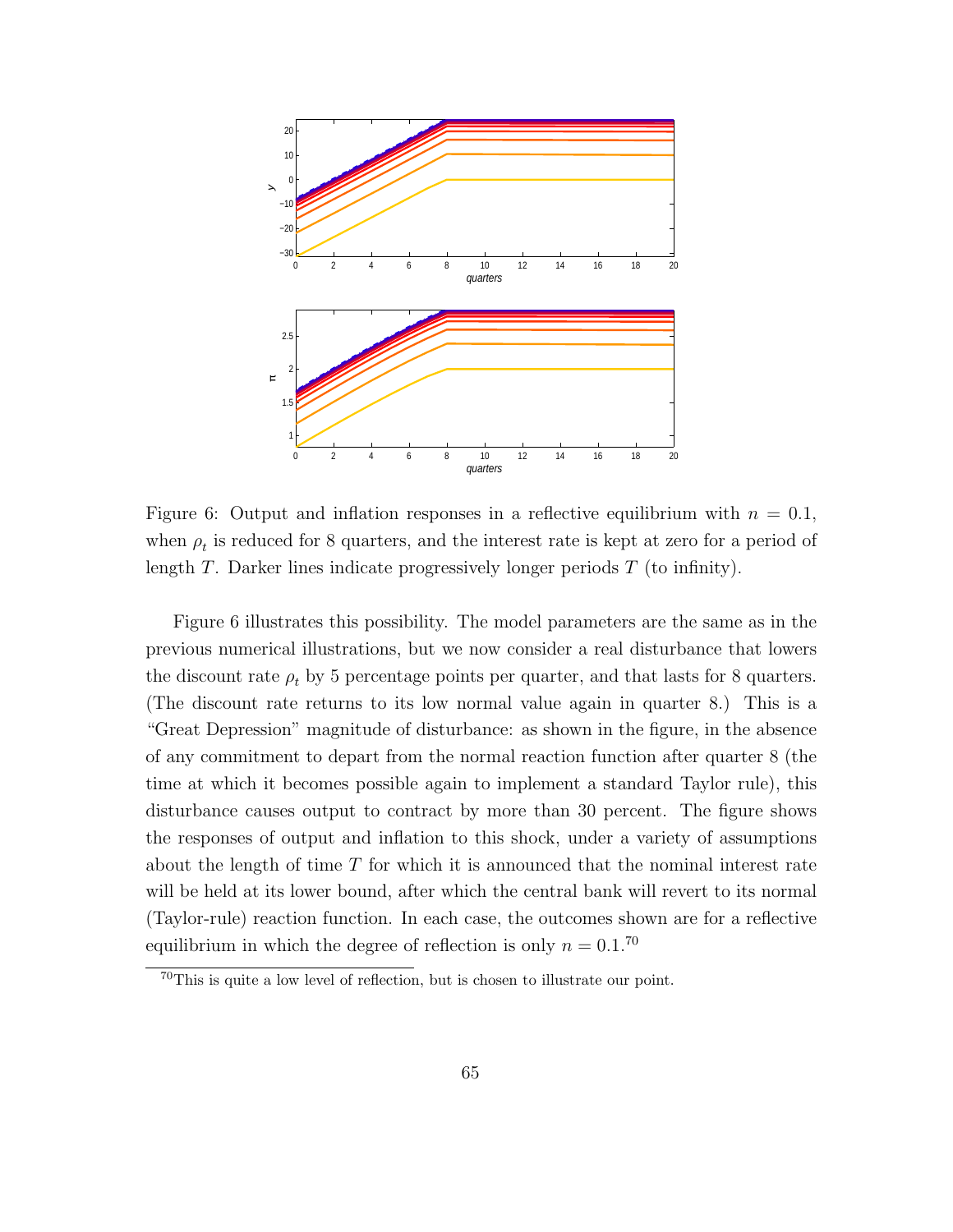The lightest lines correspond to the case  $T = 8$  quarters: that is, the interest rate will remain at the lower bound only for as long as the Taylor rule would require an even lower rate than that (which cannot be implemented). Progressively darker lines indicate the effects of progressively longer commitments; the lines shown are for periods of 50 years, 100 years, 150 years and so on. The final dash-dotted line indicates the effect of a commitment to keep the interest rate permanently at the zero lower bound. In accordance with Proposition 6, each lengthening of the commitment increases both output and inflation; but, in accordance with Proposition 5, the outcomes associated with all long enough commitments converge to the outcomes predicted in the case of a permanent commitment. In this example (involving a very low, though positive, degree of reflection), even the permanent commitment is insufficient to prevent both output and inflation from falling below their target values in the quarter of the shock (quarter zero), though the long-lasting low-interest-rate regimes result in very substantial output booms, and persistently above-target inflation, later on (that last for decades).

Thus while our reflective equilibrium analysis confirms the result of PFE analyses using the conventional (FS-PFE) equilibrium selection, according to which a commitment to keep the interest rate at its lower bound for a longer time should be expansionary, it also indicates that — given that it is realistic to assume that people would truncate the belief-revision process at some finite level of reflection, and quite possibly at a relatively low one — rational-expectations analyses almost certainly overstate the magnitude of stimulus that one can expect to obtain from such commitments, even when understood and believed by all individuals. This can be added to the varied list of reasons that other authors have proposed for doubting that forward guidance should be as extraordinarily powerful as rational-expectations analyses using highly forward-looking NK models sometimes suggest.<sup>71</sup> While our analysis still implies that commitments of this kind should provide a potentially powerful tool, of particular usefulness when a central bank is constrained by the zero lower bound, it increases the possible scope for using other tools, such as fiscal policy, under such circumstances as well.

 $\frac{71}{4}$  Again see Del Negro et al. (2013), Chung (2015), and McKay et al. (2015).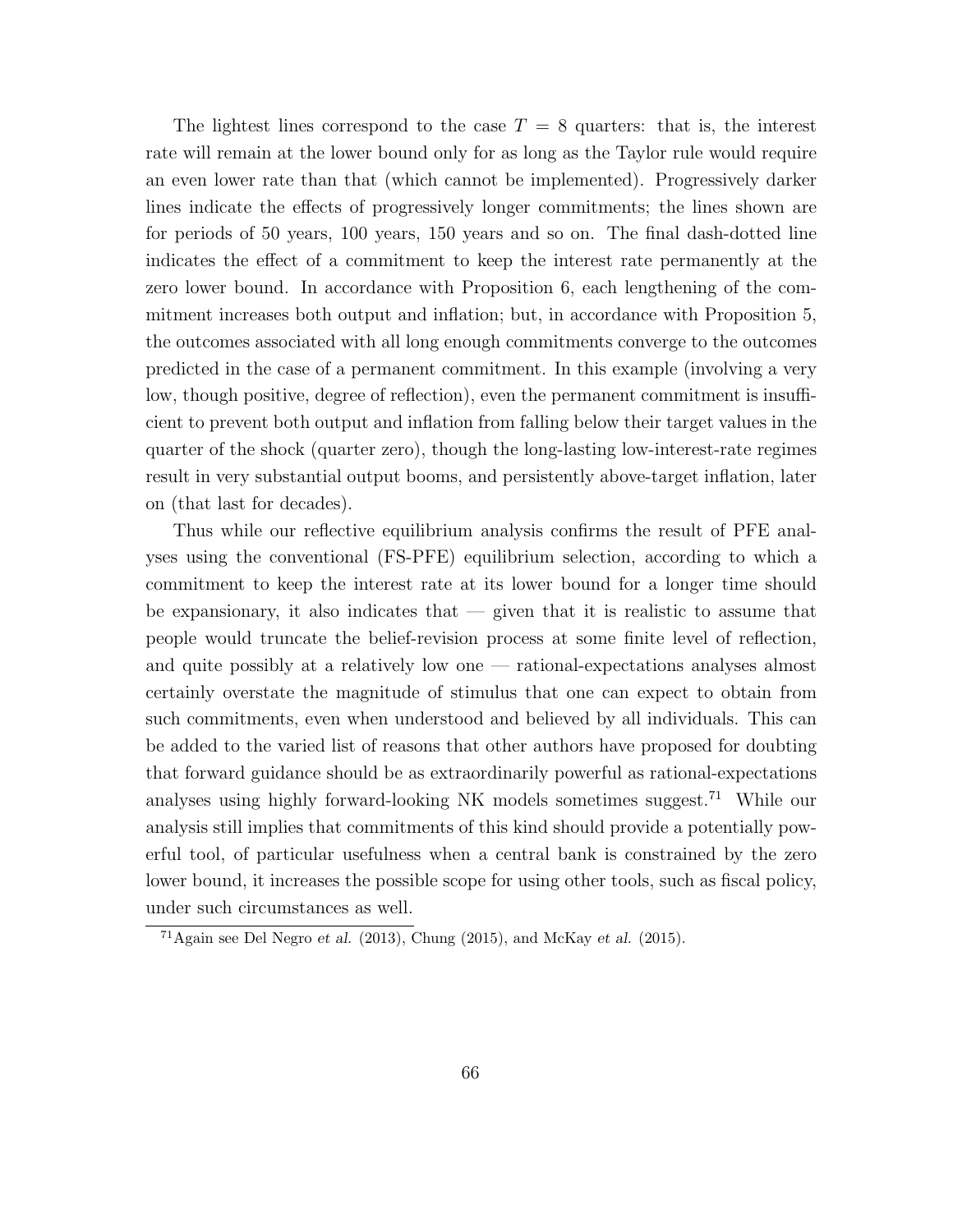### 5 Conclusion

Is there, then, reason to fear that a commitment to keep nominal interest rates low for a longer period of time will be deflationary, rather than inflationary? There is one way in which such an outcome could easily occur, and that is if the announcement of the policy change were taken to reveal negative information (previously known only to the central bank) about the outlook for economic fundamentals, rather than representing a pure change in policy intentions of the kind analyzed above.<sup>72</sup> This may well have been a problem with the way in which "date-based forward guidance" was used by the U.S. Federal Reserve during the period 2011-12, as discussed by Woodford (2012); but it is not an inherent problem with announcing a change in future policy intentions, only with a particular way of explaining what has changed.

The idea that a commitment to keep nominal interest rates low for a longer time should be deflationary, even when understood to represent a pure change in monetary policy — simply because the only rational-expectations equilibria in which nominal interest rates remain forever low involve deflation — is instead mistaken, in our view. If people believe the central bank's statements about its future policy intentions, and believe that it will indeed succeed in maintaining a low nominal interest rate, it does not follow that they must expect a deflationary equilibrium; this does not follow, even if we suppose that they reason about the economy's likely future path using a correct model of how inflation and aggregate output are determined.

If their reasoning occurs through a process of reflection of the kind modeled in this paper, then an increase in the expected length of time for which the nominal interest rate is expected to remain at some effective lower bound should result in expectations of higher income and higher inflation, regardless of the degree of reflection (as long as  $n > 0$ ; and according to our model of temporary equilibrium resulting from optimizing spending and pricing decisions, such a change in expectations should result in higher output and inflation. This outcome may or may not approximate the outcome associated with a perfect foresight equilibrium, depending on the degree of reflection; in the case of a commitment to keep the nominal interest rate low for a long enough period, it almost certainly will not resemble any PFE, even approximately.

This is why it is important to explicitly model the process of belief revision as a

 $72$ For further discussion of the way in which the revelation of central-bank information by announced policy decisions can result in perverse effects, see García-Schmidt (2015).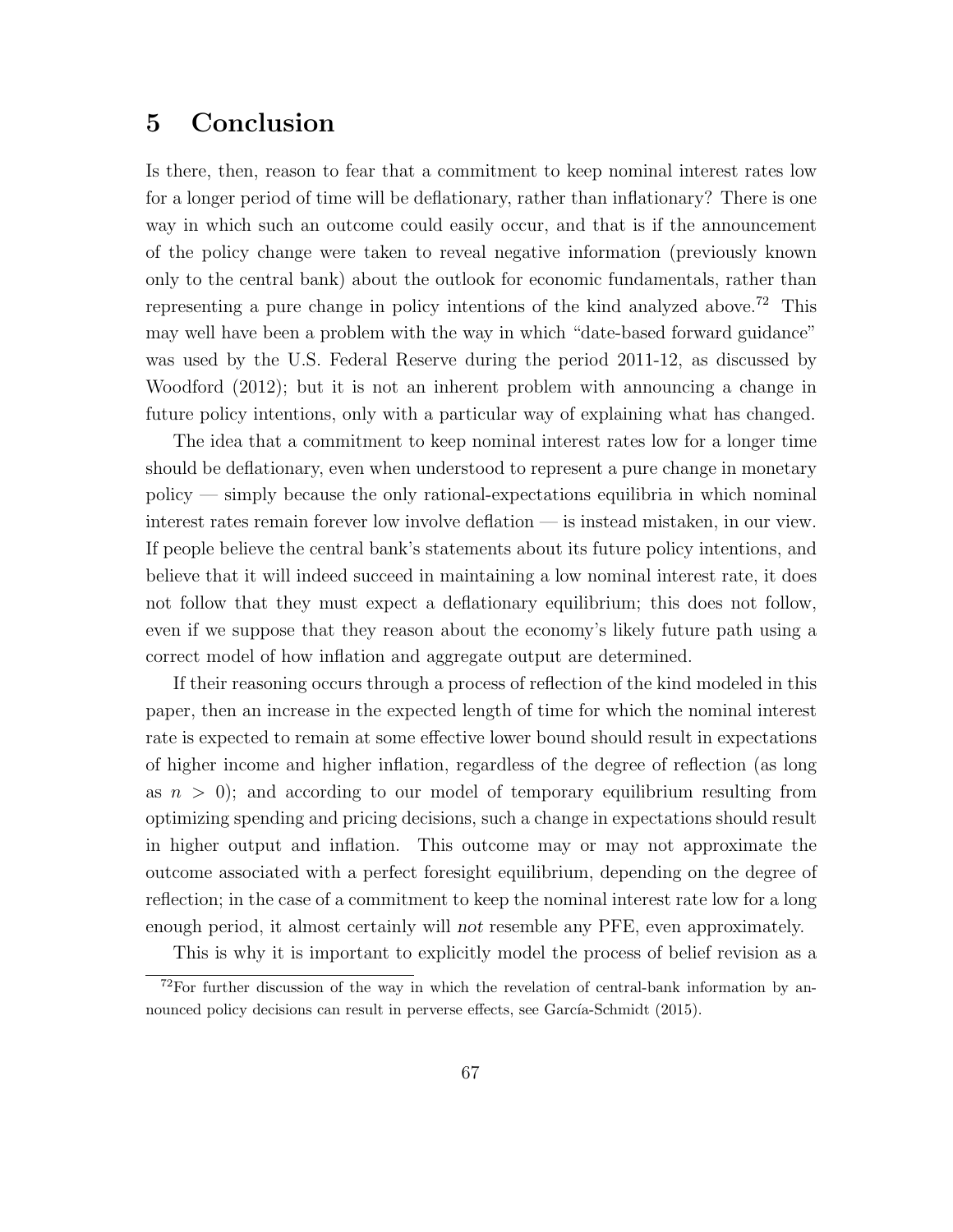result of further reflection, rather than simply assuming that the PFE must yield a correct prediction. Some macroeconomists may find the proposed alternative solution concept (reflective equilibrium for some finite degree of reflection  $n$ ) unappealing, on the ground that it yields a less definite prediction than the assumption of perfect foresight (or rational expectations) equilibrium. But while it is true that our conclusions about the effects of a given policy commitment depend both on the exact choice of an initial conjecture and on exactly how far one supposes that people should continue the belief-revision process, this does not mean that we are unable to draw any conclusions of relevance to policy deliberations. Our conclusions as to the signs of the effects just mentioned are independent of those details of the specification of the reflective equilibrium. Hence it is possible to obtain conclusions of a useful degree of specificity even when one has little ground for insisting on a single precise model of expectation formation.

It should also be noted that while our concept of reflective equilibrium can yield quite various predictions (for differing assumptions about the initial conjecture and the degree of reflection) under some circumstances, because the belief-revision dynamics diverge (or converge quite slowly), under other circumstances much tighter predictions are obtained, because of relatively rapid convergence of the belief-revision dynamics. It can then be a goal of policy design to choose a policy with the property that the belief-revision dynamics should converge reliably, leading to less uncertainty about the outcome that should be expected under the policy.

In the case of a central bank that finds itself seeking additional demand stimulus when it has already cut its short-term nominal interest rate instrument to its effective lower bound, a commitment to maintain the instrument at the lower bound for a long time that can be announced in advance, regardless of how economic conditions develop, is not an ideal policy response, according to this criterion. Such a policy should be expected to be stimulative, according to the analysis in this paper; but the exact degree of stimulus is difficult to predict. It may not be possible to choose a length of time for which to commit to the ultra-low interest rate that does not run simultaneously the risk of being too short to be effective, if the degree of reflection  $n$ is too low, and the opposite risk of being wildly inflationary, if the degree of reflection  $n$  is too high.

But one could achieve a less uncertain outcome, according to the reflective equilibrium analysis, by committing to maintain a low nominal interest rate until some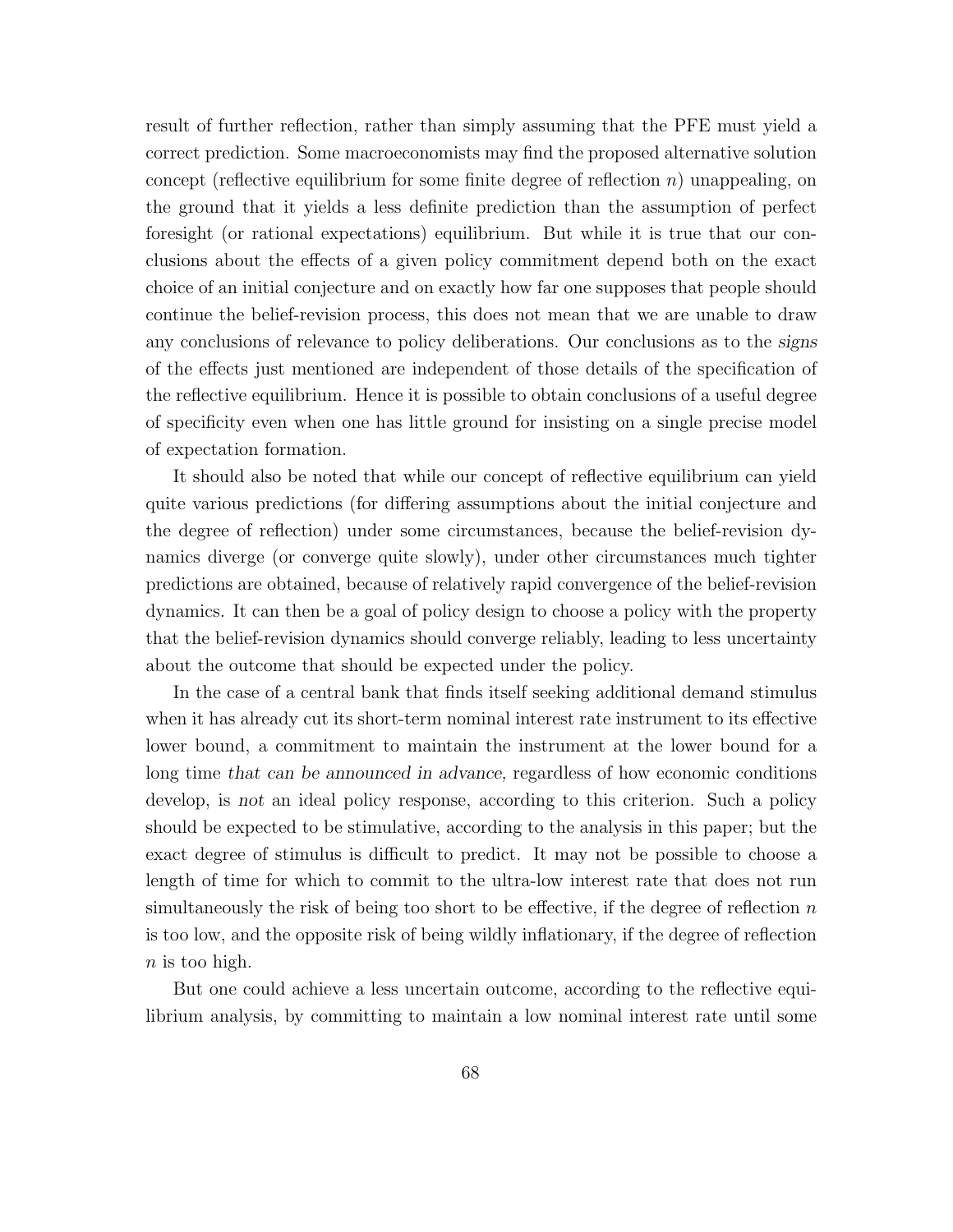macroeconomic target is reached, such as the price-level target proposed by Eggertsson and Woodford (2003), or the nominal-GDP target path proposed by Woodford  $(2012).^{73}$  In the case that people carry the belief-revision process forward to a high degree, they should expect interest rates to be raised relatively soon, under such a commitment; but if instead they truncate the process at a relatively low degree of reflection, they should expected interest rates to remain low for much longer. In either case, belief that the central bank is serious about the policy should change expectations in a way that results in a substantial, but not extravagant, increase in current aggregate demand.

Thus even though the approach proposed here leads to a set of possible predictions in the case of a given policy specification rather than a point prediction, this does not mean that the approach yields no conclusions that are useful for policy design. Instead, insisting on the use of perfect foresight equilibrium analysis simply because it yields a more precise prediction may lead to large errors. One is reminded of the dictum of the British logician Carveth Read:<sup>74</sup> "It is better to be vaguely right than exactly wrong."

<sup>73</sup>This alternative to date-based forward guidance would also have the advantage of being less likely to be misunderstood as revealing negative central-bank information about fundamentals, as discussed by Woodford (2012).

<sup>74</sup>Read (1920), p. 351. The aphorism is often mis-attributed to John Maynard Keynes.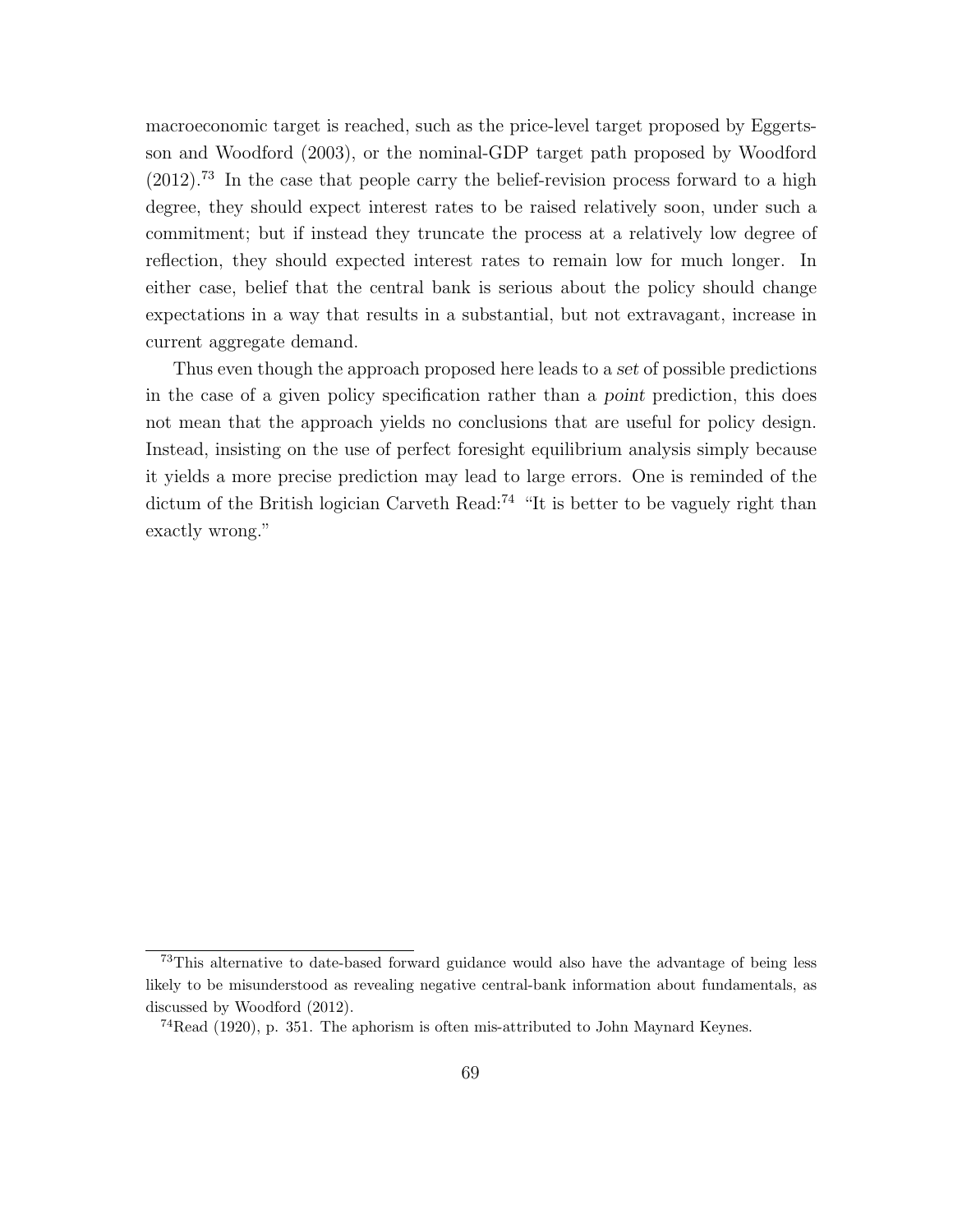## References

- [1] Arad, Ayala, and Ariel Rubinstein, "The 11-20 Money Request Game: A Level-k Reasoning Study," American Economic Review 102: 3561-3573 (2012).
- [2] Bullard, James, "Seven Faces of 'The Peril'," Federal Reserve Bank of St. Louis Review 92(5): 339-352 (2010).
- [3] Camerer, Colin F., Teck-Hua Ho, and Juin-Kuan Chong, "A Cognitive Hierarchy Model of Games," Quarterly Journal of Economics 119: 861-898 (2004).
- [4] Chung, Hess, "The Effects of Forward Guidance in Three Macro Models," FEDS Notes, Federal Reserve Board, February 26, 2015. [URL: http://www.federalreserve.gov/econresdata/notes/feds-notes/2015/effectsof-forward-guidance-in-three-macro-models-20150226.html]
- [5] Cochrane, John H., "Determinacy and Identification with Taylor Rules," Journal of Political Economy 119: 565-615 (2011).
- [6] Cochrane, John H., "Monetary Policy with Interest on Reserves," unpublished, October 2014.
- [7] Cochrane, John H., "The New-Keynesian Liquidity Trap," unpublished, revised January 2015a.
- [8] Cochrane, John, "Doctrines Overturned," The Grumpy Economist, February 28, 2015b. [URL: http://johnhcochrane.blogspot.com/2015/02/doctrinesoverturned.html]
- [9] Crawford, Vincent P., Miguel A. Costa-Gomes, and Nagore Iriberri, "Structural Models of Nonequilibrium Strategic Thinking: Theory, Evidence and Applications," Journal of Economic Literature 51: 5-62 (2013).
- [10] Del Negro, Marco, Marc Giannoni, and Christina Patterson, "The Forward Guidance Puzzle," Federal Reserve Bank of New York Staff Report no. 574, revised May 2013.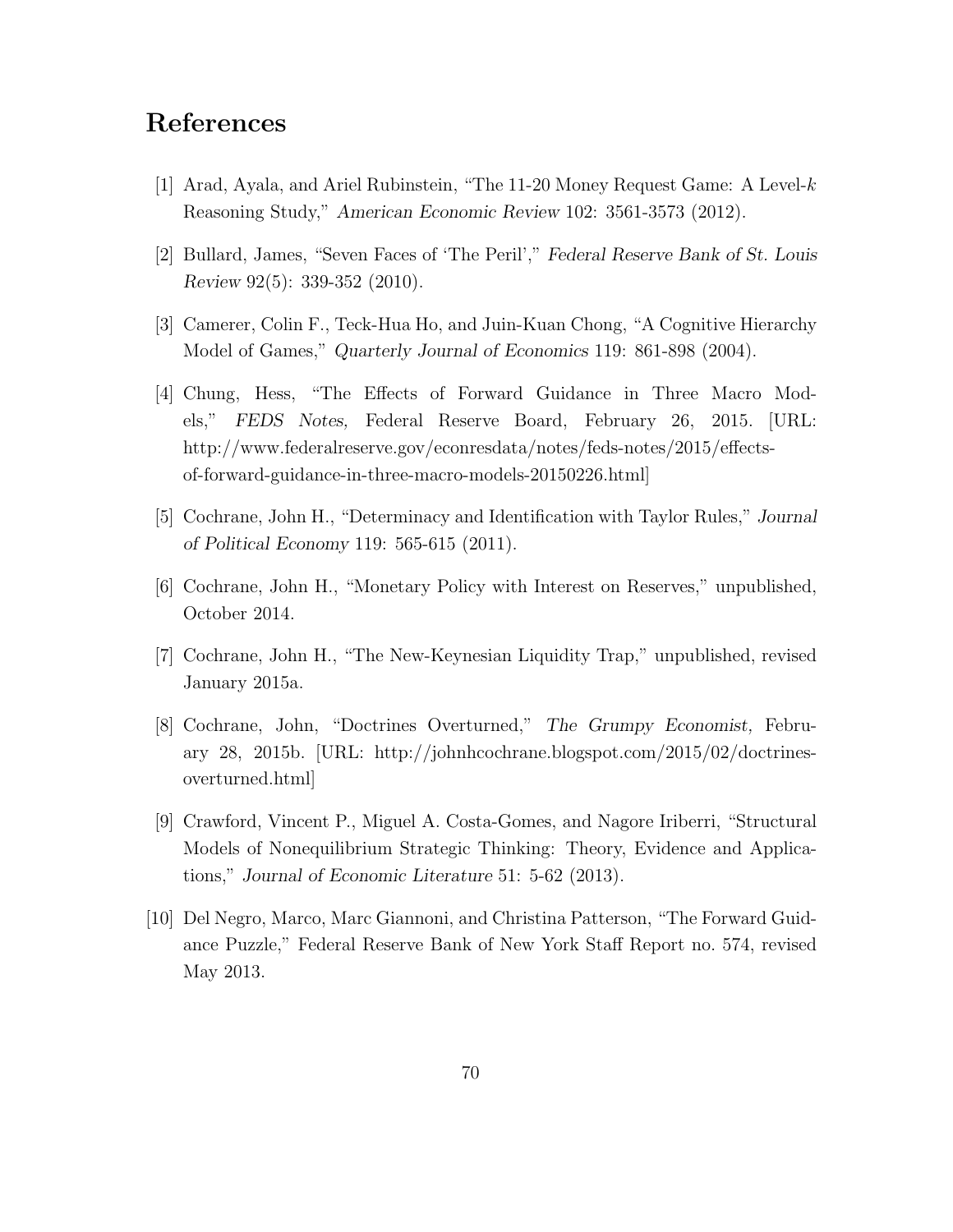- [11] Denes, Matthew, Gauti B. Eggertsson, and Sophia Gilbukh, "Deficits, Public Debt Dynamics, and Tax and Spending Multipliers," Economic Journal 123: F133-F163 (2013).
- [12] Eggertsson, Gauti B., and Michael Woodford, "The Zero Bound on Interest Rates and Optimal Monetary Policy," Brookings Papers on Economic Activity 2003(1): 139-211.
- [13] Evans, George W., and Seppo Honkapohja, Learning and Expectations in Macroeconomics, Princeton: Princeton University Press, 2001.
- [14] Evans, George W., and Garey Ramey, "Expectation Calculation and Macroeconomic Dynamics," American Econ. Review 82: 207-224 (1992).
- [15] Evans, George W., and Garey Ramey, "Expectation Calculation, Hyperinflation and Currency Collapse," in H. Dixon and N. Rankin, eds., The New Macroeconomics: Imperfect Markets and Policy Effectiveness, Cambridge: Cambridge University Press, 1995.
- [16] Evans, George W., and Garey Ramey, "Calculation, Adaptation and Rational Expectations," Macroeconomic Dynamics 2: 156-182 (1998).
- [17] Fair, Ray, and John B. Taylor, "Solution and Maximum Likelihood Estimation of Dynamic Nonlinear Rational Expectations Models," Econometrica 51: 1169- 1185 (1983).
- [18] Friedman, Milton, "The Role of Monetary Policy," American Economic Review 58: 1-17 (1968).
- [19] García-Schmidt, Mariana, "Monetary Policy Surprises and Expectations," unpublished, Columbia University, August 2015.
- [20] Guesnerie, Roger, "An Exploration of the Eductive Justifications of the Rational Expectations Hypothesis," American Economic Review 82: 1254-1278 (1992).
- [21] Guesnerie, Roger, "Macroeconomic and Monetary Policies from the Eductive Viewpoint," in K. Schmidt-Hebbel and C. Walsh, eds., Monetary Policy Under Uncertainty and Learning, Santiago: Central Bank of Chile, 2008.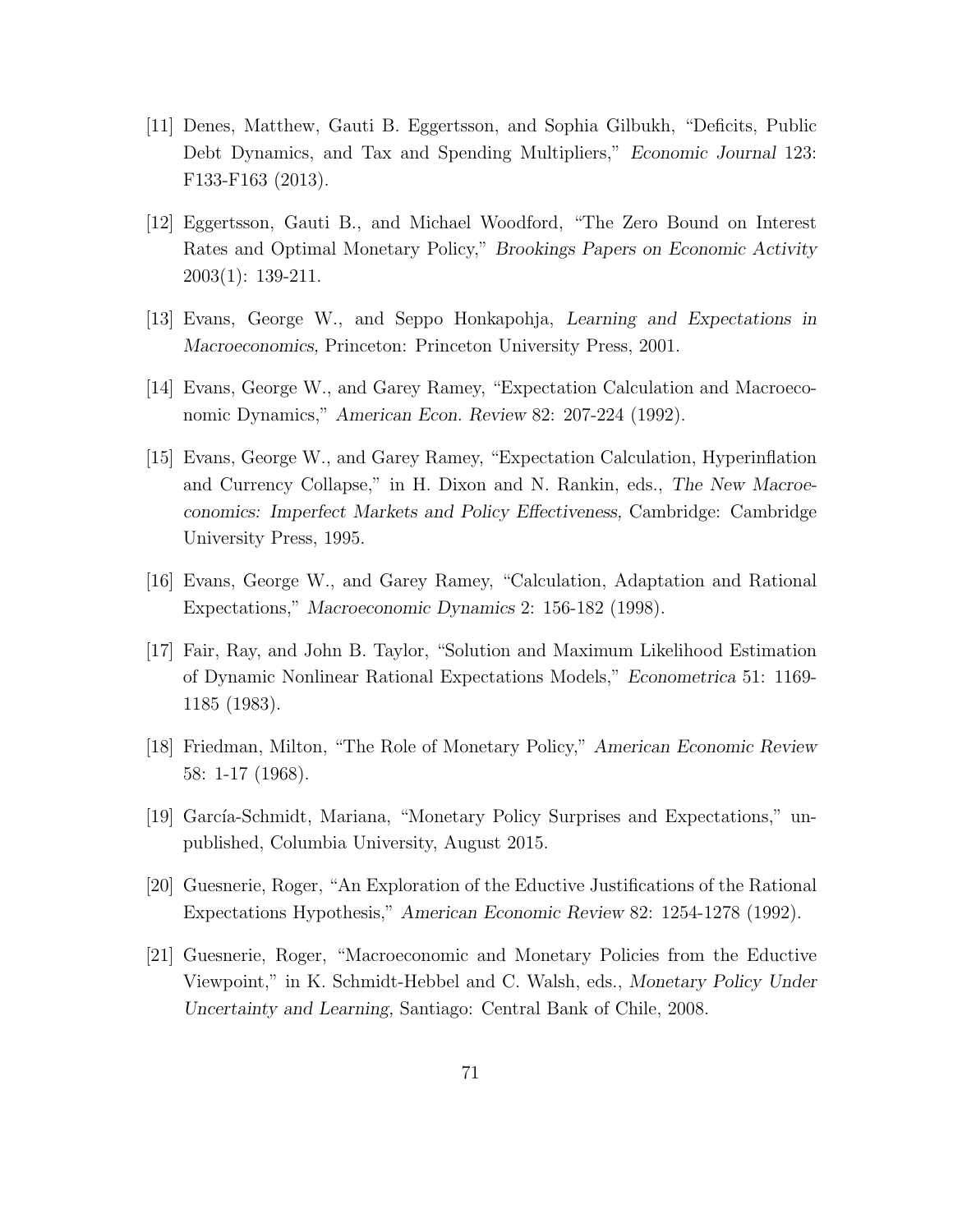- [22] Hirsch, Morris W., and Stephen Smale, Differential Equations, Dynamical Systems, and Linear Algebra, New York: Academic Press, 1974.
- [23] Jury, Eliahu I., Theory and Application of the z-Transform Method, New York: Wiley, 1964.
- [24] Keynes, John Maynard, The General Theory of Employment, Interest and Money, London: Macmillan, 1936.
- [25] McCallum, Bennett T., "On Non-Uniqueness in Rational Expectations Models: An Attempt at Perspective," Journal of Monetary Economics 11: 139-168 (1983).
- [26] McCallum, Bennett T., "Role of the Minimal State Variable Criterion in Rational Expectations Models," International Tax and Public Finance 6: 621-639 (1999).
- [27] McKay, Alisdair, Emi Nakamura, and Jon Steinsson, "The Power of Forward Guidance Revisited," unpublished, July 2015.
- [28] Nagel, Rosemarie, "Unraveling in Guessing Games: An Experimental Study," American Economic Review 85: 1313-1326 (1995).
- [29] Phelps, Edmund S., "The Trouble with 'Rational Expectations' and the Problem of Inflation Stabilization," in R. Frydman and E.S. Phelps, eds., Individual Forecasting and Aggregate Outcomes, Cambridge: Cambridge University Press, 1983.
- [30] Read, Carveth, Logic: Deductive and Inductive, London: Simkin, Marshall, 1920.
- [31] Schmitt-Grohé, Stephanie, and Martín Uribe, "Liquidity Traps: An Interest-Rate-Based Exit Strategy," NBER Working Paper no. 16514, November 2010.
- [32] Stahl, Dale O., "Boundedly Rational Rule Learning in a Guessing Game," Games and Economic Behavior 16: 303-330 (1996).
- [33] Stahl, Dale O., and Paul W. Wilson, "Experimental Evidence on Players' Models of Other Players," Journal of Economic Behavior and Organization 25: 309-327 (1994).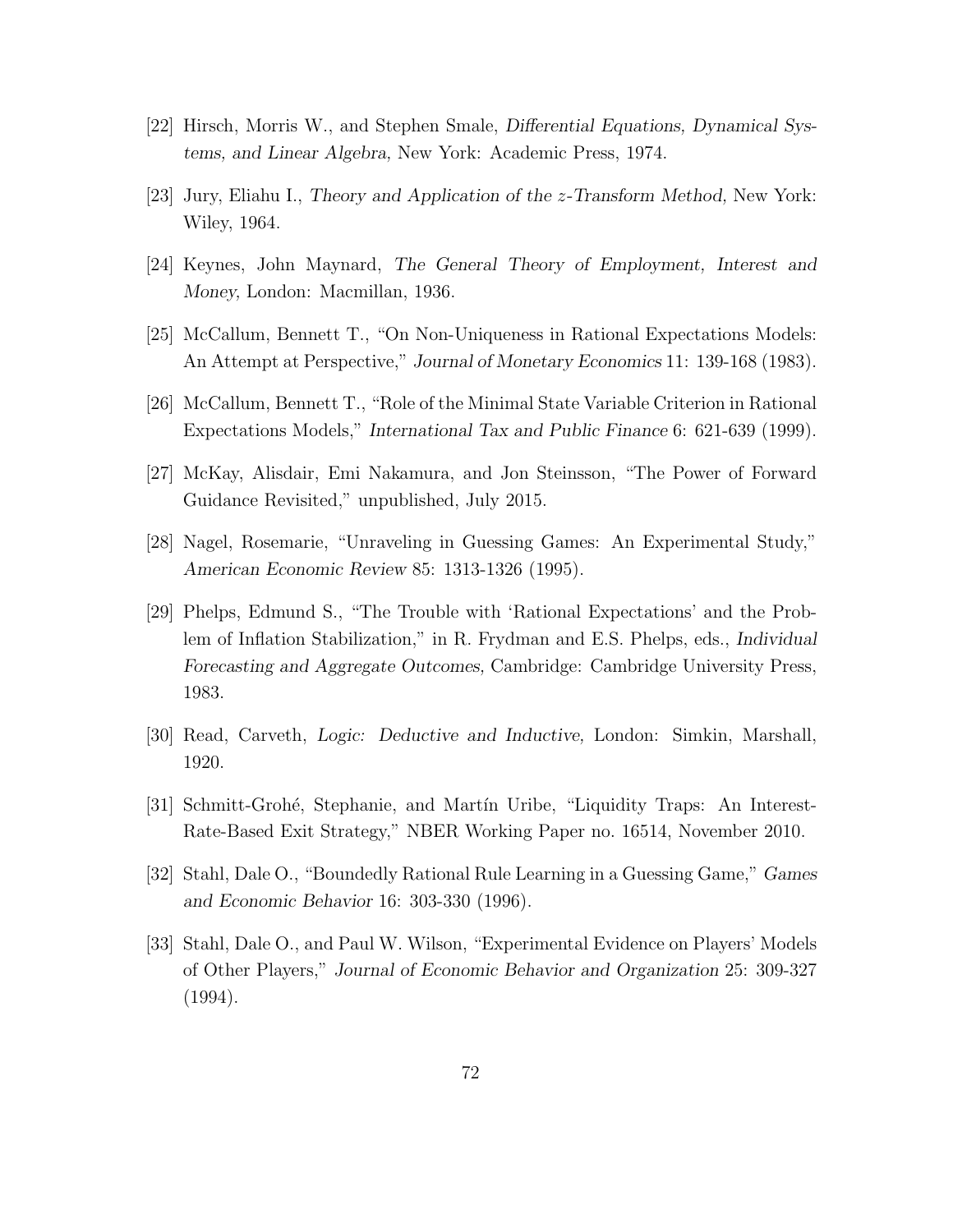- [34] Stahl, Dale O., and Paul W. Wilson, "On Players' Models of Other Players: Theory and Experimental Evidence," Games and Economic Behavior 10: 218- 254 (1995).
- [35] Taylor, John B., "Discretion versus Policy Rules in Practice," Carnegie-Rochester Conference Series on Public Policy 39: 195-214 (1993).
- [36] Werning, Ivan, "Managing a Liquidity Trap: Monetary and Fiscal Policy," unpublished, April 2012.
- [37] Woodford, Michael, Interest and Prices: Foundations of a Theory of Monetary Policy, Princeton: Princeton University Press, 2003.
- [38] Woodford, Michael, "Methods of Policy Accommodation at the Interest-Rate Lower Bound," in The Changing Policy Landscape, Kansas City: Federal Reserve Bank of Kansas City, 2012.
- [39] Woodford, Michael, "Macroeconomic Analysis Without the Rational Expectations Hypothesis," Annual Review of Economics 5: 303-346 (2013).
- [40] Yun, Tack, "Nominal Price Rigidity, Money Supply Endogeneity, and Business Cycles," Journal of Monetary Economics 37: 345-370 (1996).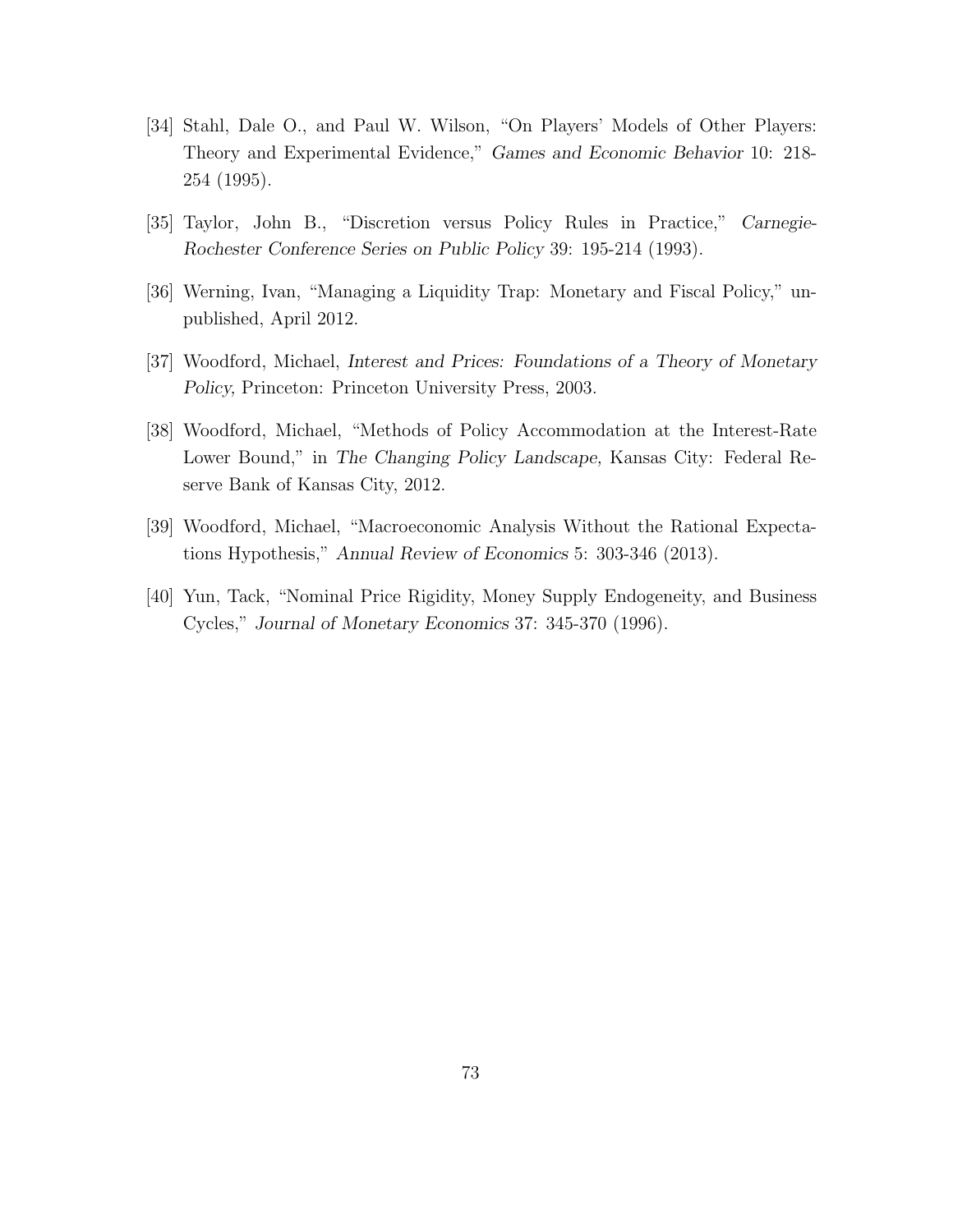# APPENDIX

# A Matrices of Coefficients and their Properties

## A.1 Temporary Equilibrium Solution

The system of three equations given in the text can be solved to obtain

$$
x_t = Ce_t + c\omega_t \tag{A.1}
$$

where we define the vectors

$$
x_t = \begin{bmatrix} y_t \\ \pi_t \end{bmatrix}, \qquad e_t = \begin{bmatrix} e_{1,t} \\ e_{2,t} \end{bmatrix}, \qquad \omega_t = \begin{bmatrix} g_t \\ \overline{i}_t \end{bmatrix},
$$

and the matrices

$$
C = \frac{1}{\Delta} \begin{bmatrix} 1 & -\sigma \phi_{\pi} (1 - \alpha) \beta \\ \kappa & (1 + \sigma \phi_{y}) (1 - \alpha) \beta \end{bmatrix}, \qquad c = \frac{1}{\Delta} \begin{bmatrix} 1 & -\sigma \\ \kappa & -\kappa \sigma \end{bmatrix},
$$

and use the shorthand notation  $\Delta \equiv 1 + \sigma \phi_y + \sigma \kappa \phi_\pi \geq 1$ . (This last inequality, that allows us to divide by  $\Delta$ , holds under the sign restrictions maintained in the text.) Given this solution for  $x_t$ , the solution for the nominal interest rate is obtained by substituting the solutions for inflation and output into the reaction function (2.8).

This solution also allows us to solve for the summary variables  $a_t$  that decisionmakers need to forecast, resulting in

$$
a_t = Me_t + m\omega_t
$$

where we define

$$
M = \frac{1}{\Delta} \begin{bmatrix} \frac{1+\sigma\kappa-\beta\Delta}{1-\beta} & \frac{\sigma\beta(1-\alpha)(1+\sigma\phi_y-\phi_\pi)}{1-\beta} \\ \frac{\kappa}{(1-\alpha)(1-\alpha\beta)} & \frac{\beta(1+\sigma\phi_y-\alpha\Delta)}{1-\alpha\beta} \end{bmatrix}, \qquad m = \frac{1}{\Delta} \begin{bmatrix} \frac{1+\sigma\kappa-\beta\Delta}{1-\beta} & -\frac{\sigma(1+\sigma\kappa)}{1-\beta} \\ \frac{\kappa}{(1-\alpha)(1-\alpha\beta)} & -\frac{\sigma\kappa}{(1-\alpha)(1-\alpha\beta)} \end{bmatrix}.
$$

# A.2 Perfect Foresight Equilibrium Dynamics

It follows from the discussion in the text (citing Woodford, 2003, chap. 4) that the PFE dynamics can be written in the form

$$
x_t = B x_{t+1} + b (\rho_t - \bar{u}_t) \tag{A.2}
$$

where we define

$$
B = \frac{1}{\Delta} \begin{bmatrix} 1 & \sigma(1 - \beta \phi_{\pi}) \\ \kappa & \sigma \kappa + \beta(1 + \sigma \phi_{y}) \end{bmatrix}, \qquad b = \frac{1}{\Delta} \begin{bmatrix} \sigma \\ \sigma \kappa \end{bmatrix}.
$$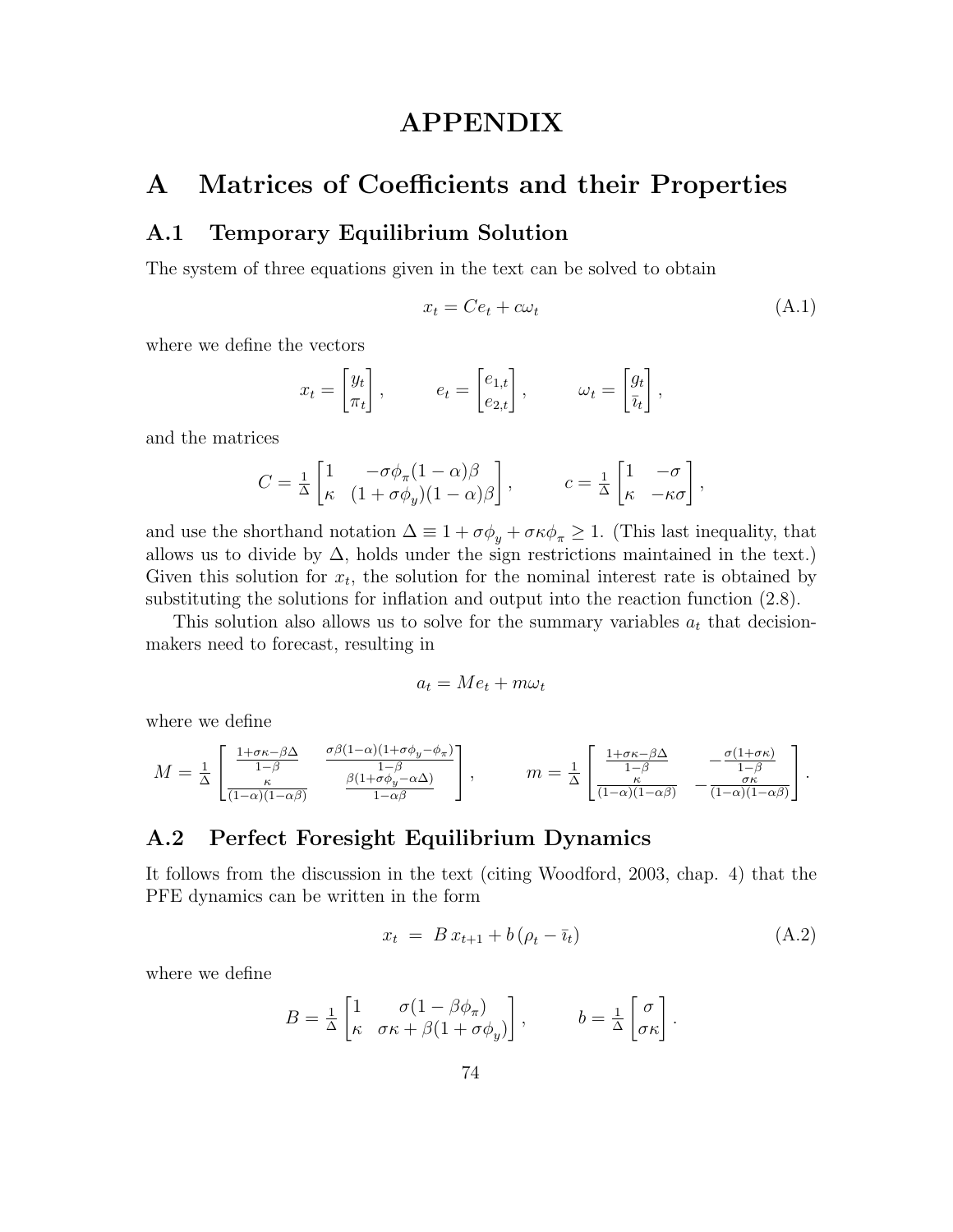Alternatively, we can characterize PFE dynamics by the requirement that  $e_t$  must equal  $e_t^*$  for all t. From (2.20) it follows that a sequence of vectors of expectations  ${e_t}$  constitute PFE expectations if and only if

$$
e_{t} = e_{t}^{*} = \sum_{j=1}^{\infty} \psi_{j} e_{t+j} + \sum_{j=1}^{\infty} \varphi_{j} \omega_{t+j}
$$
  
\n
$$
= \psi_{1} e_{t+1} + \varphi_{1} \omega_{t+1} + \Lambda e_{t+1}
$$
  
\n
$$
= (I - \Lambda) M e_{t+1} + (I - \Lambda) m \omega_{t+1} + \Lambda e_{t+1}
$$
  
\n
$$
= [(I - \Lambda) M + \Lambda] e_{t+1} + (I - \Lambda) m \omega_{t+1}
$$
(A.3)

for all  $t \geq 0$ .

The dynamics implied by (A.3) are in fact equivalent to those implied by (A.2). Using (A.1) together with (A.3) implies that the PFE dynamics of output and inflation must satisfy

$$
x_t = C [(I - \Lambda)M + \Lambda] e_{t+1} + C (I - \Lambda) m \omega_{t+1} + c \omega_t
$$
  
= 
$$
C [(I - \Lambda)M + \Lambda] C^{-1} [x_{t+1} - c \omega_{t+1}] + C (I - \Lambda) m \omega_{t+1} + c \omega_t.
$$

But this relation is in fact equivalent to  $(A.2)$ , given that our definitions above imply that

$$
C\left[(I - \Lambda)M + \Lambda\right]C^{-1} = B,
$$
\n
$$
C\left(I - \Lambda\right)m = Bc + b \cdot \left[-\beta\sigma^{-1} \quad 0\right],
$$
\n
$$
c = b \cdot \left[\sigma^{-1} \quad -1\right].
$$
\n(A.4)

### A.3 Properties of the Matrix M

A number of results turn on the eigenvalues of the matrix

$$
M-I \;\; = \;\; \frac{1}{\Delta} \left[\begin{matrix} -\frac{\sigma \phi_y + \sigma \kappa \phi_\pi - \sigma \kappa}{1-\beta} & \frac{(1-\alpha)\sigma \beta (1+\sigma \phi_y - \phi_\pi)}{1-\beta} \\ \frac{\kappa}{(1-\alpha)(1-\alpha \beta)} & \frac{\beta (1+\sigma \phi_y) - \Delta}{1-\alpha \beta} \end{matrix} \right].
$$

We first note that the determinant of the matrix is given by

$$
\mathrm{Det}(M - I) = \frac{\sigma \kappa}{\Delta (1 - \beta)(1 - \alpha \beta)} \left( \phi_{\pi} + \frac{(1 - \beta)}{\kappa} \phi_{y} - 1 \right).
$$

Under our sign assumptions, the factor pre-multiplying the factor in parentheses is necessarily positive. Hence the determinant is non-zero (and the matrix is nonsingular) if

$$
\phi_{\pi} + \frac{(1-\beta)}{\kappa} \phi_y - 1 \neq 0. \tag{A.5}
$$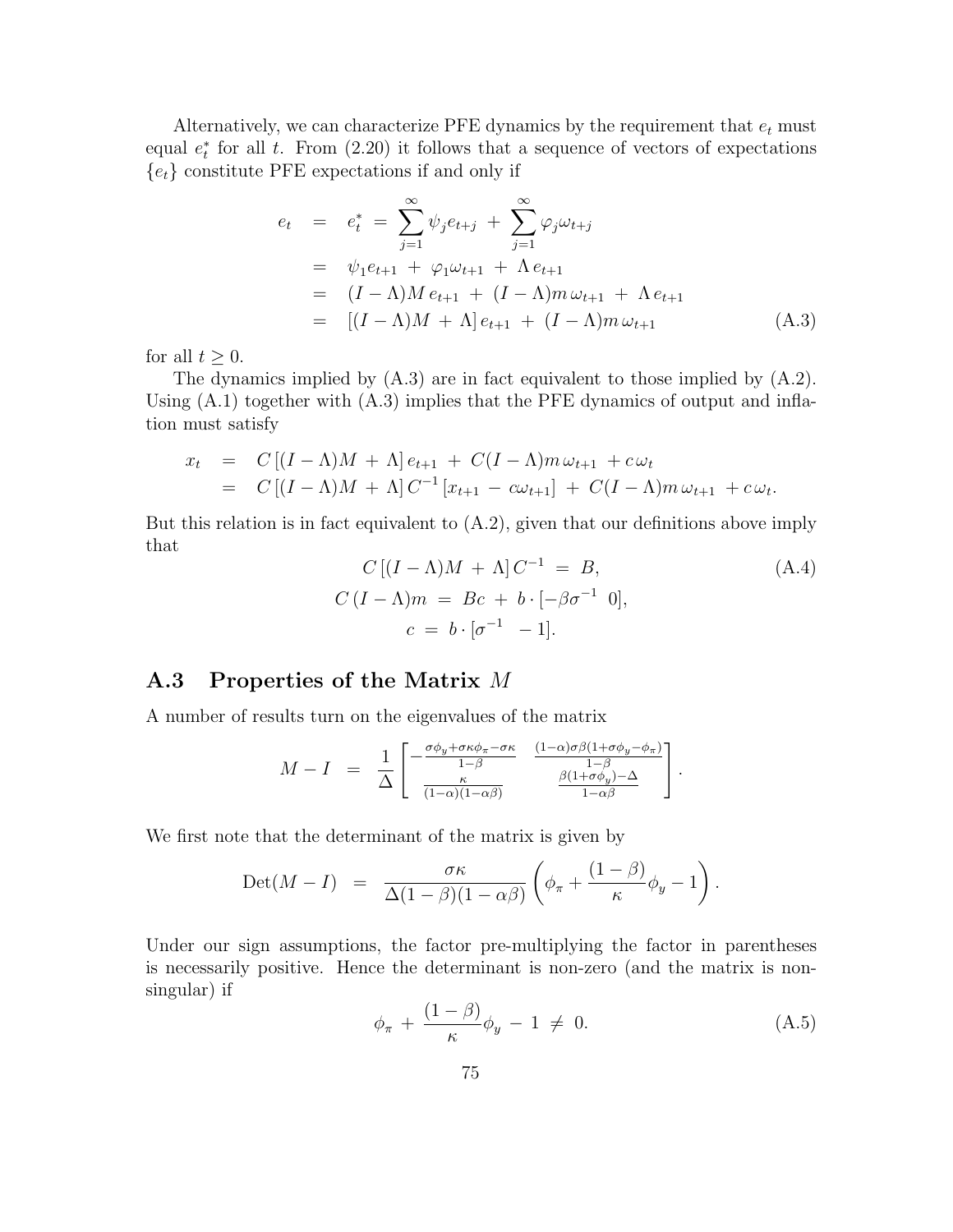(In this case the steady-state vector of expectations (3.7) is well-defined, as asserted in the text.)

For any  $2 \times 2$  real matrix A, both eigenvalues have negative real part if and only if  $Det[A] > 0$  and  $Tr[A] < 0^{75}$  From the result above, the first of these conditions is satisfied if the left-hand side of (A.5) is positive, which is to say, if the Taylor Principle (2.14) is satisfied. The trace of  $M - I$  is given by

$$
\text{Tr}(M-I) = -\frac{1}{\Delta} \left( \frac{\sigma(\phi_y + \kappa \phi_\pi - \kappa)}{1 - \beta} + \frac{\sigma \kappa \phi_\pi + (1 - \beta)(1 + \sigma \phi_y)}{1 - \alpha \beta} \right).
$$

The second term inside the parentheses is necessarily positive under our sign assumptions, and the first term is positive as well if the Taylor Principle is satisfied, since

$$
\phi_y + \kappa \phi_\pi - \kappa = \kappa \left( \phi_\pi + \frac{\phi_y}{\kappa} - 1 \right) > \kappa \left( \phi_\pi + \frac{\phi_y (1 - \beta)}{\kappa} - 1 \right) > 0. \tag{A.6}
$$

Hence the Taylor Principle is a sufficient condition for  $Tr[M - I] < 0$ . It follows that (given our other sign assumptions) the Taylor Principle is both necessary and sufficient for both eigenvalues of  $M-I$  to have negative real part.

If instead the left-hand side of  $(A.5)$  is negative,  $Det[M - I] < 0$ , and as a consequence the matrix must have two real eigenvalues of opposite sign.<sup>76</sup> Thus one eigenvalue is positive in this case, as asserted in the text. Note that this is the case that obtains if  $\phi_{\pi} = \phi_{\nu} = 0$ .

### A.4 A Further Implication of the Taylor Principle

We are also interested in the eigenvalues of the related matrix  $A(\lambda)M-I$ , where for an arbitrary real number  $-1 \leq \lambda \leq 1$ , we define

$$
A(\lambda) \equiv \begin{pmatrix} \frac{\lambda(1-\delta_1)}{1-\lambda\delta_1} & 0\\ 0 & \frac{\lambda(1-\delta_2)}{1-\lambda\delta_2} \end{pmatrix}.
$$

(Note that in the limiting case  $\lambda = 1$ , this reduces to the matrix  $M-I$ , just discussed.) In the case that the Taylor principle (2.14) is satisfied, we can show that for any  $-1 \leq \lambda \leq 1$ , both eigenvalues of  $A(\lambda)M - I$  have negative real part. This follows again from a consideration of the determinant and trace of the matrix (generalizing the above discussion).

<sup>75</sup>See, for example, Hirsch and Smale (1974), p. 96.

<sup>76</sup>Again see Hirsch and Smale (1974), p. 96.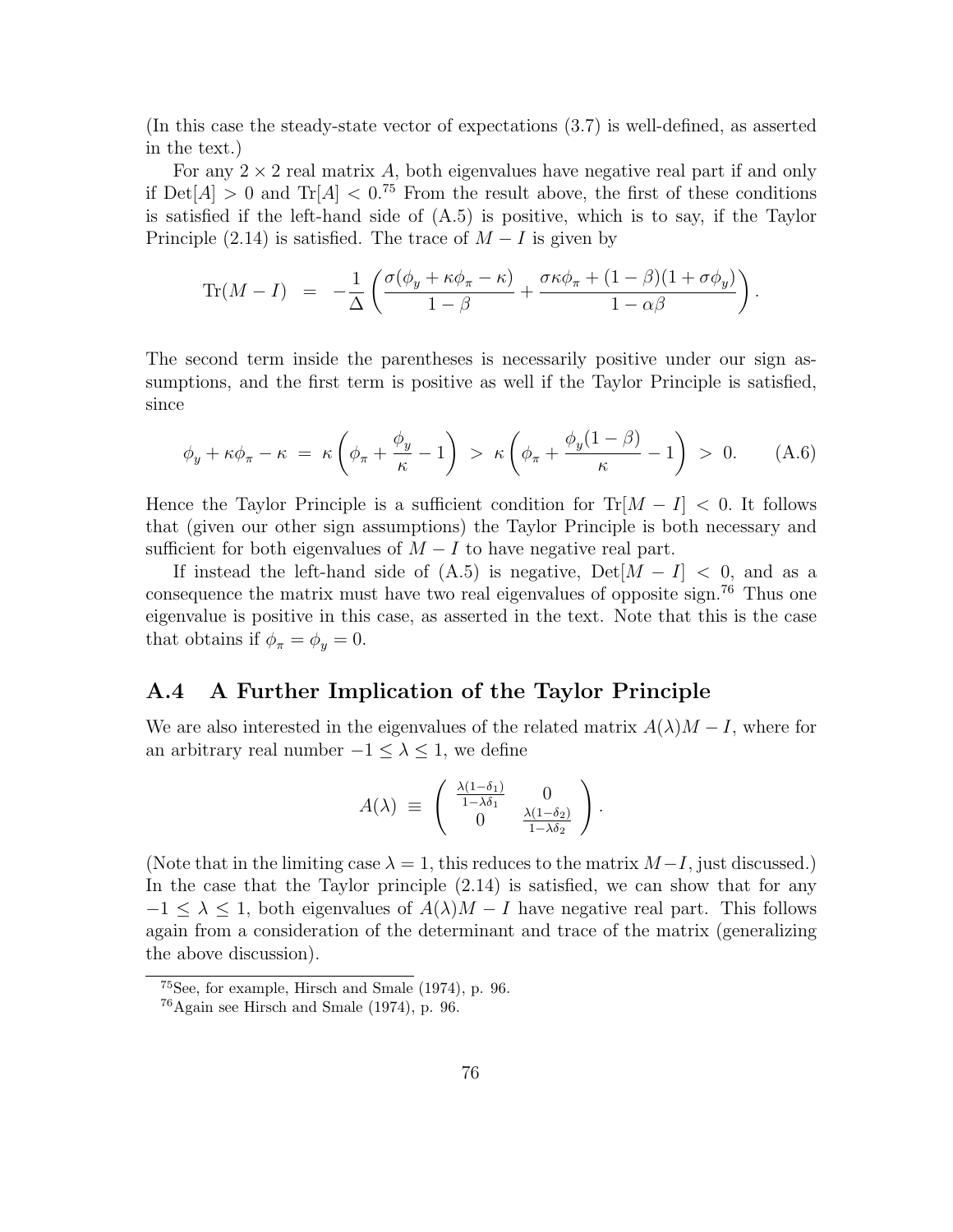Since

$$
A(\lambda)M-I = \frac{1}{\Delta} \begin{bmatrix} -\frac{\Delta-\lambda(1+\sigma\kappa)}{1-\beta\lambda} & -\frac{\sigma(1-\alpha)\beta(\phi_{\pi}-1-\sigma\phi_{y})\lambda}{1-\beta\lambda} \\ \frac{\kappa\lambda}{(1-\alpha)(1-\alpha\beta\lambda)} & -\frac{\Delta-\beta\lambda(1+\sigma\phi_{y})}{1-\alpha\beta\lambda} \end{bmatrix},
$$

we have

$$
Det(A(\lambda)M - I) = \frac{\Delta - \lambda(\beta(1 + \sigma\phi_y) + 1 + \sigma\kappa) + \beta\lambda^2}{\Delta(1 - \beta\lambda)(1 - \alpha\beta\lambda)}.
$$

Note that under our sign assumptions, the denominator is necessarily positive. The numerator defines a function  $g(\lambda)$ , a convex function (a parabola) with the properties

$$
g'(1) = (\beta - 1) - \beta \sigma \phi_y - \kappa \sigma < 0
$$

and

$$
g(1) = \kappa \sigma \left( \phi_{\pi} + \frac{(1-\beta)}{\kappa} \phi_y - 1 \right),
$$

so that  $g(1) > 0$  if and only if the Taylor Principle is satisfied. Hence the function  $g(\lambda) > 0$  for all  $\lambda \leq 1$ , with the consequence that  $\mathrm{Det}[A(\lambda)M - I] > 0$  for all  $|\lambda| \leq 1$ , if and only if the Taylor Principle is satisfied.

The trace of the matrix is given by

$$
\text{Tr}(A(\lambda)M - I) = -\frac{1}{\Delta} \left( \frac{\Delta - \lambda(1 + \sigma \kappa)}{1 - \beta \lambda} + \frac{\Delta - \beta \lambda (1 + \sigma \phi_y)}{1 - \alpha \beta \lambda} \right).
$$

The denominators of both terms inside the parentheses are positive for all  $|\lambda| \leq 1$ , and we necessarily have  $\Delta > 0$  under our sign assumptions as well. The numerator of the first term inside the parentheses is also positive, since

$$
\Delta - \lambda (1 + \sigma \kappa) = \sigma [\kappa \phi_{\pi} + \phi_y - \kappa] + (1 - \lambda)(1 + \sigma \kappa) \ge \sigma [\kappa \phi_{\pi} + \phi_y - \kappa] > 0
$$

if the Taylor Principle is satisfied, again using  $(A.6)$ . And the numerator of the second term inside the parentheses is positive as well, since

$$
\Delta - \beta \lambda (1 + \sigma \phi_y) = (1 - \beta \lambda)(1 + \sigma \phi_y) + \kappa \sigma \phi_\pi > 0
$$

under our sign assumptions. Thus the Taylor Principle is also a sufficient condition for  $\text{Tr}[A(\lambda)M - I] < 0$  for all  $|\lambda| \leq 1$ .

It then follows that the Taylor Principle is necessary and sufficient for both eigenvalues of the matrix  $A(\lambda)M - I$  to have negative real part, in the case of any  $|\lambda| < 1$ . We use this result in the proof of Proposition 1.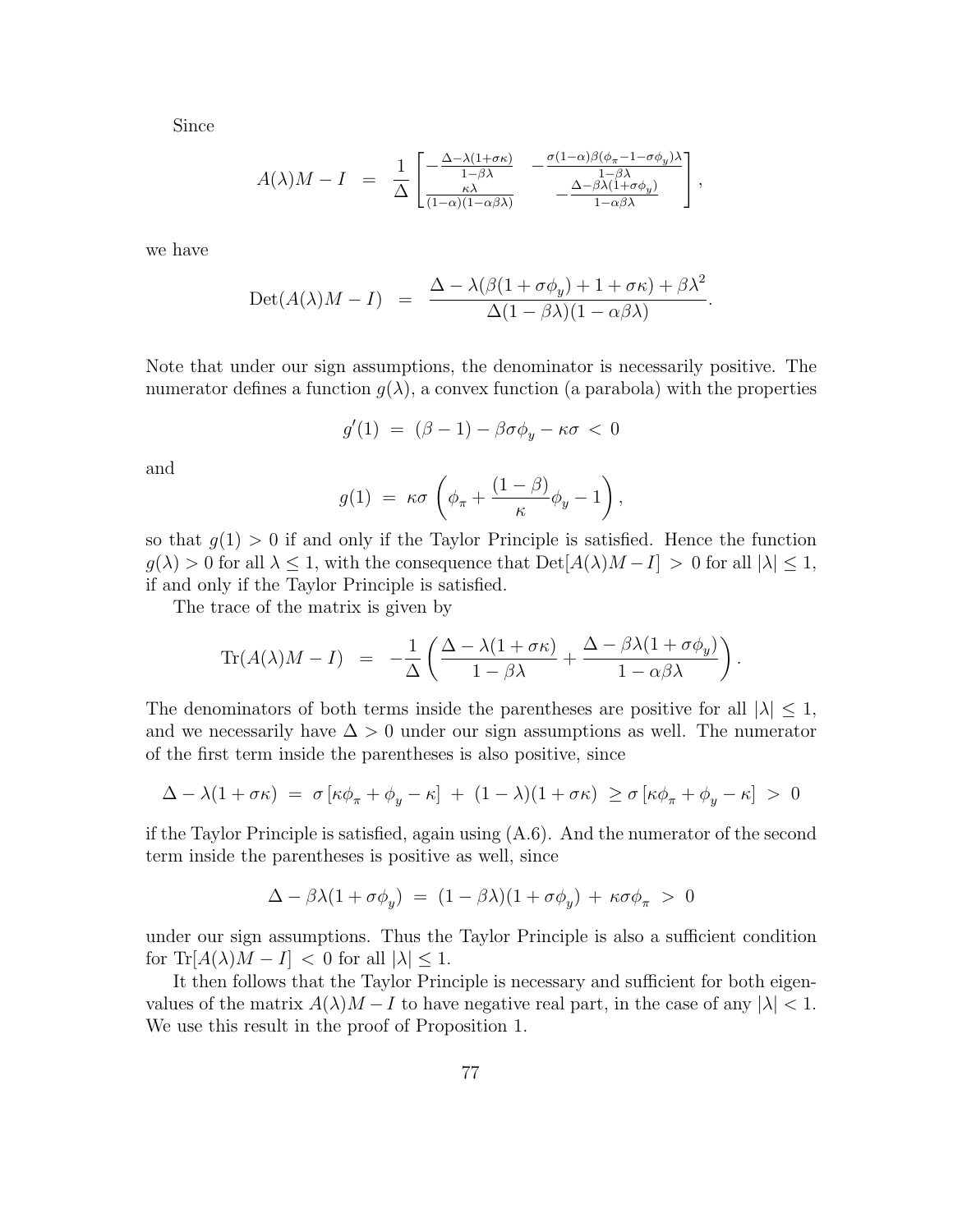#### A.5 Properties of the Matrix B

Necessary and sufficient conditions for both eigenvalues of a  $2 \times 2$  matrix B to have modulus less than 1 are that (i) Det $B \le 1$ ; (ii) Det $B + \text{Tr}B \ge -1$ ; and (iii)  $DetB - TrB > -1$ . In the case of the matrix B defined above, we observe that

$$
\Delta \operatorname{Det} B = \beta, \tag{A.7}
$$

$$
\Delta \text{Tr} B = 1 + \kappa \sigma + \beta (1 + \sigma \phi_y).
$$

From these facts we observe that our general sign assumptions imply that

$$
\Delta \operatorname{Det} B \, < \, \Delta,
$$
\n
$$
\Delta \left( \operatorname{Det} B \, + \, \operatorname{Tr} B \, + \, 1 \right) \, > \, 0.
$$

Thus (since  $\Delta$  is positive) conditions (i) and (ii) from the previous paragraph necessarily hold. We also find that

$$
\Delta \left( \text{Det} B - \text{Tr} B + 1 \right) \ = \ \kappa \sigma \left[ \phi_{\pi} + \left( \frac{1 - \beta}{\kappa} \right) \phi_{y} - 1 \right],
$$

from which it follows that condition (iii) is also satisfied if and only if the quantity in the square brackets is positive. Thus we conclude that both eigenvalues of  $B$  have modulus less than 1 if and only if the Taylor Principle (2.14) is satisfied.

In the case that the Taylor Principle is violated (as in the case of a fixed interest rate, in which case  $\phi_{\pi} = \phi_y = 0$ , since  $Det B = \mu_1 \mu_2$  and  $Tr B = \mu_1 + \mu_2$ , where  $(\mu_1, \mu_2)$  are the two eigenvalues of B, the fact that condition (iii) fails to hold implies that

$$
(\mu_1 - 1)(\mu_2 - 1) < 0. \tag{A.8}
$$

This condition is inconsistent with the eigenvalues being a pair of complex conjugates, so in this case there must be two real eigenvalues. Condition (A.8) further implies that one must be greater than 1, while the other is less than 1. Condition  $(A.7)$  implies that  $DetB > 0$ , which requires that the two real eigenvalues both be non-zero and of the same sign; hence both must be positive. Thus when the Taylor Principle is violated (i.e., the quantity in  $(A.5)$  is negative), there are two real eigenvalues satisfying

$$
0~<~\mu_1~<~1~<~\mu_2,
$$

as asserted in section 2.2.

We further note that in this case,  $e'_{2}$ , the (real) left eigenvector associated with eigenvalue  $\mu_2$ , must be such that  $e'_2b \neq 0$  (a result that is relied upon in section 4.2). The vector  $v_2' \neq 0$  must satisfy

$$
e_2'[B - \mu_2 I] = 0
$$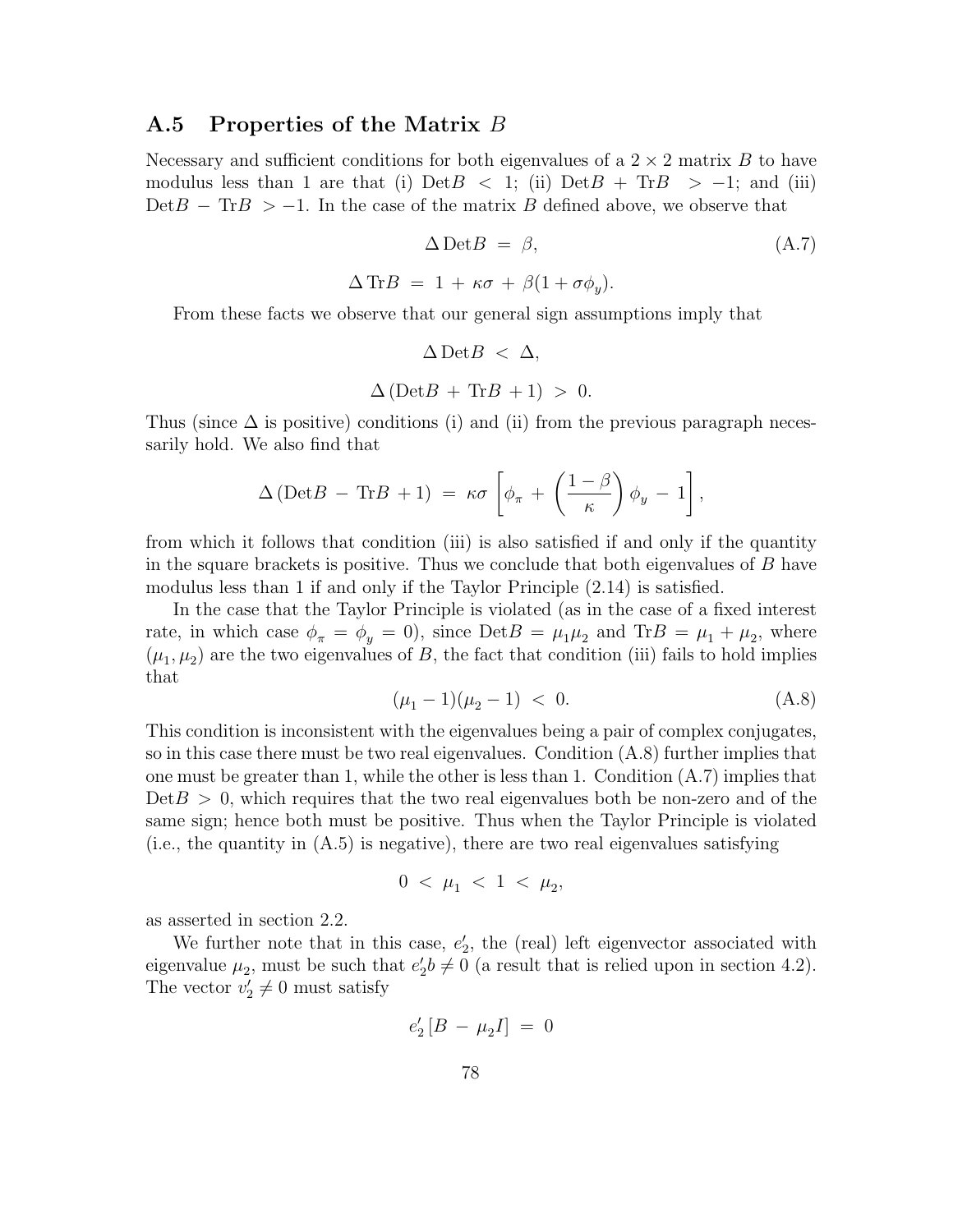to be a left eigenvector. The first column of this relation implies that  $(1 - \mu_2)e_{2,1}$  +  $\kappa e_{2,2} = 0$ , where we use the notation  $e_{2,j}$  for the *j*th element of eigenvector  $e'_2$ . Since  $\kappa > 0$  and  $\mu_2 > 1$ , this requires that  $e_{2,1}$  and  $e_{2,2}$  must both be non-zero and have the same sign. But since both elements of b have the same sign, this implies that  $e'_2b \neq 0$ .

Finally, we note that whenever (A.5) holds, regardless of the sign, the eigenvalues must satisfy

$$
(\mu_1 - 1)(\mu_2 - 1) \neq 0,
$$

so that B has no eigenvalue equal exactly to 1. This means that the matrix  $B - I$ must be non-singular, which is the condition needed for existence of unique steadystate levels of output and inflation consistent with a PFE. In the case of constant fundamentals  $\omega_t = \bar{\omega}$  for all t, the unique steady-state solution to (A.2) is then given by  $x_t = \bar{x}$  for all t, where

$$
\bar{x} \equiv (I - B)^{-1} b [(1 - \beta)\sigma^{-1}\bar{g} - \bar{\imath}]. \tag{A.9}
$$

Note that condition (A.5) is also the condition under which  $M-I$  is non-singular, as shown above. Moreover, since  $I - \Lambda$  is non-singular,  $M - I$  is non-singular if and only if  $(I - \Lambda)(M - I) = |(I - \Lambda)M + \Lambda| - I$  is non-singular. This is the condition under which equation (A.3) has a unique steady-state solution, in which  $e_t = \bar{e}$  for all  $t$ , with

$$
\bar{e} \equiv (I - M)^{-1} m \bar{\omega}.
$$

This solution for steady-state PFE expectations is consistent with (A.9) because of the identities linking the M and B matrices noted above.

### A.6 Convergence of the PFE Dynamics

As noted in the text in section 2.2, in the case that  $\phi_{\pi} = \phi_y = 0$ , there exists a continuum of PFE solutions that remain bounded for all  $t$ , described by equations  $(2.16)$  for alternative values of the coefficient  $\chi$ . Here we show that if after some finite date T, both  $\bar{\iota}_t$  and  $\rho_t$  take constant values, then each of this continuum of solutions has the property that

$$
\lim_{t \to \infty} \pi_t = \pi_{LR}, \qquad \lim_{y \to \infty} y_t = y_{LR},
$$

where the limiting values are independent of  $\chi$  and are given by (2.17). Moreover, the limiting values to which the PFE dynamics converge correspond to the PFE steady state (A.9).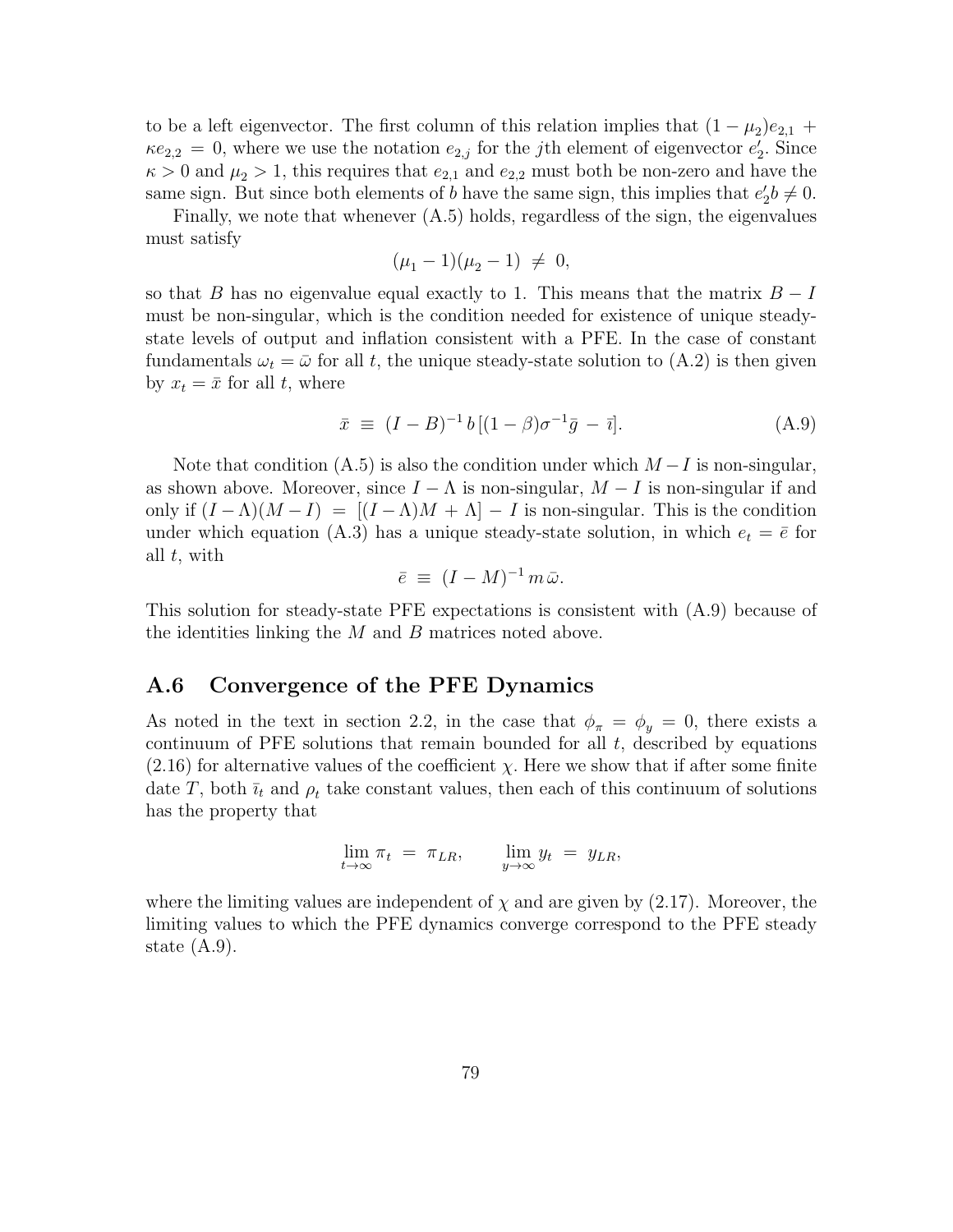If  $\bar{\imath}_t = \bar{\imath}_{LR}$  and  $\rho_t = \rho_{LR}$  for all  $t \geq T$ , then for any  $t \geq T$ , (2.16) takes the form

$$
x_{t} = v_{1}(e'_{1}b) \frac{\rho_{LR} - \bar{\imath}_{LR}}{1 - \mu_{1}} - v_{2}(e'_{2}b) \left\{ \sum_{j=1}^{t-T} \mu_{2}^{-j} \cdot (\rho_{LR} - \bar{\imath}_{LR}) + \sum_{j=t+1-T}^{t} \mu_{2}^{-j} (\rho_{t-j} - \bar{\imath}_{t-j}) \right\} + \chi v_{2} \mu_{2}^{-t}
$$
  
\n
$$
= \left[ \frac{v_{1}(e'_{1}b)}{1 - \mu_{1}} - \frac{v_{2}(e'_{2}b)}{\mu_{2} - 1} (1 - \mu_{2}^{T-t}) \right] \cdot (\rho_{LR} - \bar{\imath}_{LR}) + C v_{2} \mu_{2}^{-t} + \chi v_{2} \mu_{2}^{-t}
$$
  
\nwhere

where

$$
C \equiv \sum_{s=0}^{T-1} \mu_2^s (\rho_s - \bar{\imath}_s)
$$

has a value independent of t. Given that  $0 < \mu_2^{-1} < 1$ , we see immediately from this that  $x_t$  converges to

$$
x_{LR} \equiv \left[ \frac{v_1(e'_1 b)}{1 - \mu_1} + \frac{v_2(e'_2 b)}{\mu_2 - 1} \right] \cdot (\rho_{LR} - \bar{\imath}_{LR})
$$

as  $t \to \infty$ . This limiting vector is independent of the value of  $\chi$ .

Finally, we note that

$$
(I - B) x_{LR} = (I - B) \left[ \frac{v_1(e'_1 b)}{1 - \mu_1} - \frac{v_2(e'_2 b)}{\mu_2 - 1} \right] \cdot (\rho_{LR} - \bar{\imath}_{LR})
$$
  

$$
= \left[ \frac{(1 - \mu_1)v_1(e'_1 b)}{1 - \mu_1} - \frac{(1 - \mu_2)v_2(e'_2 b)}{\mu_2 - 1} \right] \cdot (\rho_{LR} - \bar{\imath}_{LR})
$$
  

$$
= [v_1(e'_1 b) + v_2(e'_2 b)] \cdot (\rho_{LR} - \bar{\imath}_{LR})
$$
  

$$
= b \cdot (\rho_{LR} - \bar{\imath}_{LR}),
$$

so that  $x_{LR}$  is just the vector of steady-state values defined in (A.9). Our definitions of B and b above further imply that when  $\phi_{\pi} = \phi_y = 0$ ,

$$
(I - B)^{-1} b = \begin{bmatrix} -\frac{1-\beta}{\kappa} \\ -1 \end{bmatrix},
$$

so that (A.9) implies the values given in (2.17).

# B Proofs of Propositions

## B.1 Proof of Proposition 1

As discussed in the text, under the hypotheses of the proposition, there must exist a date  $\overline{T}$  such that the fundamental disturbances  $\{\omega_t\}$  can be written in the form

$$
\omega_t = \omega_\infty + \sum_{k=1}^K a_{\omega,k} \lambda_k^{t-\bar{T}}
$$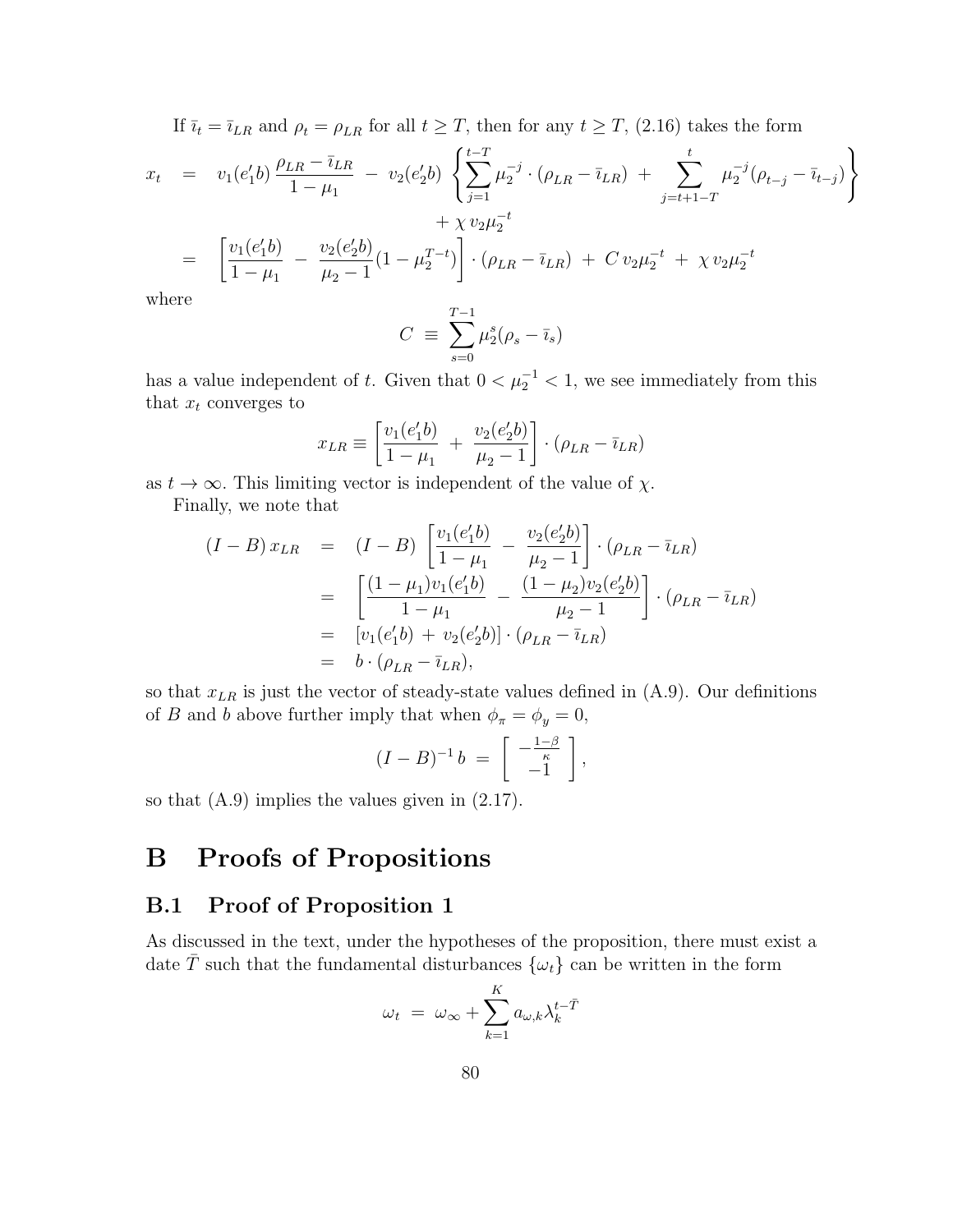for all  $t \geq \overline{T}$ , and the initial conjecture can also be written in the form

$$
e_t(0) = e_\infty(0) + \sum_{k=1}^K a_{e,k}(0) \lambda_k^{t-\bar{T}}
$$

for all  $t \geq \overline{T}$ , where  $|\lambda_k| < 1$  for all  $k = 1, ..., K$ . (There is no loss of generality in using the same date  $\overline{T}$  and the same finite set of convergence rates  $\{\lambda_k\}$  in both expressions.) With a driving process and initial condition of this special form, the solution to the system of differential equations (2.21) will be of the form

$$
e_t(n) = e_\infty(n) + \sum_{k=1}^K a_{e,k}(n) \lambda_k^{t-\bar{T}}
$$

for all  $t \geq \overline{T}$ , for each  $n \geq 0$ . We then need simply determine the evolution as n increases of the finite set of values  $e_t(n)$  for  $0 \le t \le T-1$ , together with the finite set of coefficients  $e_{\infty}(n)$  and  $a_{e,k}(n)$ . This is a set of  $2(\bar{T} + K + 1)$  functions of n, which we write as the vector-valued function  $e(n)$  in the text.

In the case of any belief sequences and disturbances of the form assumed in the above paragraph, it follows from (2.20) that the implied correct beliefs will be of the form

$$
e_t^*(n) = e_{\infty}^*(n) + \sum_{k=1}^K a_{e,k}^*(n) \lambda_k^{t-\bar{T}}
$$

for all  $t \geq \overline{T}$ , where

$$
e^*_\infty(n) \;=\; M\,e_\infty(n) \;+\; m\,\omega_\infty,
$$

and

$$
a_{e,k}^*(n) \; = \; A(\lambda_k) \, [M \, a_{e,k}(n) \; + \; m \, a_{\omega,k}]
$$

for each  $k = 1, \ldots, K$ . We further observe that for any  $t < \overline{T}$ ,

$$
e_t^*(n) = \sum_{j=1}^{\bar{T}-t-1} [\psi_j e_{t+j}(n) + \varphi_j \omega_{t+j}] + \Lambda^{\bar{T}-t-1} [M e_{\infty}(n) + m \omega_{\infty}] + \sum_{k=1}^K \lambda_k^{-1} \Lambda^{\bar{T}-t-1} A(\lambda_k) [M a_{e,k}(n) + m a_{\omega,k}].
$$

Thus the sequence  $\{e_t^*(n)\}$  can also be summarized by a set of  $2(\bar{T} + K + 1)$  functions of n, and each of these is a linear function of the elements of the vectors  $e(n)$  and  $\omega$ .

It then follows that the dynamics (2.21) can be written in the more compact form

$$
\dot{\mathbf{e}}(n) = V \mathbf{e}(n) + W \boldsymbol{\omega}, \tag{B.10}
$$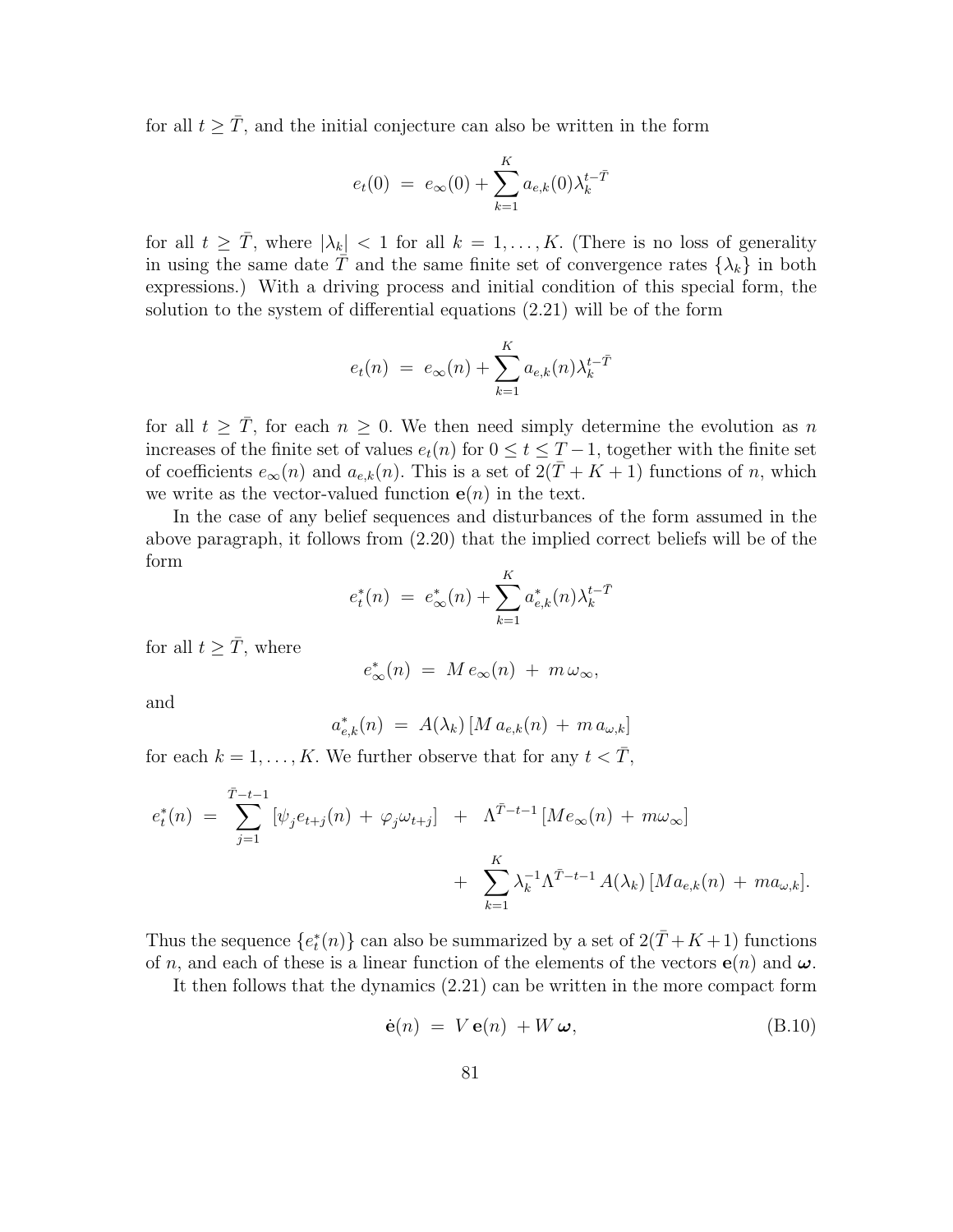where the elements of the matrices  $V$  and  $W$  are given by the coefficients of the equations in the previous paragraph. Suppose that we order the elements of  $e(n)$  as follows: the first two elements are the elements of  $e_0$ , the next two elements are the elements of  $e_1$ , and so on, through the elements of  $e_{\bar{T}-1}$ ; the next two elements are the elements of  $a_{e,1}$ , the two elements after that are the elements of  $a_{e,2}$ , and so on, through the elements of  $a_{e,K}$ ; and the final two elements are the elements of  $e_{\infty}$ . Then we observe that the matrix  $V$  is of the form

$$
V = \begin{bmatrix} V_{11} & V_{12} \\ 0 & V_{22} \end{bmatrix}, \tag{B.11}
$$

where the first  $2\overline{T}$  rows are partitioned from the last  $2(K+1)$  rows, and the columns are similarly partitioned.

Moreover, the block  $V_{11}$  of the matrix is of the block upper-triangular form

$$
V_{11} = \begin{bmatrix} -I & v_{12} & \cdots & v_{1,\bar{T}-1} & v_{1,\bar{T}} \\ 0 & -I & \cdots & v_{2,\bar{T}-1} & v_{2,\bar{T}} \\ \vdots & \vdots & \ddots & \vdots & \vdots \\ 0 & 0 & \cdots & -I & v_{\bar{T}-1,\bar{T}} \\ 0 & 0 & \cdots & 0 & -I \end{bmatrix}, \quad (B.12)
$$

where now each block of the matrix is  $2 \times 2$ . Furthermore, when  $V_{22}$  is similarly partitioned into  $2 \times 2$  blocks, it takes the block-diagonal form

$$
V_{22} = \begin{bmatrix} A(\lambda_1)M - I & \cdots & 0 & 0 \\ \vdots & \ddots & \vdots & \vdots \\ 0 & \cdots & A(\lambda_K)M - I & 0 \\ 0 & \cdots & 0 & M - I \end{bmatrix}.
$$
 (B.13)

These results allow us to determine the eigenvalues of  $V$ . The block-triangular form (B.11) implies that the eigenvalues of V consist of the 2T eigenvalues of  $V_{11}$ and the  $2(K + 1)$  eigenalues of  $V_{22}$  (the two diagonal blocks). Similarly, the blocktriangular form  $(B.12)$  implies that the eigenvalues of  $V_{11}$  consist of the eigenvalues of the diagonal blocks (each of which is  $-I$ ), which means that the eigenvalue -1 is repeated  $2T$  times. Finally, the block-diagonal form  $(B.13)$  implies that the eigenvalues of  $V_{22}$  consist of the eigenvalues of the diagonal blocks: the two eigenvalues of  $A(\lambda_k)M - I$ , for each  $k = 1, ..., K$ , and the two eigenvalues of  $M - I$ .

Using the results in section A.3, it follows from the hypothesis that the reaction function coefficients satisfy  $(2.14)$  and the hypothesis that  $|\lambda_k|$  < 1 for each k that all of the eigenvalues of  $M - I$  and of each of the matrices  $A(\lambda_k)M - I$  have negative real part. Since all of the other eigenvalues of V are equal to -1, all  $2(T+K+1)$ eigenvalues of V have negative real part. This implies that  $V$  is non-singular, so that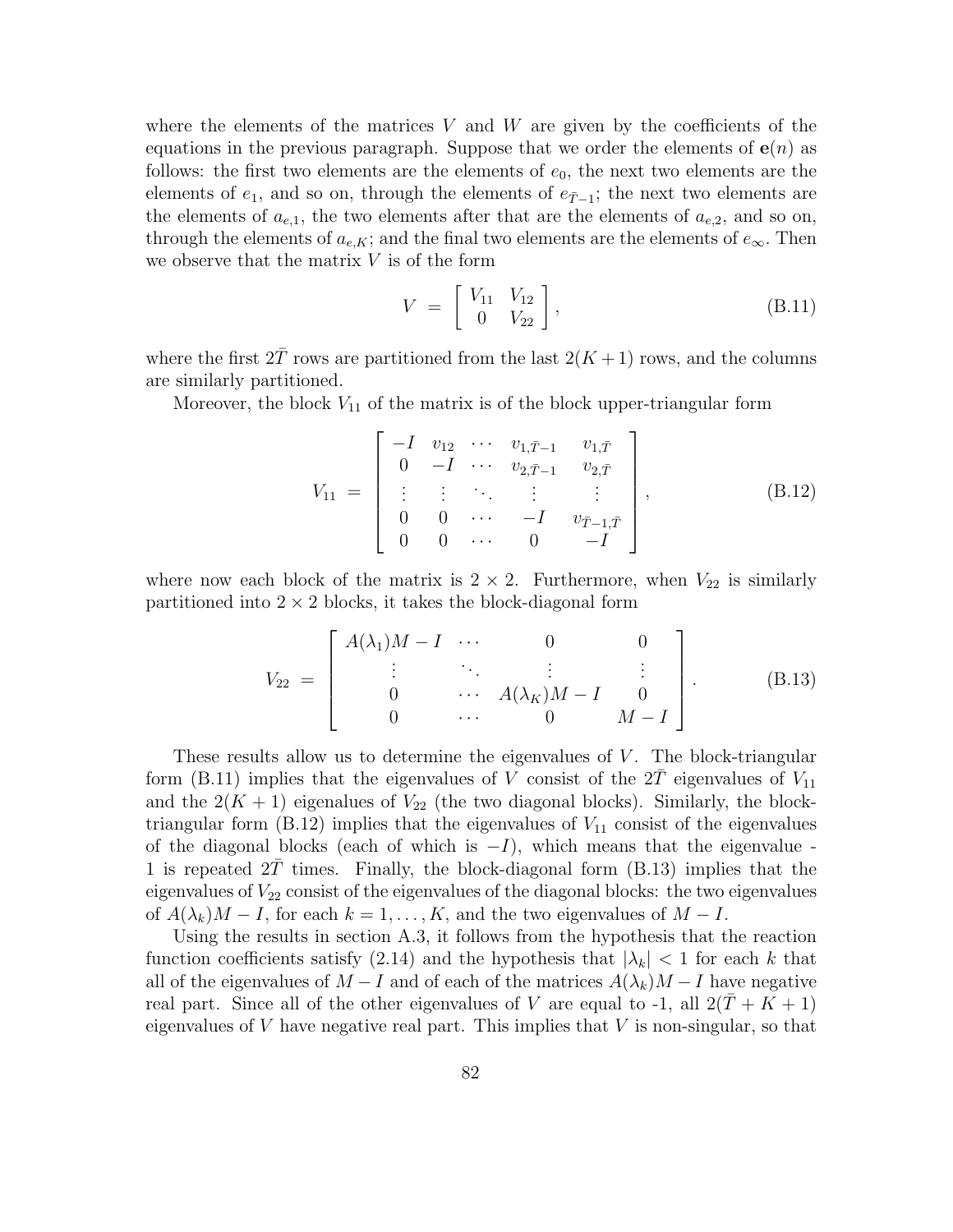there is a unique rest point for the dynamics (B.10), defined by (3.3) in the text. It also implies that the dynamics  $(B.10)$  converge asymptotically to that rest point as n goes to infinity, for any initial condition  $e(0)$  (Hirsch and Smale, 1974, pp. 90-95).<sup>77</sup>

The rest point to which  $e(n)$  converges is easily seen to correspond to the unique PFE that belongs to the same linear space  $L^2$ . Beliefs in  $L^2$  constitute a PFE if and only if  $e^* = e$ . From our characterization above of  $e^*$ , this is equivalent to the requirement that  $V \mathbf{e} + W = 0$ , which holds if and only if  $\mathbf{e} = \mathbf{e}^{PF}$ , the unique rest point of the system (B.10).

Finally, the paths of output and inflation in any reflective equilibrium are given by  $(A.1)$ , given the solution for  $\{e_t(n)\}\$ . Using  $(2.8)$ , one obtains a similar linear equation for the nominal interest rate each period. It then follows that for any  $t$ , the reflective equilibrium values for  $y_t, \pi_t$ , and  $i_t$  converge to the FS-PFE values as n is made large. Furthermore, the complete sequences of values for these three variables for any value of n depend on only the finite number of elements of the vector  $e(n)$ , in such a way that for any  $\epsilon > 0$ , there exists an  $\tilde{\epsilon} > 0$  such that it is guaranteed that each of the variables  $y_t, \pi_t$ , and  $i_t$  are within distance  $\epsilon$  of their FS-PFE values for all t as long as  $|e(n) - e^{PF}| < \tilde{\epsilon}$ . The convergence of  $e(n)$  to  $e^{PF}$  then implies the existence of a finite  $n(\epsilon)$  for which the latter condition is satisfied, regardless of how small  $\tilde{\epsilon}$  needs to be. This proves the proposition.

#### B.2 Comparison with a Discrete Model of Belief Revision

Here we note that the convergence result in Proposition 1 would not hold with the same generality were we instead to assume a discrete model of belief revision in which, instead of the continuous model of belief revision (2.21), we iterate the mapping

$$
e_t(N+1) = e_t^*(N)
$$
 (B.14)

for  $N = 0, 1, 2, \ldots$ , where for each  $N$ ,  $\{e_t^*(N)\}\$ is the sequence of correct beliefs implied by average expectations specified by the sequence  $\{e_t(N)\}\)$ . As with the continuous model, we might take as given some "naive" initial conjecture, and then consider how it evolves as a result of further iterations of the mapping. And as with the continuous model, if the process converges to a fixed point, such a fixed point must correspond to PFE beliefs.

<sup>77</sup>Of course, it is important to recognize that this result only establishes convergence for initial conjectures that belong to the linear space  $L^2$ . The result also only establishes convergence under the assumption that the linear dynamics (B.10) apply at all times; this depends on assuming that the reaction function (2.8) can be implemented at all times, which requires that the zero lower bound never bind. Thus we only establish convergence for all those initial conjectures such that the dynamics implied by (2.21) never cause the zero lower bound to bind. There is however a large set of initial conditions for which this is true, given that the unconstrained dynamics are asymptotically convergent.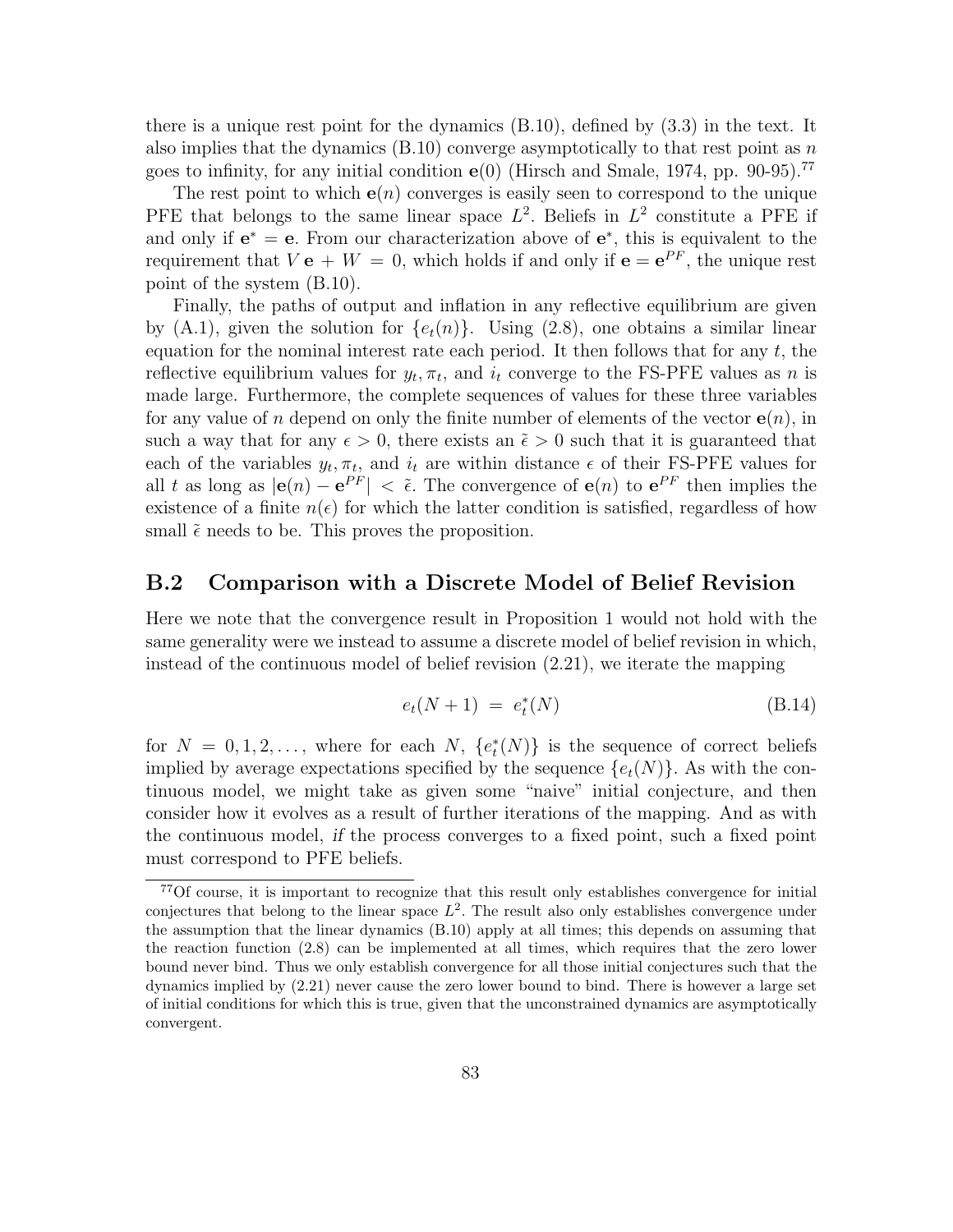

. . 1 1 : 1 : 1 1 : 000 · 1 Figure 7: Reflective equilibrium outcomes for  $N = 0$  through 4 (progressively darker a discrete process of iterative belief revision is assumed. lines) when the Taylor-rule intercept is reduced for 200 quarters, as in Figure 2; but

the conditions under which the continuous process converges, are more stringent. 1 However, the conditions for convergence of the discrete process, while related to Convergence need not obtain under the conditions hypothesized in Proposition 1, as the following numerical example illustrates. In Figure 7, the same policy experiment is considered as in Figure 2, namely, the intercept of the Taylor rule is expected to be lowered for 200 quarters, after which it is expected to return to the level consistent with the inflation target  $\pi^*$ . All model parameters are also the same as in Figure 2, and the initial conjecture is assumed to be  $e_t(0) = 0$  for all t, also as in the Figure 2. However, in Figure 7 the iterative model of belief revision (B.14) is assumed, whereas the continuous model (2.21) is assumed in Figure 2.

The figure plots the implied TE dynamics of output and inflation for iterations  $N = 0, 1, 2, 3$ , and 4. The belief-revision dynamics are seen to be explosive. The first revision of the initial conjecture (which takes account of the fact that it is predictable that if people maintain the initial beliefs, consistent with the unperturbed steady state, the temporary policy will lead to higher inflation and output) raises both output and inflation further. But anticipation of these effects (and the associated increase in the interest rate that they must provoke) should actually lead output and inflation to be lower in stage  $N = 2$ . Anticipation of the  $N = 2$  outcomes (which imply an even deeper cut in the interest rate) then leads output and inflation to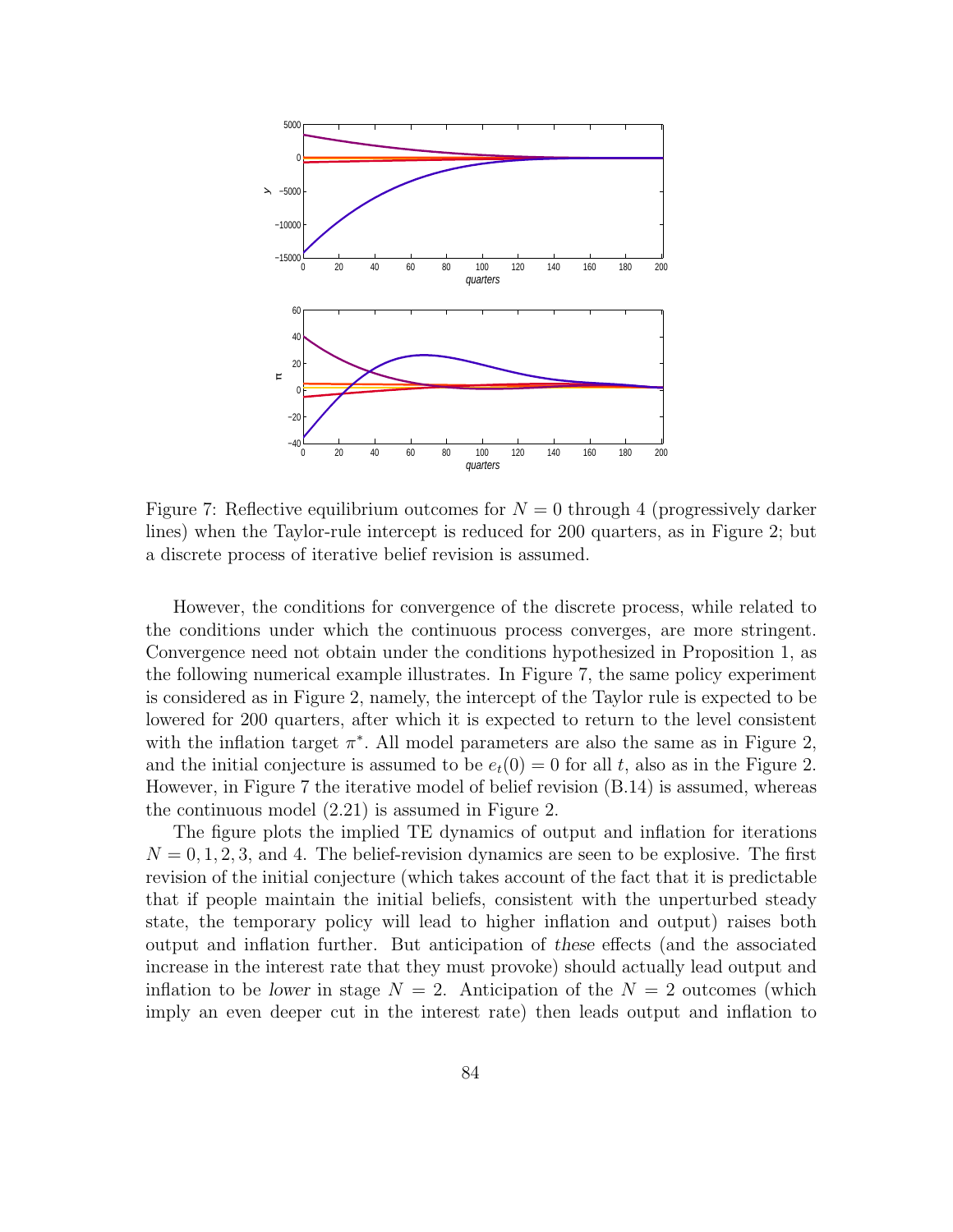be high again in stage  $N = 3$ , and to an even greater extent than in stage  $N = 1$ . Anticipating of this then leads output and inflation to be low again in stage  $N = 4$ , to an even greater extent than in stage  $N = 2$ . The oscillations continue, growing larger and larger, as  $N$  is increased; but as the figure shows, the predicted expectations are already very extreme after only four iterations of the belief updating mapping.

It is not accidental that the unstable dynamics of belief revision in this case are oscillatory. In terms of the compact notation introduced in the proof of Proposition 1 (under the assumption of exponentially convergent fundamentals and average beliefs), the discrete model of belief revision (B.14) replaces the continuous dynamics (B.16) by the discrete process

$$
\mathbf{e}(N+1) = (I+V)\mathbf{e}(N) + W\boldsymbol{\omega}.\tag{B.15}
$$

This process is unstable if not all eigenvalues of  $I + V$  are of modulus less than 1. Since the eigenvalues of  $I + V$  are equal to  $1 + \mu_i$ , where  $\mu_i$  is an eigenvalue of V, and we have shown above that all eigenvalues of V have negative real part,  $I + V$ cannot have a real eigenvalue greater than 1. It can, however, have a real eigenvalue with modulus greater than 1, if  $V$  has a real eigenvalue that is less than  $-2$ . This is the case shown in Figure 7, in which a large negative eigenvalue results in explosive oscillations.

We feel, however, that the kind of unstable process of belief revision illustrated by Figure 7 is unrealistic, as it is requires that at each stage in the reasoning, one must conjecture that everyone else should reason in one precise way, even though that assumed reasoning changes dramatically from each stage in the process of reflection to the next. The continuous process of belief revision proposed in the text avoids making such an implausible assumption.

### B.3 Proof of Proposition 2

It has already been shown in the text that under the assumptions of the proposition, we have  $e_t(n) = e_{LR}(n)$  for all  $t \geq T$ , where  $e_{LR}(n)$  is given by (3.6). It has also been shown that for any  $\tau \geq 1$ , the solution for  $e_{\tau}(n)$ , where  $\tau \equiv T - t$  is the number of periods remaining until the regime change, is independent of  $T$ . The functions  ${e_{\tau}(n)}$  further satisfy the system of differential equations

$$
\dot{e}_{\tau}(n) = -e_{\tau}(n) + (I - \Lambda) \sum_{j=1}^{\tau-1} \Lambda^{j-1} \left[ Me_{\tau-j}(n) + m_2 \bar{\imath}_{SR} \right] \n+ \Lambda^{\tau-1} \left[ Me_{LR}(n) + m_2 \bar{\imath}_{LR} \right]
$$
\n(B.16)

derived in the text, together with the initial conditions  $e_{\tau}(0) = 0$  for all  $\tau \geq 1$ . (Equation (B.16) repeats equation (3.9) from the text.)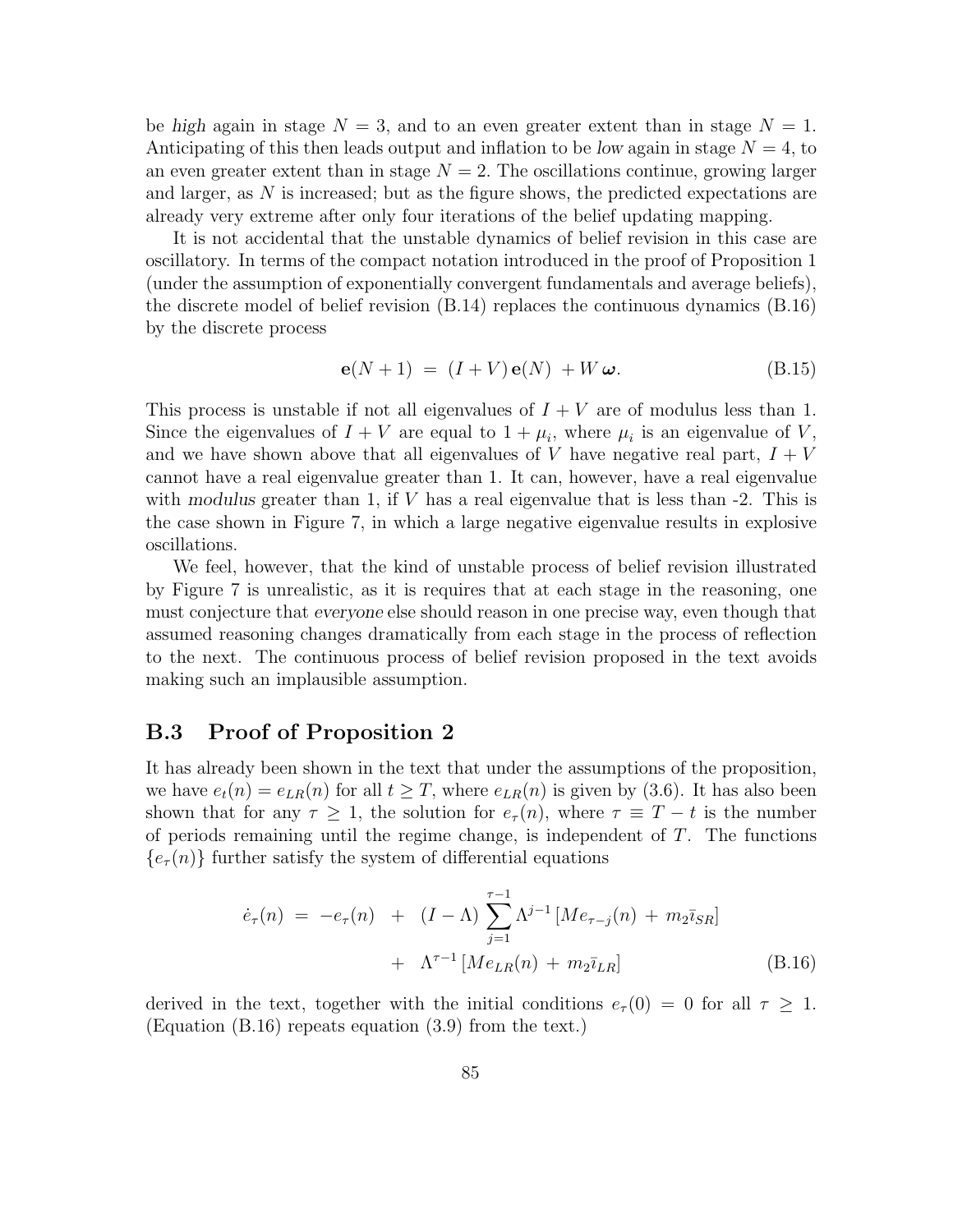We wish to calculate the behavior of the solution to this system as  $\tau \to \infty$  for an arbitrary value of  $n$ . It is convenient to use the method of  $z$ -transforms (Jury, 1964). For any n, let the z-transform of the sequence  $\{e_{\tau}(n)\}\$ for  $\tau \geq 1$  be defined as the function

$$
X_n(z) \equiv \sum_{\tau=1}^{\infty} e_{\tau}(n) z^{1-\tau}.
$$
 (B.17)

Here  $X_n(z)$  is a vector-valued function; each element is a function of the complex number z, defined for complex numbers  $|z| > 1/\rho$ , where  $\rho$  is the minimum of the radii of the convergence of the two series.

Differentiating (B.17) with respect to n, and substituting (B.16) for  $\dot{e}_{\tau}(n)$  in the resulting equation, we obtain an evolution equation for the z-transform:

$$
\dot{X}_n(z) = -\sum_{\tau=1}^{\infty} e_{\tau}(n) z^{1-\tau} + (I - \Lambda) \sum_{j=0}^{\infty} \Lambda^j z^{-j} \left[ M \sum_{\tau=1}^{\infty} e_{\tau}(n) z^{-\tau} + m_2 \bar{\imath}_{SR} \sum_{\tau=1}^{\infty} z^{-\tau} \right] \n+ \sum_{j=0}^{\infty} \Lambda^j z^{-j} \left[ M e_{LR}(n) + m_2 \bar{\imath}_{LR} \right] \n= -X_n(z) + (I - \Lambda)(I - \Lambda z^{-1})^{-1} \left[ z^{-1} M X_n(z) + (z - 1)^{-1} m_2 \bar{\imath}_{SR} \right] \n+ (I - \Lambda z^{-1})^{-1} \left[ M e_{LR}(n) + m_2 \bar{\imath}_{LR} \right], \tag{B.18}
$$

which holds for any  $n > 0$  and any z in the region of convergence. We note that the right-hand side of  $(B.18)$  is well-defined for all  $|z| > 1$ .

The z-transform of the initial condition is simply  $X_0(z) = 0$  for all z. Thus we wish to find functions  $\{X_n(z)\}\$ for all  $n \geq 0$ , each defined on the region  $|z| > 1$ , that satisfy (B.18) for all n and all  $|z| > 1$ , together with the initial condition  $X_0(z) = 0$ for all z. If we can find such a solution, then for any n we can find the implied sequence  $\{e_t(n)\}\$  by inverse z-transformation of the function  $X_n(z)$ .

We note that the dynamics of  $X_n(z)$  implied by (B.18) is independent for each value of z. (This is the advantage of z-transformation of the original system of equations (B.16).) Thus for each value of z such that  $|z| > 1$ , we have an independent first-order ordinary differential equation to solve for  $X_n(z)$ , with the single initial condition  $X_0(z) = 0$ . This equation has a closed-form solution for each z, given by

$$
X_n(z) = (1 - z^{-1})^{-1} [I - \exp(n(M - I))] (I - M)^{-1} \cdot m_2 \bar{\imath}_{LR} + (z - 1)^{-1} [I - \exp(-n\Phi(z))] \Phi(z)^{-1} (I - \Lambda)(I - \Lambda z^{-1})^{-1} \cdot m_2(\bar{\imath}_{SR} - \bar{\imath}_{LR})
$$
(B.19)

for all  $n \geq 0$ , where

$$
\Phi(z) \ \equiv \ I \ - \ (I - \Lambda)(I - \Lambda z^{-1})^{-1} z^{-1} \, M.
$$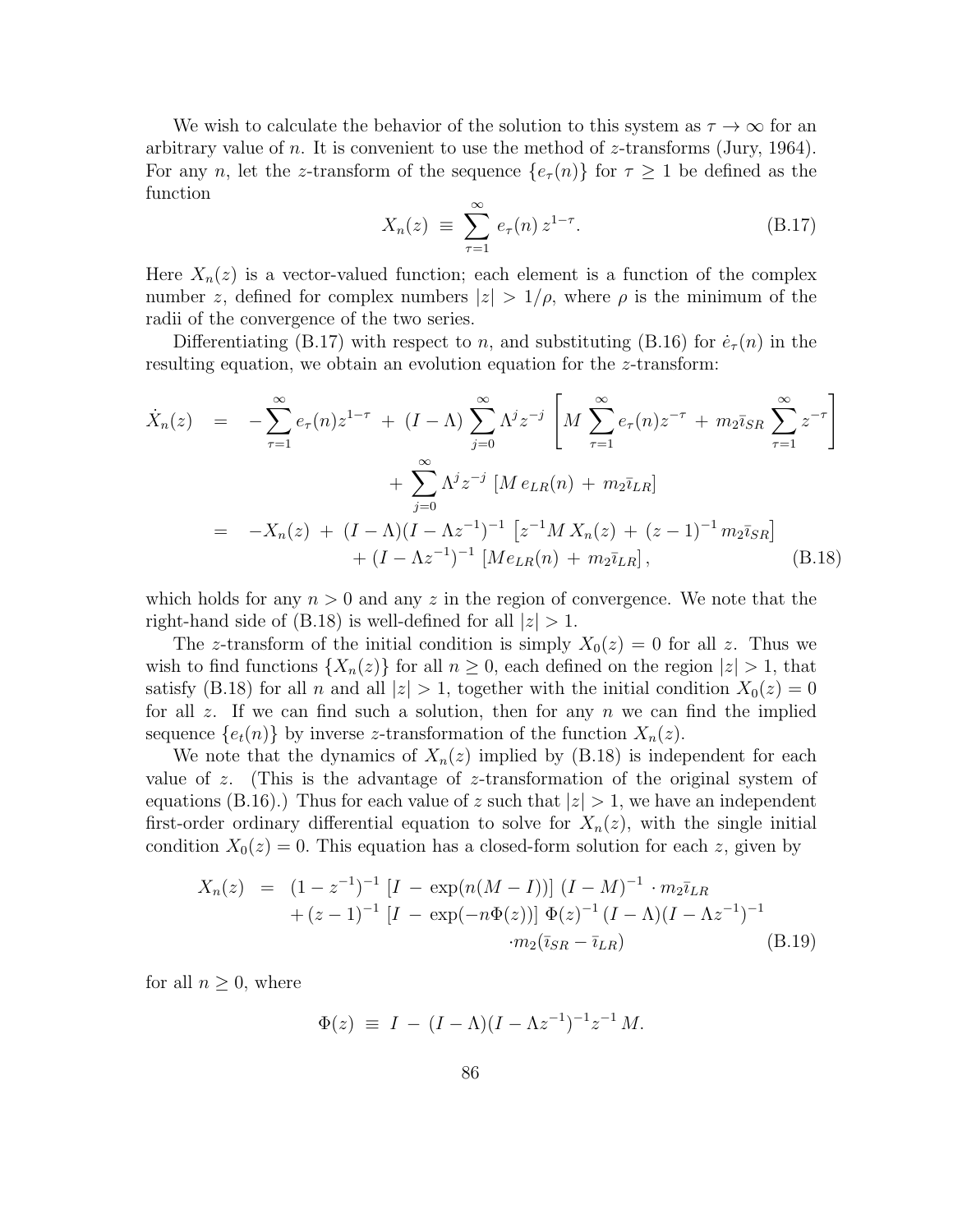Note also that the expression on the right-hand side of (B.19) is an analytic function of z everywhere in the complex plane outside the unit circle, and can be expressed as a sum of powers of  $z^{-1}$  that converges everywhere in that region. Such a series expansion of  $X_n(z)$  for any n allows us to recover the series of coefficients  $\{e_\tau(n)\}$ associated with the reflective equilibrium with degree of reflection  $n$ .

For any value of  $n \geq 0$ , we are interested in computing

$$
e_{SR}(n) \equiv \lim_{T \to \infty} e_t(n) = \lim_{\tau \to \infty} e_{\tau}(n).
$$

The final value theorem for  $z$ -transforms<sup>78</sup> implies that

$$
\lim_{\tau \to \infty} e_{\tau}(n) = \lim_{z \to 1} (z - 1) X_n(z)
$$

if the limit on the right-hand side exists. In the case of the solution (B.19), we observe that the limit is well-defined, and equal to

$$
\lim_{z \to 1} (z - 1)X_n(z) = [I - \exp(n(M - I))] (I - M)^{-1} m_2 \bar{\imath}_{SR}.
$$

Hence for any t and any n,  $e_t(n)$  converges to a well-defined (finite) limit as T is made large, and the limit is the one given in the statement of the proposition.

### B.4 Proof of Proposition 3

The result that

$$
\lim_{T \to \infty} e_t(n) = e_{SR}(n)
$$

for all t and n follows from Proposition 2. If in addition, the Taylor Principle  $(2.14)$  is satisfied, then as shown in section A.3 above, both eigenvalues of  $M-I$  have negative real part. From this (3.8) follows; substituting of this into (3.10) yields

$$
\lim_{n \to \infty} e_{SR}(n) = \bar{e}_{SR}^{PF},
$$

where  $\bar{e}_{SR}^{PF}$  is defined in (3.11). This establishes the first double limit in the statement of the proposition.

The result that

$$
\lim_{n \to \infty} e_t(n) = e_t^{PF}
$$

for all  $t$  follows from Proposition 1. Establishing the second double limit thus requires us to consider how  $e_t^{PF}$  changes as T is made large.

As discussed in section A.2 above, the FS-PFE dynamics  $\{e_t^{PF}\}$  satisfy equation (A.3) for all t. Under the kind of regime assumed in this proposition (with  $\omega_t$  equal

 $78$ See, for example, Jury (1964), p. 6.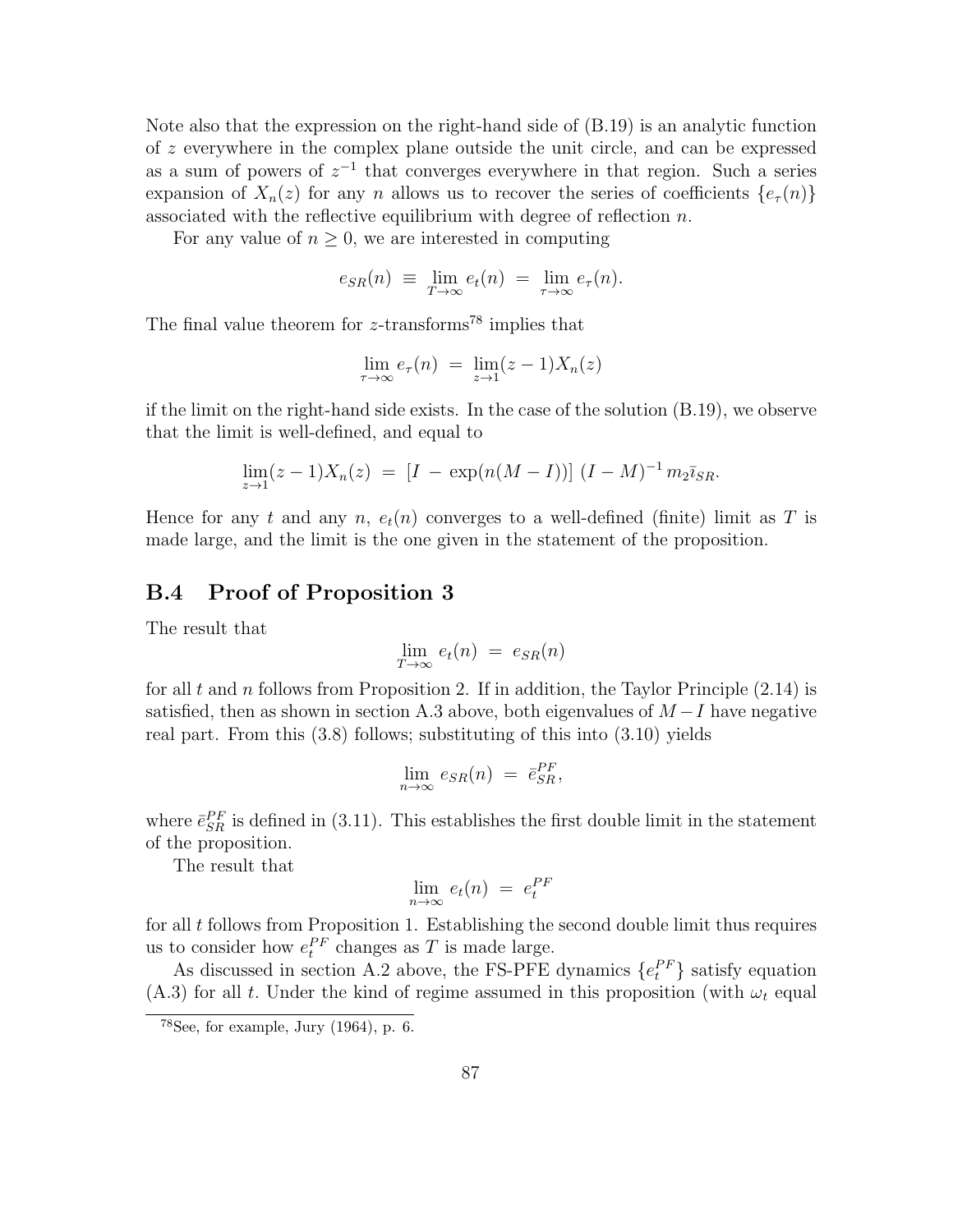to a constant vector  $\bar{\omega}$  for all  $t \geq T$ ), the FS-PFE (obtained by "solving forward" the difference equation) involves a constant vector of expectations,  $e_t^{PF} = \bar{e}_{LR}^{PF}$  for all  $t \geq T-1$ , where

$$
\bar{e}_{LR}^{PF} \equiv [I - M]^{-1} m_2 \bar{\imath}_{LR}
$$

is the same as the vector defined in (3.7).

For periods  $t < T - 1$ , one must instead solve the difference equation backward from the terminal condition  $e_{T-1}^{PF} = \bar{e}_{LR}^{PF}$ . We thus obtain a difference equation of the form

$$
e_{\tau} = \left[ (I - \Lambda)M + \Lambda \right] e_{\tau - 1} + (I - \Lambda) m_2 \bar{\imath}_{SR} \tag{B.20}
$$

for all  $\tau \geq 2$ , with initial condition  $e_1 = \bar{e}^{PF}_{LR}$ . The asymptotic behavior of these dynamics as  $\tau$  is made large depends on the eigenvalues of the matrix

$$
(I - \Lambda)M + \Lambda = C^{-1}BC,
$$
 (B.21)

which must be the same as the eigenvalues of  $B$ . (Note that  $(B.21)$  follows from  $(A.4).$ 

Under the hypothesis that the response coefficients satisfy the Taylor Principle  $(2.14)$ , both eigenvalues of B are inside the unit circle. It then follows that the dynamics (B.20) converge as  $\tau \to \infty$  to the steady-state vector of expectations  $\bar{e}^{PF}_{SR}$ defined in (3.11). We thus conclude that

$$
\lim_{T \to \infty} e_t^{PF} = \bar{e}_{SR}^{PF}
$$

for any t. This establishes the second double limit.

### B.5 Proof of Proposition 4

The proof of this proposition follows exactly the same lines as the proof of Proposition 1. While the definition of the matrices of coefficients V and W must be modified, it continues to be possible to write the belief revision dynamics in the compact form (B.10), for an appropriate definition of these matrices. (This depends on the fact that we have chosen  $\overline{T} > T$ , so that the coefficients of the monetary policy reaction function do not change over time during periods  $t \geq \overline{T}$ . Variation over time in the reaction function coefficients does not prevent us from writing the dynamics in the compact form, as long as it occurs only prior to date  $\overline{T}$ ; and our method of analysis requires only that  $T$  be finite.)

Moreover, it continues to be the case that  $V$  will have the block-triangular form indicated in equations (B.11)–(B.13). In equation (B.13), the matrix M is defined using the coefficients  $(\phi_{\pi}, \phi_y)$  that apply after date T, and thus that satisfy the Taylor Principle (2.14), according to the hypotheses of the proposition. The eigenvalues of V again consist of -1 (repeated  $2\overline{T}$  times); the eigenvalues of  $A(\lambda_k)M$ , for  $k = 1, \ldots, K$ ,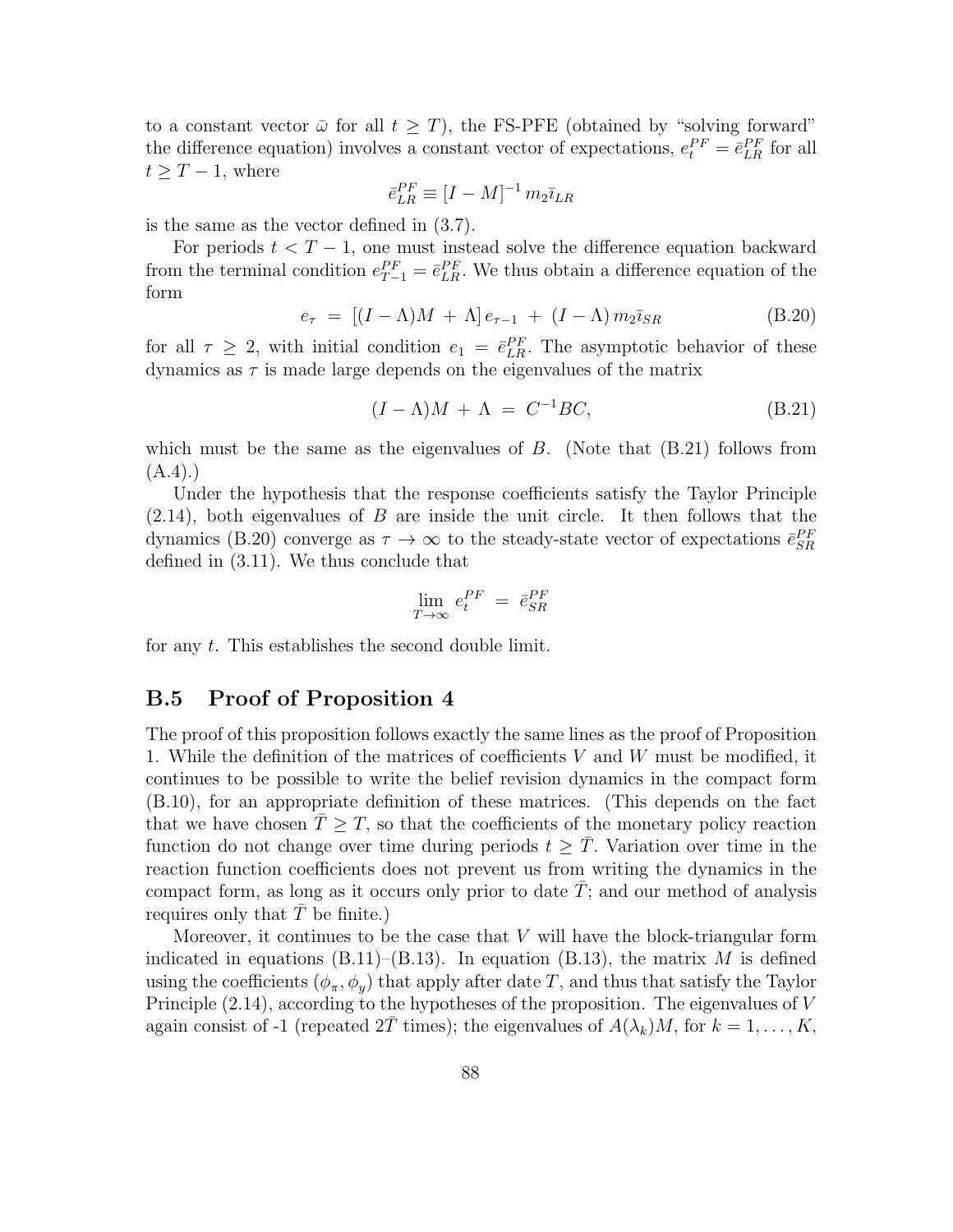and the eigenvalues of  $M$ . Because  $M$  is defined using coefficients that satisfy the Taylor Principle, we again find that all of the eigenvalues of M and of  $A(\lambda_k)M$ have negative real part. Hence all of the eigenvalues of V have negative real part. This again implies that the dynamics (B.10) are asymptotically stable, and the fixed point to which they converge again corresponds to the FS-PFE expectations. This establishes the proposition.

Note that this result depends on the hypothesis that from date  $T$  onward, monetary policy is determined by a reaction function with coefficients that satisfy the Taylor Principle. If we assumed instead (as in the case emphasized in Cochrane, 2015a) that after date T, policy again consists of a fixed interest rate, but one that is consistent with the long-run inflation target (i.e.,  $\bar{\imath}_{LR} = 0$ ), the belief-revision dynamics would not converge. (See the discussion in section 4.3 of the text of the case in which an interest-rate peg differs temporarily from the long-run interest-rate peg.)

If the interest rate is also fixed after date T (albeit at some level  $\bar{\imath}_{LR} \neq \bar{\imath}_{SR}$ ), the belief-revision dynamics can again be written in the compact form (B.10), and the matrix V will again have the form  $(B.11)$ – $(B.13)$ . But in this case, the matrix M in (B.13) would be defined using the response coefficients  $\phi_{\pi} = \phi_{\nu} = 0$ , so that the Taylor Principle is violated. It then follows from our results above that M will have a positive real eigenvalue. (By continuity, one can show that  $A(\lambda_k)M$  will also have a positive real eigenvalue for all values of  $\lambda_k$  near enough to 1.) Hence V will have at least one (and possibly several) eigenvalues with positive real part, and the beliefrevision dynamics (B.10) will be explosive in the case of almost all initial conjectures (even restricting our attention to conjectures within the specified finite-dimensional family).

### B.6 Proof of Proposition 5

The proof of this proposition follows similar lines as the proof of Proposition 2. In general, the characterization of reflective equilibrium is more complex when the monetary policy response coefficients are not time-invariant, as in the situation considered here. However, in the case hypothesized in the proposition,  $g_t = 0$  and from period T onward, monetary policy is consistent with constant inflation at the rate  $\pi^*$ . Under these circumstances, and initial conjecture under which  $e_t = 0$  for all  $t \geq T$ implies correct beliefs  $e_t^* = 0$  for all  $t \geq T$  as well. Hence under the belief-revision dynamics, the conjectured beliefs are never revised, and  $e_t(n) = 0$  for all degrees of reflection  $n \geq 0$ , and any  $t \geq T$ . This result would be the same if we were to assume a fixed interest rate for all  $t \geq T$  (that is, if we were to assume response coefficients  $\phi_{\pi} = \phi_y = 0$  after date T, just like we do for dates prior to T), but a fixed interest rate  $\bar{i}_t = 0$  for all  $t \geq T$  (that is, the fixed interest rate consistent with the steady state with inflation rate  $\pi^*$ ).

Thus the reflective equilibrium is the same (in this very special case) as if we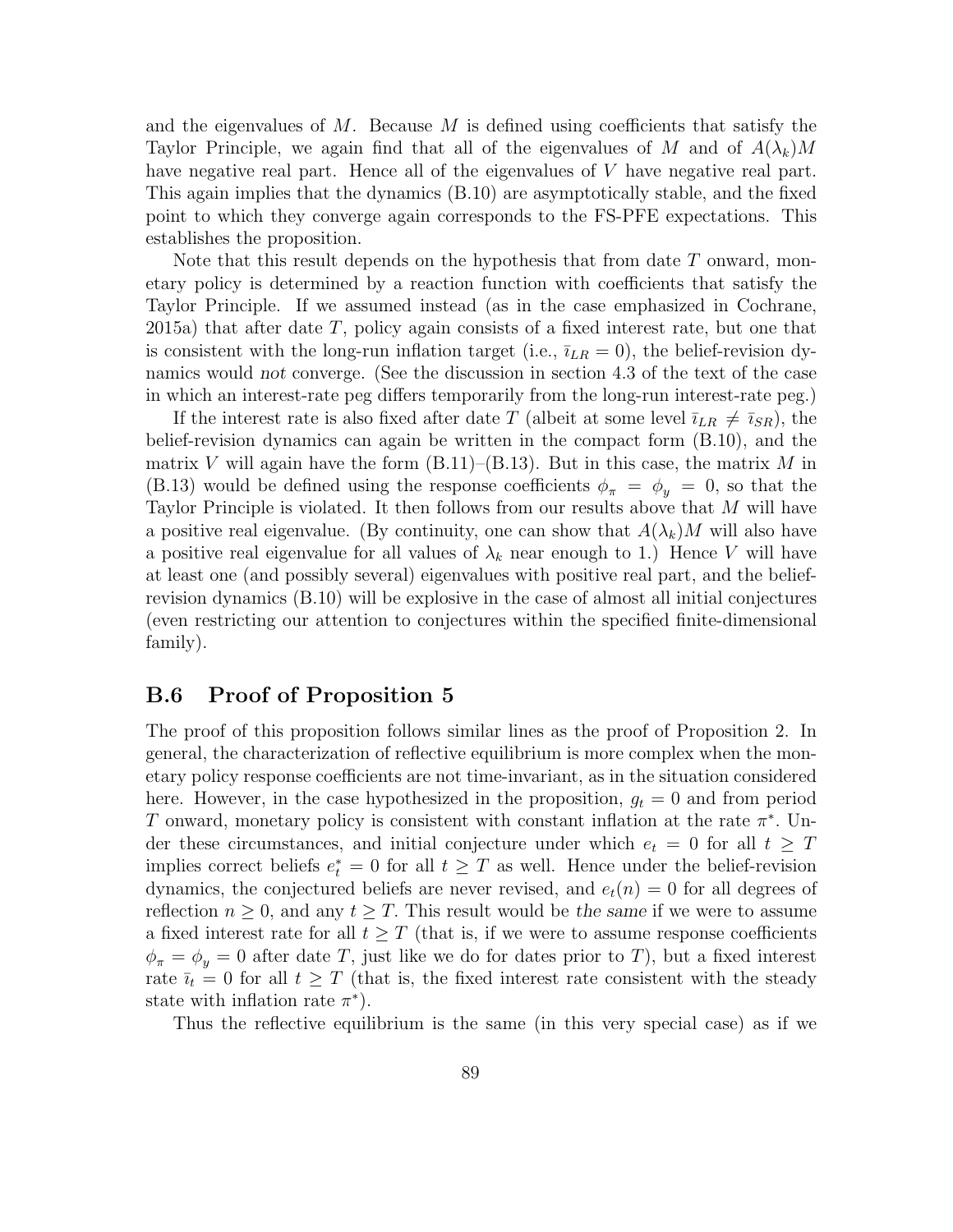assumed a fixed interest rate in all periods (and thus the same response coefficients in all periods), but  $\bar{i}_t = \bar{i}_{SR}$  for  $t < T$  while  $\bar{i}_t = 0$  for  $t \geq T$ .<sup>79</sup> And the latter is a case to which Proposition 2 applies. (Note that Proposition 2 requires no assumptions about the response coefficients except that they are constant over time, and that they satisfy (A.5). Hence the case in which  $\phi_{\pi} = \phi_{\theta} = 0$  in all periods is consistent with the hypotheses of that proposition.)

Proposition 2 can then be used to show that the reflective equilibrium beliefs  $\{e_t(n)\}\$  for any degree of reflection n converge to a well-defined limiting value  $e_{SR}(n)$ , which is given by  $(3.10)$ – $(3.11)$ . This establishes the proposition.

# B.7 Proof of Proposition 6

Let  $\{e_t^1\}$  be the sequence of expectations in a reflective equilibrium when the date of the regime change is T, and  $\{e_t^2\}$  be the expectations in the equilibrium corresponding to the same degree of reflection n when the date of the regime change is  $T' > T$ . Similarly, let  $\{a_t^1\}$  and  $\{a_t^2\}$  be the evolution of the vectors of summary variables that decision makers need to forecast in the two equilibria, and  $\{e_t^{\ast 1}\}\$  and  $\{e_t^{\ast 2}\}\$ the implied sequences of correct forecasts in the two equilibria. We similarly use the notation  $M^{(i)}, m^{(i)}, C^{(i)}, c^{(i)}$  to refer to the matrices  $M, m, C$ , and c respectively, defined using the monetary policy response coefficients associated with regime i (for  $i = 1, 2$ ).<sup>80</sup>

Let us first consider the predictions regarding reflective equilibrium in periods  $t \geq T'$ . Under both of the assumptions about policy, policy is expected to be the same at all dates  $t \geq T'$ . Since it is assumed that we start from the same initial conjecture  $\{e_t(0)\}\$ in both cases, and the model is purely forward-looking, it follows that the belief-revision dynamics will also be the same for all  $t \geq T'$  in both cases. Hence we obtain the same sequences  $\{e_t(n)\}\$ in both cases, for all  $t \geq T'$ ; and since the outcomes for output and inflation are then given by (A.1), these are the same for all  $t \geq T'$  as well. Moreover, it is easily shown that under our assumptions, the common solution is one in which  $e_t(n) = 0$  for all  $t \geq T'$ , and correspondingly  $x_t(n) = 0$  for all  $t \geq T'$ .

Moreover, since outcomes for output and inflation are the same for all  $t \geq T'$  in the two cases, it follows that the sequences of correct forecasts  ${e_t^*}$  are the same in both cases for all  $t \geq T' - 1$ . (Note that the correct forecasts in period  $T' - 1$  depend only on the equilibrium outcomes in period  $T'$  and later.) Hence the belief-revision

<sup>79</sup>Note that these two different specifications of monetary policy would not lead to the same reflective equilibrium expectations, under most assumptions about the real shocks or about the initial conjecture; see the discussion at the end of the proof of Proposition 4. Here we get the same result only because we assume  $g_t = 0$  (exactly) for all  $t \geq T$  and an initial conjecture under which  $e_t(0) = 0$  (exactly) for all  $t \geq T$ .

<sup>&</sup>lt;sup>80</sup>By "regime 1" we mean the Taylor rule (the regime in place in periods  $T \leq t < T'$  under policy 1); by "regime 2" we mean the interest-rate peg at  $\bar{\iota}_{SR}$ .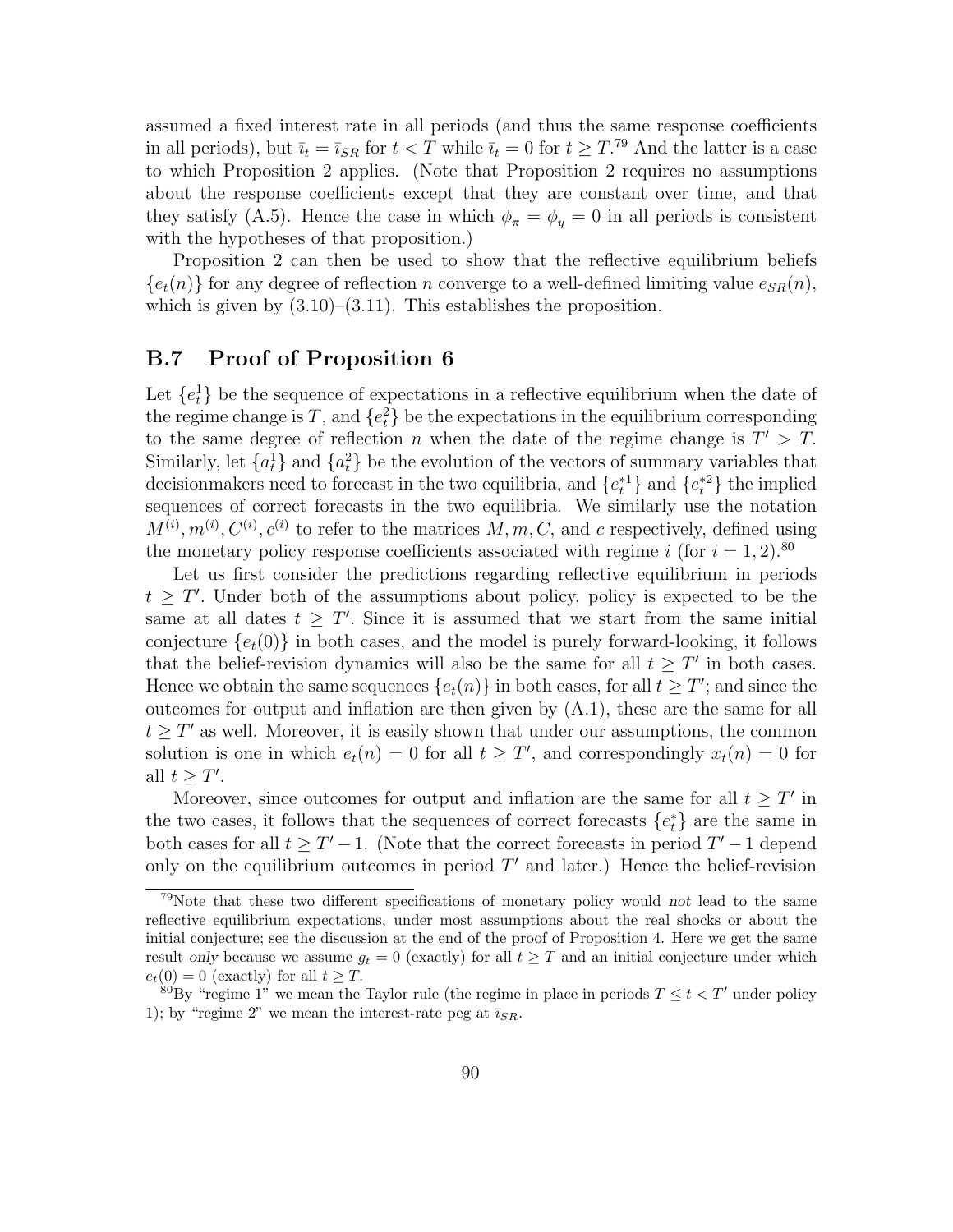dynamics for period  $T' - 1$  will also be the same in both cases, and we obtain the same vector  $e_{T'-1}(n)$  for all n; and again the common beliefs are  $e_{T'-1}(n) = 0$ .

Let us next consider reflective equilibrium in periods  $T \le t \le T' - 1$ . Suppose that for some such t and some  $n, e_t^2 \ge e_t^1 \ge 0$  (in both components). Then

$$
a_t^2 - a_t^1 \ = \ M^{(2)}\left(e^2 - e_t^1\right) \ + \ \left[M^{(2)} - M^{(1)}\right]e_t^1 \ | + \ m_2^{(2)}\ \bar{\imath}_{SR}.
$$

Moreover, we observe from the above definitions of M and  $m$  that  $M^{(2)}$  is positive in all elements;  $M^{(2)} - M^{(1)}$  is positive in all elements; and  $m_2^{(2)}$  $2^{(2)}$  is negative in both elements. Under the hypotheses that  $e_t^2 \geq e_t^1 \geq 0$  and  $\bar{\iota}_{SR} < 0$ , it follows that  $a_t^2 - a_t^1 \ \ \gg \ \ 0$ , where we use the symbol  $\ \gt$  to indicate that the first vector is greater in both elements.

Now suppose that for some  $n, e_t^2 \ge e_t^1 \ge 0$  for all  $T \le t \le T' - 1$ . It follows from our conclusions above that these inequalities then must hold for all  $t \geq T$ . It also follows from the argument in the paragraph above that we must have  $a_t^2 >> a_t^1$  for all  $T \leq t \leq T'-1$ , along with  $a_t^2 = a_t^1$  for all  $t \geq T'$ . This implies that  $e_t^{*2}(n) >> e_t^{*1}(n)$ for all  $T \le t < T' - 1$ , while  $e_t^{*2}(n) = e_t^{*1}(n)$  for  $t = T' - 1$ .

The fact that  $e_t^{*2}(n) = e_t^{*1}(n)$  for  $t = T'-1$  means that the belief-revision dynamics for period  $T' - 1$  will again be the same in both cases, and we obtain the same vector  $e_{T'-1}(n)$  for all n; and again the common beliefs are  $e_{T'-1}(n) = 0$ . For periods  $T \leq$  $t < T' - 1$ , we continue to have  $e_t^{*1}(n) = 0$  for all n, for the same reason as in the case of periods  $t \geq T'$ . But now the fact that we start from the common initial conjecture  $e_t^2(0) = e_t^1(0) = 0$  implies that  $e_t^{*2}(0) >> e_t^{*1}(0) = 0$  and hence  $\dot{e}_t^2(0) >> \dot{e}_t^1(0) = 0$ . This implies that for small enough  $n > 0$ , we will have  $e_t^2(n) >> e_t^1(n) = 0$  for all  $T \le t < T' - 1$ .

Moreover, for any n, as long as we continue to have  $e_t^2(n) \geq e_t^1(n) = 0$  for all  $t \geq T$ , we will continue to have  $e_t^{*2}(n) >> e_t^{*1}(n) = 0$  for all  $T \leq t < T' - 1$ . Since the belief-revision dynamics (2.21) imply that for any  $n > 0$ ,  $e_t(n)$  is an average of  $e_t(0)$ and the vectors  $e_t^*(\tilde{n})$  for values  $0 \leq \tilde{n} < n$ , as long as we have had  $e_t^{*2}(\tilde{n}) >> 0$  for all  $0 \leq \tilde{n} < n$ , we will necessarily have  $e_t^2(n) > > 0$ . Thus we conclude by induction that  $e_t^2(n) >> e_t^1(n) = 0$  for all  $n > 0$ , and any  $T \le t < T' - 1$ .

The associated reflective equilibrium outcomes are given by (A.1) in each case. This implies that

$$
x_t^2 - x_t^1 \ = \ C^{(2)}\left(e^2 - e_t^1\right) \ + \ \left[C^{(2)} - C^{(1)}\right]e_t^1 \ | \ + \ c_2^{(2)} \ \bar{\imath}_{SR}.
$$

Note furthermore that all elements of  $C^{(2)}$  are non-negative, with at least one positive element in each row; that all elements of  $C^{(2)} - C^{(1)}$  are positive; and that all elements of  $c_2^{(2)}$ <sup>(2)</sup>) are negative. Then the fact that  $e_t^2(n) \geq e_t^1(n) = 0$  for all  $T \leq t \leq T' - 1$  and  $\overline{\iota}_{SR} < 0$  implies that  $x_t^2 >> x_t^1$  for all  $T \le t \le T' - 1$ .

Finally, let us consider reflective equilibrium in periods  $0 \leq t < T$ . In these periods, the monetary policy is expected to be the same in both cases (the fixed